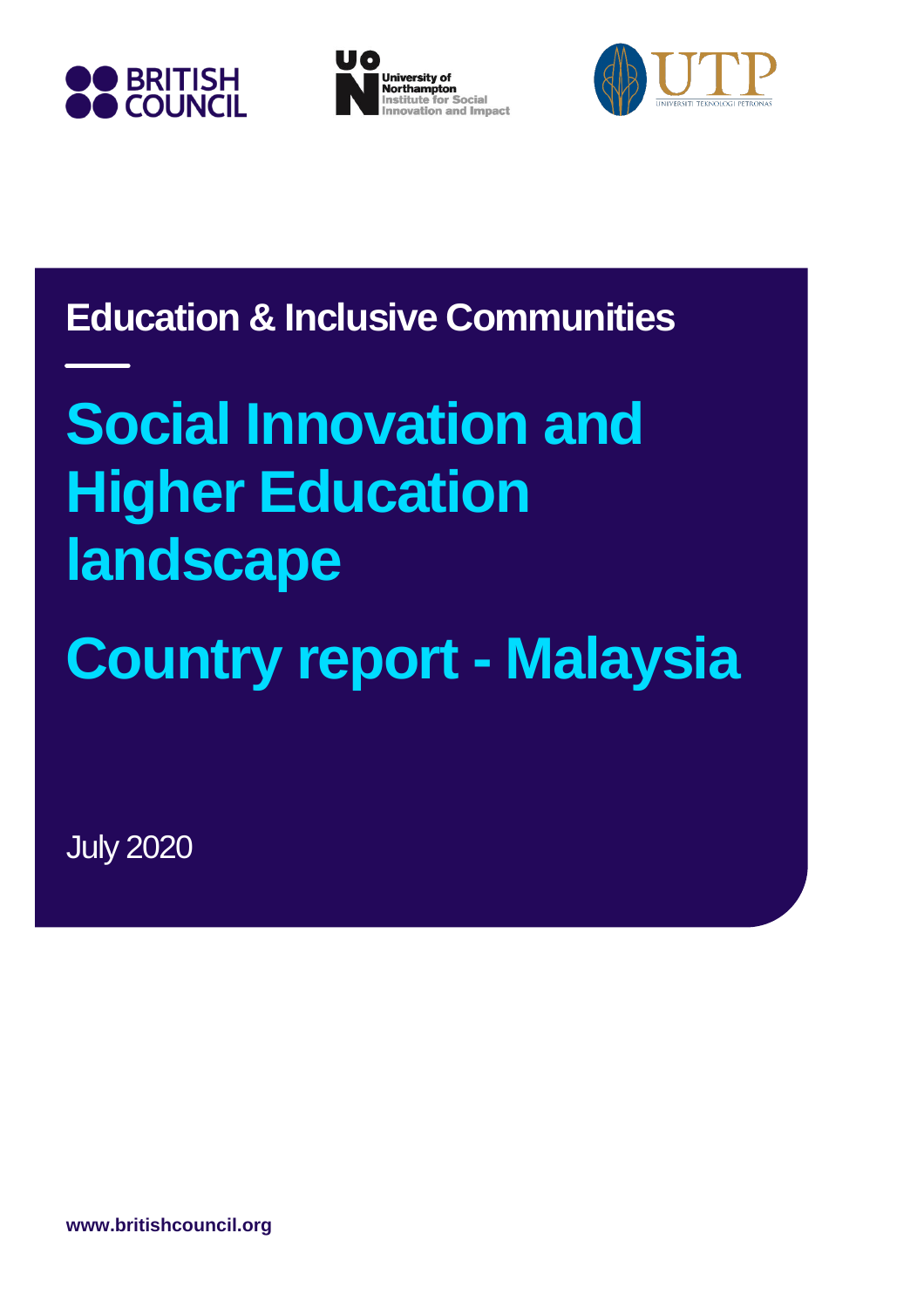# **Contents**

| $\mathbf 1$    |       |                                                                          |    |
|----------------|-------|--------------------------------------------------------------------------|----|
|                | 1.1   |                                                                          |    |
|                | 1.2   |                                                                          |    |
|                | 1.3   |                                                                          |    |
| $\overline{2}$ |       |                                                                          |    |
| 3              |       |                                                                          |    |
|                | 3.1   |                                                                          |    |
|                | 3.2   |                                                                          |    |
|                | 3.3   |                                                                          |    |
|                | 3.4   |                                                                          |    |
|                | 3.5   |                                                                          |    |
|                | 3.6   |                                                                          |    |
|                | 3.7   |                                                                          |    |
|                | 3.8   | <b>Collaborations</b>                                                    | 30 |
|                | 3.9   |                                                                          |    |
|                | 3.10  |                                                                          |    |
|                |       |                                                                          |    |
| 4              |       |                                                                          |    |
|                | 4.1   |                                                                          |    |
|                | 4.2   |                                                                          |    |
|                | 4.2.1 |                                                                          |    |
|                | 4.2.2 | Theme B: The aspiration and motivation for teaching social innovation 42 |    |
|                | 4.2.3 | Theme C: Growing dynamics in teaching social innovation  44              |    |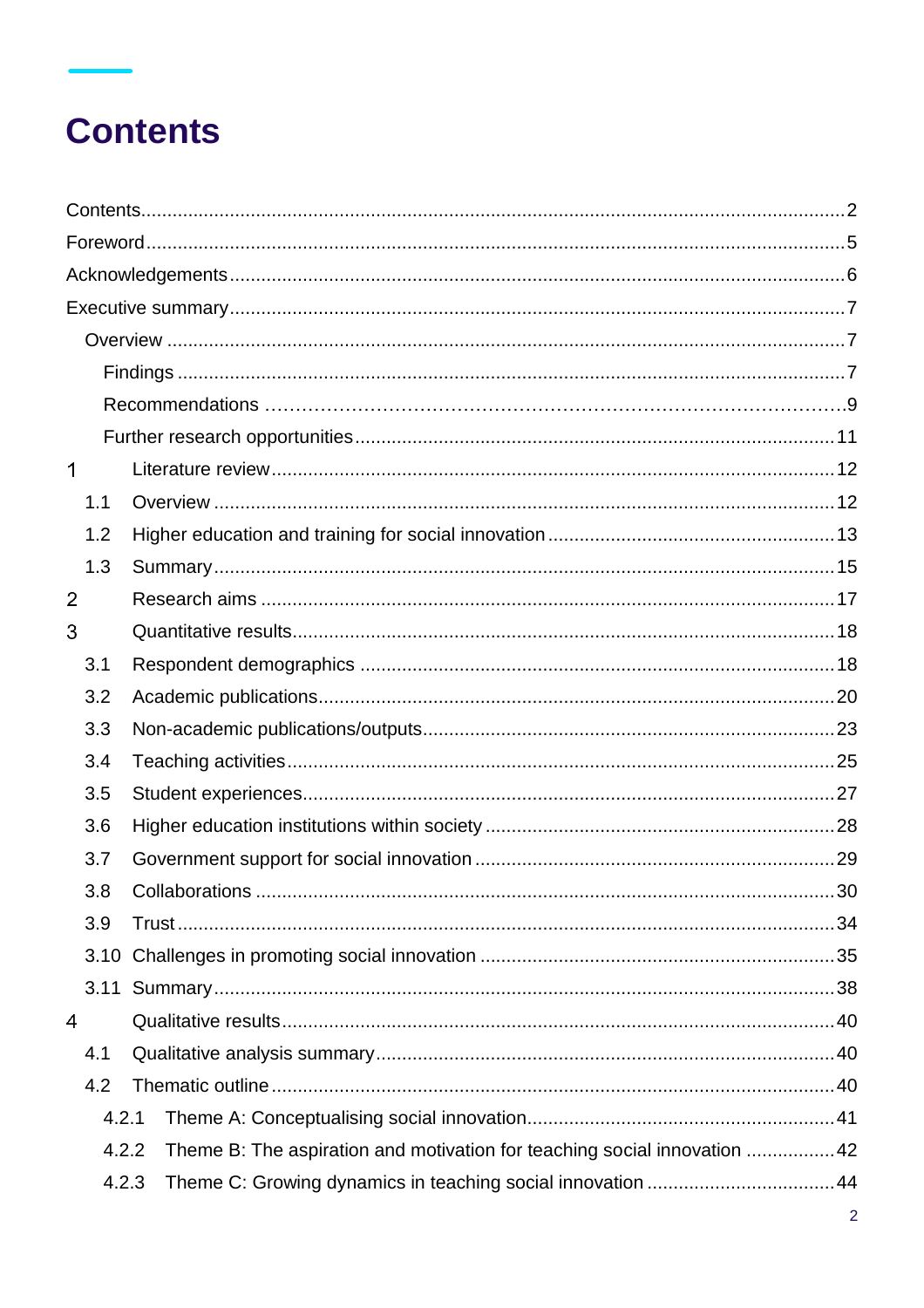|       | 4.2.4 |                                                                       | Theme D: Co-curricular activities to supplement formal teaching and learning of         |  |
|-------|-------|-----------------------------------------------------------------------|-----------------------------------------------------------------------------------------|--|
|       | 4.2.5 |                                                                       |                                                                                         |  |
| 4.2.6 |       |                                                                       | Theme F: Start-up, spin-off and incubation at an early stage47                          |  |
|       | 4.2.7 |                                                                       | Theme G: Key government stakeholders and strengthening of integrated ecosystem          |  |
|       | 4.2.8 |                                                                       | Theme H: Role of related stakeholders in strengthening the social innovation            |  |
|       | 4.2.9 |                                                                       | Theme I: Resources and funding opportunities for social innovation projects 49          |  |
|       |       |                                                                       |                                                                                         |  |
|       |       |                                                                       | 4.2.11 Theme K: Various and diverse approaches for impact measurement51                 |  |
|       |       |                                                                       |                                                                                         |  |
|       | 4.3   |                                                                       |                                                                                         |  |
| 5     |       |                                                                       |                                                                                         |  |
|       | 5.1   |                                                                       | Social innovation research activities and publications (practice)54                     |  |
|       | 5.2   |                                                                       |                                                                                         |  |
|       | 5.3   | Collaborations and strategic partnerships (practice/institutional) 55 |                                                                                         |  |
|       | 5.4   |                                                                       | Promoting social innovation with key stakeholders (practice/institutional)57            |  |
|       | 5.5   |                                                                       | Need for heightened awareness and increased accessibility to funding (institutional) 57 |  |
|       | 5.6   |                                                                       | National policy and government support in promoting social innovation                   |  |
| 6     |       |                                                                       |                                                                                         |  |
|       | 6.1   |                                                                       | Embedding social innovation in the higher education system across disciplines  61       |  |
|       | 6.2   |                                                                       |                                                                                         |  |
|       | 6.3   |                                                                       |                                                                                         |  |
|       | 6.4   |                                                                       |                                                                                         |  |
|       | 6.5   |                                                                       | Developing policies and incentives to connect social innovation practitioners in        |  |
|       | 6.6   |                                                                       | Continuous institutional support and up-skilling opportunities to graduates 63          |  |
|       | 6.7   |                                                                       |                                                                                         |  |
|       | 6.8   |                                                                       |                                                                                         |  |
| 7     |       |                                                                       |                                                                                         |  |
|       | 7.1   |                                                                       |                                                                                         |  |
|       | 7.2   |                                                                       |                                                                                         |  |
|       | 7.3   |                                                                       |                                                                                         |  |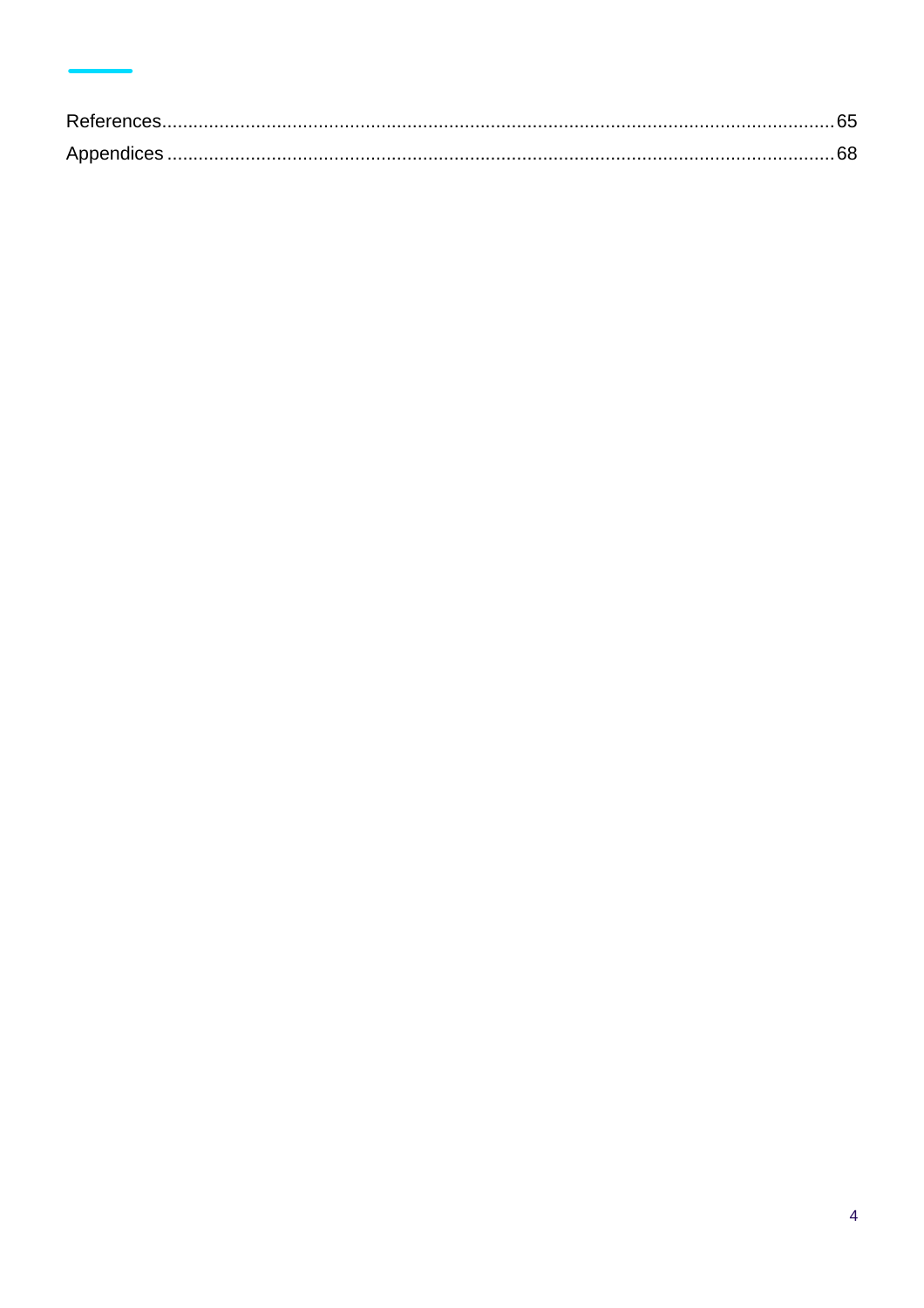# **Foreword**

I am delighted to present this comparative report which explores the intersection of higher education and social innovation in higher education institutions in East Asia. Developing high quality research and evidence is a key component of the British Council's Social Innovation programme, which supports higher education institutions (HEIs) in their efforts to identify innovative solutions to the social problems faced by communities in East Asia and the UK. The programme aims to achieve this through brokering innovative partnerships between HEIs, NGOs, business, and governments.

HEIs play a critical role when it comes to finding responses to complex local and global problems, increasingly they are being forced to re-examine their traditional roles as centres of knowledge and learning and adapt to rapidly changing external circumstances. The global pandemic has further intensified the need for HEIs to reimagine their role in communities and to forge new and innovative collaborations and partnerships.

The Sustainable Development Goals (SDGs), which have been agreed by all UN member states, highlights the urgency of the challenges that are faced. The report highlights how HEIs are collaborating with communities to directly contribute to the SDGS in areas such as health and well-being, quality education, decent work and skills and rising inequality. These trends are a positive sign and highlight the high levels of social innovation already happening in the region, but there is still much to be done.

It is our hope that this report, the findings and recommendations will provide the impetus for further collaboration to take place between HEIs and the social innovators who are at the forefront of delivering positive social change in communities across the region.

On behalf of the British Council I would like to thank the University of Northampton in the UK, BINUS University in Indonesia, the Centre for Social Enhancement Studies in South Korea, the Universiti Teknologi Petronas in Malaysia, the University of the Philippines and the University of Economics Ho Chi Minh City in Vietnam for collaborating with us on the study.

We hope that this research proves useful and that it can both help to guide the strategic direction of HEIs in promoting social innovation across East Asia, and address the shared challenges faced by communities in the UK and East Asia.

Andrew Pearlman, Director of Society East Asia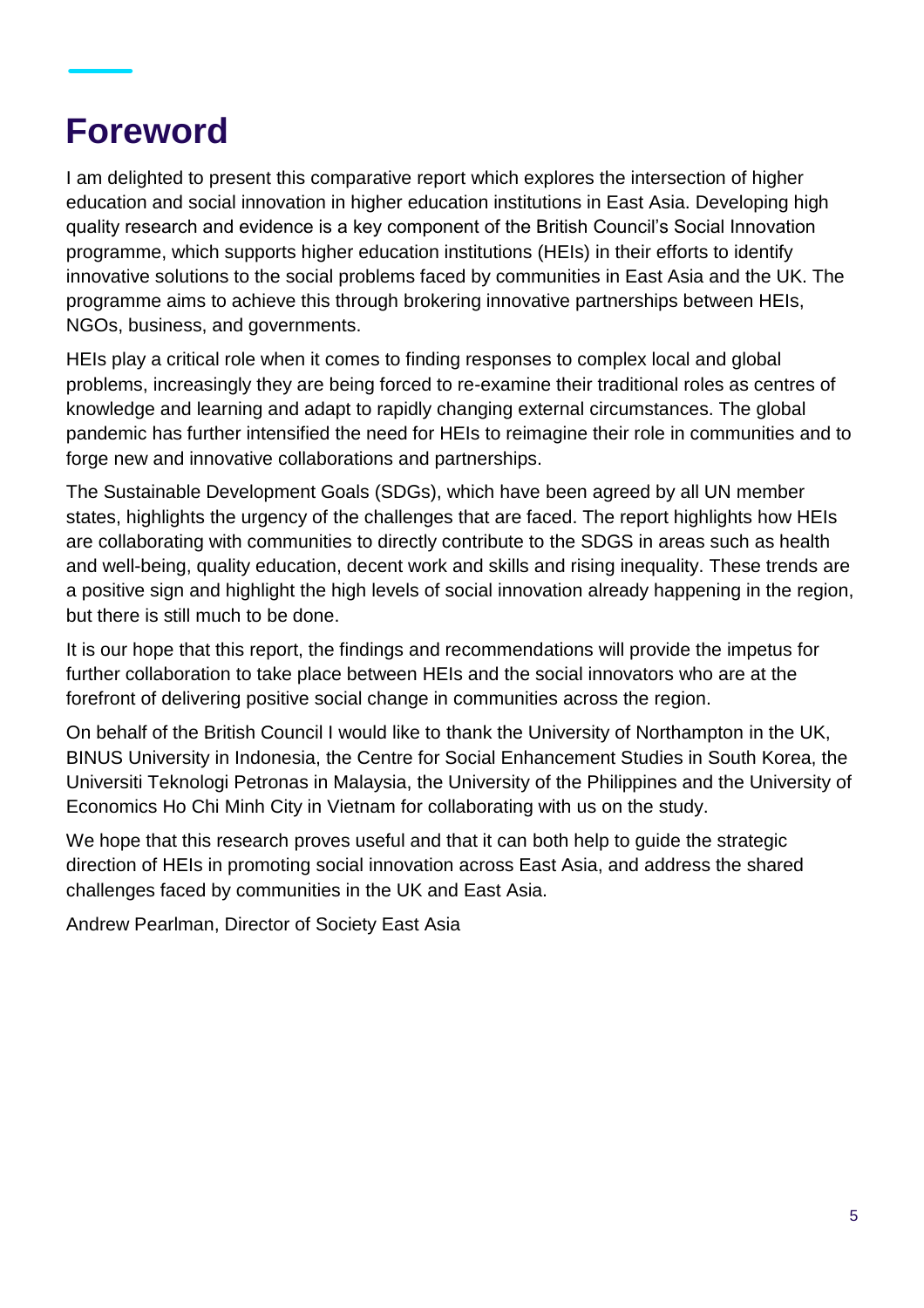# **Acknowledgements**

The Malaysian Social Innovation and Higher Education Landscape (SIHE) research team would like to express our gratitude to the British Council Malaysia for this important research project. A special thanks is given to Ms Eisya Sofia Azman at the British Council Malaysia, for her support on the project. The growth of social innovation and social entrepreneurship in Malaysia in recent years makes this report vital in mapping activity, and assessing its' application in the context of higher education. Our heartfelt appreciation is also extended to the UK lead Social Innovation and Social Innovation and Higher Education Landscape researcher, Dr Jieun Ryu, who developed the literature review and provided guidance and support in the development of this report. The contributions of the participants were also essential for the development of the data comprising the report, and their continuing work to support social innovation in Malaysia (in all its forms) should be applauded. It is fair to say that the social innovation and social enterprise field would be poorer without their contributions. Finally, my special thanks to the research team, notably Associate Professor Dr Wan Fatimah Wan Ahmad, Associate Professor Dr Ting Ding Hooi, Dr Izzal Asnira Zolkepli and Mr Ammar Redza Ahmad Rizal.

Associate Professor Dr Shahrina Md Nordin, Lead Malaysian SIHE Researcher, Universiti Teknologi Petronas, Seri Iskandar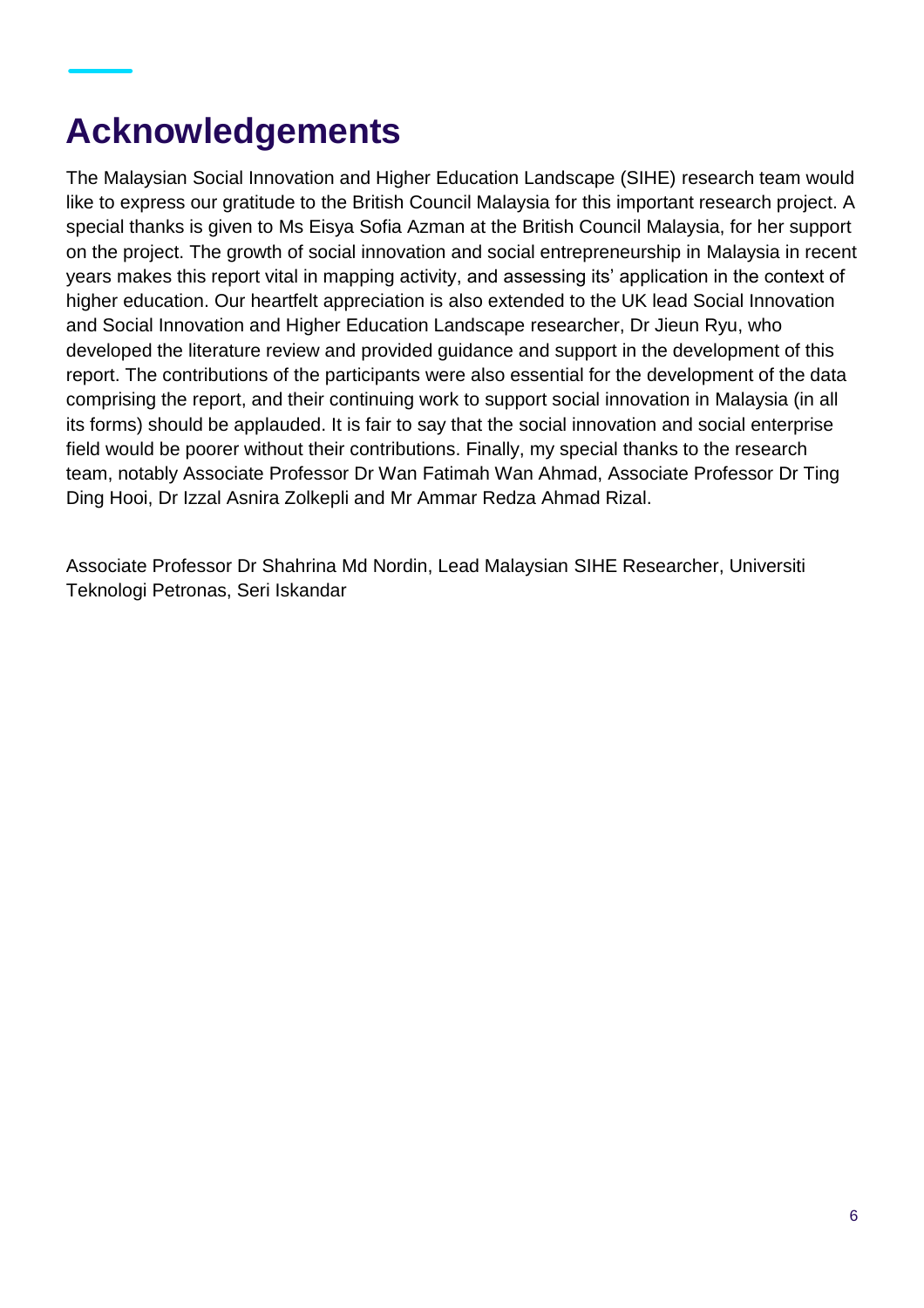# **Executive summary**

### **Overview**

In July 2019, the British Council commissioned Universiti Teknologi Petronas, Seri Iskandar, Malaysia as the lead local research partner for the 'Social Innovation and Higher Education Landscape Survey' (SIHE) in Malaysia. Universiti Teknologi Petronas partnered with the lead UK research team at the University of Northampton. This partnership has taken a cooperative research approach that includes co-management, co-design, co-research and joint dissemination of the project. The University of Northampton provided research training and mentoring (where required and appropriate), support with the fieldwork during their in-country visit to Malaysia, and supervision on the data analysis and report writing.

This report on social innovation and social enterprise teaching and research in Malaysia aims to assess the social innovation ecosystem in the country, through a survey and a series of indepth interviews and focus group discussions with academics, higher education institution officials and social innovation practitioners. This report also identifies knowledge and capacity gaps in creating vibrant social innovation teaching and research, as well as recommendations for research agendas and higher education institution policy-makers. The online survey had a total of 50 respondents from higher education institutions across Malaysia. Purposive sampling was used in this study, to target academics in higher education institutions with existing curricula related to social innovation, social enterprise and social entrepreneurship; and higher education institutions with completed/current research projects on social innovation, social enterprise and social entrepreneurship. A total of 60 key stakeholders participated in individual interview and focus group sessions. These stakeholders included: 1) academics; 2) practitioners (social entrepreneurs, incubators, NGOs, investors/funders); 3) policy-makers and government; and 4) students (see Appendix A for a full methodological overview).

### **Findings**

### **1. Social innovation research**

Social innovation research has slowly gained the attention of scholars in Malaysia. The number of funded publications in social innovation research is growing. There are more empirical papers (59.7 per cent) in comparison to theoretical publications (40.3 per cent). More specifically, the respondents mentioned that there are limited theoretical discussions about conceptualisation of social innovation and social enterprise in the Malaysian context. Therefore, more research on context-specific definitions of social innovation and social enterprise using grounded theories should be conducted by scholars in Malaysia.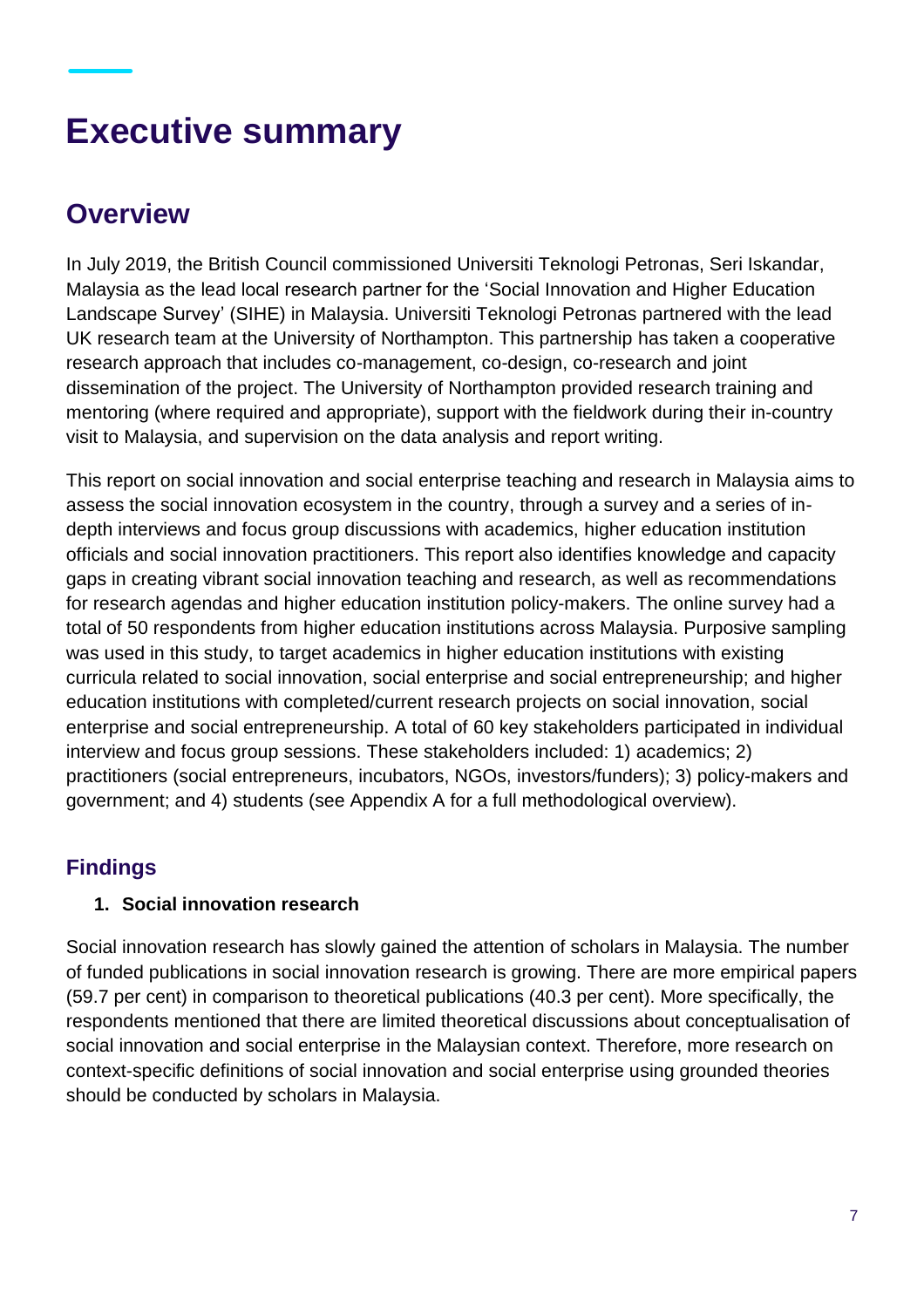#### **2. Social innovation teaching**

In Malaysia, social innovation and social enterprise is often taught as a part of entrepreneurship degree programmes/modules. There are a number of universities that actively run social innovation activities and programmes for undergraduate students and postgraduate students. In those universities, 40.8 per cent of social innovation activities were designed for degree programmes, and 59.2 per cent were for modules. While 53.2 per cent of social innovation teaching activities were compulsory, 46.8 per cent were elective courses. Various pedagogical approaches were used for teaching social innovation, including classroom and practice-based learning. In particular, students prefer project-based learning (45 per cent) than other teaching methods. There is, however, huge room for improvement as the respondents perceived that the quality and quantity of the social innovation curriculum were inadequate (mean score of 2.43). This calls for an intervention for a more structured social innovation curriculum at higher education institutions in Malaysia.

#### **3. Collaborations**

Malaysian higher education institutions are collaborating with key stakeholders – including universities, NGOs/foundations, communities, government agencies and investors – for social innovation research and teaching. Often, the respondents' institutions collaborate with universities (31 per cent) and NGOs (28 per cent), with the purpose of training and capacity building (42 per cent). Meanwhile, a lack of funding is considered the biggest barriers to collaboration at higher education institutions. Academics were also inclined towards international collaborations for social innovation teaching and learning activities across national borders, as opposed to national collaborations within Malaysian higher education. Malaysian social innovation scholars are hoping to build more international platforms for collaborative teaching and learning activities, through Social Enterprise for Economic Development (SEED) and the ASEAN Learning Network, for example.

#### **4. Policy support on social innovation research and teaching**

Government departments and agencies such as the Malaysian Global Innovation and Creativity Centre (MaGIC), Ministry of Education (MoE) and the Ministry of Entrepreneur Development and Cooperatives (MEDAC) were identified as the major government stakeholders in supporting social innovation research and teaching at Malaysian higher education institutions. The respondents showed a high expectation of the role of government in the social innovation field. While government bodies are implementing policies on entrepreneurship education at higher education institutions, the respondents emphasised that social innovation and social entrepreneurship education should be further supported by the government. This demonstrates a strong top-down focus in the Malaysian higher education ecosystem for social innovation development, which is not surprising as strong government support promotes effective social entrepreneurial activities, as well as economic growth (Wu, Zhuo and Wu, 2016). Therefore, while the global success of bottom-up social innovation was noted (Kruse et al., 2014), it is important to remember the cultural relativity of social innovation and social entrepreneurship,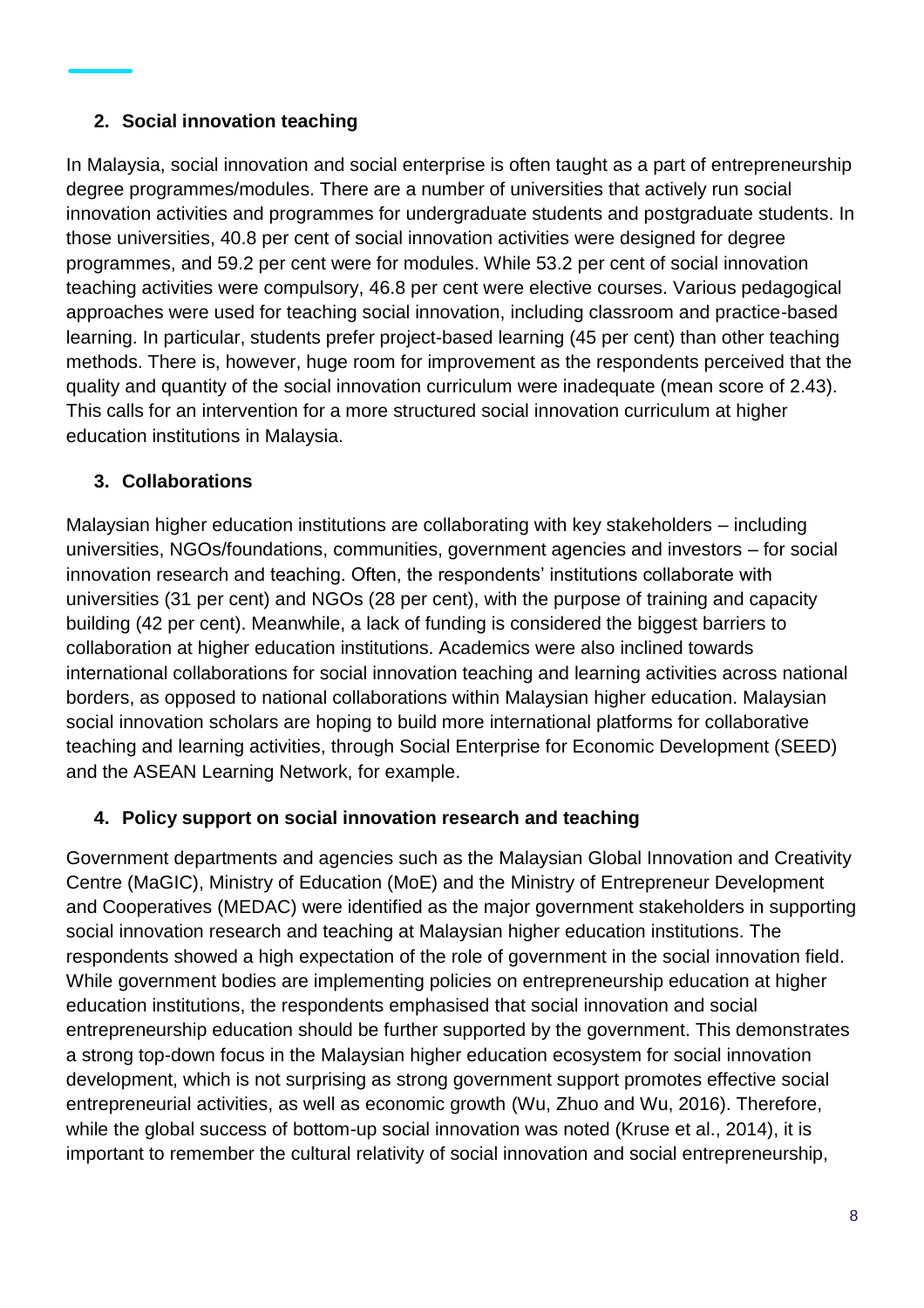and acknowledge that top-down social innovation may be equally or even more effective in countries like Malaysia.

### **Recommendations**

The following eight recommendations are outlined at three different levels (practice, institutional, and systemic).

### **1. Pedagogical approaches beyond the classroom (practice level)**

More project-based and contextual teaching techniques should be adopted by social innovation educators at higher education institutions. In Malaysia, the most preferred teaching and learning activities are project-based and contextualised learning. Such pedagogical approaches are in line with problem-based learning that has multiple benefits and advantages to students for developing analytical thinking skills, creativity and design thinking skills. Diverse pedagogical approaches would also bring Malaysian social innovation teaching in line with best practice standards globally, where teaching is centred on place-based and experiential learning (Elmes et al., 2012; Alden-Rivers et al., 2015).

### **2. Global network and linkage for social innovation (practice level)**

Higher education institutions should expand their networks across national borders, to widen their perspectives in social innovation. Exchanging social innovation research, teaching ideas and intellectual discourse with overseas institutions should be one of the key initiatives of higher education institutions. A social innovation expert pool of panels should be established within the country or at the regional level, which can provide useful suggestions and strategies for international collaborations.

### **3. Introducing social innovation as a career aspiration (institutional level)**

Social innovation and social entrepreneurship career aspiration should be further introduced to students. Students should be made aware of and be provided with a wide range of social innovation career options. It is recommended that higher education institutions develop more courses/degree programmes that can expose students to skills and knowledge that they can utilise for their career development in the social innovation field.

### **4. Developing various options for financial support (institutional level)**

Various options for financial support should be explored to enable and develop social innovation research and teaching at higher education institutions. If social innovation scholars receive more research funding, the possibility of conducting more social innovation research – which can contribute to social innovation teaching, as well as building a sustainable social innovation ecosystem – will increase. Therefore, it is anticipated that the government, corporate, third and private sectors further commit to sponsoring social innovation research and teaching activities.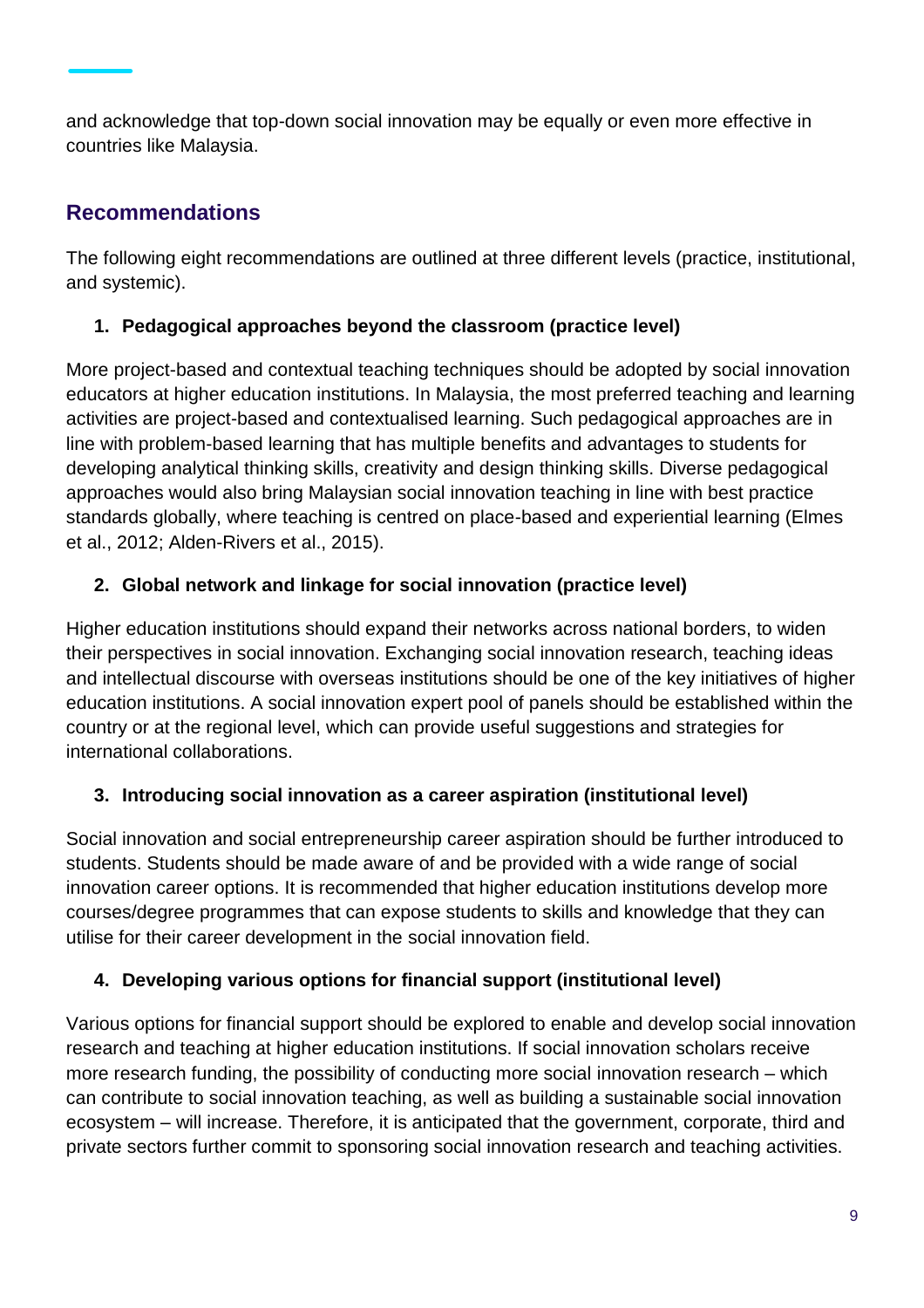#### **5. Providing incentives for co-curricular development with practitioners (institutional level)**

Higher education institutions should consider providing incentives for co-curricular development with social innovation practitioners. There should be a clear policy for social entrepreneurs to assist social innovation activities at higher education institutions in enhancing knowledge sharing among social enterprises and students. This policy development should look into how social innovation practitioners could make innovative practices possible, identify funding resources and grant opportunities, encourage awareness among students on social innovation and social enterprise activities, and its mission in communities.

#### **6. Continuous institutional support and up-skilling opportunities to graduates (institutional level)**

Alumni should also be tracked to instil continuity of efforts and impact in teaching social innovation at higher education institutions. Alumni will be able to provide insight irrespective of whether they pursued a social innovation career (e.g. social innovator, social entrepreneur, consultant, and corporate social responsibility team) after graduation. With this information, higher education institutions will be able to measure the impact of social innovation teaching in terms of providing social innovation career options. Furthermore, academics can use feedback from graduates to further develop their social innovation curriculum and extracurricular activities.

#### **7. Embedding social innovation in the higher education system across disciplines (systemic level)**

Social innovation should be embedded in the higher education system across different disciplines. Currently, social innovation and social entrepreneurship are being taught as a part of entrepreneurship courses and degree programmes in Malaysia. As social innovation is used in different disciplines across the world (Ville and Pol, 2008), the boundaries of social innovation in Malaysian higher education institutions can also be expanded to various disciplines rather than limited to business and entrepreneurship studies.

### **8. Building a sustainable ecosystem for social innovation education (systemic level)**

A sustainable ecosystem for social innovation education should be developed. The formation of strategic partnerships between higher education institutions, social enterprises, NGOs, the private sector and government agencies will create opportunities to source strategic investment from social innovation funders. First, by collaborating with other social innovation stakeholders, higher education institutions can identify and validate societal needs, create the market for social innovation projects and connect to potential investors. Second, by creating strategic opportunities through the formation of a partnership with the private sector, higher education institutions could also secure funding opportunities for highly impactful social innovation projects. Third, by closely working with communities, higher education institutions will be able to provide 'real-life' examples to students who are willing to learn how social innovation works in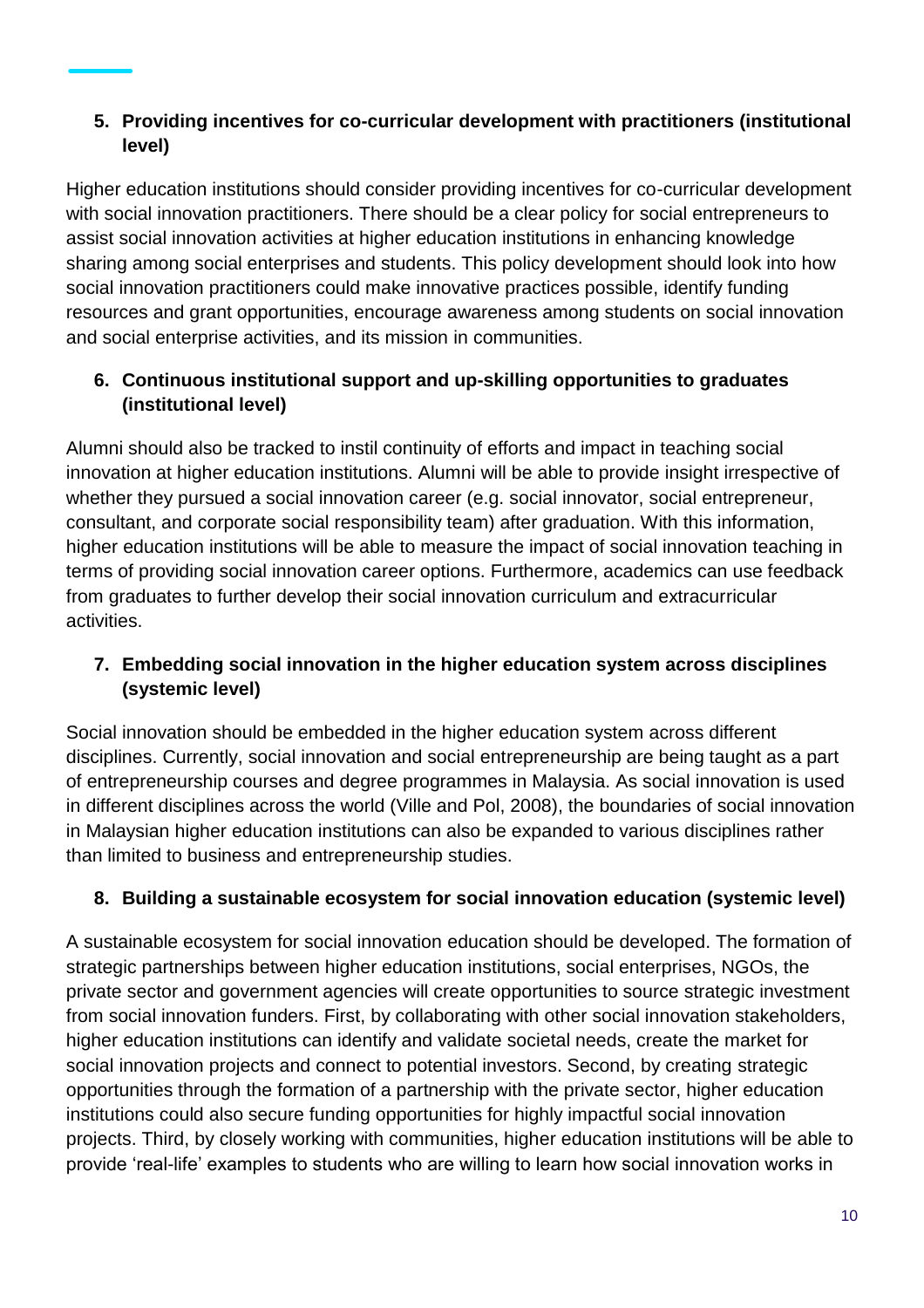practice. This practice-based learning experience will also enable students to discuss and contribute to solving social issues within the community in a more coordinated manner.

### **Further research opportunities**

Overall, three areas requiring further research were identified.

#### **1. Conditions of social innovation research and teaching in Malaysian higher education institutions**

How can higher education institutions utilise their limited funding for further developing social innovation research and teaching initiatives? The cost-benefit analyses on the allocated budget and the possible 'returns' can be further explored to understand the values garnered from social innovation research and teaching activities.

### **2. The impact of a strategic partnership**

How can students benefit from a strategic partnership between higher education institutions and other stakeholders (social innovators, social entrepreneurs, incubators, NGO/foundations and community stakeholders)? There has been limited research conducted related to these types of strategic partnership. Scholars should explore how students can benefit from pro-bono experiential coaching and guidance provided by practitioners. Furthermore, the symbiosis between higher education institutions, the private sector and the communities in the social innovation field can be explored.

### **3. Economic effects of social innovation**

How can social innovation education initiatives create a ripple effect in marginalised communities? From the viewpoint of economics, scholars could examine whether the inclusion of social innovation would create a ripple effect to marginalised communities, and to the country's economy at the macro- and micro-levels. The quantification of social innovation initiatives and its socioeconomic and fiscal benefits would provide an indicator to policy-makers on the return on investment, and the scale of impact on marginalised communities, and the country at large.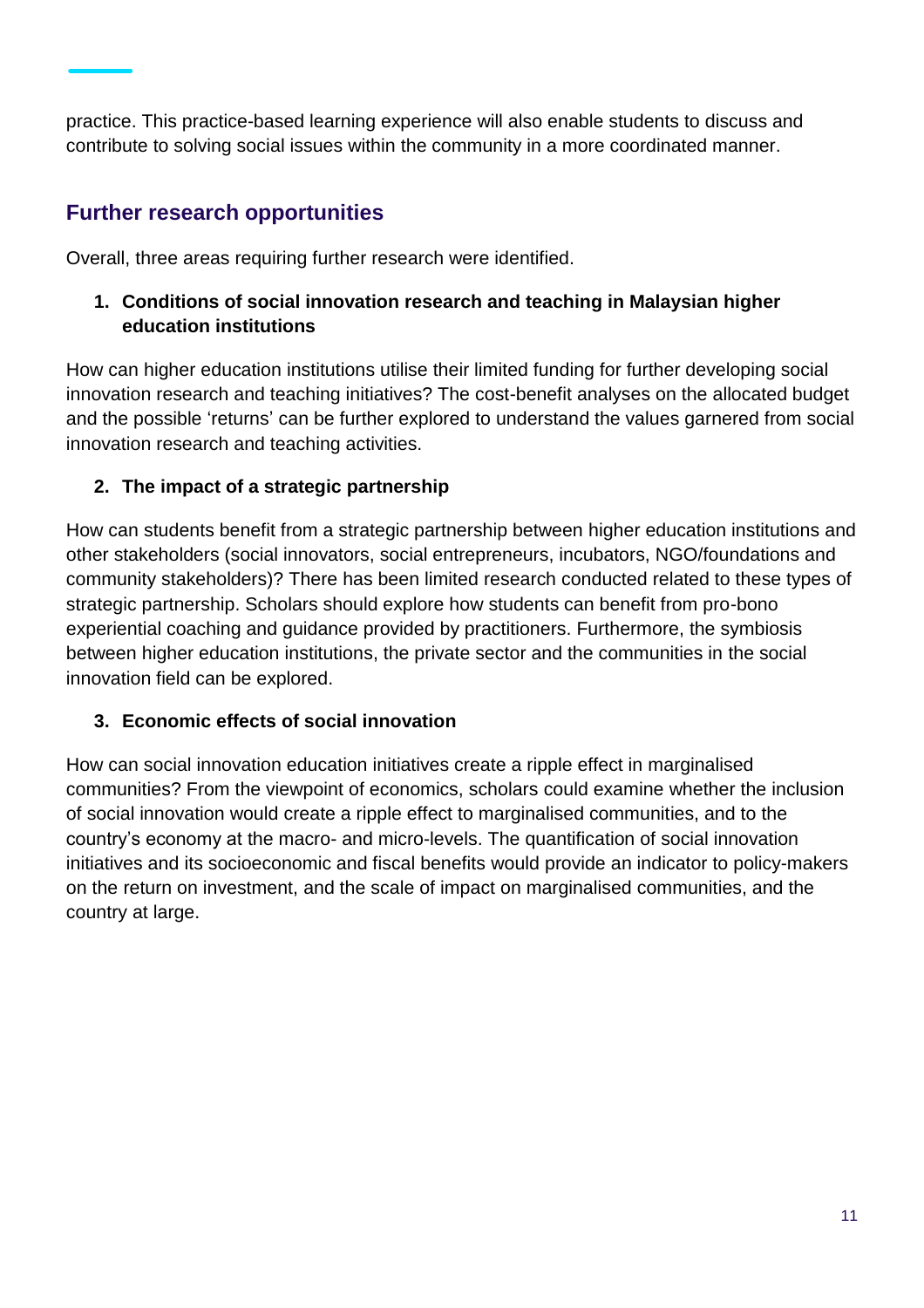# **Literature review**

### **1.1 Overview**

Social innovation can be defined as 'changes in the cultural, normative, or regulative structures [or classes] of the society which enhance its collective power resources and improve its economic and social performance' (Heiscala, 2007:59). Nicholls and Ziegler (2014) define social innovation as development and delivery of new ideas and solutions – as products, services, markets and processes – at a different socio-structural level which intend to improve human capabilities and processes. Zahra et al. (2009:519) stated that social entrepreneurship '… encompasses the activities and processes undertaken to discover, define, and exploit opportunities in order to enhance social wealth by creating new ventures or managing existing organisations in an innovative manner'. Meanwhile, social enterprises can be viewed as independent, self-sustainable entities that deliver social and environmental (i.e. non-economic) outcomes (Dart, Clow and Armstrong, 2010), utilising market-based approaches to reduce social inequality and improve social mobility through access to opportunities (Nicholls, 2007).

Malaysia is one of the fast-growing countries in South East Asia, with a population of 31,528,585 people as of 2018 (United Nations, 2019). Life expectancy in the country has continuously increased and stands at an average of 75 years (United Nations, 2019). Culturally, Malaysia reflects its' diversity in ethnicity and religion. In Malaysia, the major ethnic group is Malay and indigenous people (62 per cent) followed by Chinese (20.6 per cent), Indian (5.7 per cent) and others (0.8 per cent) (CIA, 2019). The official religion of Malaysia is Islam, and 61.3 per cent of the population identifies as Muslim. Among other religions, 19.8 per cent of the population identify themselves as Buddhist, 9.2 per cent as Christian, and 1.3 per cent as Confucianist, Taoist and followers of other traditional Chinese religions (CIA, 2019). Since gaining independence from the UK in 1957, the economy of Malaysia has been expanding. Malaysia is expected to become a high-income economy from an upper-middle-income economy by 2024 (Word Bank, 2019a). Malaysia's average GDP growth rate is 5.4 per cent since 2010, with 0.4 per cent of the population under the absolute poverty line in 2015 (World Bank, 2015). Meanwhile, the level of income inequality is below 50 per cent, with a GINI coefficient of 46.3 per cent (World Bank, 2018).

Along with active economic development, the governance of Malaysia has continued to stabilise. Malaysians perceive that the government has done well in providing and implementing policies, with a percentile rank of 76.44 for the government effectiveness dimension of the Worldwide Governance Indicator (WGI) (World Bank, 2019b). A percentile rank for the regulatory quality is also relatively high at 74.52, implying that people perceive the government can formulate and implement effective policies and regulations which enable private sector development (World Bank, 2019b). Conversely, the perception of voice and accountability (34.48), political stability, absence of violence/terrorism (52.38), and control of corruption (58.17) were indicators that scored negatively (World Bank, 2019b).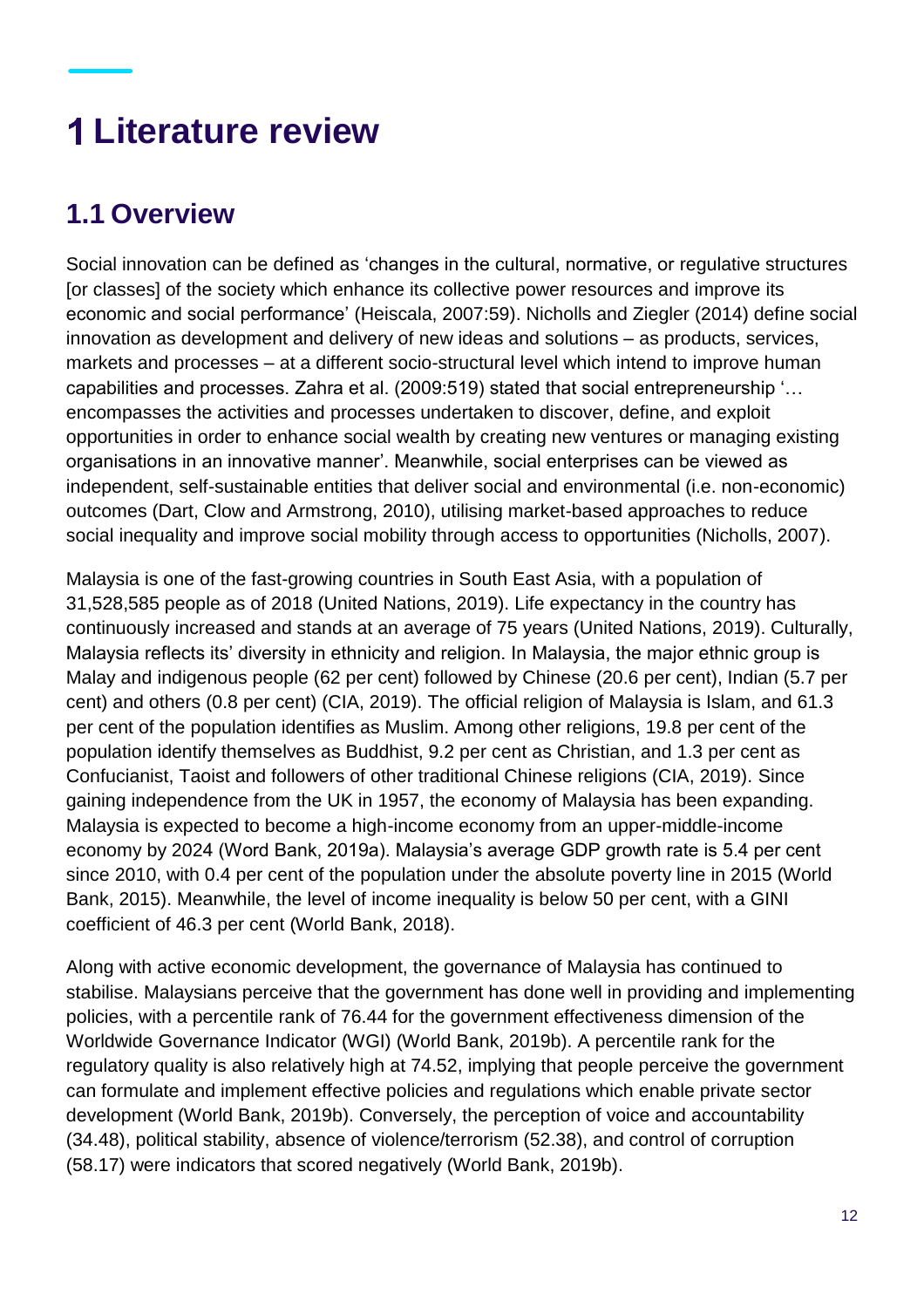In Malaysia, social innovation and social enterprise are relatively new concepts. Many stakeholders, including scholars, social entrepreneurs, civil society organisations, funders, government departments and government agencies, have been involved in developing the social innovation field in Malaysia, and their interest in creating a sustainable social innovation ecosystem has been growing. Accordingly, Malaysia has started developing an environment that is supporting social innovation and social enterprise with incubators and financial support (Kadir and Sarif, 2016). Moreover, growing interest in solving social issues and unemployment issues in an innovative way has inspired the emergence of social innovation and social enterprise (Kadir and Sarif, 2016). Recently, the Malaysian government provided a definition of social innovation and social enterprise, and recognised that social innovation can sustain the nation's economic growth, thus helping to solve social problems (Economic Planning Unit, Prime Minister's Department, 2015). Meanwhile, social enterprise is considered as one of the key organisations that can integrate social innovation into its business models and activities.

The review provides an overview of social innovation education in Malaysia, with a specific focus on research, teaching, and knowledge transfer within the higher education sector. Throughout this report the term social innovation, for simplicity, will be used to encompass social entrepreneurship and social enterprise. When these concepts are being specifically referred to, however, they will be used as appropriate so as to allow for differentiation in the social innovation activities being undertaken.

### **1.2 Higher education and training for social innovation**

The role of the higher education sector globally in supporting social enterprises is now relatively well-developed in academic literature. Research by the British Council (2016) covering 200 universities across 12 countries<sup>1</sup> revealed that only 2 per cent of universities have not engaged with a social enterprise. However, there is a significant difference between limited engagement and institution-wide commitments to social innovation and social enterprise. Focusing on social innovation and social enterprise in research, teaching and community engagement provides a university with a much more holistic approach to supporting the growth of the ecosystem.<sup>2</sup> Universities constitute creating research centres of excellence focused on social innovation and social enterprise. They also involve developing approaches to teaching that allow for placebased and experiential learning that include networks between higher education institutions and communities (Elmes et al., 2012; Alden-Rivers et al., 2015). Prior research argues that social enterprise can play a vital role in the society and economy (Zainol et al., 2014; Akter et al., 2017; Kadir and Sarif, 2016; Adnan, Yusoff and Ghazali, 2018). Social innovation is often viewed in a similar way that can contribute to improving the socio-economic well-being of the people (Nasir and Subari, 2017).

At the higher education level, research and teaching in social innovation and social enterprise

l

<sup>1</sup> These countries being: Hong Kong, India, Pakistan, Thailand, Kenya, South Africa, Greece, Slovenia, UK, Mexico, Canada and the USA.

<sup>&</sup>lt;sup>2</sup> Examples of these institutional approaches can be found on the Ashoka U Network: <https://ashokau.org/>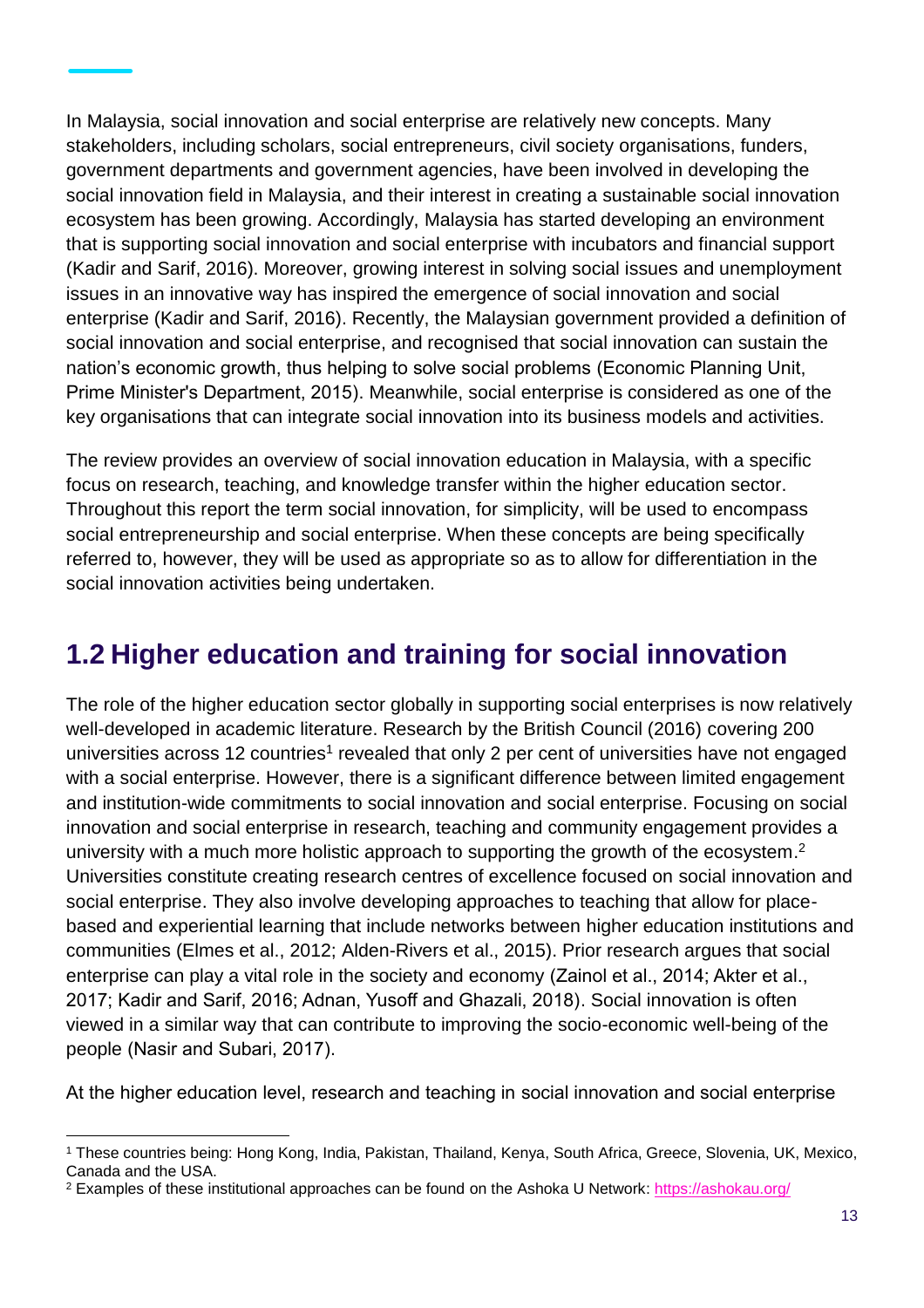are growing in Malaysia. Our research to date has identified 81 research publications focused on social innovation and social enterprise in a Malaysian context, including journal articles, book chapters, and conference papers between 2010 and 2019. Research in social innovation and social enterprise have been growing since 2013 in Malaysia. Since then, the research topics in this area have been diversified to comprises: 1) social innovation and the role of higher education institutions; 2) social innovation and poverty alleviation; and 3) conceptualising social innovation as well as social enterprise and social entrepreneurship. While the number and topic areas of research publications on social innovation and social enterprise will change over the course of this project as more papers are published, there is certainly a need for further in-depth research to develop knowledge and intellectual capital around social innovation and social enterprise in Malaysia.

In terms of teaching, Rahman et al. (2016) found that the level of social entrepreneurial activities among undergraduate students in Malaysian higher education institutions is high; especially, as they are more committed to community development projects that involve social innovation. Meanwhile, Wahid et al. (2019) explored how different variables such as students' interest in social entrepreneurship – social entrepreneurship courses and teaching, examples of role models, outdoor activities, and career options – were emphasised. Othman and Wahid (2014) also found a positive relationship between personal characteristics and the level of social entrepreneurship. Through their research, they emphasised that the characteristics of social entrepreneurs can be developed through education, and that higher education institutions were expected to include more social entrepreneurship-oriented programmes. Said et al. (2015) also found that Malaysian higher education institutions are contributing to the development of social entrepreneurship. Still, financial support to higher education institutions is needed for further development.

More recently, Ladin et al. (2017) identified challenges in promoting social entrepreneurship in Malaysia. The research argues that the social entrepreneurship field is still undervalued even though the number of graduates who engaged with social entrepreneurship from the higher education institutions has increased. The research identified that there is a lack of: 1) awareness; 2) legal recognition; 3) policy structure; 4) quality of talent; 5) access to sizeable finance and; 6) excessive bureaucracy of government agencies. A need to introduce study courses on social entrepreneurship at higher education institutions was emphasised to gradually move towards introducing more all-round study programmes on social entrepreneurship.

The role of higher education institutions is not just in teaching. Universities can also establish and lead social innovation initiatives themselves. For example, as a partner institution of the South East Asian Social Innovation Network, Universiti Teknologi Mara (UiTM) established a Social Innovation Support Unit (SISU) to support social innovators and organise workshops, seminars and competitions. With the Social Entrepreneurship Initiative 2018 in particular, Universiti Teknology Mara (UiTM) and the Malaysian Academy of SME and Entrepreneurship Development (MASMED) provided RM 5,000 (approximately £940) per project, which can create social and sustainable impact (South-East Asian Social Innovation Network, 2019).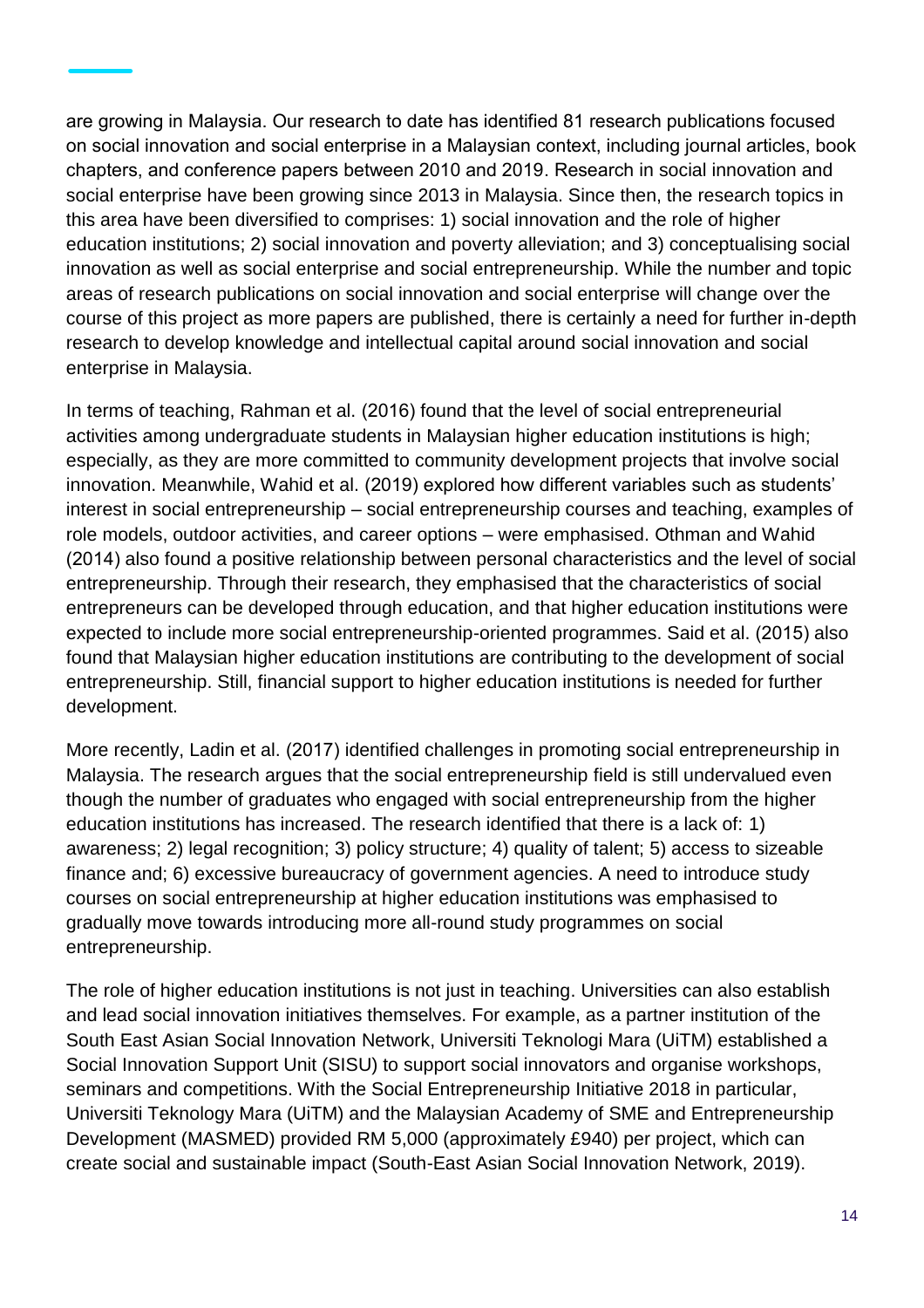In Malaysia, the role of the government in supporting higher education institutions has also been emphasised to deliver social innovation research and teaching. Indeed, certain policies and appropriate government interventions can create an impact in the social innovation process (Moore et al., 2012). In Malaysia, the Malaysian Education Blueprint for Higher Education 2015 – 2025 emphasises the importance of entrepreneurship and innovation (Ministry of Education, 2015). Furthermore, the National Social Enterprise Blueprint 2015 – 2018, which acts as a part of Tenth Malaysian Plan 2010 - 2015 (Strategy), evaluated that the social enterprise field has the potential to improve students' outcomes. The Blueprint emphasises that, with support from the Ministry of Education, the social enterprise field can:

- 'provide better access to education for remote and isolated communities through enabling technology and relevant curriculum;
- supplement the current national curriculum with relevant industry and vocational skills to increase post-education options; and
- empower students to be more invested in their education through self-taught and peer-to-peer learning opportunities (Malaysian Global Innovation and Creativity Centre (MaGIC) Social Enterprise Unit, 2015: 27)'.

With government support, for example, University Malaysia Kelantan (UMK) was recognised as a leading university in the field of entrepreneurship (British Council Malaysia et al., 2018). University Malaysia Kelantan (UMK)'s Social Entrepreneurship Centre, which is approved by the Ministry of Education, provides a social entrepreneurship programme for 30 students from public universities. Throughout the programme, University Malaysia Kelantan trains students to develop a social enterprise business plan, which can create a positive impact on society (Baru, 2018). The Malaysian Global Innovation and Creativity Centre (MaGIC) is another example that the government is supporting social innovation education. As a government agency, the Malaysian Global Innovation and Creativity Centre runs several social entrepreneurship educational programmes for university students as well as faculty members who intend to teach social entrepreneurship.

### **1.3 Summary**

This literature review has sought to provide an initial overview of social innovation research, teaching and policy involvement within Malaysian higher education. Although the concept of social innovation and social enterprise is relatively new in Malaysia, there are many signs that the field is growing fast. In particular, promoting social innovation has become a key strategy to achieve the nations' economic growth and social well-being. Moreover, the government is putting intensive efforts in creating a social innovation ecosystem by integrating social innovation and social entrepreneurship in its policy on higher education. At the higher education level, research and teaching in social innovation are also growing. There are several higher education institutions running programmes on social innovation, social entrepreneurship, and social enterprise. In terms of research, there is room for expansion, as social enterprise policies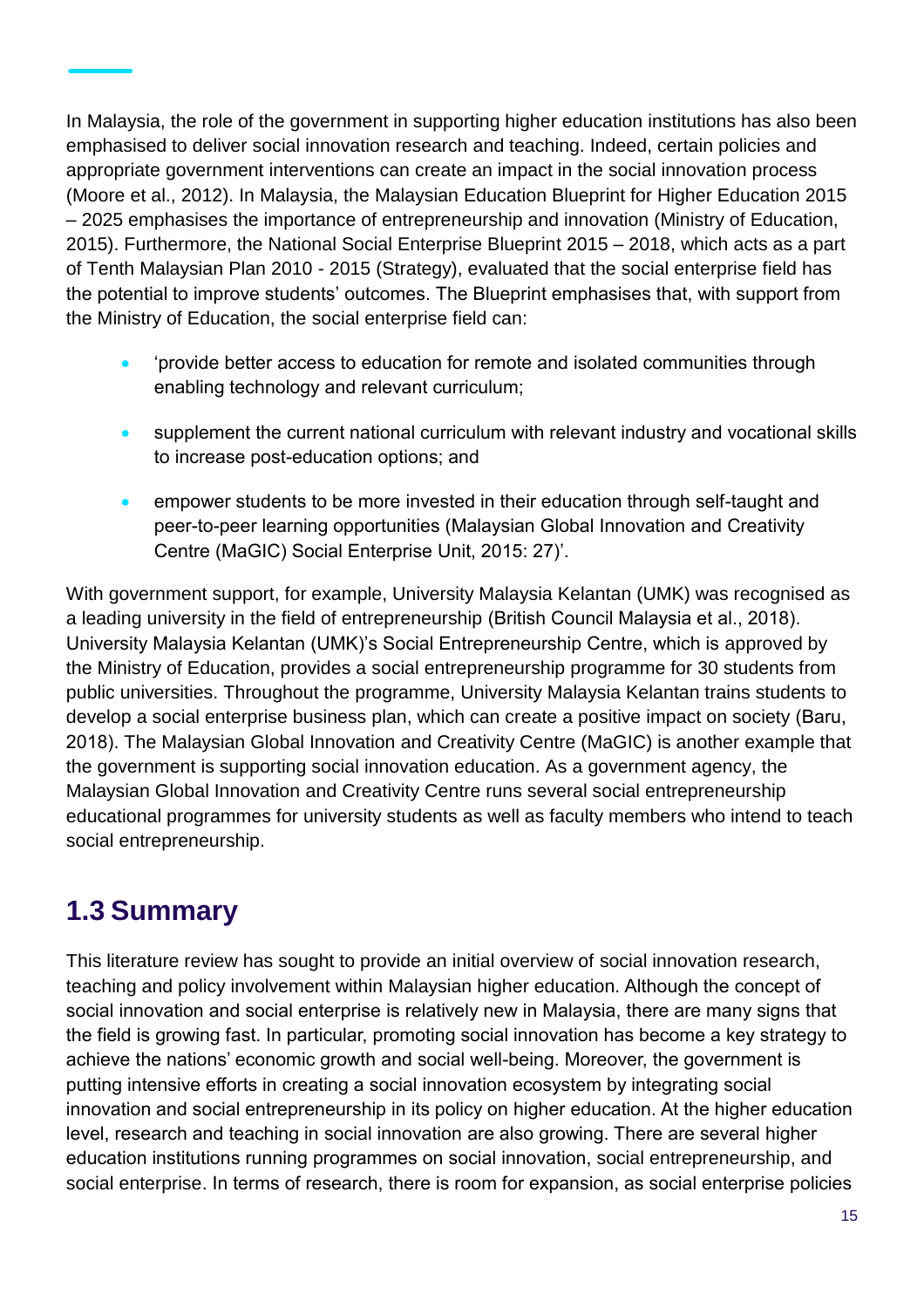are well-established in Malaysia. Most previous research focuses on the role of social enterprise in contributing to the socio-economic well-being of the country and university students' aspiration concerning social entrepreneurship.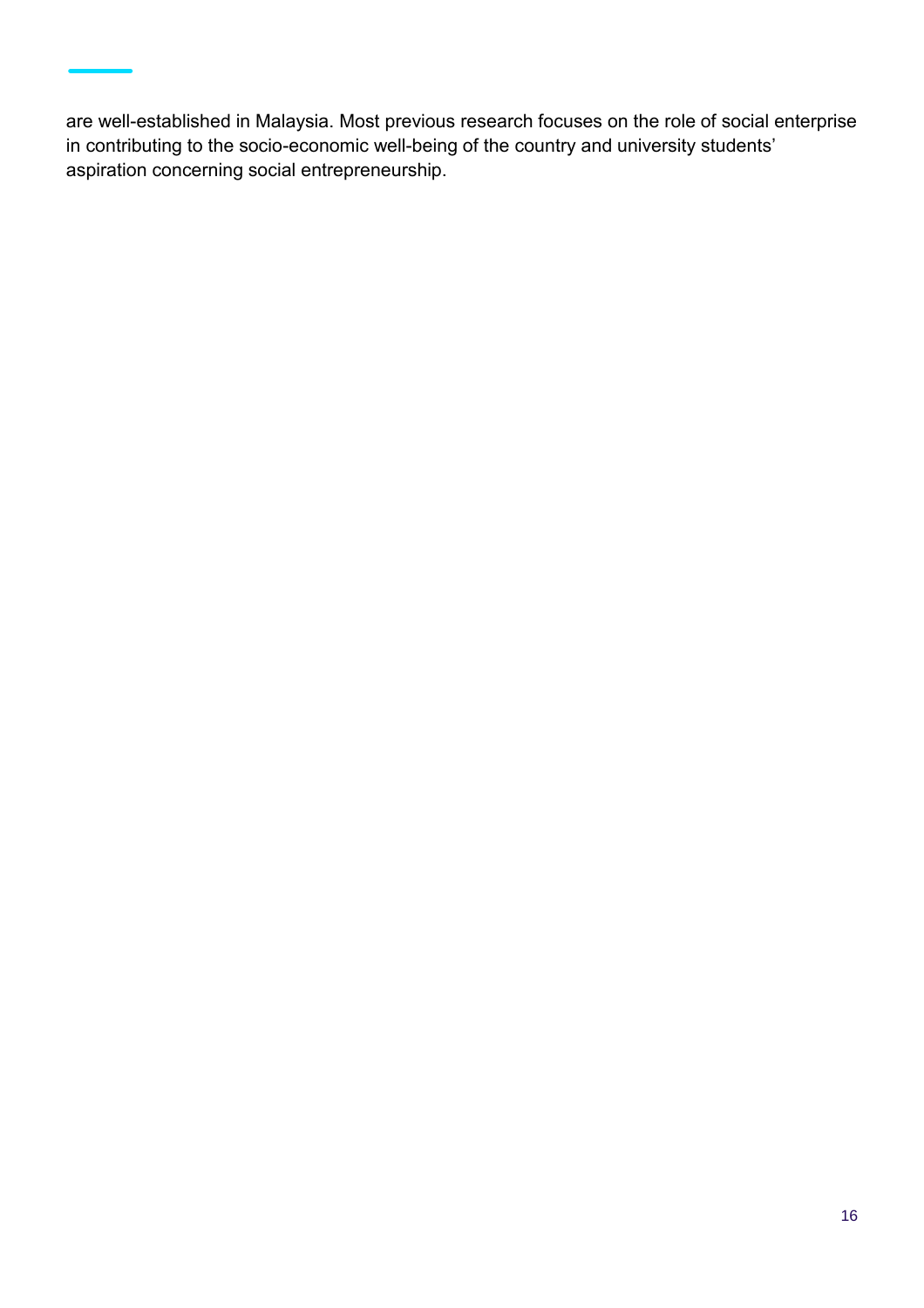# **Research aims**

This research is part of the global Social Innovation and Higher Education Landscape (SIHE) project initiated by the British Council. In Malaysia, this research has the following aims:

- 1) Understand the existing social innovation research and teaching landscape at higher education institutions.
- 2) Analyse gaps in knowledge, capacity and future ambition of the academic community in this area.
- 3) Measure proxies to gauge the levels of trust and collaboration that currently exist across academic disciplines, between universities, and between universities and society.
- 4) Assess the quantity of social innovation and social enterprise-related research in Malaysia, comprising of trends and future priorities among the academic community and collaboration barriers.
- 5) Examine the quantity and quality of teaching of social innovation and social enterprise and related courses and programmes that include credit-bearing and non-credit bearing/extra curricula programmes.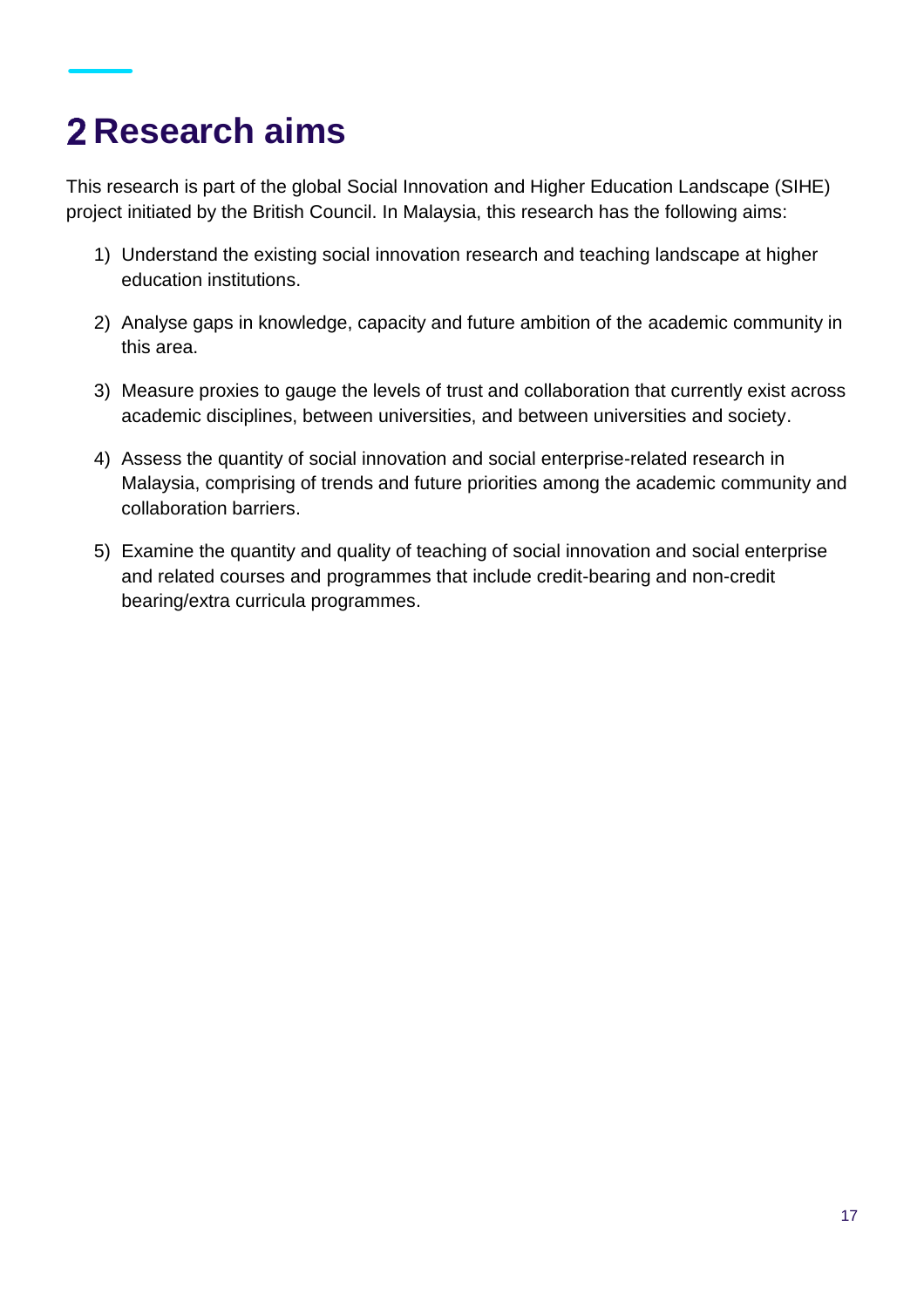# **Quantitative results**

### **3.1 Respondent demographics**

A total of 50 respondents participated in the online survey in Malaysia with 86 per cent of these being academics and 14 per cent being practitioners. The median age of the respondents was 43 years old with an age-range of 28-60 years. The respondents were from 12 states and federal territories of Malaysia. The respondents were from higher education institutions in Johor (14 per cent), Perak (14 per cent), Selangor (12 per cent), Kelantan (10 per cent), Melaka (6 per cent), Sarawak (6 per cent), Kuala Lumpur (4 per cent), Penang (4 per cent), Negeri Sembilan (2 per cent), Kedah (2 per cent), Perlis (2 per cent), Terengganu (2 per cent), and Sabah (2 per cent). Figure 3.1 shows that the respondents were mostly academics with business expertise (50 per cent), followed by arts and humanities (14 per cent) and education (8 per cent).



**Figure 3.1 - Academic expertise of the respondents**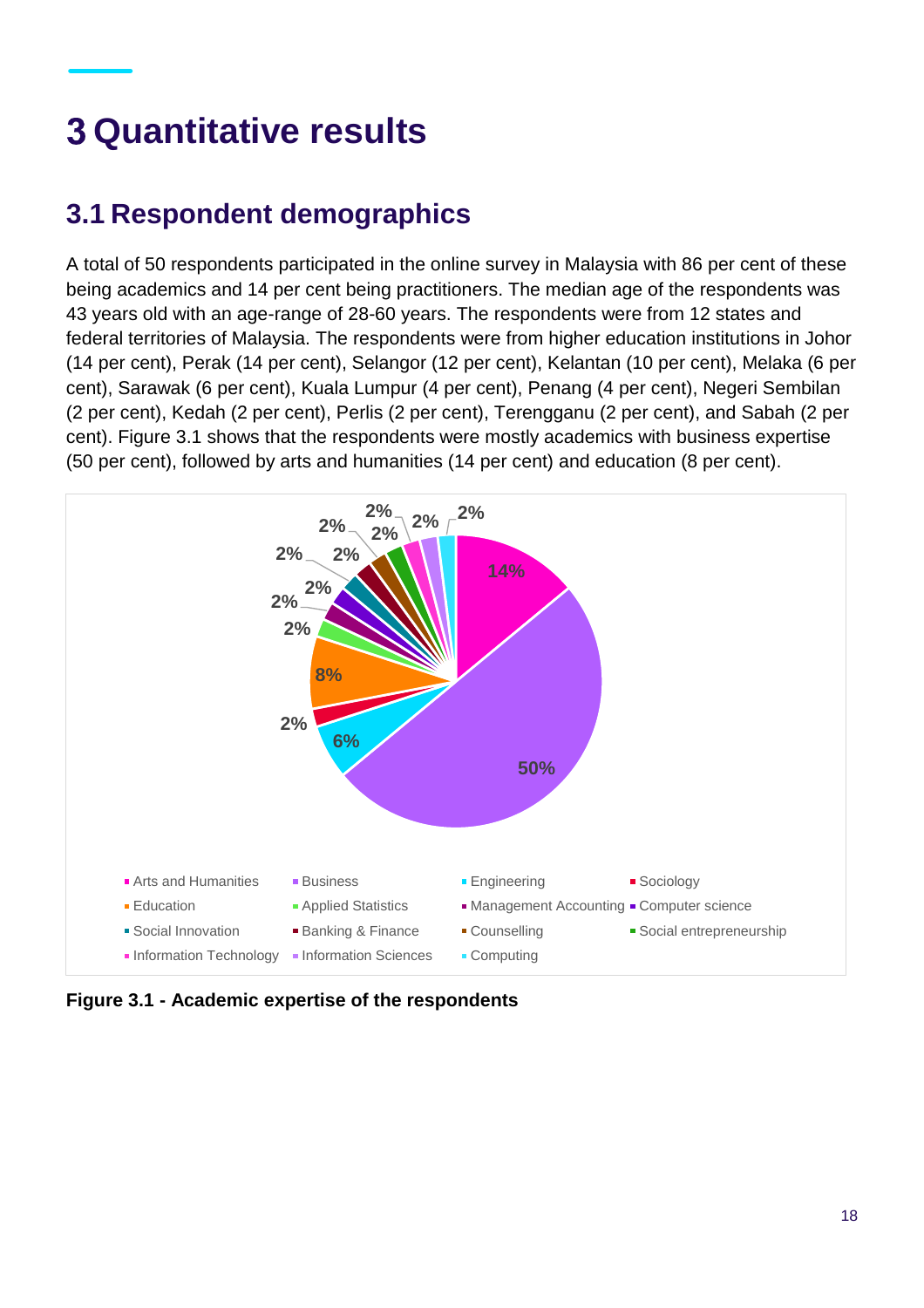Figure 3.2 shows that majority of the respondents were on a research and teaching track (80 per cent), while 12 per cent of the respondents were on a research track and 8 per cent were on a teaching track.



#### **Figure 3.2 - Academic career track of the respondents**

**14 56 14 14** 0 10 20 30 40 50 60 Less than a year In between 1 and 5 years In between 5 and 10 years More than 10 years

Most of the respondents were experienced academics in social innovation, with the majority (56 per cent) having between one to five years' experience in this field (see Figure 3.3).

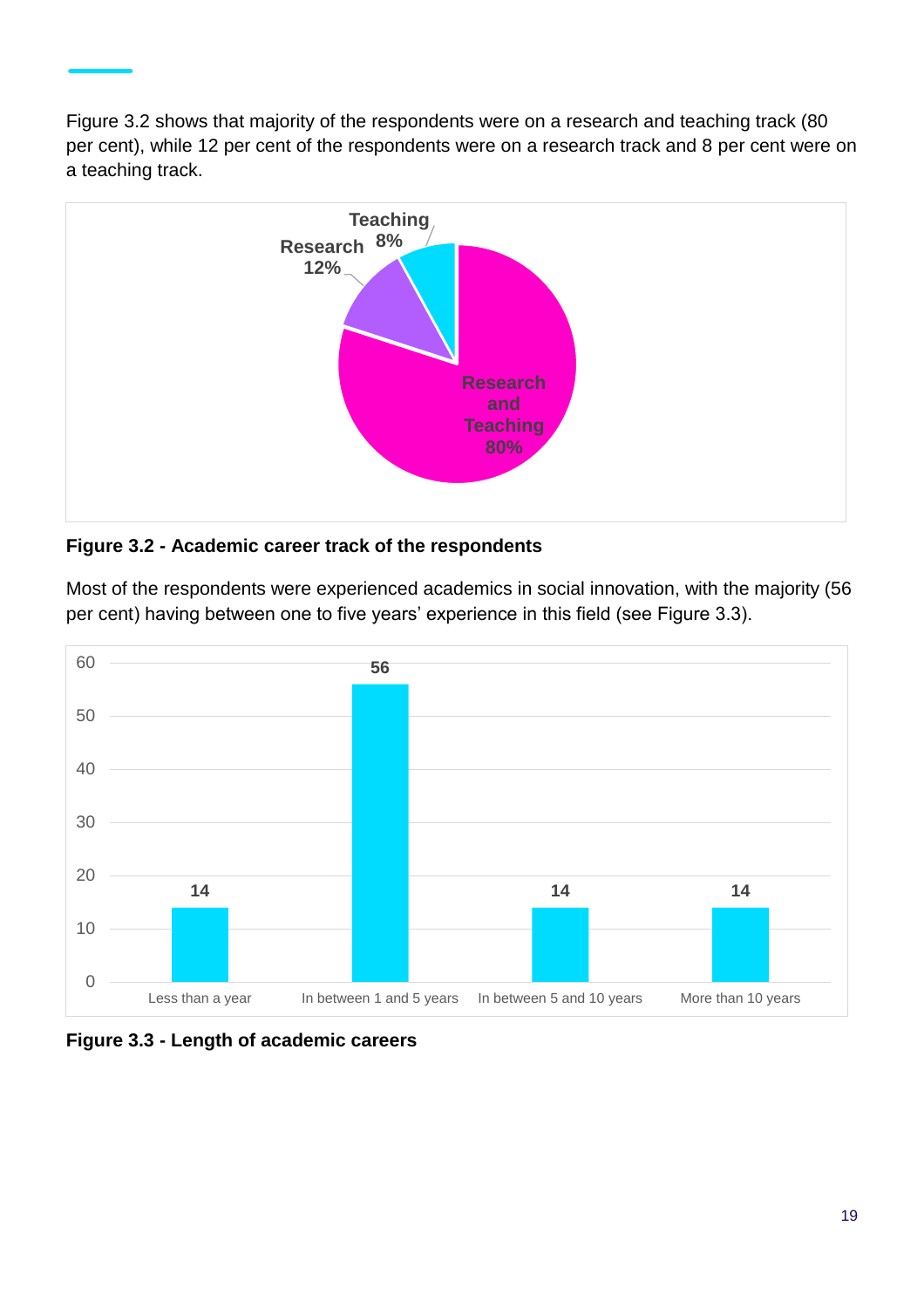As Figure 3.4 shows, 30 per cent of the respondents were lecturers/senior lecturers, while 14 per cent of them were researchers/senior researchers. Meanwhile, 12 per cent of the respondents were associate professors/assistant professors.



**Figure 3.4 – Main roles / positions**

In summary, the respondent demography shows that Malaysian social innovation scholars are early-career academics with less than five years' experience in this field. Most respondents are from a business studies background (50 per cent), while the survey analysis results also indicate that the majority of the respondents are on a research and teaching track (80 per cent). This result indicates that the respondents are therefore in a position to link research outcomes and teaching practices.

### **3.2 Academic publications**

The respondents reported 68 academic publications in the survey (see Appendix D for relevant literature identified in the research). Table 3.1 illustrates the publications of the academics that have more and fewer publications. There were 13 academics with more (four to five) publications and only three academics with a few (one to two) publications, while 34 academics reported that they do not have any publications on social innovation. This result shows that there is a gap between academics who publish social innovation research and those who do not.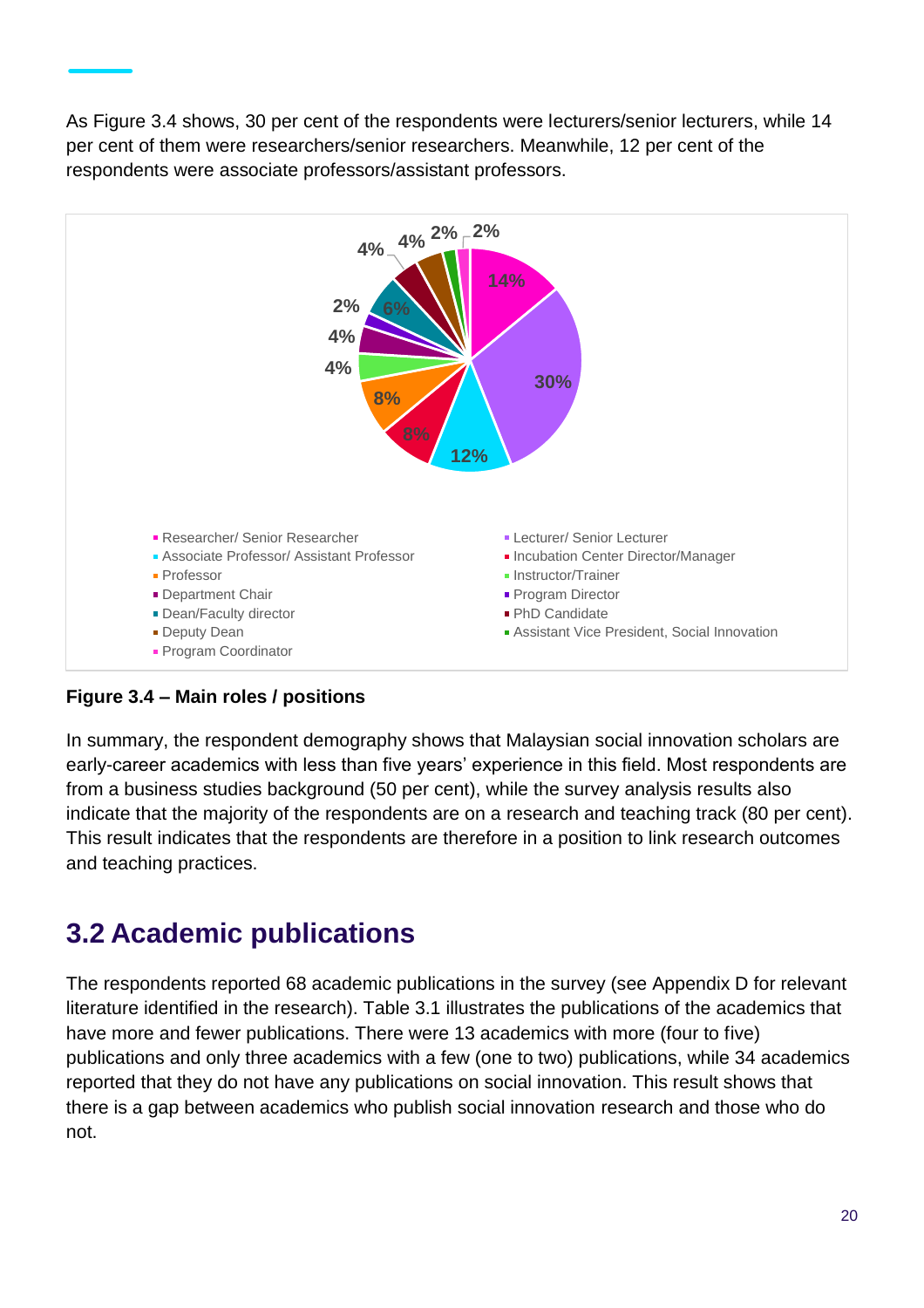#### **Table 3.1 – Academics with publications**

| <b>More Publications</b><br>(4-5 Publications) | <b>Fewer Publications</b><br>$(1 - 2$ Publications) | <b>No Publications</b> |
|------------------------------------------------|-----------------------------------------------------|------------------------|
| 13                                             |                                                     | 34                     |

Figure 3.5 shows changes in the number of academic publications over time, with a significant increase shown  $(R^2 = 0.79)$ .



**Figure 3.5 - Academic publications trend**

Most respondents published both empirical and theoretical papers on social innovation and social entrepreneurship. More empirical papers (40 publications) were published than theoretical papers (27 publications) in Malaysia. Both quantitative (45 per cent) and qualitative (42 per cent) research methods were used at a similar rate. Mixed-method research was less utilised (13 per cent) but may generate more important insights for both academics and practitioners (see Figures 3.6 and 3.7).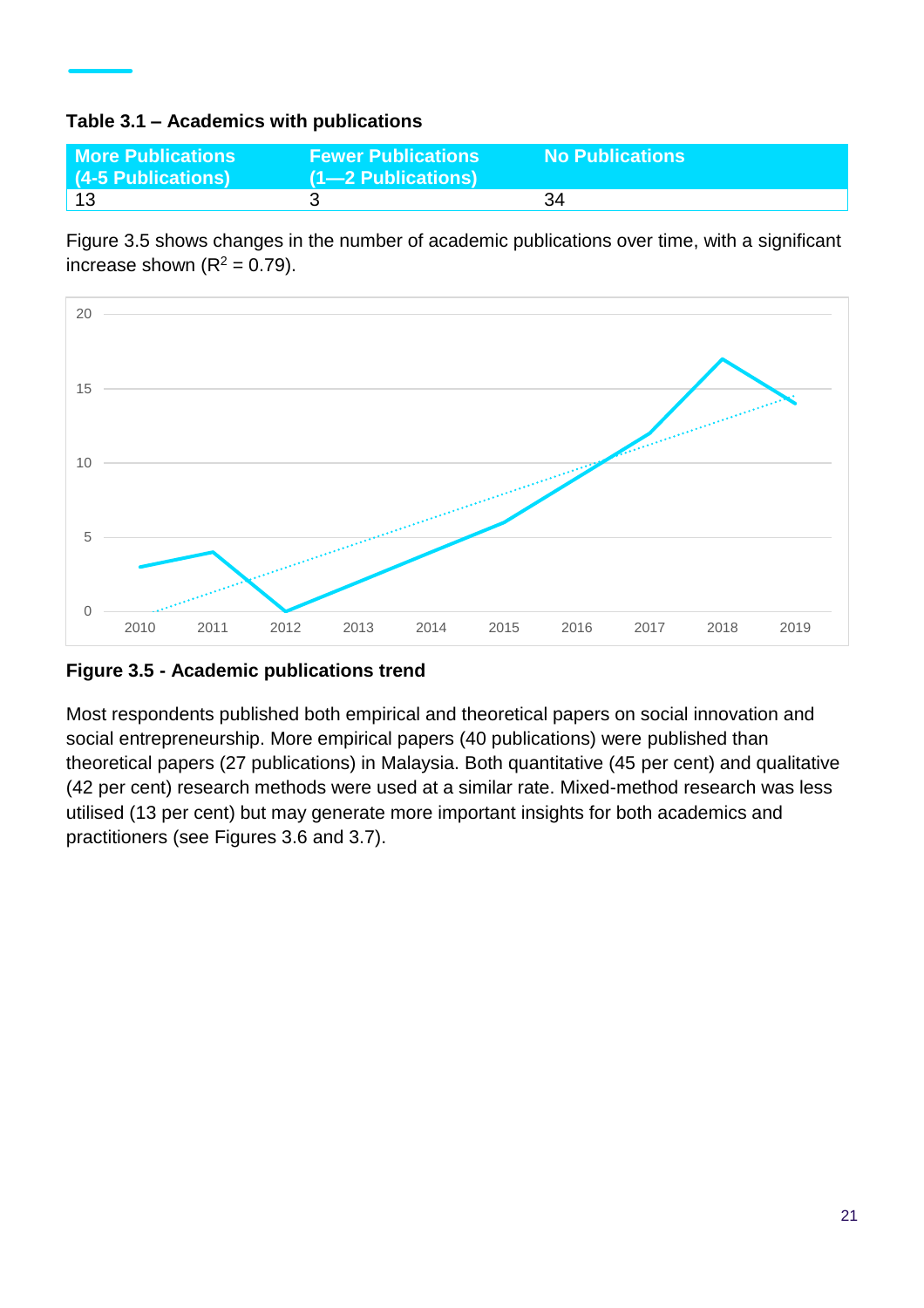

**Figure 3.6 - Types of papers**



**Figure 3.7 - Research methods**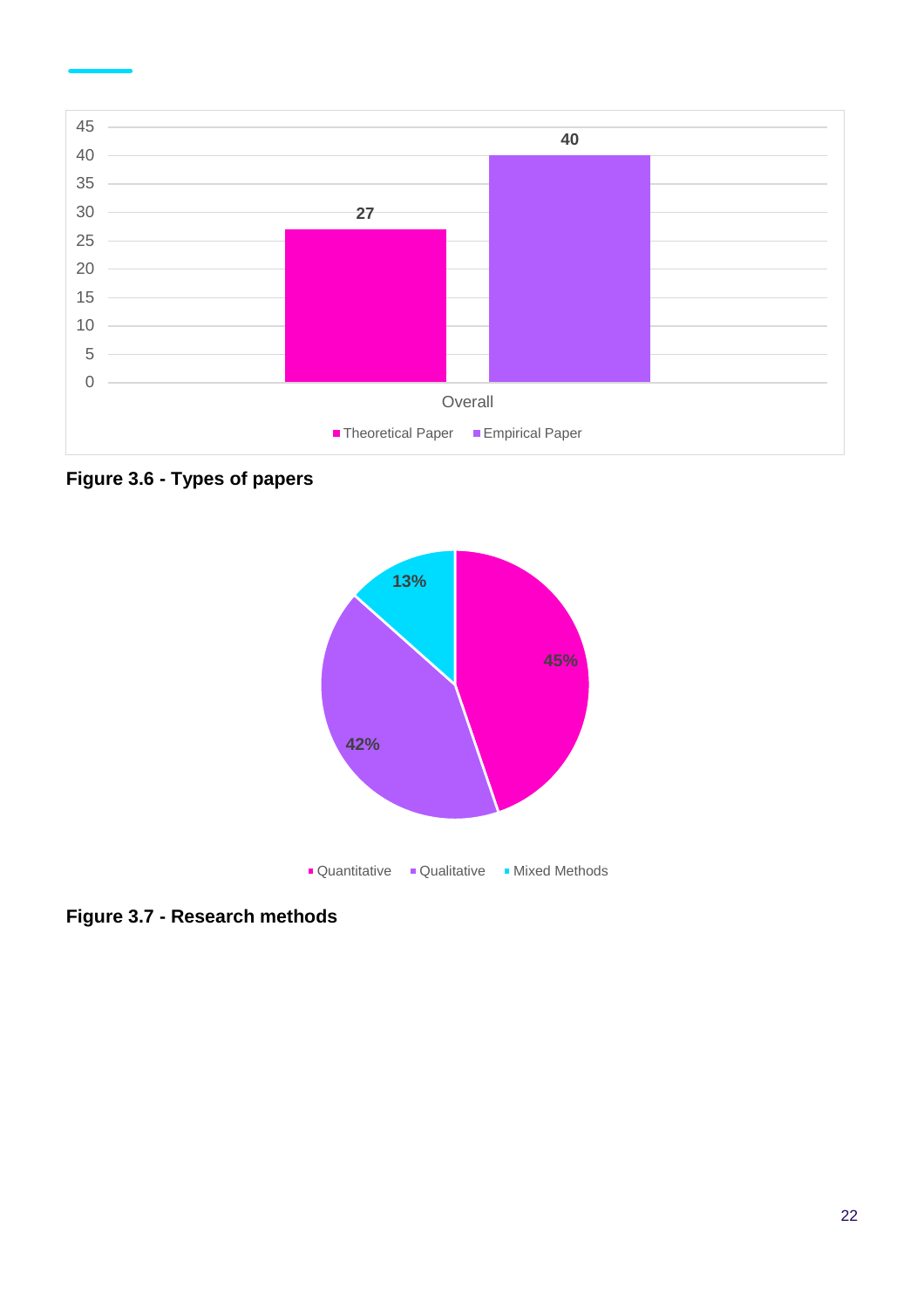In terms of funding, 33.9 per cent of respondents received research grants, with self-funding (30.8 per cent), government funding (13.9 per cent), higher education institution funding (3.1 per cent), and other types of funding (1.5 per cent) also being identified. Interestingly, 16.9 per cent of the publications were published with no funding. Meanwhile, none of the respondents obtained NGO or foreign funding. Figure 3.8 shows funding sources over time, showing increases in research grant and self-funding in recent years.



#### **Figure 3.8 - Funding trends**

In summary, the number of academic publications on social innovation and its funding opportunities have grown over the past few years in Malaysia. Most research is empirical, while both quantitative and qualitative research methods were used at a similar rate. This result reflects the need to develop theoretical and conceptual research to theorise practice in the Malaysian social innovation field. Moreover, funders' (notably research grant and government) interest in supporting research on social innovation is growing.

### **3.3 Non-academic publications/outputs**

The number of non-academic publications was smaller than the academic publications, with the survey respondents reporting 14 publications. In Malaysia, there were only four respondents who reported between two and three non-academic publications, and four reported only one non-academic publication. Figure 3.9 shows changes in the number of non-academic publications over time, with a positive increase shown ( $R^2 = 0.53$ ).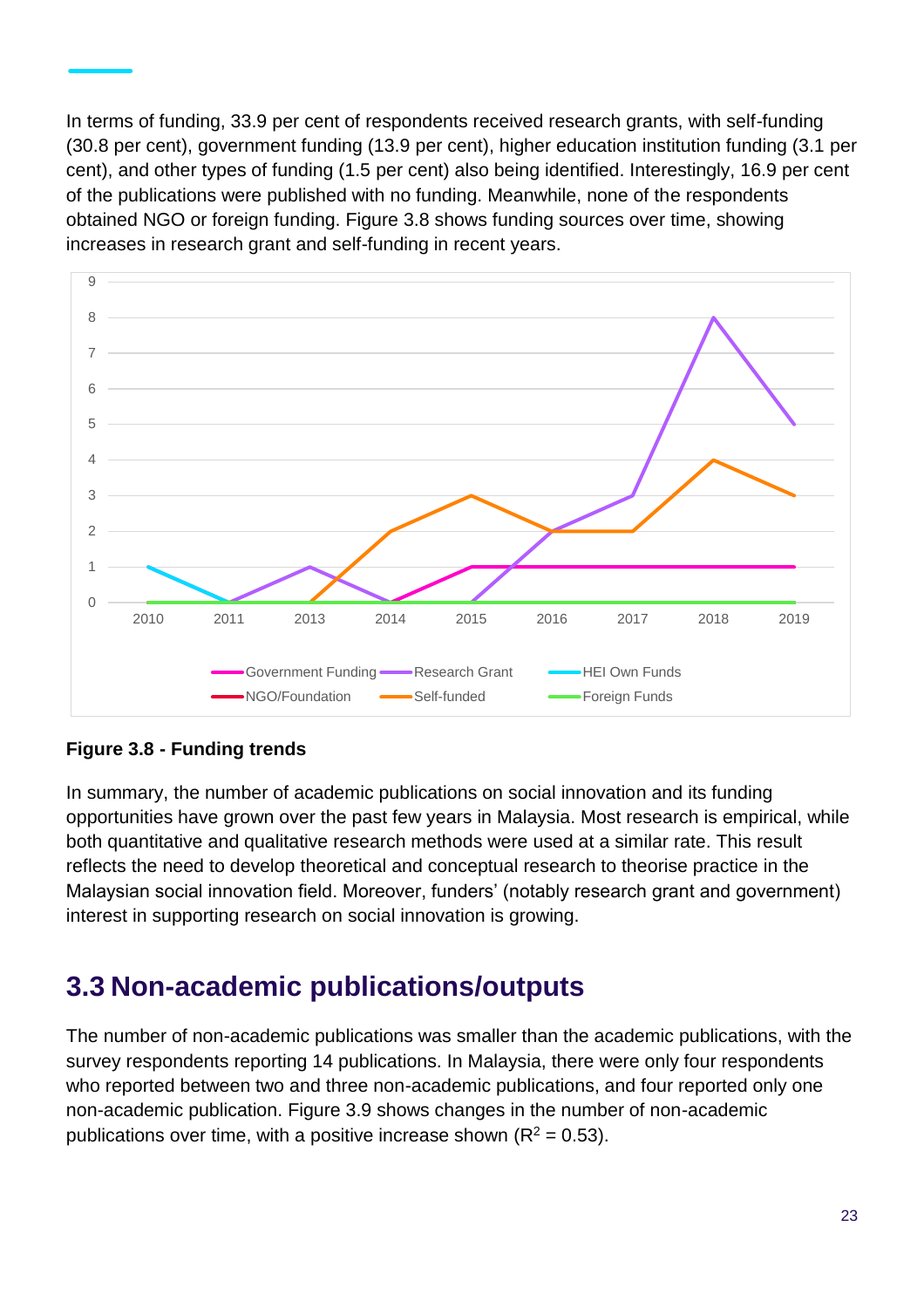

**Figure 3.9 - Non-academic publication trend**

In terms of non-academic publications, the highest percentages were in both report (31 per cent) and online media (31 per cent) formats, followed by print media (15.3 per cent). The least used were in non-academic conference presentations (8 per cent), PhD theses (8 per cent) and lecture notes (7.7 per cent) (see Figure 3.10).



### **Figure 3.10 - Types of publications**

In summary, non-academic publications were not prioritised by social innovation scholars in Malaysia. Still, reports, online media and print media might able to support scholars to generate wider impact by creating research outcomes to the general public more effectively.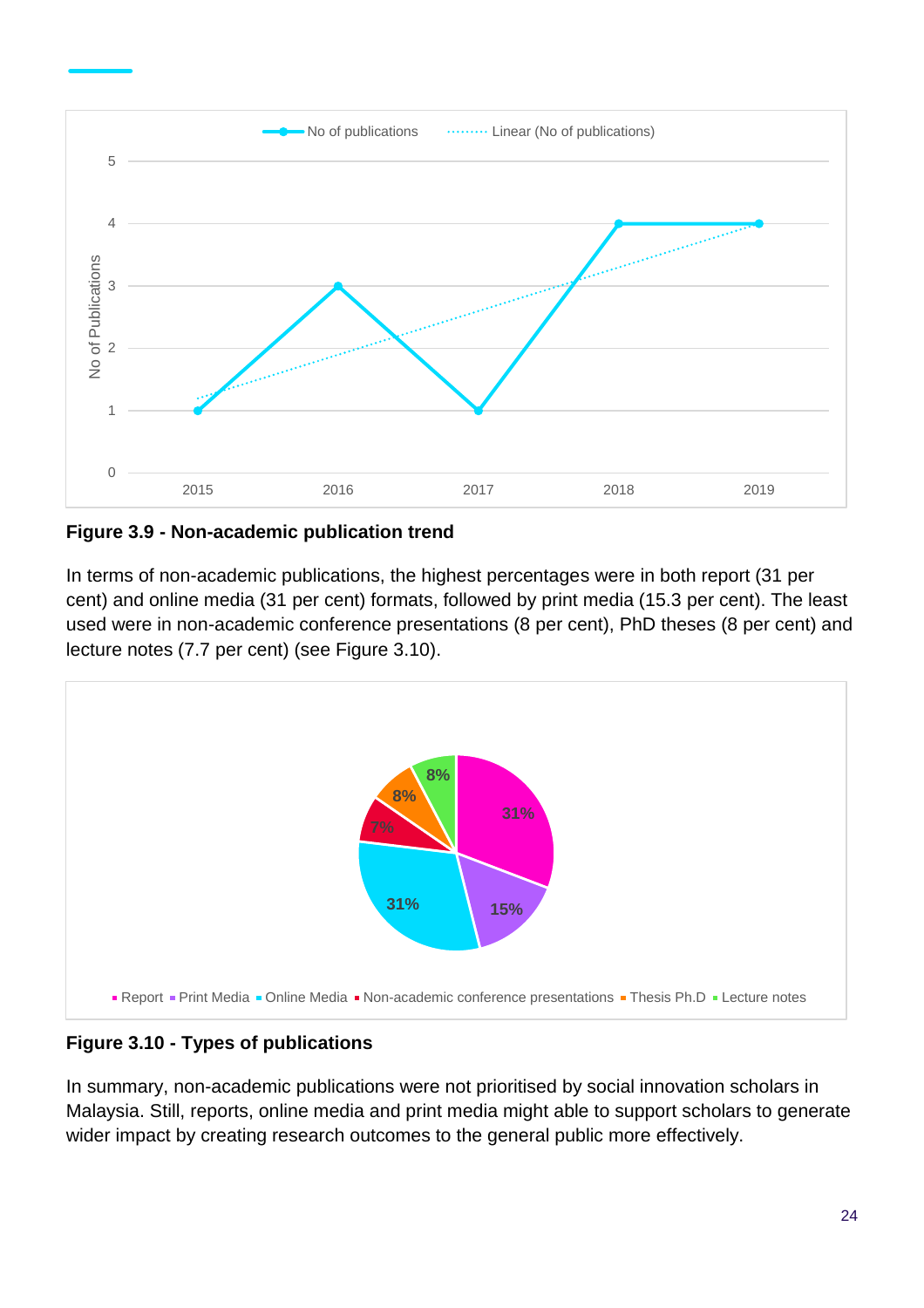### **3.4 Teaching activities**

The respondents reported 55 teaching activities, with 59.2 per cent being a module/class and 40.8 per cent a social innovation focused degree programme. Further, 53.2 per cent of the teaching activities were compulsory, and 46.8 per cent were elective courses. Significantly, 58 per cent of the audience of the teaching activities were with undergraduate students, and 30 per cent were part of non-accredited courses (see Figure 3.11).



**Figure 3.11 - Audiences for the teaching activities**

In terms of class-sizes, the highest percentage was between 20-39 students (34 per cent) and 40-59 students (34 per cent) (see Table 3.2).

| Table 3.2 - Comparisons between class sizes and audiences |  |  |  |
|-----------------------------------------------------------|--|--|--|
|-----------------------------------------------------------|--|--|--|

| <b>Teaching activity class size</b> | <b>Frequency</b> | Percentage (%) |
|-------------------------------------|------------------|----------------|
| <b>1 until 19</b>                   | $6\phantom{1}6$  | 12             |
| <b>20 until 39</b>                  | 17               | 34             |
| <b>40 until 59</b>                  | 17               | 34             |
| <b>60 until 79</b>                  | $\overline{7}$   | 14             |
| <b>100 until 119</b>                | 1                | $\overline{2}$ |
| 120 until 139                       | 1                | $\overline{2}$ |
| <b>140 until 159</b>                | 1                | $\overline{2}$ |
| <b>Total</b>                        | 50               | 100            |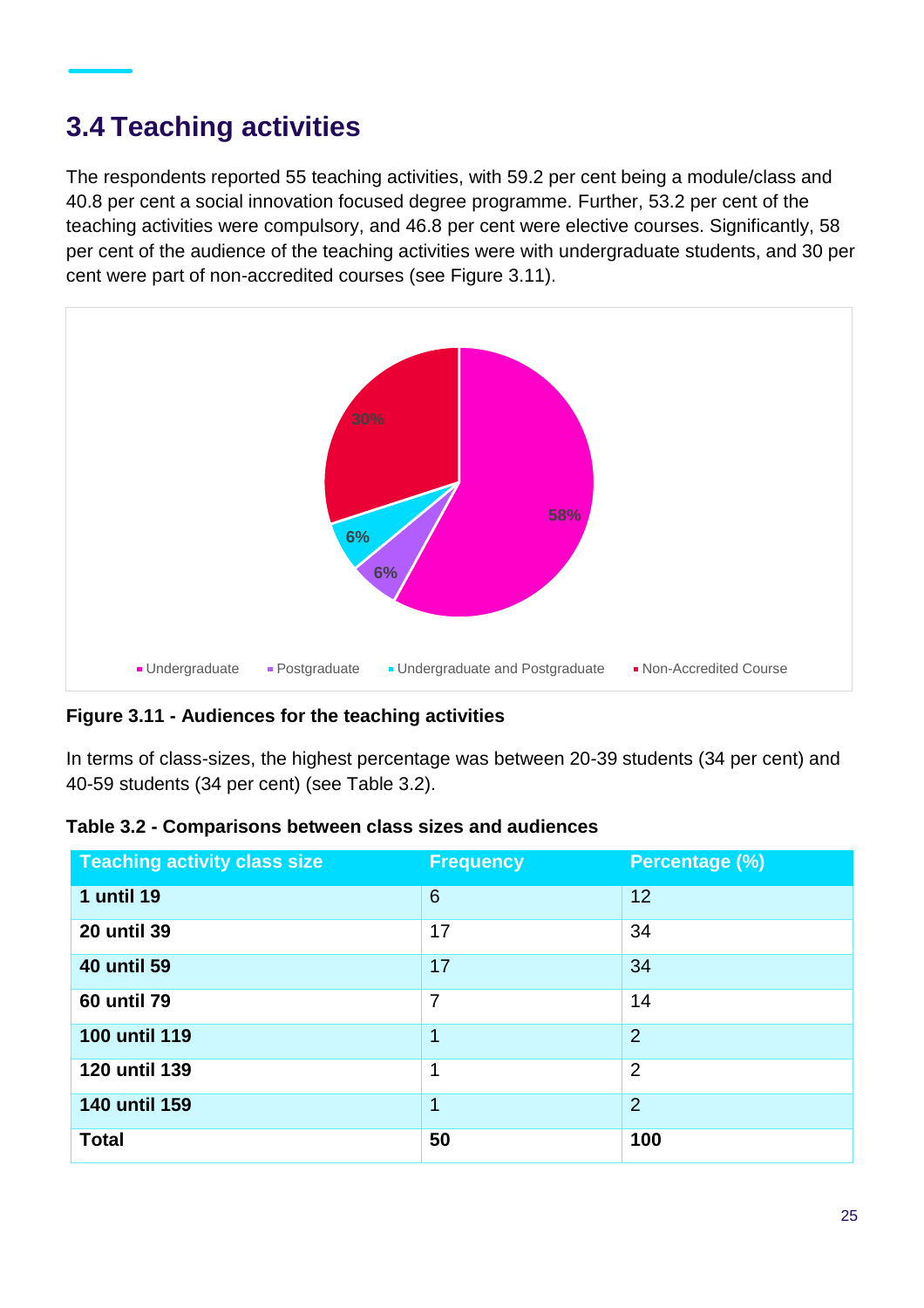The number of teaching activities focused on social innovation overtime was also studied, with Figure 3.12 below highlighting positive increases ( $R^2$  = 0.346) in the number of modules/courses, with a surge in such teaching activities between 2017 and 2018.



#### **Figure 3.12 - Teaching activities over time**

Figure 3.13 summarises the year in which the teaching activity started and teaching activity funding sources, in order to verify if funds are increasing through time. Although government funding increased between 2018 and 2019, there was no specific pattern in the funding for teaching activities. Self-funding did, however, significantly increase between 2014 and 2018.



**Figure 3.13 - Types of teaching funds**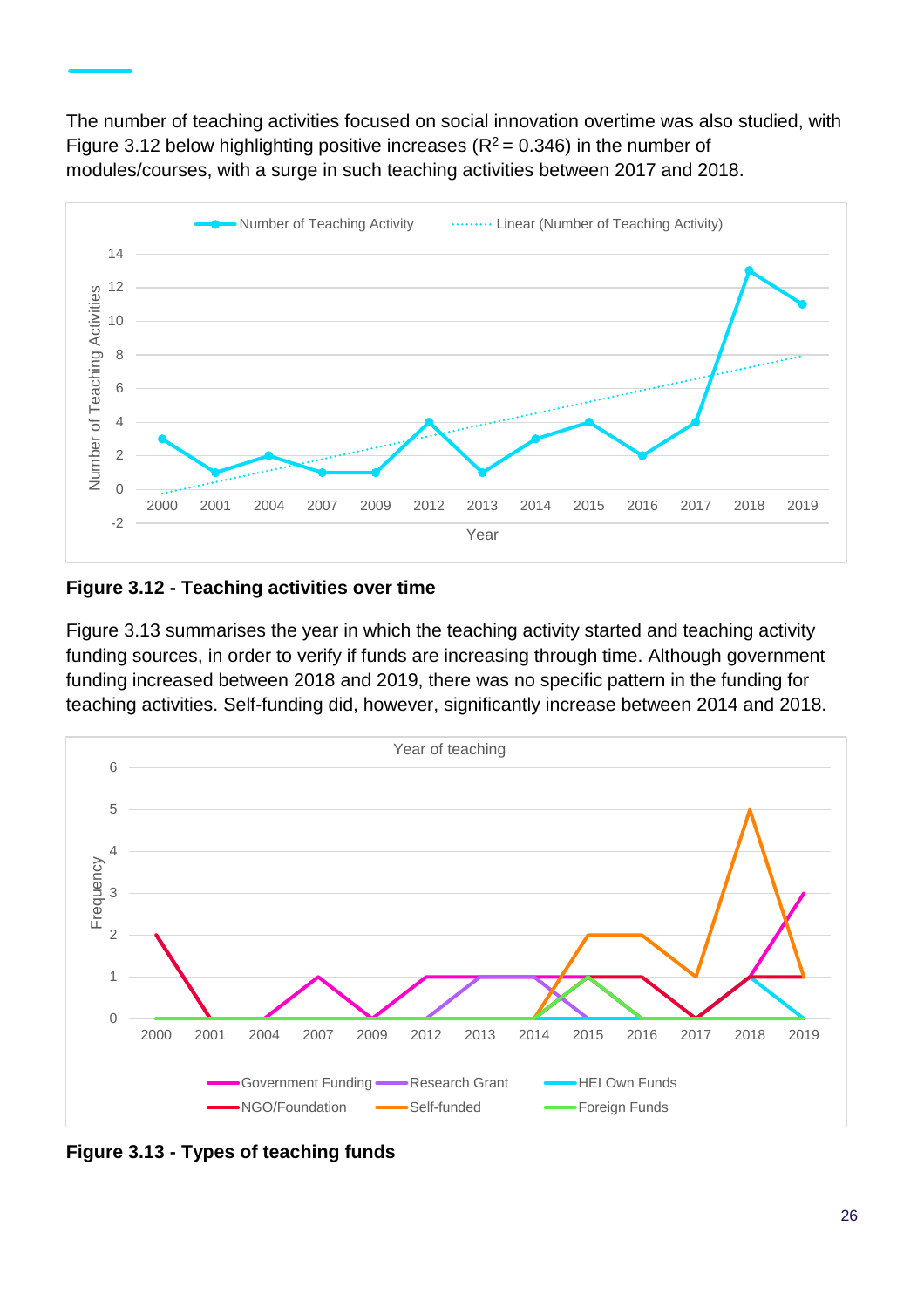In summary, social innovation teaching has increased over time with undergraduate students. Most teaching activities involve module/class formats, implying that social innovation-related activities are embedded in the curriculum content or the pedagogical approaches. The number of compulsory (53.2 per cent) and elective courses (46.8 per cent) on social innovation were provided at a similar rate in Malaysia. Most social innovation classes were small and mediumsized (between 20-39 and 40-59). In terms of funding, self-funding for social innovation teaching was actively used between 2017 and 2018. Although government funding increased between 2018 and 2019, the number of other types of funding from NGOs, foreign organisations, and higher education institutions was limited.

### **3.5 Student experiences**

The respondents were asked to report their observation on changes in students' reactions to social innovation activities, such as changes to their attitudes, interests towards social innovation, and overall participation. The respondents were asked to choose between one and five using a five-point Likert scale – with one signifying negative change, and five indicating positive change. The median score was 4.2, reflecting that the respondents believed that the students' reactions towards social innovation activities were positive. In terms of the quantity and the quality of the curriculum in the area of social innovation, the respondents reported that there were not enough modules/courses and their quality was inadequate, with a mean of 2.43. Further, the respondents reported that students have more preference for project-based learning (45 per cent), while 34 per cent of the respondents answered that students enjoy all approaches including classroom-based, practical support, and project-based learning when studying social innovation (See Figure 3.14).



**Figure 3.14 - Which learning modes do students enjoy the most in studying social innovation?**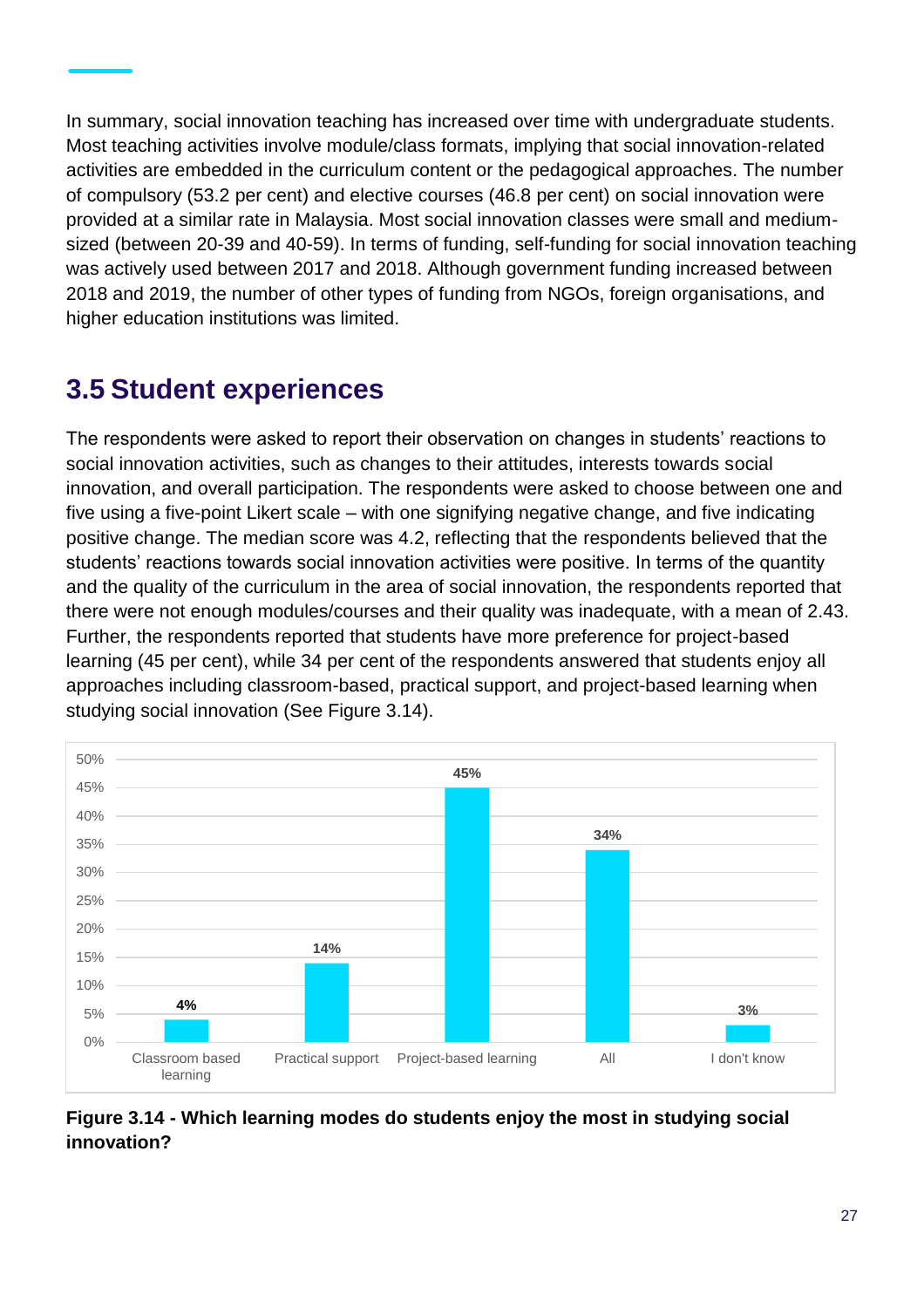In summary, the results of the survey provide an interesting insight: although students in Malaysia enjoy learning social innovation from a student-centred perspective, the quality and the quantity of the social innovation curriculum is still not good enough. This result indicates that social innovation curricula could be further improved in terms of quantity and quality. Indeed, practical, place-based and experiential learnings are emphasised as a social innovation pedagogic practice globally (Elmes et al., 2015; Alden-Rivers et al., 2015). As students in Malaysia also prefer project-based learning as opposed to classroom-based learning, more practical learning could be embedded in the social innovation curriculum to provide a more positive learning experience for students in Malaysia.

### **3.6 Higher education institutions within society**

In total, 52 community engagement activities were reported in Malaysia. The roles of the respondents in community organisations were centred on committee members (30 per cent), advisors (26 per cent), while some of them involved in volunteering (15 per cent) and being officers (7 per cent) (see Figure 3.15).<sup>3</sup>



**Figure 3.15 - Roles in society**

l <sup>3</sup> Appendix F lists the community organisations that the respondents have been collaborating with.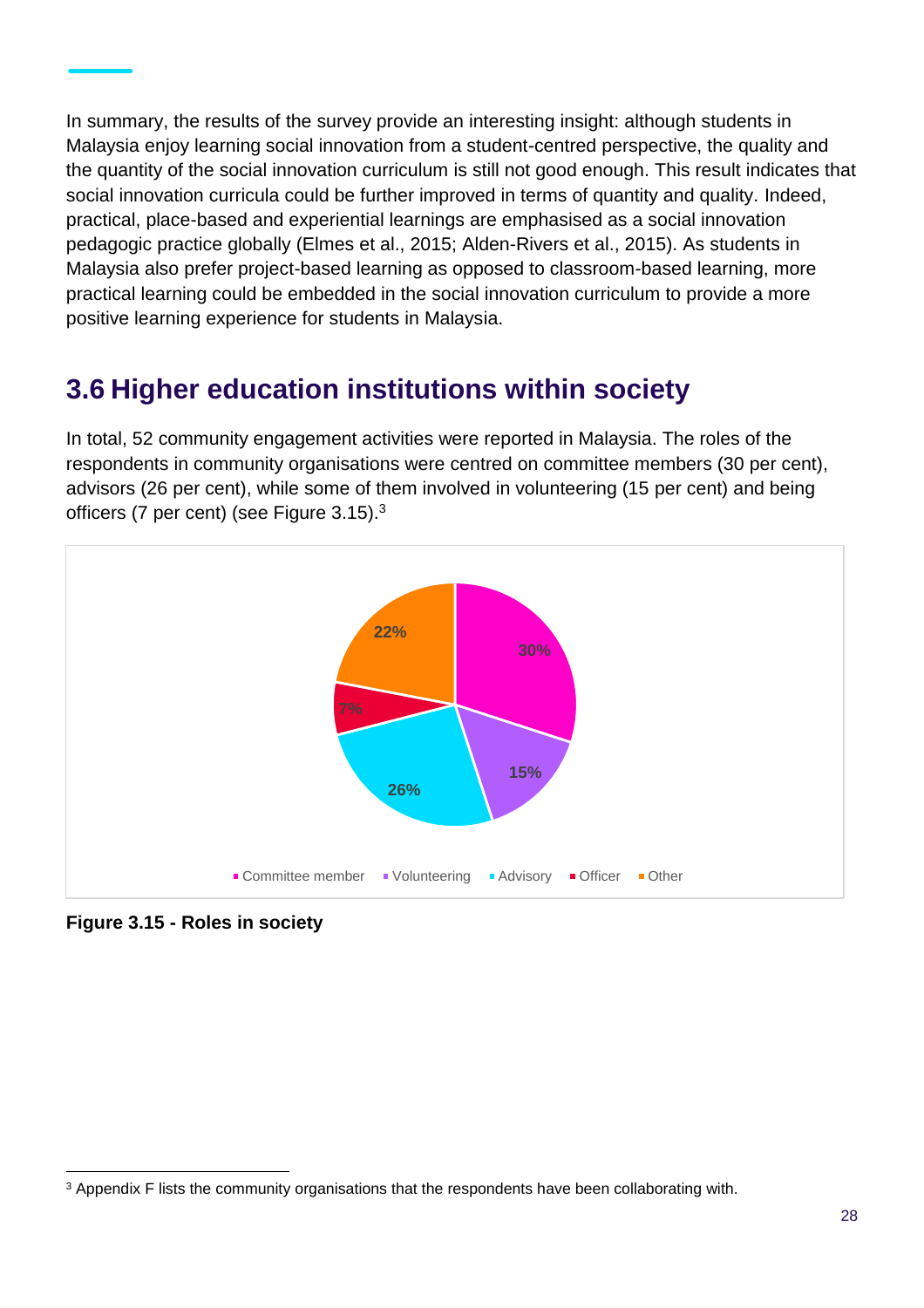

The respondents mostly collaborated with NGO (41 per cent), schools (18 per cent), social enterprises (15 per cent) and public bodies (15 per cent) (see Figure 3.16).

#### **Figure 3.16 - Types of organisations**

In summary, social innovation scholars engaged with various community organisations, including NGOs, schools, social enterprises and public bodies. This indicates a relatively high level of collaborative efforts by the respondents. The respondents also serve various community organisations in different positions as committee members, advisors, volunteers and officers.

### **3.7 Government support for social innovation**

The respondents were also asked to provide their views on government support for social innovation in terms of research, teaching, finance, networking, community engagement, and policy support. A five-point Likert scale was used, ranging from one to five, with five being the highest. The mean scores for research (3.27), teaching (3.10) and community engagement (3.16) were moderate. On the other hand, the mean scores for finance (2.84), networking (2.94) and policy support (2.86) were relatively low. Generally, the respondents' view was that the government does not seem to provide strong support for social innovation-related activities.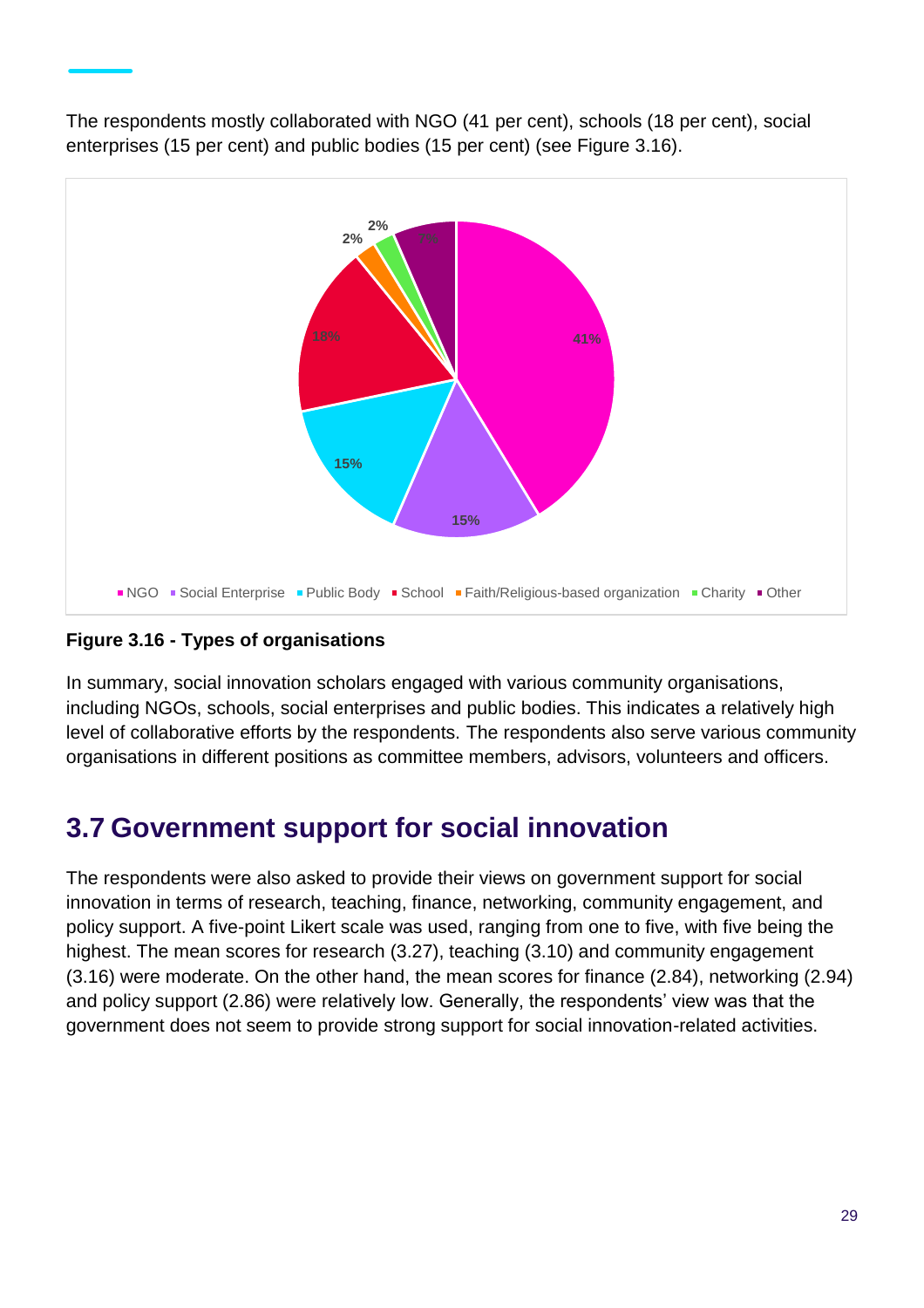### **3.8 Collaborations**

The respondents also reported collaboration at the academic level. The respondents reported that they were collaborating with universities (31 per cent), NGOs (28 per cent), communities (15 per cent), others (13 per cent), social enterprises (8 per cent) and industries (5 per cent) (see Figure 3.17).



**Figure 3.17 - Partner institutions**

In terms of the United Nations' Sustainable Development Goals (SDGs) collaboration topics, most respondents believed that their activities were strongly aligned with SDG 8: Decent Work and Economic Growth (27 per cent), and SDG 4: Quality Education (23 per cent). Figure 3.18 highlights the relevant SDG focus of collaborative activities.



**Figure 3.18 - Sustainable Development Goals alignment**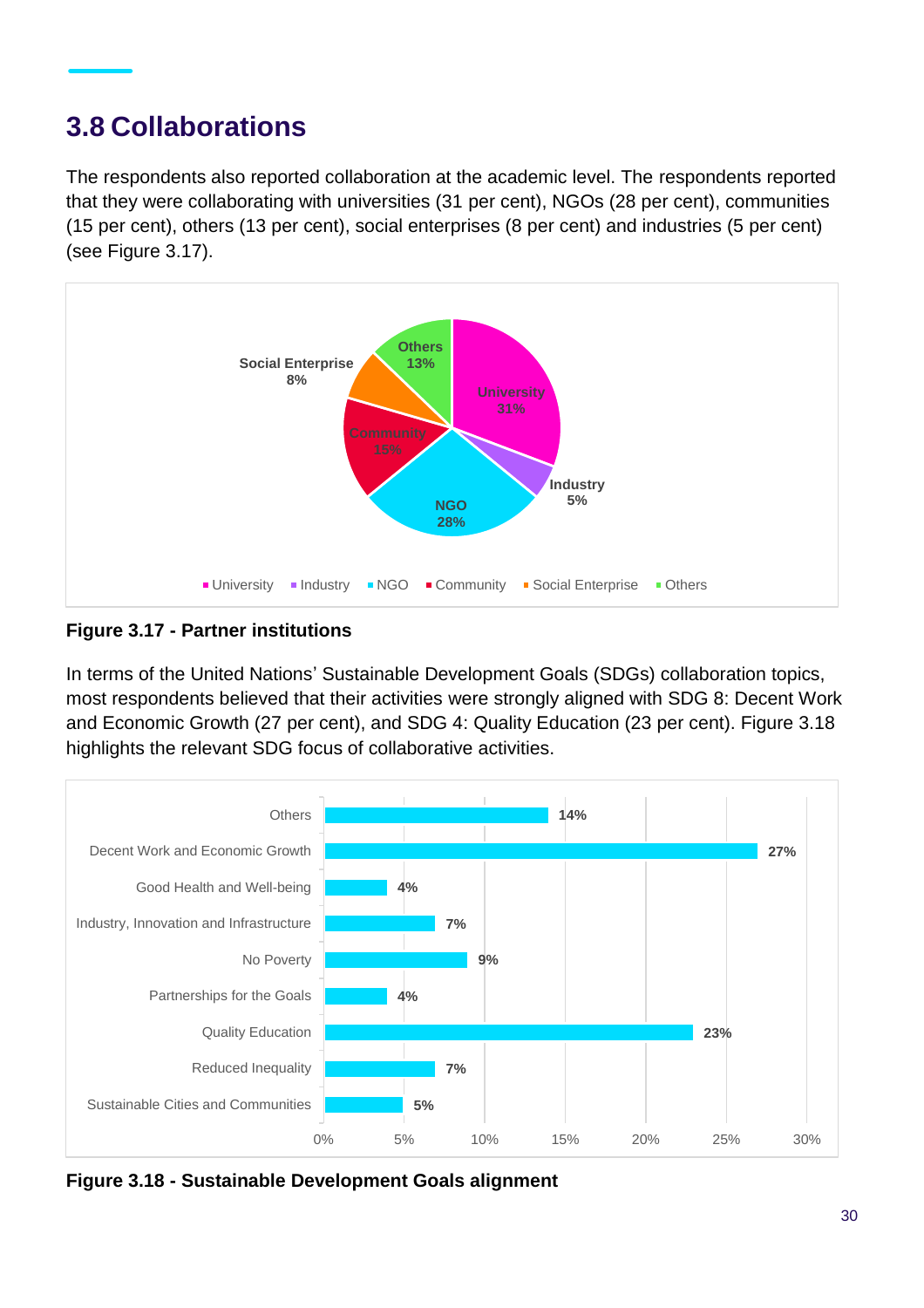The respondents also selected beneficiary groups who are closely related to a number of SDG topics. For example, SDG 8: Decent Work and Economic Growth is closely related to people with disabilities, communities, and socially economic disadvantaged groups. SDG 4: Quality Education is closely related to people with disabilities, children and youth, students, and communities. Table 3.3 highlights the relationship between SDGs and beneficiary groups.

| <b>SDG</b><br><b>Numbers</b> | <b>SDGs</b>                                | <b>Beneficiary Group</b>            |  |  |
|------------------------------|--------------------------------------------|-------------------------------------|--|--|
| SDG <sub>1</sub>             | No Poverty                                 | Minor/indigenous ethnic groups      |  |  |
|                              |                                            | Socially economically disadvantaged |  |  |
|                              |                                            | Women                               |  |  |
| SDG <sub>2</sub>             | Zero Hunger                                | Community                           |  |  |
| SDG <sub>3</sub>             | Good Health and Well-being                 | Minor/indigenous ethnic groups      |  |  |
|                              |                                            | Community                           |  |  |
|                              |                                            | Children and youth                  |  |  |
|                              |                                            | Drug addiction                      |  |  |
|                              |                                            | <b>Cancer patient</b>               |  |  |
| SDG <sub>4</sub>             | <b>Quality Education</b>                   | People with disabilities            |  |  |
|                              |                                            | Children and youth                  |  |  |
|                              |                                            | <b>Students</b>                     |  |  |
|                              |                                            | Community                           |  |  |
| SDG <sub>8</sub>             | Decent Work and Economic<br>Growth         | People with disabilities            |  |  |
|                              |                                            | Community                           |  |  |
|                              |                                            | Socially economically disadvantaged |  |  |
| SDG <sub>9</sub>             | Industry, Innovation and<br>Infrastructure | Community                           |  |  |
| <b>SDG 10</b>                | <b>Reduced Inequality</b>                  | Socially economically disadvantaged |  |  |
|                              |                                            | <b>Students</b>                     |  |  |
|                              |                                            | Community                           |  |  |
| <b>SDG 11</b>                | Sustainable Cities and<br>Communities      | Elderly                             |  |  |
| <b>SDG 17</b>                | Partnerships for the Goals                 | Policy makers                       |  |  |

**Table 3.3 - Sustainable Development Goals and beneficiaries**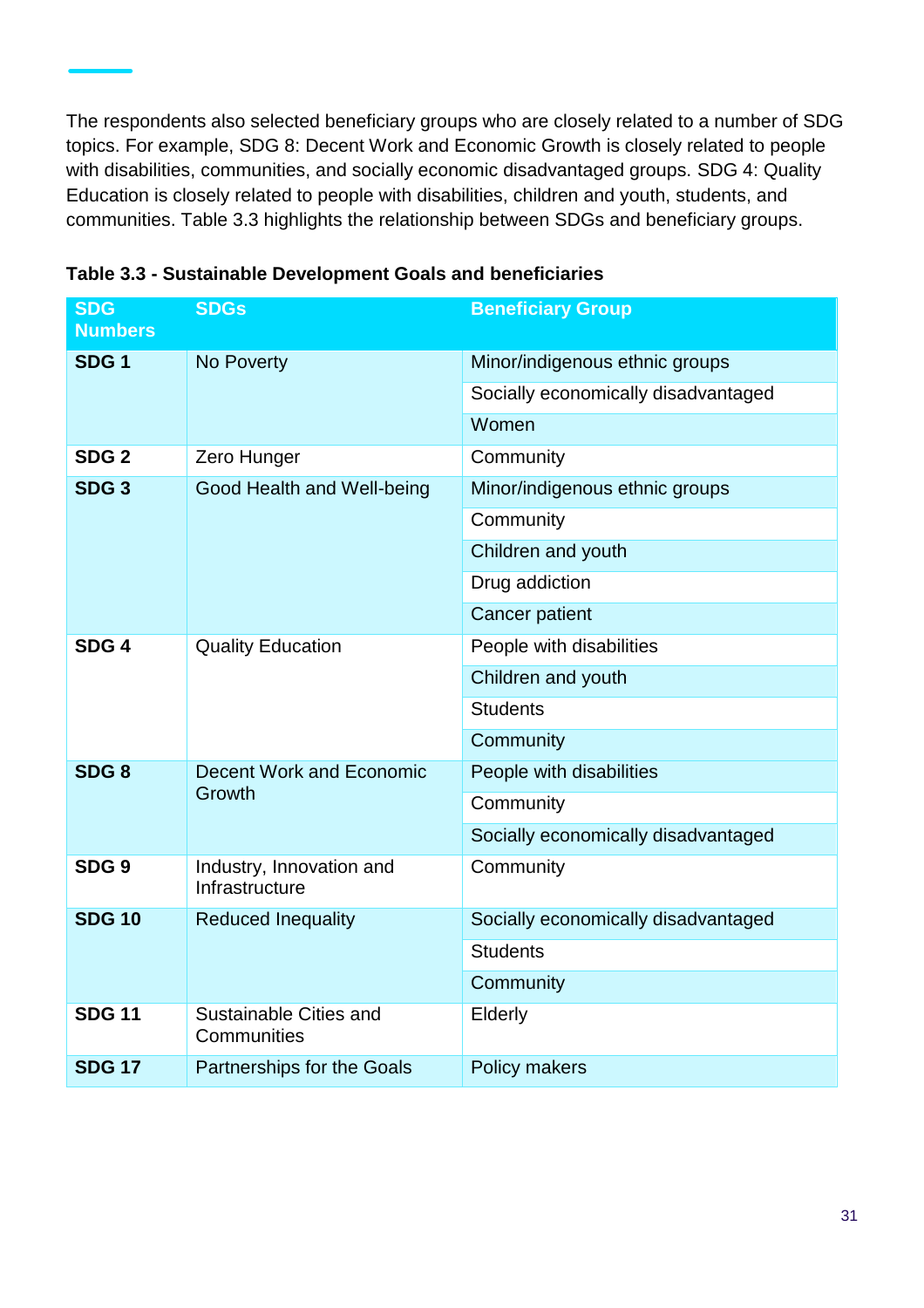Furthermore, Figure 3.19 summarises the types of collaboration activities engaged in, with significant activities being training/capacity building (42 per cent), advocacy and campaign (16 per cent) and product design (11 per cent).



**Figure 3.19 - Types of activities**

Figure 3.20 illustrates the types of collaboration funding utilised, with the majority of funding coming from NGOs/foundations (27 per cent), followed by research grants (19 per cent), government funding (17 per cent), and self-funding (15 per cent). The respondents also were asked to report relationships between government funding, research grants and the SDGs. Among them, SDG 11: Sustainable Cities and Communities was highly related to government funding (100 per cent); SDG 17: Partnership for Goals was highly related to research grants (100 per cent); and SDG 10: Reduced in Equality at 100 per cent and SDG 3: Good Health and Well-being at 80 per cent were related to NGO/foundation funding.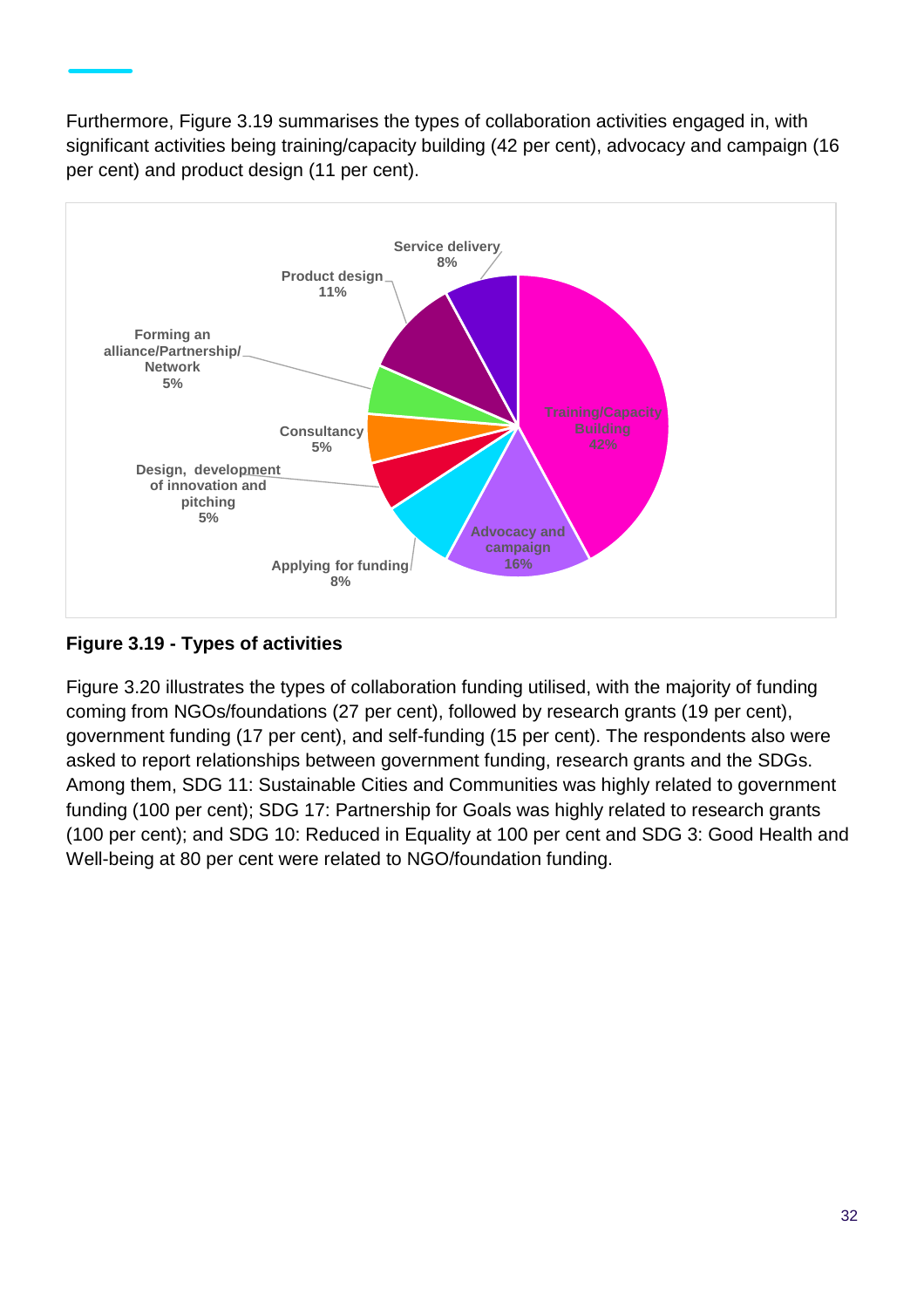



The main collaboration barriers are identified in Figure 3.21. Most respondents reported that a lack of funding (42 per cent), a lack of engagement with communities (17 per cent), and a lack of university support (10 per cent) are the main barriers in collaboration.



**Figure 3.21 - Collaboration barriers**

In terms of the relationships between collaboration barriers and alignment to SDG topics, it was revealed that a lack of funding (41.5 per cent) and a lack of engagement from communities (19.5 per cent) were the biggest barriers to SDG alignment. A lack of funding is mostly related to SDG 4: Quality Education (29.4 per cent); a lack of university support is mostly related to SDG 3: Good Health and Well-being (50 per cent); and a lack of engagement from communities is mostly related with SDG 1: No Poverty (50 per cent). This result shows that different barriers exist to social innovation activities related to different SDGs.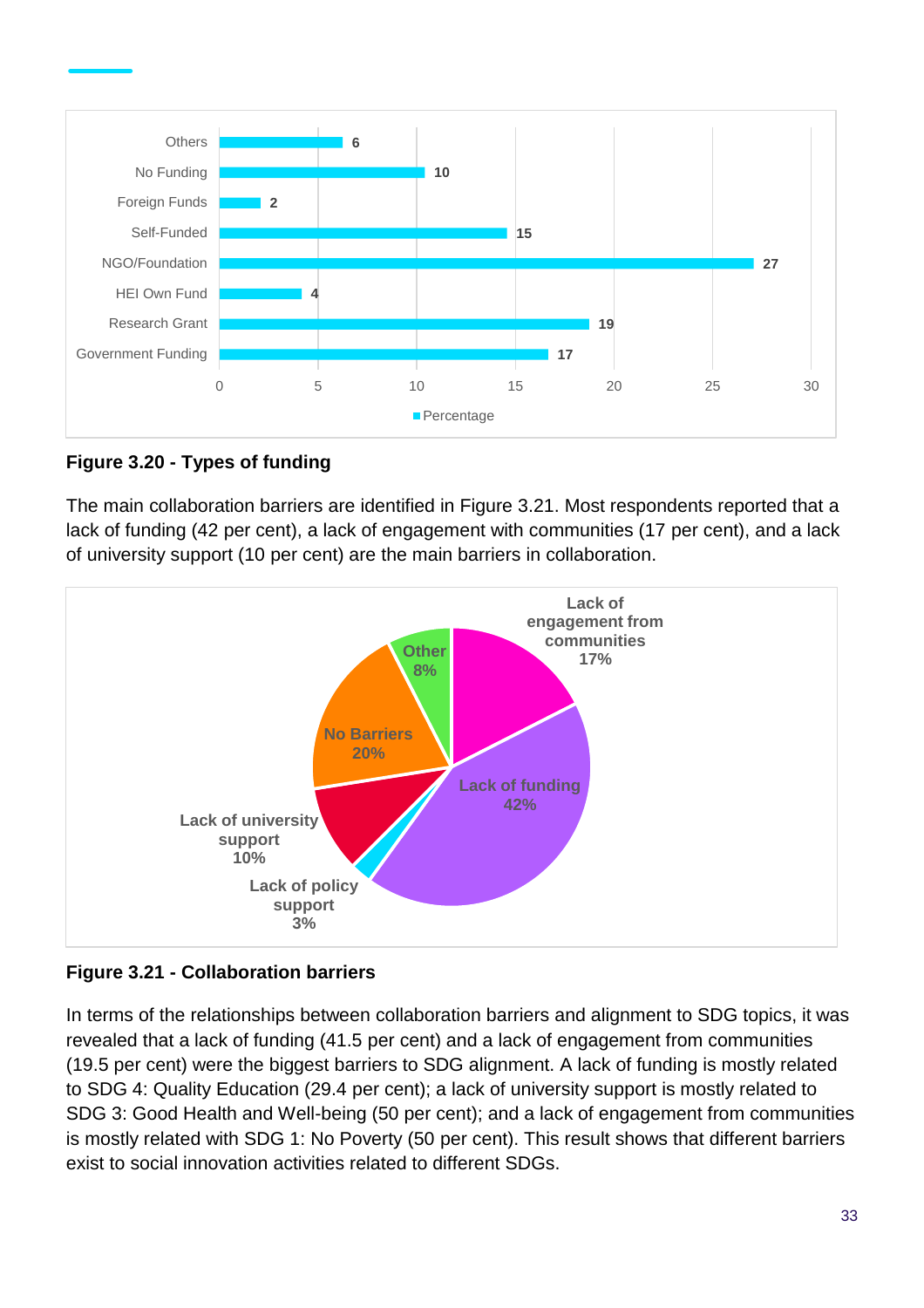In summary, academic collaborations in the Malaysian higher education institution sector are mostly conducted with universities and NGOs. SDG 8: Decent Work and Economic Growth and SDG 4: Quality Education, are the most focused upon themes in academic collaborations in Malaysia, while funding for collaboration is mainly driven by NGOs/foundations. The respondents also engage with community organisations in various ways – mostly training/capacity building and advocacy/campaigning. The Malaysian respondents reported that a lack of funding is the main collaboration barrier to working on SDG 4: Quality Education.

### **3.9 Trust**

The survey also asked the respondents to report their levels of trust in various institutions, including parliament/congress, the legal system, national government, local government, policy, politicians, political parties, the United Nations, their own higher education institutions, partner institutions, civil society and universities. The respondents were asked to rate their trust towards these institutions using an eleven-point Likert scale ranging from 0-10, with zero meaning that they do not trust an institution at all, and ten meaning that they have complete trust in an institution. The data reveals that the respondents have varying levels of trust across key institutions, with the lowest trust levels reserved for politicians, political parties and the United Nations (median of 5). Meanwhile, the respondents showed the highest level of trust toward their own institutions (median of 7.50, see Table 3.4).

|                                                | <b>Median</b> | Std.<br>deviation | <b>Range</b>   | <b>Minimum</b> | <b>Maximum</b> |
|------------------------------------------------|---------------|-------------------|----------------|----------------|----------------|
| <b>Country's</b><br><b>Parliament/Congress</b> | 5.00          | 1.757             | $\overline{7}$ | $\overline{2}$ | 9              |
| Legal system                                   | 6.00          | 1.974             | 8              | 1              | 9              |
| <b>National government</b>                     | 6.00          | 1.847             | $\overline{7}$ | $\overline{2}$ | 9              |
| <b>Local government</b>                        | 6.00          | 1.993             | 8              | $\overline{2}$ | 10             |
| <b>Police</b>                                  | 7.00          | 2.100             | 8              | $\overline{2}$ | 10             |
| <b>Politicians</b>                             | 5.00          | 2.202             | 8              | $\mathbf 0$    | 8              |
| <b>Political parties</b>                       | 5.00          | 2.323             | 8              | $\overline{0}$ | 8              |
| <b>United Nations</b>                          | 5.00          | 2.215             | 10             | $\overline{0}$ | 10             |
| <b>Their institution</b>                       | 7.50          | 2.033             | 8              | $\overline{2}$ | 10             |
| <b>Partner institutions</b>                    | 7.00          | 1.942             | 8              | $\overline{2}$ | 10             |
| <b>Civil society</b>                           | 7.00          | 1.971             | $\overline{7}$ | $\overline{2}$ | 9              |
| <b>University</b>                              | 7.00          | 2.016             | $\overline{7}$ | $\overline{2}$ | 9              |

#### **Table 3.4 - Level of trust in institutions**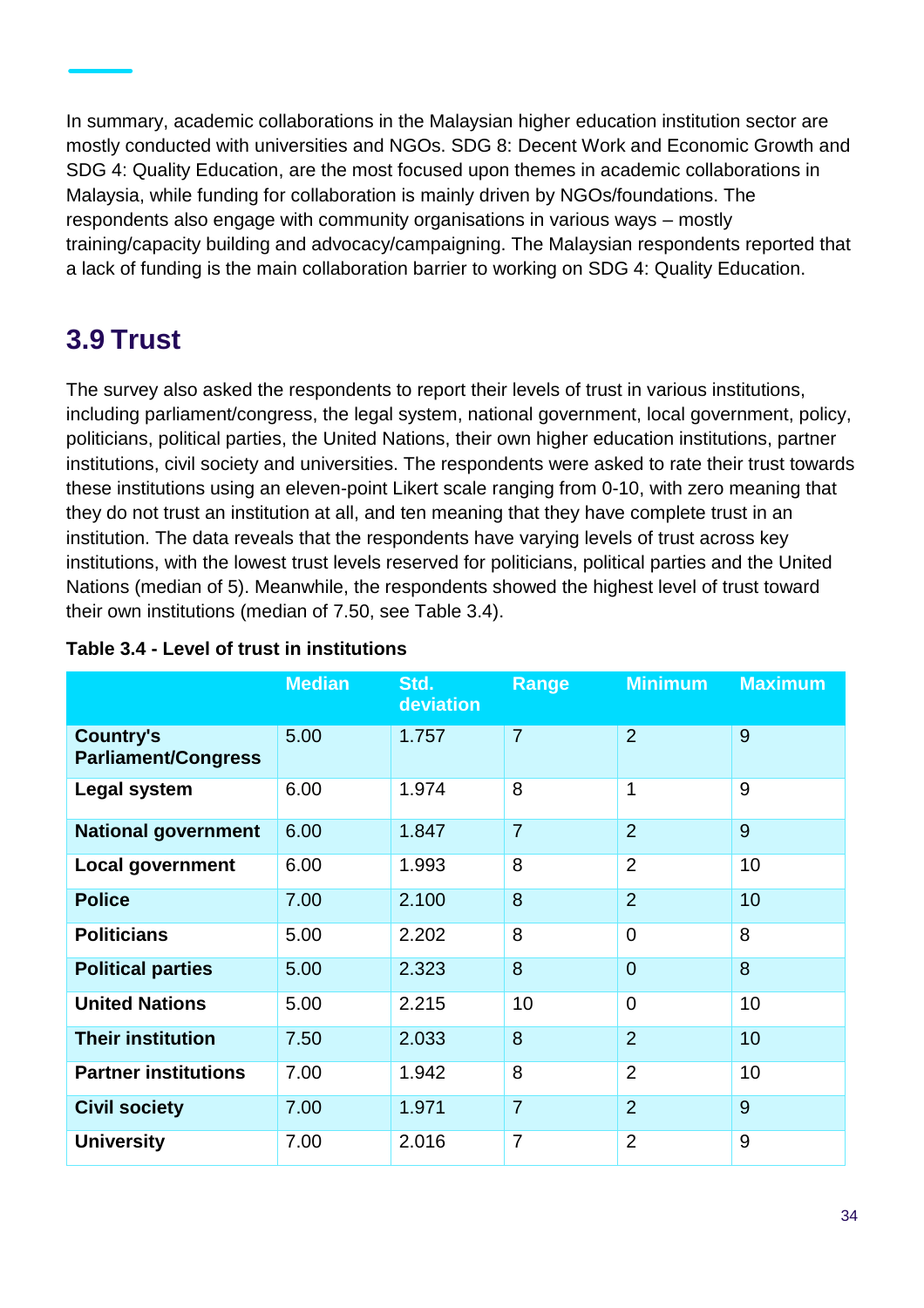The respondents also reported their trust levels in relation to trust-related statements. Table 3.5 summarises this data analysis results, identifying that there were generally high levels of trust within civil society and towards other people and themselves.

|                                                                              | <b>Strongly</b><br>agree | <b>Agree</b> | <b>Neutral</b> | <b>Disagree</b> | <b>Strongly</b><br>disagree |
|------------------------------------------------------------------------------|--------------------------|--------------|----------------|-----------------|-----------------------------|
| Most people are<br>basically honest                                          | 4.3%                     | 43.5%        | 43.5%          | 6.5%            | 2.2%                        |
| Most people are<br>trustworthy                                               | 4.3%                     | 43.5%        | 43.5%          | 6.5%            | 2.2%                        |
| Most people are<br>basically good<br>and kind                                | 8.7%                     | 58.7%        | 30.4%          | 0%              | 2.2%                        |
| Most people are<br>trustful of<br>others                                     | 2.2%                     | 58.7%        | 32.6%          | 4.3%            | 2.2%                        |
| I am trustful                                                                | 32.6%                    | 65.2%        | 2.2%           | 0%              | $0\%$                       |
| Most people will<br>respond in kind<br>when they are<br>trusted by<br>others | 26.1%                    | 67.4%        | 4.3%           | $0\%$           | 2.2%                        |

**Table 3.5 - Different trust statements** 

In summary, the respondents have average levels of trust in major national institutions, except for the police (higher level of trust). The respondents also have high levels of trust in their own institutions, as well as civil society and partner institutions. In addition, the respondents showed a high level of trust to others and themselves. This is important for understanding the likelihood of collaboration between different stakeholder groups and institutions. If low-levels of trust exist, collaboration is less likely. The findings here support the previous findings on why academics collaborate more with other universities, NGOs/foundation (high levels of trust), instead of the government and state institutions (low/average levels of trust).

### **3.10Challenges in promoting social innovation**

This section describes the challenges in promoting social innovation. The respondents could select up to three challenges that they and their organisation are facing in promoting social innovation research/teaching. The respondents reported that funding (36 per cent) is the biggest challenge in promoting social innovation. Next, policy framework (20 per cent), networking (19 per cent), human resource (19 per cent), management support (16 per cent), a lack of interest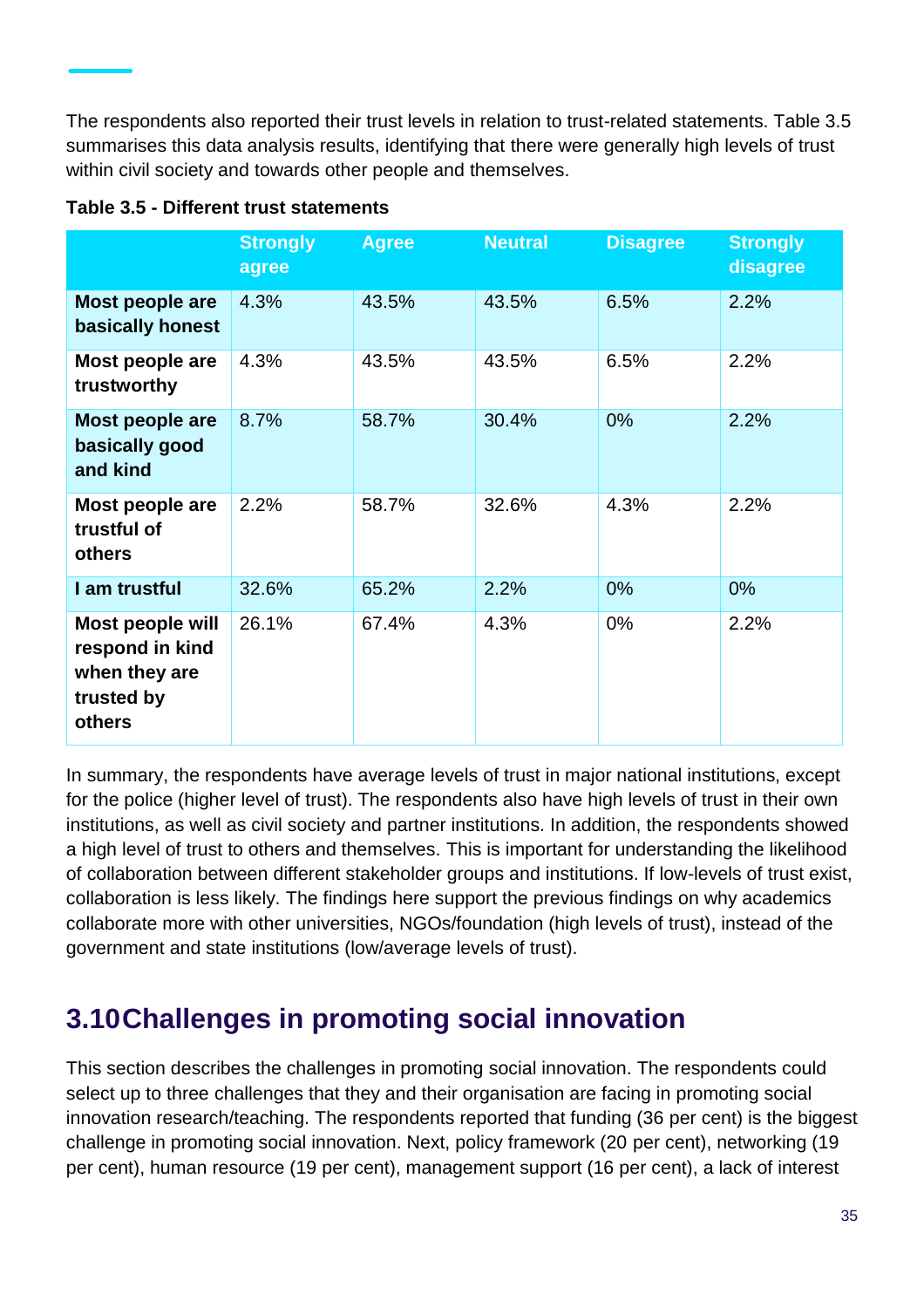from students and faculty members (15 per cent), curriculum and degree programme development (11 per cent), and student employability (5 per cent) were identified as challenges in promoting social innovation. None of the respondents perceived personal agency as a challenge (see Figure 3.22).



**Figure 3.22 - Challenges in developing social innovation**

The respondents reported that the government should be the main actor in assuming responsibility for overcoming all the listed challenges (see Table 3.6). The respondents felt that social enterprise and social entrepreneurs should be leading responsibility to overcome management (50 per cent), funding/finance (37.5 per cent), a lack of policy frameworks (16.7 per cent), human resources (15 per cent), a lack of interest from students and faculty members (10.5 per cent) and student employability challenges (9.1 per cent). In terms of a lack of interest from students and faculty members (42.1 per cent) and curriculum and degree programme development (46.7 per cent), the respondents answered that higher education institutions should be responsible for overcoming these challenges.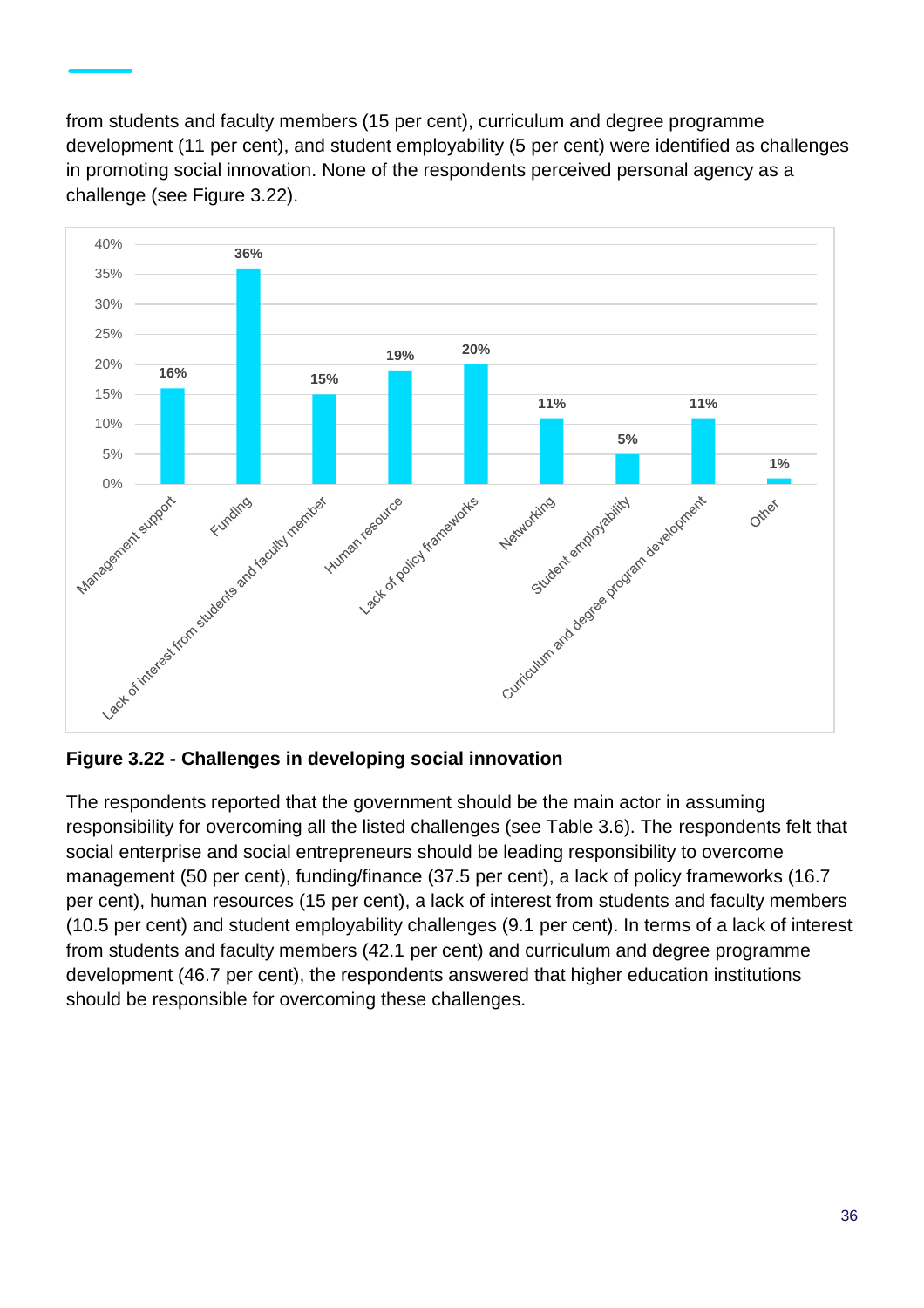|                                                                 | <b>Government</b> | <b>Social</b><br>enterprise | <b>HEIS</b>              | <b>Intermediate</b>      | <b>NGOs</b> |
|-----------------------------------------------------------------|-------------------|-----------------------------|--------------------------|--------------------------|-------------|
| <b>Management support</b>                                       | 50%               | 25%                         | 12.5%                    | 6.3%                     | 6.3%        |
| <b>Funding/finance</b>                                          | 50%               | 37.5%                       | $\overline{\phantom{0}}$ | 6.3%                     | 6.3%        |
| <b>Lack of interest from</b><br>students and faculty<br>members | 42.1%             | 10.5%                       | 42.1%                    | $\blacksquare$           | 5.3%        |
| <b>Human resources</b>                                          | 40%               | 15%                         | 25%                      | 5%                       | 15%         |
| Lack of policy<br>frameworks                                    | 66.7%             | 16.7%                       | 8.3%                     | 8.3%                     |             |
| <b>Networking</b>                                               | 53.3%             |                             | 20%                      | 13.3%                    | 13.3%       |
| <b>Student employability</b>                                    | 72.2%             | 9.1%                        | 18.2%                    |                          |             |
| <b>Curriculum and</b><br>degree programme<br>development        | 53.3%             |                             | 46.7%                    | $\overline{\phantom{0}}$ |             |
| <b>Other challenges</b>                                         | 100%              |                             |                          |                          |             |

#### **Table 3.6 - Lead responsibility for overcoming the challenge**

The respondents were also asked to select the top three key social issues linked to the SDGs. In Malaysia, SDG 4: Quality Education (29 per cent), SDG 1: Poverty (26 per cent) and SDG 3: Good Health and Well-being (23 per cent) were identified as the most important SDGs by the respondents. The respondents felt that the government should be leading responsibilities for overcoming challenges related to those SDGs. Meanwhile, higher education institutions were perceived as not responsible for overcoming those challenges, except for SDG 4: Quality Education (100 per cent). The respondents perceived that social enterprise, intermediaries and NGOs/charities are not responsible for overcoming barriers related to SDGs. In summary, funding and a lack of policy frameworks are the most important challenges that social innovation scholars perceived. The respondents stated that the government is most responsible for solving these challenges, followed by social enterprise.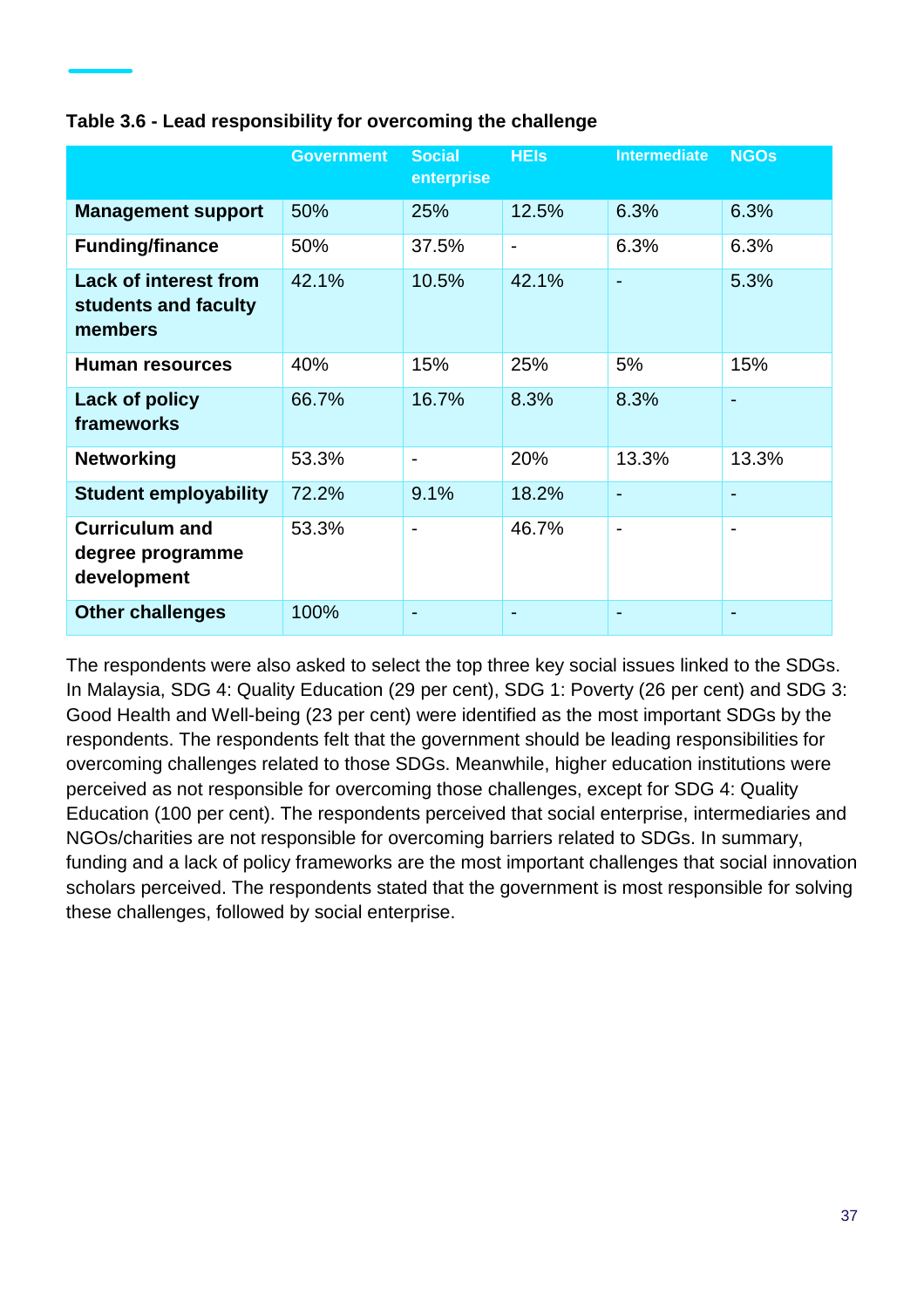### **3.11Summary**

Generally, the respondents were well distributed in terms of age, the length of experience, and positions. The respondents' institutions were also well represented with a good ratio of the northern, central, southern and east regions of Malaysia. A considerable percentage of the respondents were from a research and teaching track, while most respondents were from the business area. The majority of scholars have not published papers on social innovation in any of its forms, while for those that have, there was an even split between quantitative and qualitative methodologies. It is noticeable that the number of academic publications has significantly increased between 2012 and 2018, with a total of 68 publications. The number of non-academic publications began to increase more recently since 2017. However, research funding remains a challenge for academics with nearly one-third of research being self-funded and with limited use of the research grants and government funding that are available. There is also a gap in co-authorship between social innovation researchers, which may be due to limited funding opportunities.

There is a positive outlook and growth in social innovation teaching, with an increased number of social innovation teaching activities, particularly for undergraduate students. Students showed a positive reaction to project-based social innovation learning activities involving the communities. The findings, however, emphasised the need for improvement in social innovation curriculum in terms of its quantity and quality, with a greater focus required in relation to placebased and experiential learning (Elmes et al., 2012; Alden-Rivers et al., 2015).

A positive trend was also observed with regards to the collaboration formed between higher education institutions and other parties in society. The most common form of collaboration was between higher education institutions themselves, as well as with NGOs. Most social innovation collaborative projects were capacity building related projects, with higher education institutions supporting NGOs to produce social innovation. As the general public sees social innovation and social entrepreneurial activities as non-profit making activities, the tendency to put the burden onto NGOs becomes higher. Nevertheless, NGOs represent a strong partner sector for higher education institutions that wish to engage in social innovation (and social responsibility) more widely, but that are currently stifled by the lack of government funding and research grant opportunities centred on the topic.

Further, a lack of funding and lack of engagement are two of the main collaboration barriers and challenges for achieving the SDGs. The findings showed that there is a significant relationship between collaborations with NGOs, research grants and SDGs, and that barriers vary with SDG focus. For instance, a lack of funding is mostly related to SDG 4: Quality Education (29.4 per cent); a lack of university support is mostly related to SDG 3: Good Health and Well-being (50 per cent); and a lack of engagement from communities is mostly related with SDG 1: No Poverty (50 per cent). This aligns Malaysia with other developing countries in relation to the focus of social innovation activity, with research showing that in developing countries, social innovation tends to focus on SDG 1: No Poverty, SDG 3: Good Health and Well-being, and SDG 4: Quality Education, and SDG 8: Decent Work and Economic Growth (Eichler and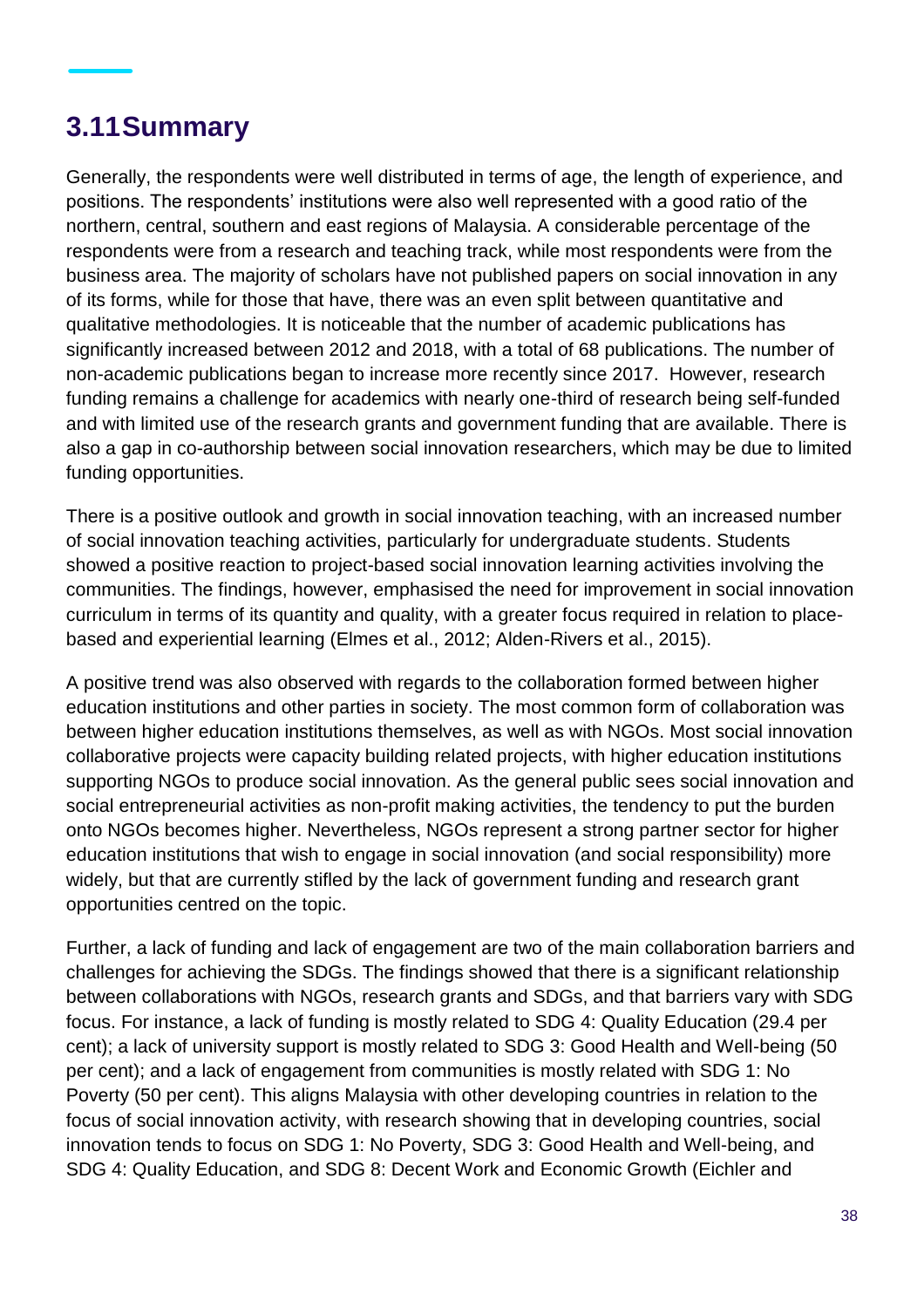Schwarz, 2019). These thematic areas can provide avenues of exploration for higher education institutions that can be linked to international funding streams, as well as providing tangible ways to frame the impact of social innovation activities with Malaysian higher education.

In terms of trust, the respondents have the highest level of trust towards their own institutions (median of 7.5), while they have the lowest level of trust towards parliament/congress, politicians, political parties and the United Nations (median of 5). Furthermore, the respondents had generally high levels of trust within civil society and towards other people and themselves. Even though the respondents seem a little reserved in term of their trust level towards the government, they believe that the government should play a leading role in solving social problems. This creates clear tensions, as trust is a key element in driving collaboration, but yet it does not exist with the systemic institutions that the participants believe are most responsible for changing the status quo. This therefore suggests that academics and higher education institutions might wish to recalibrate their thinking on how social innovation can be driven not from a top-down approach, but through bottom-up social innovation in partnership with communities. Indeed, globally, research has identified the high impact that can be delivered through bottom-up led social innovation (Kruse et al., 2014).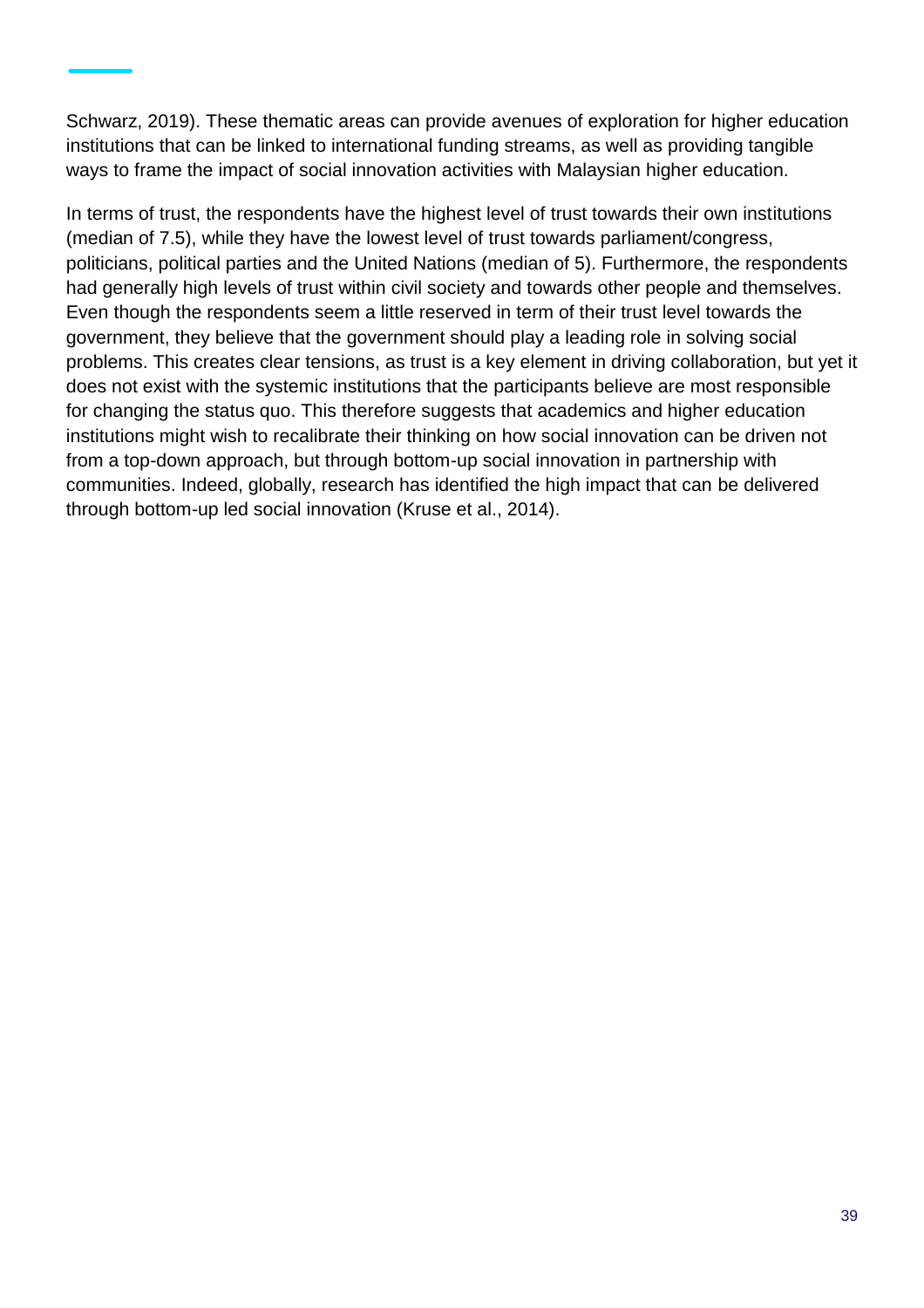# **Qualitative results**

### **4.1 Qualitative analysis summary**

The qualitative data was collected from 27 November to 15 December 2019 with eleven focus group discussions and nine in-depth interviews. In total, 60 academics, policy-makers, and practitioners participated from the northern, central, southern and east of Malaysia. Each interview and focus group discussion session was between 90 – 120 minutes long. A focus group discussion was formed with three to five participants. Every interview and focus group discussion was recorded and transcribed for analysis. Units of analysis were first identified to generate categories and themes based on the responses received throughout the interviews and focus group discussions using thematic analysis. The details of the qualitative research methods are explained in Appendix A.

### **4.2 Thematic outline**

12 themes were generated using thematic analysis as below and, in this section, each theme will be fully introduced with relevant quotes:

- Conceptualising social innovation
- The aspiration and motivation for teaching social innovation
- Growing dynamics in teaching social innovation
- Co-curricular activities to supplement formal teaching and learning of social innovation
- Continuous capacity building of academics
- Start-up, spin-off and incubation at an early stage
- Key government stakeholders and strengthening of integrated ecosystem enablers
- Role of related stakeholders in strengthening the social innovation ecosystem
- Resources and funding opportunities for social innovation projects
- Non-specific policies for social innovation
- Various and diverse approaches for impact measurement
- Collaboration with key stakeholders.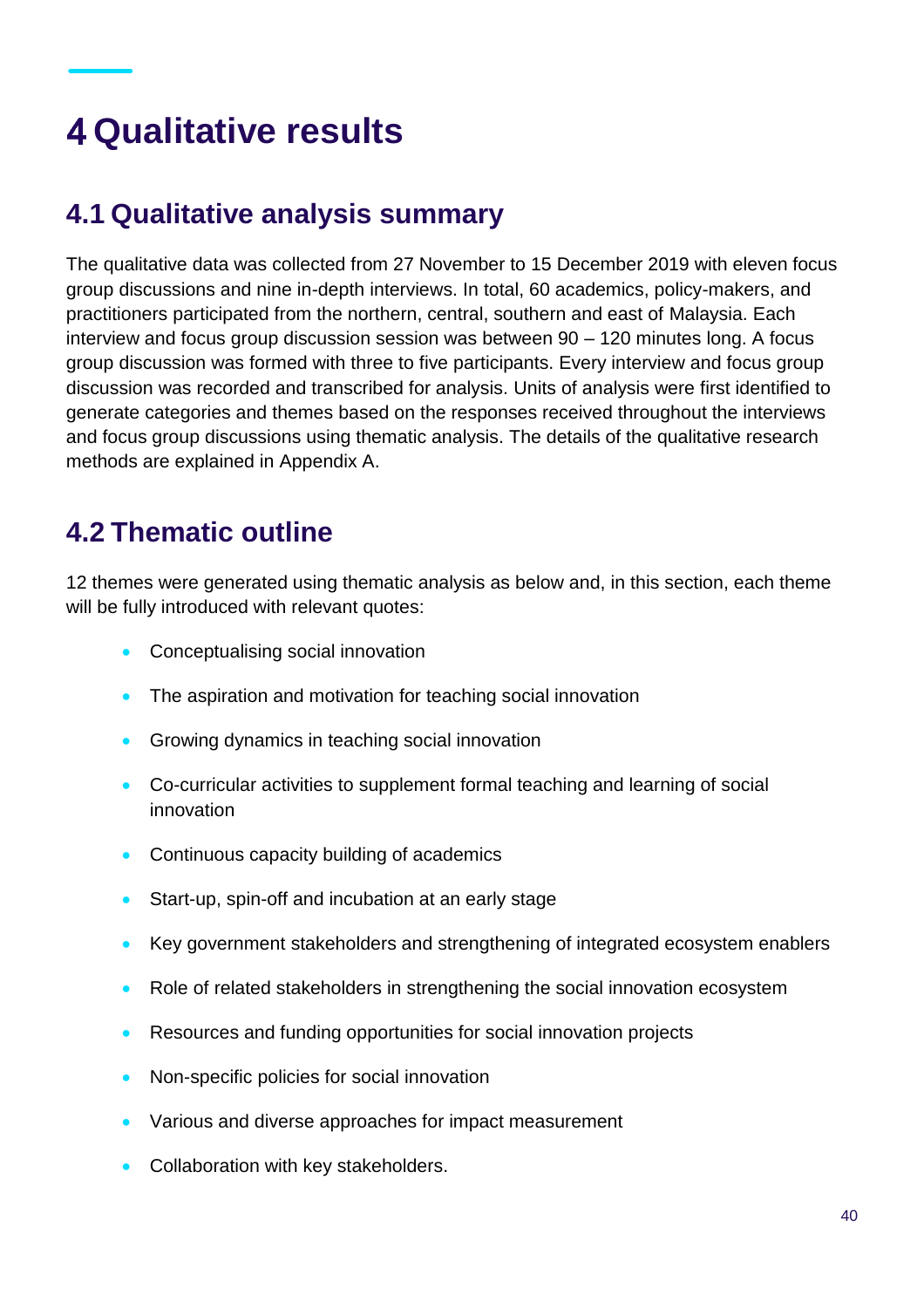#### **4.2.1 Theme A: Conceptualising social innovation**

Many participants acknowledged that social innovation and social enterprise have started to gain attention among higher education institutions in the country. Most respondents reported that the nature of social innovation is related to a social cause.

*'[Both social innovation and social enterprise are the same], but innovation is more on how they find a solution towards some social problems, specifically that. But for social enterprise, it is more on how they become the owner of an enterprise. And that they do not, not only looking at how they can earn income.' – (AA17 – Academic)*

*'Social enterprise is like a business that had been made to help others. Because right now, business is like only gaining the revenue, the profit but do not give back to society.' – (AD11 – University Leader)*

*'The way I look at how I would define social enterprise … as a profitable business that creates a strong impact to society, community or the environment.' – (AC4 – Policymaker)*

The respondents also mentioned that a clearer and more consistent definition of social innovation, as well as social enterprise, is needed. Several respondents highlighted that the terms social enterprise, community works and corporate social responsibility (CSR) are used interchangeably in the field.

*'…there is a little bit awareness of this thing called social enterprise. But my personal opinion is people are still silent on this, there are different interpretations of this, this concept of social enterprise.' – (AD5 – University Leader)*

*'I think that most of us, not most of it, most people don't understand what social enterprise is. It is a new phenomenon either you become a pure entrepreneur or just make money out of people or become an entrepreneur or you become a corporate social responsibility.' – (AA13 – Academic)*

The respondents mentioned that social innovation and social enterprise are not clearly defined yet because social innovation is still in its infancy in Malaysia.

*'I think it's still decent, I mean, still fresh and the definition will be like, for example, a social entrepreneur is also like some say it's like this, some say it's like that.' – (AC3 – Policymaker)*

*'So, with regards to social enterprise, per se, in terms of the application still at an early stage, knowledge wise awareness, still early stage.' – (AD6 – University Leader)*

The participants also mentioned that a social enterprise business model should be developed to further conceptualise social enterprise and social innovation in the Malaysian context.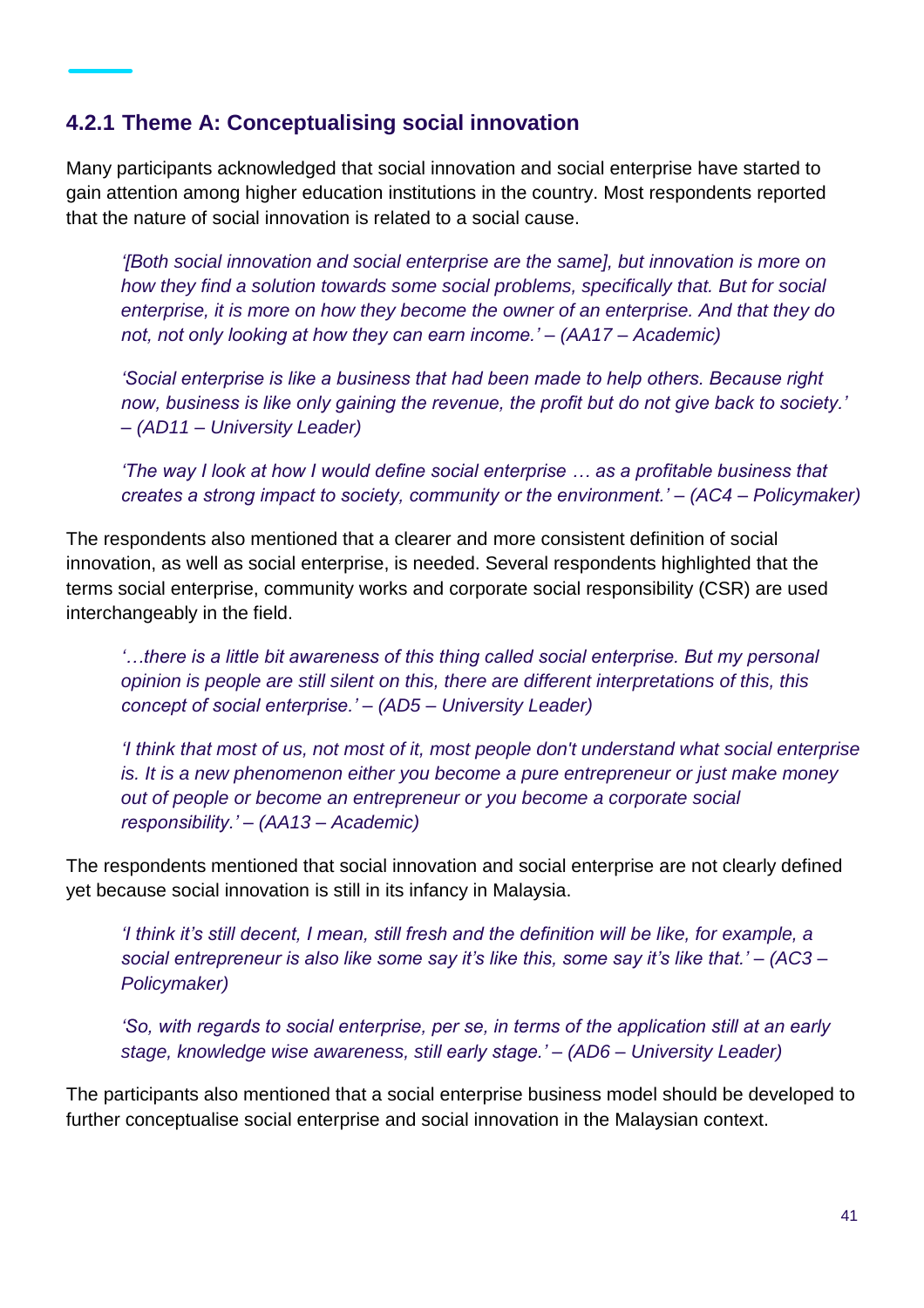*'The business model is very important the rest will come in because we are trying to solve a local problem using a different kind of technology, but the problem is still there.' – (AA17 – Academic)*

*'We can follow the model that technopreneurship does, one is awareness, second one is through ideation process, and third one is actually facilitating them to create their business or products with the effected community as a beneficiary. And the fourth one would be elevating it to the next level in which instead of focusing on one community.' – (AA12 – Academic)*

Obstacles and challenges of implementing new concepts were also mentioned. Even though social innovation is a relatively new concept that needs further deliberation, the respondents emphasised that quick implementation of social innovation projects and initiatives are necessary.

*'Stop doing just awareness. Again, it is about 20-80. 20 per cent is the talking and 80 per cent is the action. People will need to be engaged or people need to be participating in the activity.' – (AA12 – Academic)*

### **4.2.2 Theme B: The aspiration and motivation for teaching social innovation**

Among the social innovation scholars who participated in the interviews and focus group discussions, the overall aspiration and motivation for teaching social innovation was twopronged. One aspiration for teaching social innovation is cultivating an entrepreneurial mindset, while another is solving social challenges and issues. Cultivating an entrepreneurship mindset among the graduates in Malaysian higher education institutions hinges on the drive for 'job creation' instead of relying on 'job-seeking'. Entrepreneurship courses are offered as compulsory across the faculties in all public universities in Malaysia, with the purpose of job creation as mentioned below.

*'Last week meeting we do, all these 20 IPTA's (All public higher education institutions), we do discuss that we have a compulsory course, students set their courses like the compulsory subject. For my university, we embedded entrepreneurship elements in every faculty in one solid subject. For the public universities, they have one subject, Kursus Asas Keusahawanan (Basic Entrepreneurship course), which is compulsory.' – (AD5 – University Leader)*

Many participants' higher education institutions were fostering an entrepreneurship mindset and culture, with a significantly growing interest in embedding social entrepreneurship in the curriculum.

*'… we embed a few chapters in social entrepreneurship when teaching entrepreneurship subject. But we are working to actually create an elective subject for social entrepreneurship.' – (AD6 – University Leader)*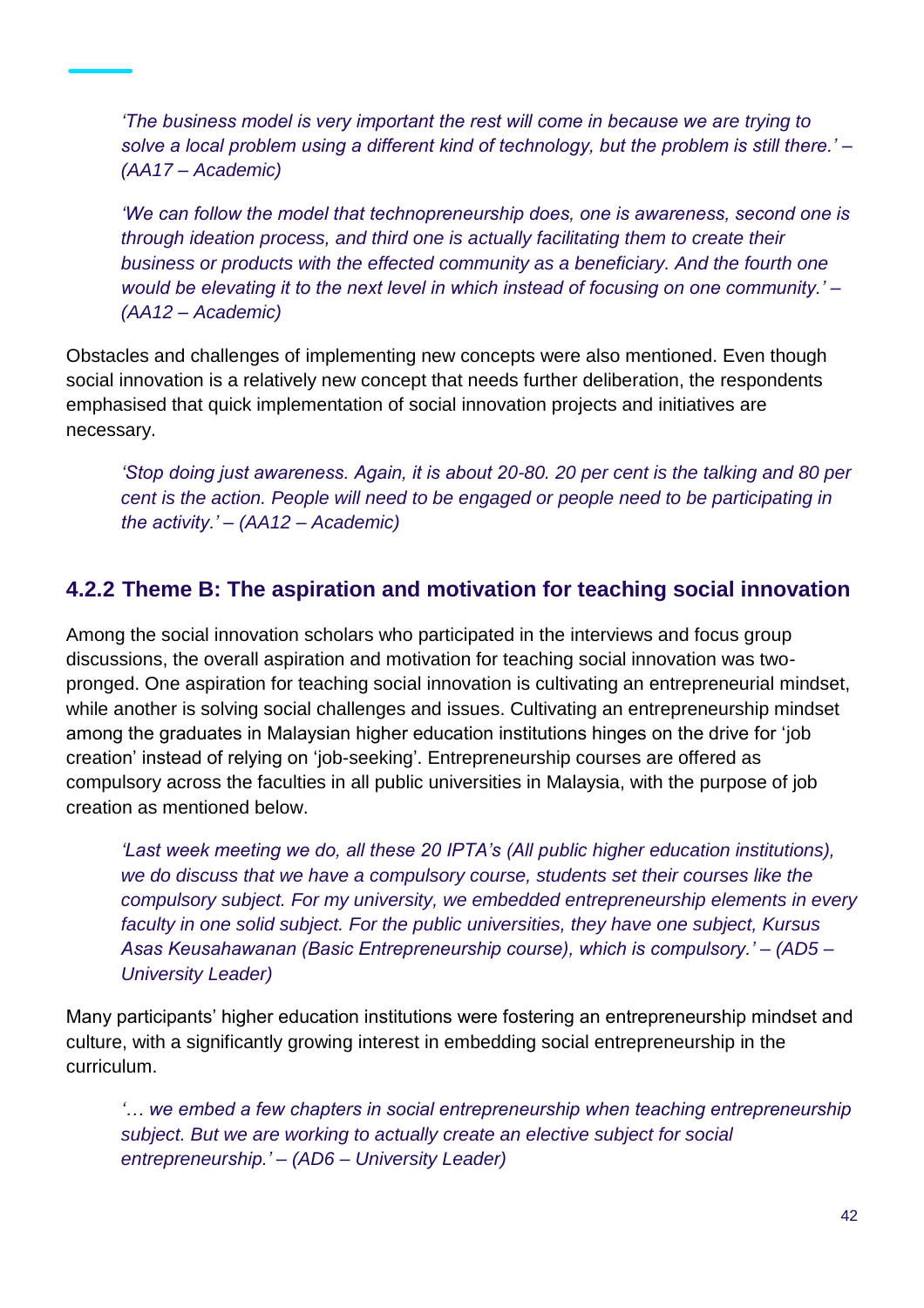On the other hand, a number of higher education institutions such as Taylor's University, University College Sedaya International (UCSI), Universiti Utara Malaysia (UUM), Universiti Teknologi Malaysia (UTM) and The Universiti Malaysia Kelantan (UMK) use social entrepreneurship to instil the spirit of impact-driven or purpose-driven projects. The respondents emphasised that social enterprise projects provide the students with an opportunity to learn how to solve social challenges and issues.

*'For example, one of my students try to address the issue of Orang Asli (indigenous people) in Semenyih. And other few projects that I can show you later on. But by participating in the project, they eventually help to uplift the standard of the people. At least to certain degrees. That's how we encourage our students to be involved with the community through social enterprise.' – (AD2 – University Leader)*

*'… bring our students to open up their heart to really understand the circumstances … for students to get exposure and to get more ideas.' – (AD6 – University Leader)*

As teaching social innovation is about motivating and cultivating entrepreneurial mindsets, as well as solving social challenges and issues in Malaysia, then community engagement was also emphasised to create a wider impact.

*'It is quite persuasive nowadays, that they (higher education institutions) want their students to go and experience real life in the community kind of innovations with social entrepreneurship' – (AC4 – Policymaker)*

*'We develop a business proposal during the programme. We have to create business proposal, we have to help the villagers, the people which is very poor and create a business proposal and give it to them (villagers). And they (students) will show it to someone who want to help them and fund them.' – (AD10 – University Leader)*

The social innovation academics who participated in the interviews and focus group discussions use experiential learning techniques to create relevant skills, including problem-solving and analytical thinking skills in helping the communities solve their social problems and challenges. The respondents also mentioned that teaching social innovation strengthens students' communication skills.

*'…so, what we do is that we instead of teaching them the normal, like the classroom methods to encourage people to come up with entrepreneurship ideas, we use a mix of design thinking, and also a theory of inventive problem solving.' – (AD6 – University Leader)*

*'I also have seen that having a social entrepreneurship course or whatever skews the discussion, especially in business, that, you know, doing business is not just for, for profit sake. Right. So, so I think having a course, having a programming, social entrepreneurship, you know, it influences the conversation, that when we teach business, you know, it's not supposed to be just for the money, see, and I also want, also my*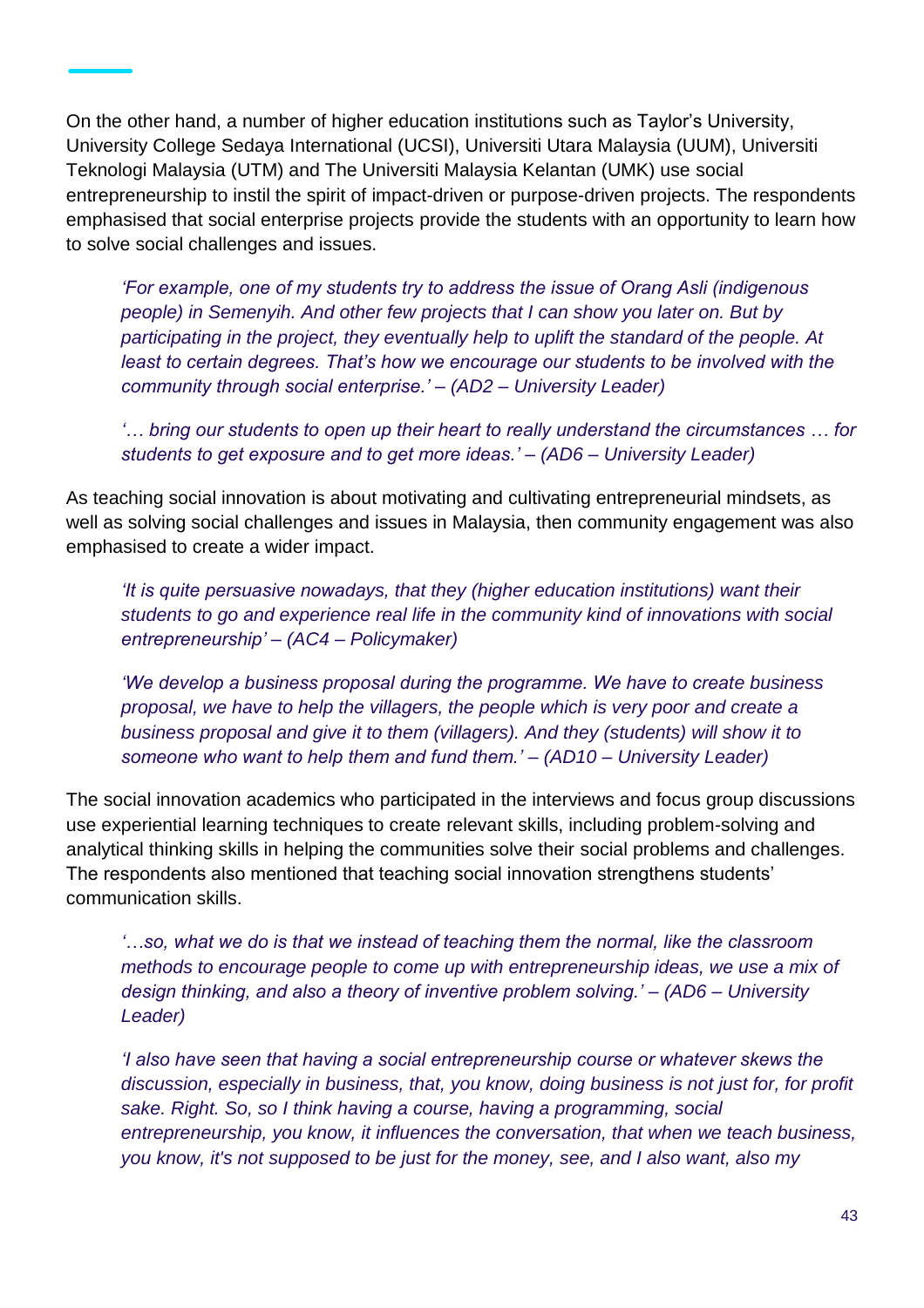*opinion of social entrepreneurship, because it's not that we don't think about the money.' – (AD5 – University Leader)*

#### **4.2.3 Theme C: Growing dynamics in teaching social innovation**

Even though social innovation is at an infancy stage in Malaysian higher education, there are well integrated and coordinated efforts to embed social innovation in Malaysian universities. One of the universities, for instance, has a highly holistic approach to embedding social entrepreneurship into their curricula and programmes.

*'Our MBA has a course called "Social Entrepreneur", and in this course, the students have to participate in a programme for five days to two weeks.' – (AD10 – University Leader)*

*'We will do programmes during the enrolment of students. So, all the students, we will give them an introduction from the forum. Okay, so they are exposed…. nobody can graduate without taking the subject.' – (AA14 – Academic)*

Some other universities position social innovation as a thematic basis for their programmes. A university, for example, set social innovation as a theme in their engineering team project that cuts across all their engineering programmes at the university. Other universities also have their social entrepreneurship courses residing within a faculty or school.

*'…from our engineering team project approach, those picking up in which we start giving the theme of social innovation a lot these days.' – (AA12 – Academic)*

*'But then in terms of social entrepreneurs, certain universities have them embedded in their business schools.' – (AC3 – Policymaker)*

There is also a new emerging pedagogical approach in social innovation education. Some social innovation teaching and learning approaches go beyond the four walls of the classrooms; while others provided and designed platforms to encourage ideation among the students; there are also forums organised outside of the formal classroom. As a way to developing a teaching philosophy of social innovation education, social innovation courses incorporate community participation or experiential learning.

*'I'm also part of a programme that I joined in early 2014 and we do many things like social enterprises like go to Sabah.' – (AD11 – University Leader)*

*'Ok…this is how we practice... what we are trying to do, is to get the students to try to employ entrepreneurship as a tool to empower the community. Practically, what they are supposed to do is to identify issues or problems in society and try to bring that element of entrepreneurship to helping to address the issues.' – (AD2 – University Leader)*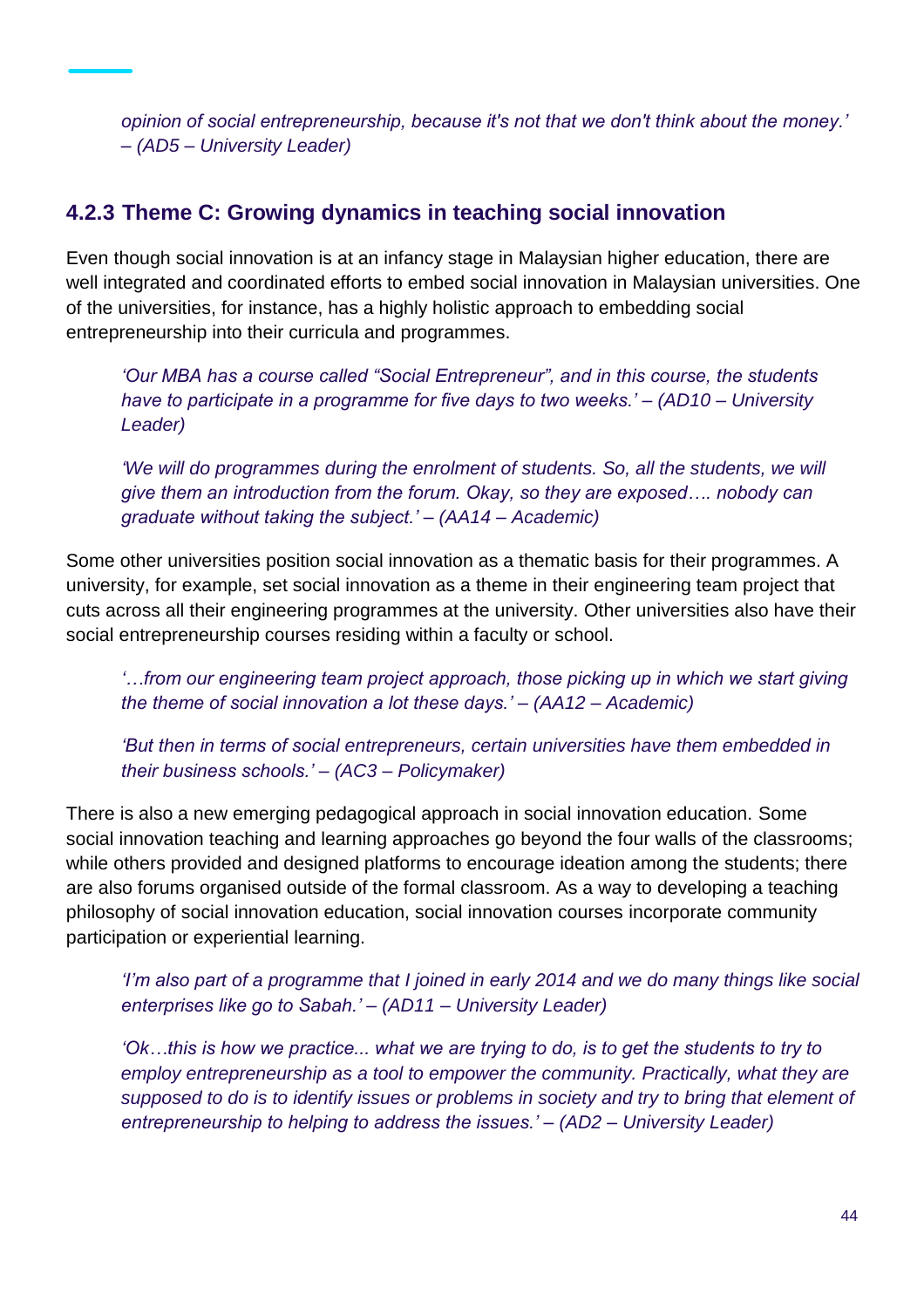Public universities in Malaysia also introduced a course that is designed for community service called the 'Service Learning Malaysia – University for Society (SULAM)'. The participants shared that social innovation intention is very much ingrained in this course.

*'The service programme is branded as SULAM, a learning service in Malaysia. So, it is parked under academic whereby students conduct social entrepreneurial activities.' – (AA18 – Academic)*

The social innovation academics do collect feedback from their students to understand the effectiveness of their teaching and learning approaches on social innovation. One of these approaches is using a feedback diary, and many students express their appreciation for these dynamic teaching and learning approaches.

*'The impact on students is very clear. We have a learning diary that is written by students, when they join our programmes. We give them a learning diary. They have to write and tell us what they go through every day. And they can put in negative and positive comments then the executable learns.' – (AD16 – University Leader)*

*'From the feedback of our students, they seem to enjoy studying and involving in the social enterprise projects and this is what we are trying to do now, trying to make social enterprise be more interesting to the students.' – (AD2 – University Leader)*

### **4.2.4 Theme D: Co-curricular activities to supplement formal teaching and learning of social innovation**

Apart from formal classroom curriculum and programmes provided by higher education institutions, students were also given exposure through various co-curricular programmes and club activities. For example, most Enactus student clubs in Malaysian universities conduct extra co-curricular activities. As Enactus's vision is to create a better and more sustainable world, they provide an experiential learning platform dedicated to creating a better world, while developing the next generation of entrepreneurial leaders and social innovators.

*'So normally what we do so in our university, we have clubs that are active in doing these community services, we roll them, we push them to these clubs. And of course, we have the Enactus. We ask them to get involved in this club to actually think of more ways to serve the community and more ways to think of more social enterprising ideas.' – (AD6 – University Leader)*

Student clubs are also taken as one of the platforms to create awareness and advocate social enterprise in Malaysia.

*'In terms of the level of awareness right, we do seek help from the students from the clubs to spread the campaign of the social entrepreneur. Then, once we have the feedback, they are seeking for information, training and briefing. We go to the grassroots to deliver the information, this is why we try to cover the area's surroundings, right. So,*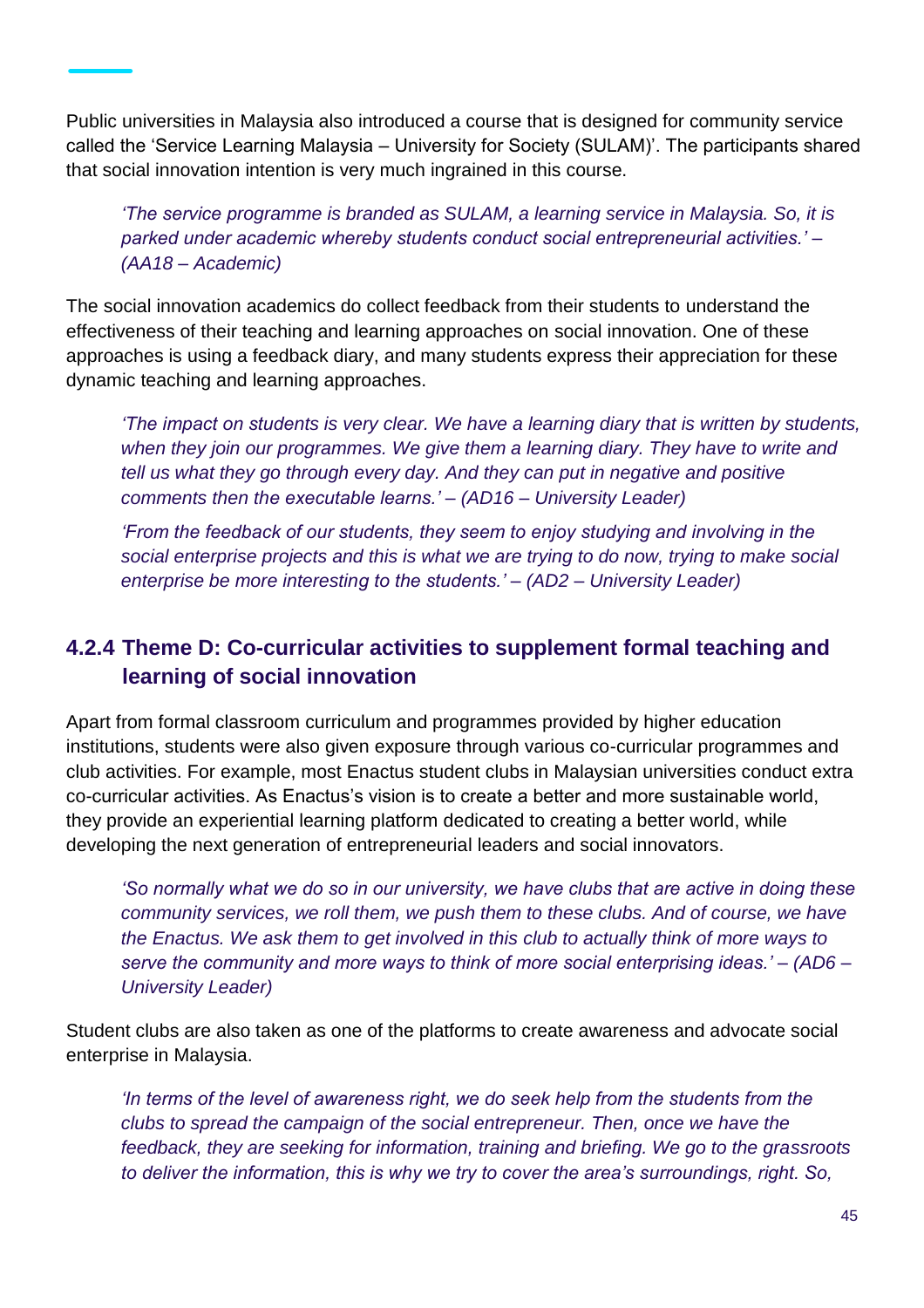*there we try to be the champion, right in disseminating information from other social entrepreneurs.' – (AD5 – University Leader)*

### **4.2.5 Theme E: Continuous capacity building of academics**

Higher education institution's capacity-building efforts for academics are in line with the 'National Social Enterprise Blueprint 2015 – 2018'. The blueprint includes strategies to embed social enterprise in the educational curriculum of public and private academic institutions in Malaysia. Academics participated in capacity-building initiatives: 1) workshops and training and 2) collaborative research endeavours. A number of the interview participants were aware of workshops, programmes and courses organised by The Malaysian Global Innovation and Creativity Centre (MaGIC). The government body offers social enterprises, as part of their programmes, learning sessions on how to discover new ideas, build prototypes and how to achieve growth and scale. The participants acknowledged these programmes.

*'Some of us go to the masterclass in order to become certified trainers. We all met during the MaGIC programme and we all disbursed and disseminated the knowledge to the respective community.' – (AD1 – University Leader)*

Academics at higher education institutions also provide training to other agencies in the effort for knowledge dissemination and capacity building.

*'I also do training for entrepreneurs. Currently, my partner and I actually we are doing training for entrepreneur under MARDI – Malaysian Agricultural Research Development Institute for the past three years, so we will train more than 1,000 entrepreneurs for the past three years. And we also have entrepreneurs under Jabatan Kebajikan Masyarakat Kuala Lumpur to actually enhance their knowledge on entrepreneurship.' – (AD6 – University Leader)*

Apart from attending training and seminars, the academics also see research as imperatively fundamental for capacity-building, as well as for contributing to the body of knowledge in the social innovation field.

*'Yes, of course, because a lot of research these days, you see that it's very fundamental. Everything is important. You need research because you want to understand the behaviour.' – (AA12 – Academic)*

*'The biggest interest is about how to help them. If we have to do research that can in a long-term benefit them. That is the biggest interest for us to help them because we want to make the poor become rich.' – (AD19 – University Leader)*

Some respondents perceive that collaborative research with NGOs is useful for capacitybuilding with social innovation academics.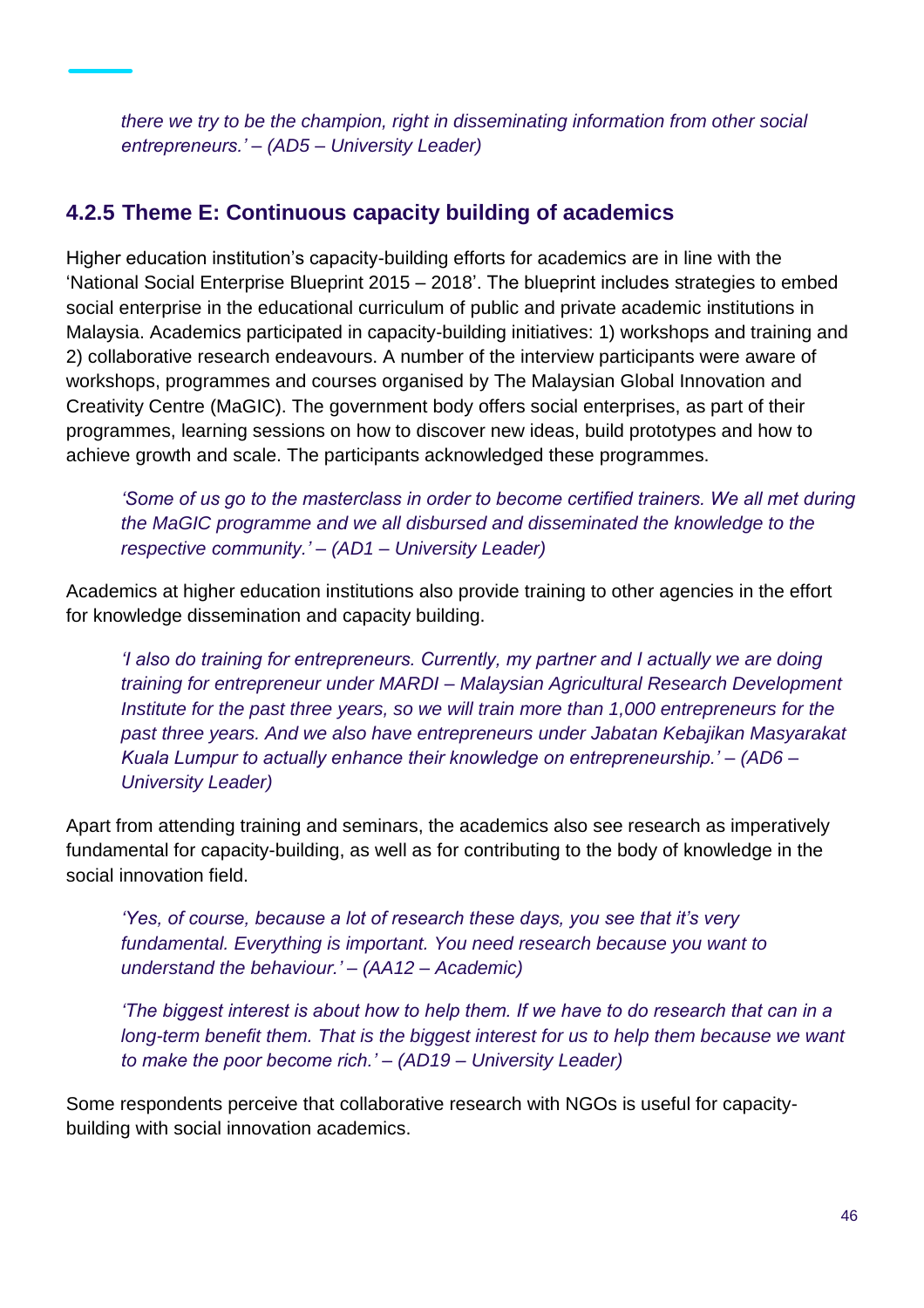*'A more specific example will be… we are working towards a new agenda, a new vision of ageing. So, what we have in place is NGO that's done a little bit of measurement in terms of research because the research… the idea is to do research with community hand in hand at the same time.' – (AD1 – University Leader)*

#### **4.2.6 Theme F: Start-up, spin-off and incubation at an early stage**

The respondents said that start-up, spin-off and incubation at higher education institutions are still at a very early stage. During the interviews and focus group discussions, the interviewees emphasised the role of incubators in raising awareness of social innovation at higher education institutions.

*'We need to follow proper procedures in order for us to create the start-up or spin-off. So, with regards to social enterprise, per se, in terms of the application still at an early stage, knowledge wise awareness, still at an early stage.' – (AD6 – University Leader)*

*'I believe somebody currently is still mentoring on this project, here incubating it. But has it been launched by a group of other universities like some of the other private universities already have some of the students that setup social enterprises.' – (AD5 – University Leader)*

Even though generally social enterprise incubations are still not pervasive enough at Malaysian higher education institutions, one university reported that it had started a social enterprise incubation programme.

*'There is a programme that functions as an incubator which focuses on social enterprise, social innovation that is related to 4.0 industry.' – (AD11 – University Leader)*

### **4.2.7 Theme G: Key government stakeholders and strengthening of integrated ecosystem enablers**

The interviewees mentioned that government departments and agencies are key stakeholders for the Malaysian social innovation ecosystem. Among others, the Malaysian Global Innovation and Creativity Centre (MaGIC) and the Ministry of Entrepreneur Development and Cooperatives (MEDAC) were repeatedly mentioned. The respondents referred to MaGIC several times as a key stakeholder in strengthening social innovation knowledge across the country. As MaGIC's vision is to empower the spirit of entrepreneurship, creativity and innovation, the participants perceived that MaGIC supports the creativity and innovation development in Malaysia through dynamic programmes and capacity-building initiatives.

*'A few years ago, the Malaysian government through MaGIC did quite good here in Penang as well. They launched a few seminars. I attended a few seminars on as well.' – (AA13 – Academic)*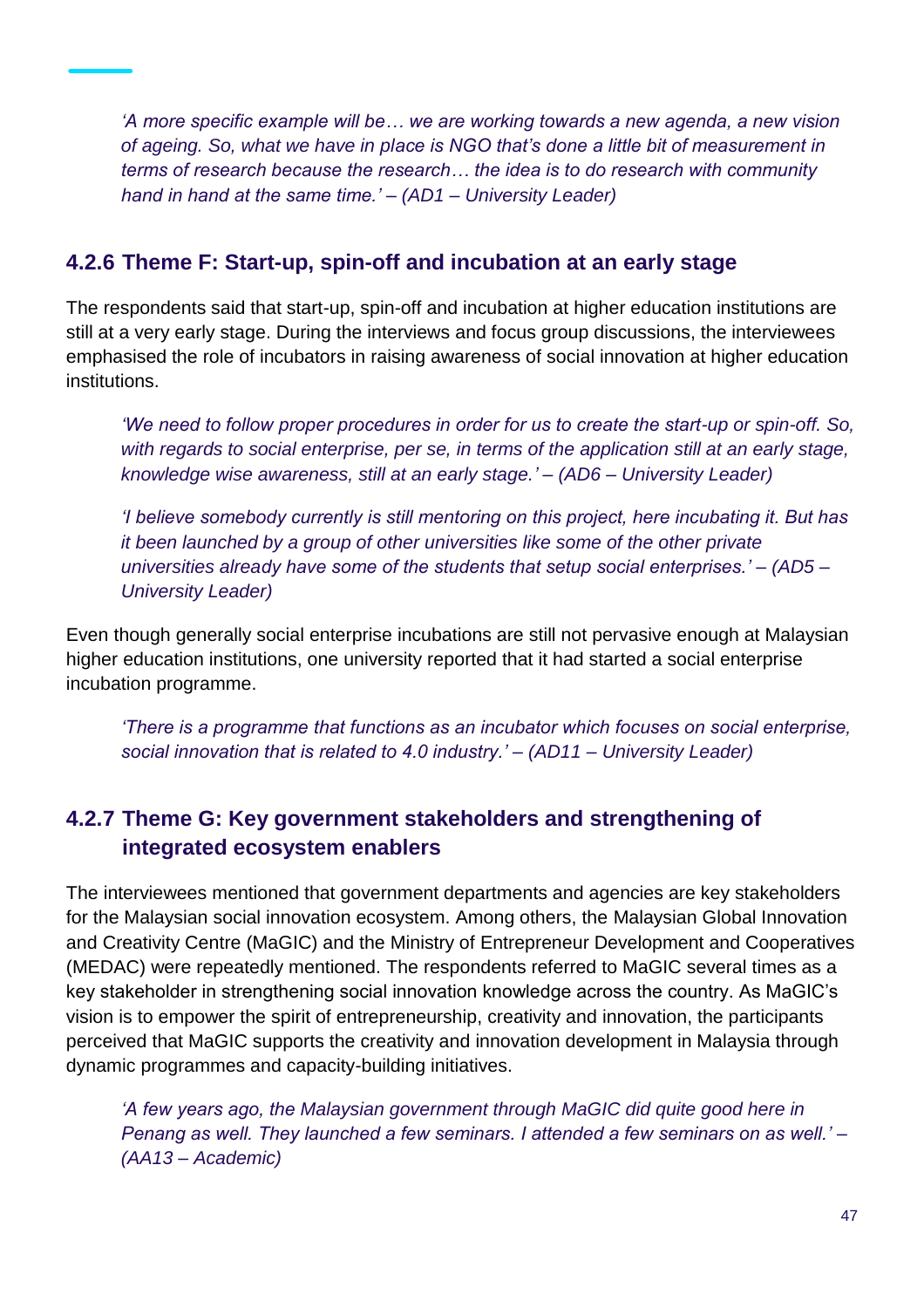The interviewees acknowledged MaGIC as a key stakeholder for the social innovation ecosystem in Malaysia, as they provide training and seminars for various groups of people for knowledge dissemination. MEDAC's efforts in building the social enterprise accreditation initiative were also complemented by the interviewees, especially for acknowledging the existing social enterprises.

*'I think the government has that now given everything to MaGIC. MaGIC is the centre that will accurately take enterprises to be social in the social enterprise field.' – (AA14 – Academic)*

Many participants expressed the need for heavier ministerial and governmental involvement in strengthening the social innovation ecosystem in Malaysia.

*'To be honest, the government has completely forgotten about it [social innovation], they got so involved in the [inaudible] programme, now that it is peaking up, if you look at it, the government is not providing many benefits in according to social enterprises. In fact, I think they just forgot about them.' – (AC4 – Policymaker)*

### **4.2.8 Theme H: Role of related stakeholders in strengthening the social innovation ecosystem**

Apart from the government, the interviewees also emphasised the role of other key stakeholders, including universities and communities, for further strengthening the social innovation ecosystem in Malaysia. They mentioned different roles that need to be played by different key stakeholders to generate significant impact through social innovation.

*'…the university, the community and the government must like to have an ecosystem like the university have the knowledge. Most of the time, the knowledge is not being transferred to the community. The government must also have, specifically, things or plan what they want to increase for the country in terms of economy. Basically, if they do in agriculture or technology, so basically what they have to do is to plan.' – (AD11 – University Leader)*

The interviewees stated that higher education institutions play a significant role in capability building, knowledge dissemination and advocacy in mainstreaming social innovation in the country. A sound, well-integrated and orchestrated collaboration within a good social innovation ecosystem could result in a bigger impact.

*'So, I guess what I'm trying to say is one of the challenges is in order to promote social innovation in the university, I think there should be more integrated collaborations, not just between universities, but within universities themselves.' – (AD5 – University Leader)*

*'What we do here is we polish up the entrepreneurial skills and move these students into studying up business in the campus, and also for these students or a big group of*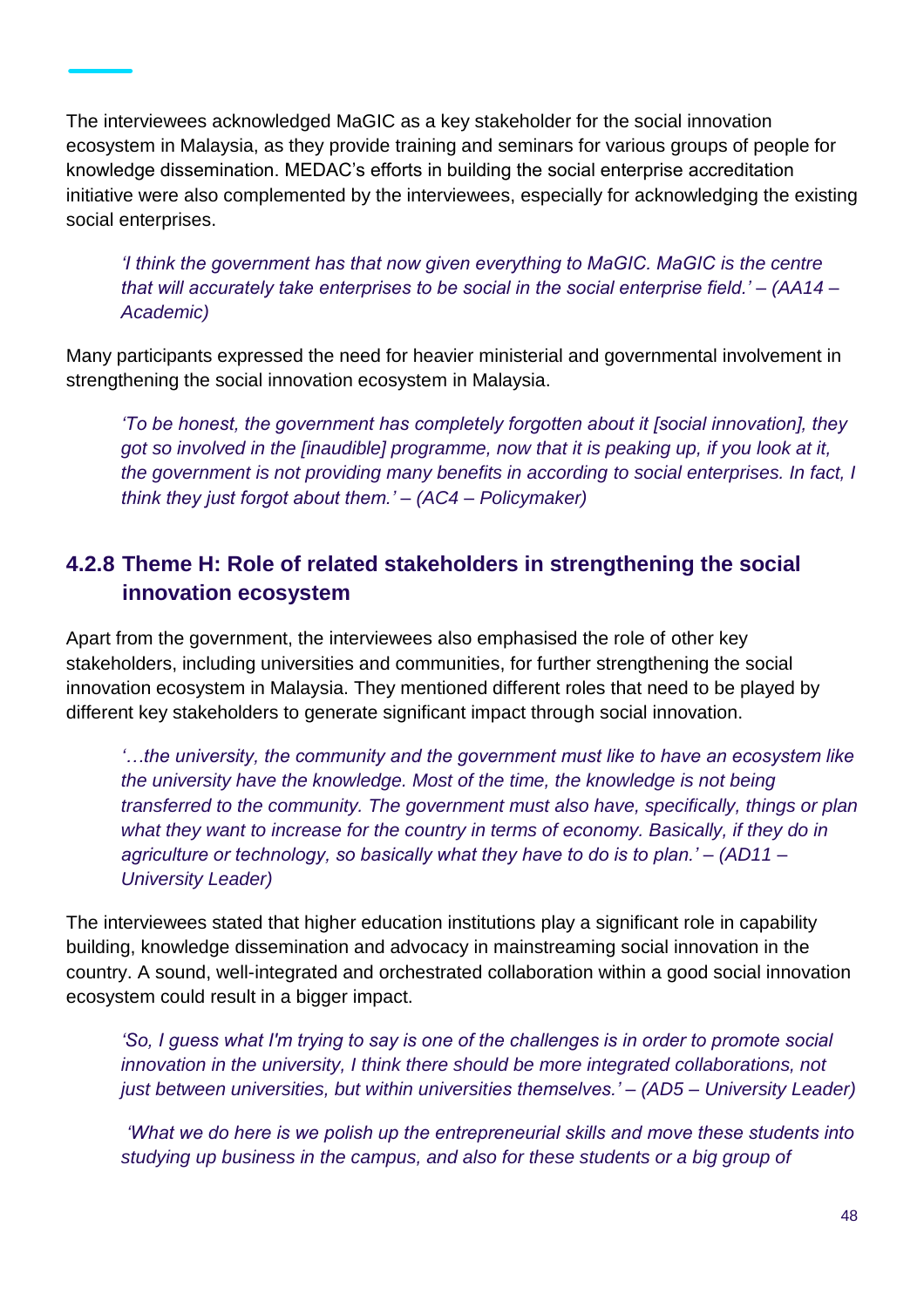*students to actually choose entrepreneurship as a career choice for moving from a jobseeking framework to a job-creating framework.' – (AA14 – Academic)*

### **4.2.9 Theme I: Resources and funding opportunities for social innovation projects**

According to the interviewees, one of the biggest challenges in promoting social innovation in Malaysia is that there are very limited funding opportunities.

*'That's very challenging even those students who mostly have this mindset, they think that going into innovation programmes is expensive, we know because of some brands, I cannot say that brand, but some brands will have like robotic to require thousands and thousands to start.' – (AA17 – Academic)*

*'Okay, this is something that we as lecturers we can do as trainers, we can do what we need to find the right group to actually deliver our message and whatnot. So that's why it triggered the idea of our future social enterprise. Okay, which is still in work. Second is that when it comes to encouraging students to start start-ups, okay, and when it comes to getting funding for ventures, the most common question that the venture capitalists will ask is that – How soon can you make money?' – (AD6 – University Leader)*

There are, however, agencies and institutions that are provided with allocation and budget from the government on social entrepreneurial activities for socioeconomic empowerment activities.

*'Social Outcome Funds, the SOF, [where] We were given [RM] 3 million (approximately £564,700). From the government so the projects that currently under our Social Outcome Fund is kind of like a pilot project to test the idea or the new financing model.' – (AC3 – Policymaker)*

*'So basically because of this problem we setup this project also we get grants from the government which is the Knowledge Transfer Grant.' – (AD11 – University Leader)*

A few institutions managed to get funding through a strategic partnership for increasing their opportunities for financial support.

*'I would usually have collaborations to ensure that I have funding.' – (AB9 – Practitioner)*

*'So, to create social innovation, you need that funding. So, to my mind is to get external funding coming, whether it's government funding or corporate funding. […] We are ready for our students for what we need to scale it up. Right? We can actually scale it up whereby we don't just look at our own university, we can have funds with other universities, scale up to schools. What if, you know school going, students start talking about what's their purpose in life, but to scale it up so yeah, to me it's these partnerships and funding.' – (AD5 – University Leader)*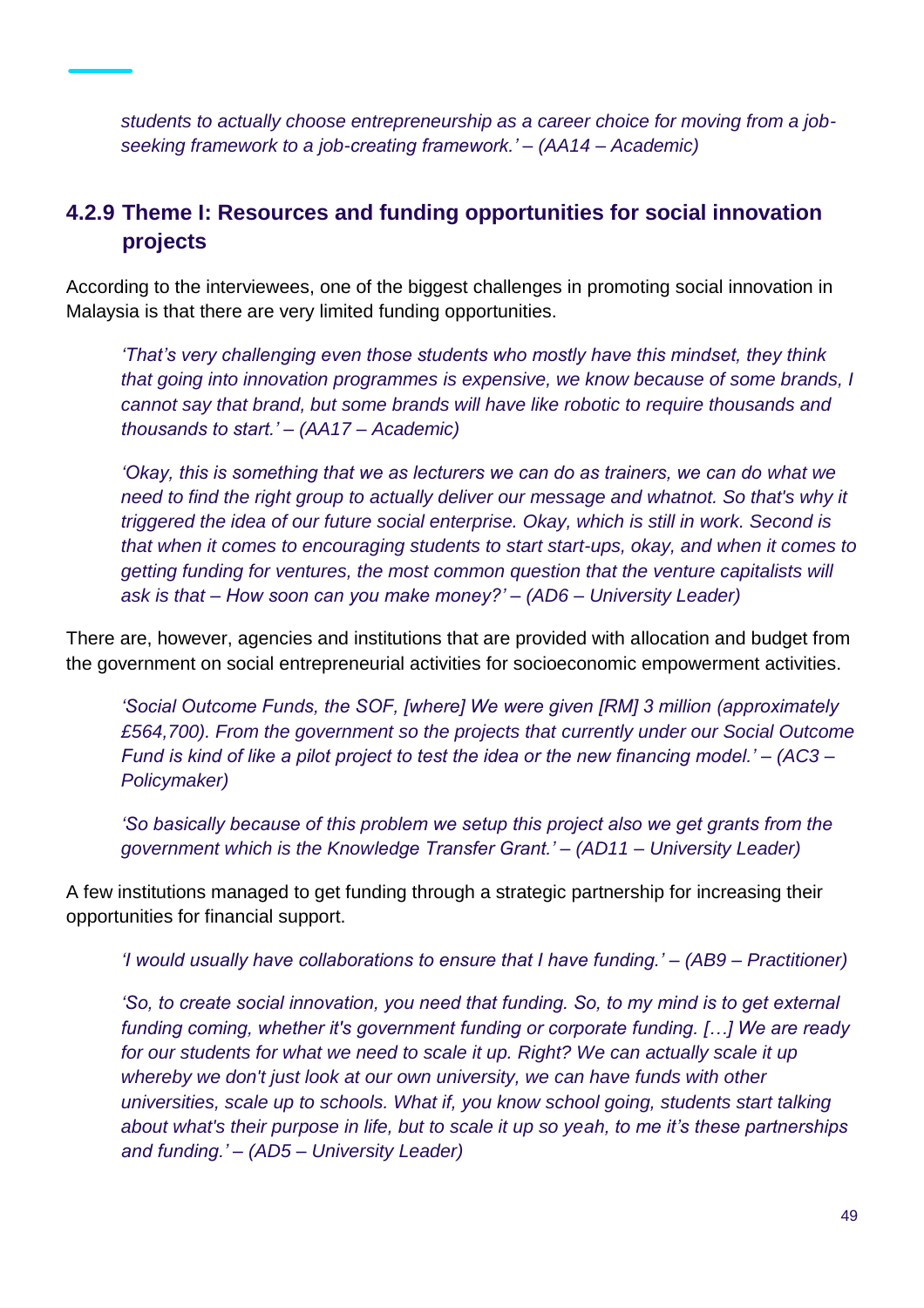Most universities adopt the Quadruple Helix model, a model for a strategic partnership introduced by the Ministry of Education, in establishing a strategic partnership, particularly in securing funding for their social innovation projects and programmes. Several public universities have adopted this model to secure funding collaboratively.

*'… when we do projects with the communities, it would involve the need for funding. Hence, the quadruple helix model is a good approach as it involves the industry. The industry has the financial capability.' – (AA18 – Academic)*

### **4.2.10 Theme J: Non-specific policies for social innovation**

The interviewees mentioned that social innovation policies in Malaysia are still at a developing stage.

*'I think don't have yet unless the government gazetted those who are involved in social enterprise, the exemption tax is higher compared to the normal entrepreneur. Maybe that can attract entrepreneurs to be really serious, claim themselves as social entrepreneurs.' – (AD5 – University Leader)*

*'Policies – I don't think so. But guidelines or maybe some kind like the DKN (Dasar Keusahawanan Nasional<sup>4</sup> ).' – (AA17 – Academic)*

In terms of policy support for higher education institutions in researching and teaching social innovation, the interviewees stated that there are some relevant policies on higher education, but not specifically focused on social innovation.

*'Under the entrepreneurial policy in education we have six strategies. Whereby the first strategy is to establish an entrepreneurial centre in each higher education institution in Malaysia. We have to provide a plan and holistic entrepreneurship plan. We have to develop entrepreneurship development and programmes conducted in or implement in the university…and also have to establish measurement mechanism throughout the university when we conduct the programme…and also to strengthen the competency of the entrepreneur educator throughout the university.' – (AD2 – University Leader)*

l

<sup>&</sup>lt;sup>4</sup> The Ministry of Entrepreneur Development (MED) published its first policy document (DKN) which provide strategies and objectives targeted to transform the Malaysian economy to be sustainable, inclusive, progressive and driven by knowledge and innovation. Please see [http://www.smecorp.gov.my/index.php/en/policies/2015-12-](http://www.smecorp.gov.my/index.php/en/policies/2015-12-21-09-09-50/about-dkn2030) [21-09-09-50/about-dkn2030](http://www.smecorp.gov.my/index.php/en/policies/2015-12-21-09-09-50/about-dkn2030)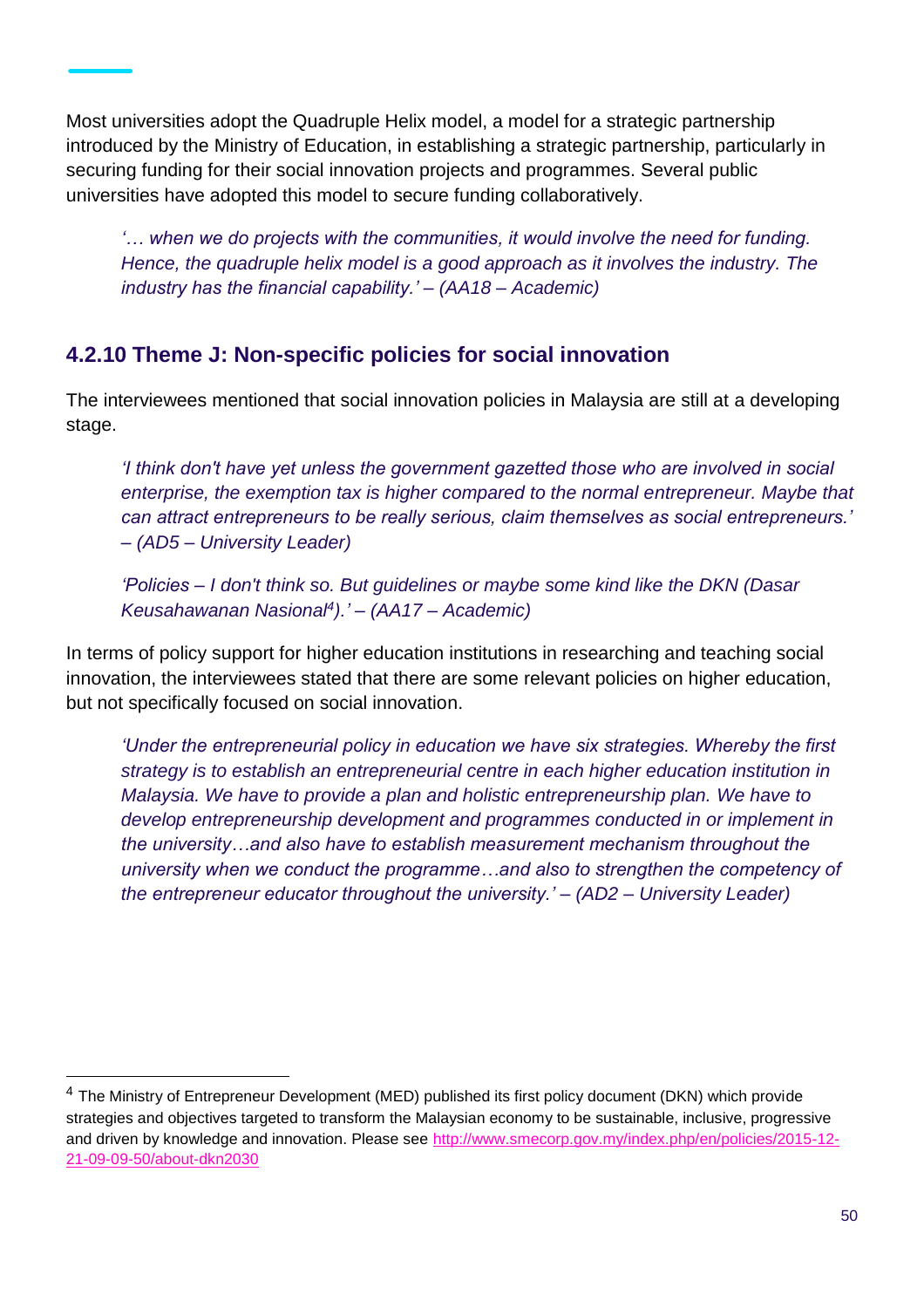#### **4.2.11 Theme K: Various and diverse approaches for impact measurement**

The interviewees mentioned various tools to measure the success rate of social innovation projects, including a Customer Service Index<sup>5</sup>, Key Performance Indicator (KPI) methods, the United Nations Sustainable Development Goals (SDGs) and interviews.

*'We measure right after the programme. For example, we always do CSI, the Customer Service Index. So, the best one is actually measuring what is before and after, what is the retention of knowledge they have after they attended the programme.' – (AA12 – Academic)*

*'For the time being, we get feedback. We get feedback from students that normally, some of them we do interviews' – (AA17 – Academic)*

*'We are working very closely with what our factors emissions regarding SDGs. So, which is our centre holding very tightly about is SDG AIDS, which helps in economic growth. So social enterprises or social entrepreneurs is a part of our Key Performance Indicator.' – (AD5 – University Leader)*

The Ministry of Entrepreneur Development and Cooperatives (MEDAC) and the Malaysian Global Innovation and Creativity Centre (MaGIC) have been developing the social enterprise accreditation, which also measures the impact of social innovation and social enterprise. The focus, however, is very much on social enterprises rather than universities.

*'The Ministry MEDAC, together with MaGIC, are working on developing accreditation. Agensi Inovasi Malaysia (AIM) is also working on something like this. Like myself, registered with MaGIC, once recognised, we would get acknowledgement and trust.' – (AB9 – Practitioner)* 

#### **4.2.12 Theme L: Collaboration with key stakeholders**

 $\overline{a}$ 

As mentioned in Section Three, collaboration with key stakeholders is crucial in promoting and implementing social innovation at higher education institutions in Malaysia. Collaboration serves a number of purposes, such as securing funding, developing curriculum, delivering communitybased projects and supporting stakeholders with a common interest to serve a social purpose. The interviewees showed their willingness and openness to have collaborations with other universities, social enterprises, NGOs and communities.

*'There will be people who are willing to come and collaborate with us. For example, any social enterprise I know we reach out to them are very welcome to work with us.' – (AD6 – University Leader)*

<sup>5</sup> Customer Service Index measures overall satisfaction among customers. In this context, customers are students, and service is an educational programme.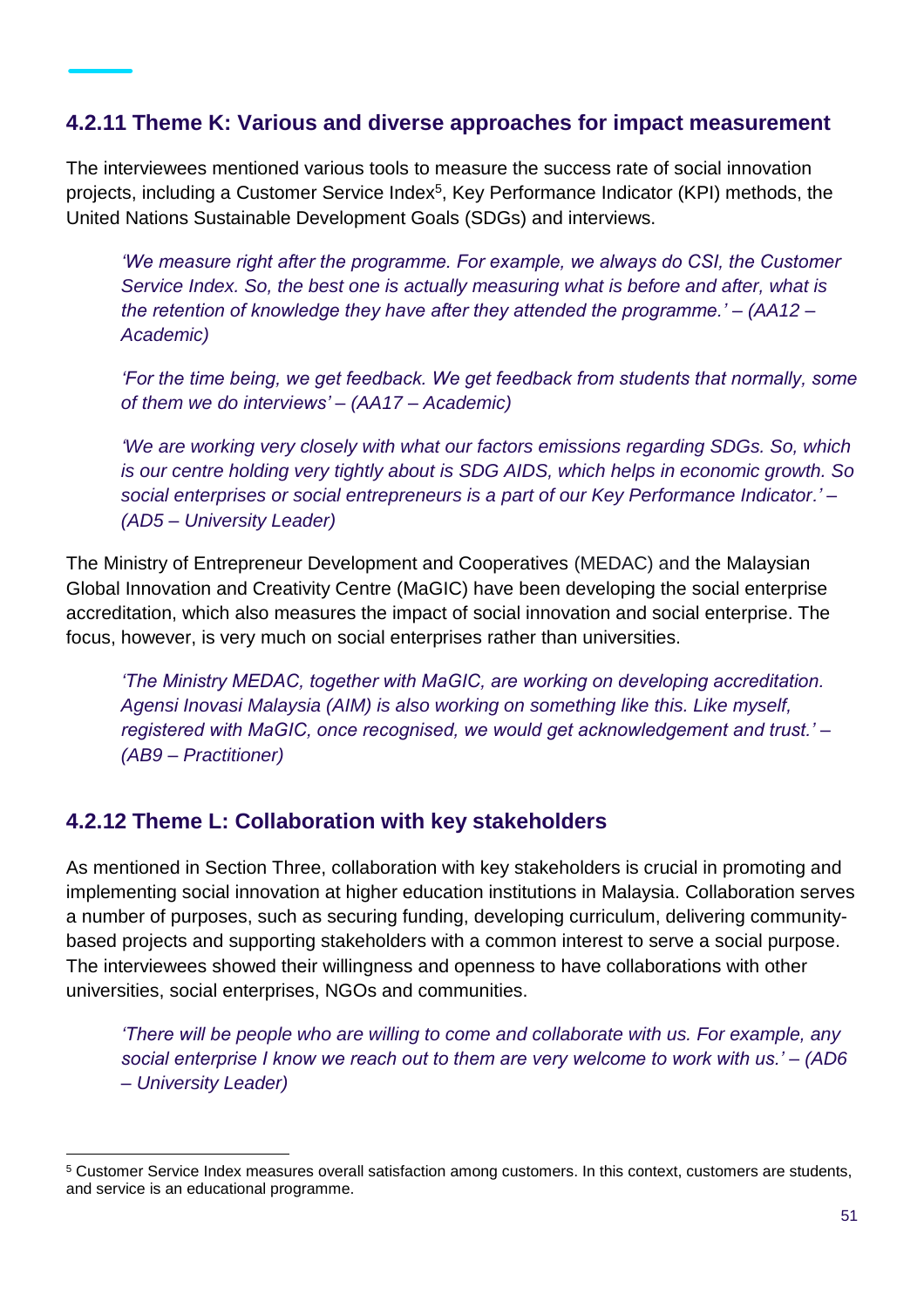*'We try to expand the project which is right now involving an NGO.' – (AD11 – University Leader)*

*'We are just doing the business proposal during the S programme. We have to create a business proposal, we have to help the villagers, the people which is very poor and create the business proposal and give to them. And they will show it to someone that wants to help them and fund them.' – (AD10 – University Leader)*

The interviewees also stated that they develop social innovation curriculum and programmes based on collaborations with the government departments and other subject groups within their own higher education institution.

*'For polytechnic and community college, we have a curriculum department to develop the curriculum. They work with MEDAC. We just run the programme.' – (AD2 – University Leader)*

*'Our university, entrepreneurship is champion by three entities. The first one, is the one offer liberal arts education to all undergraduate. They offer a foundation or entry level. Then we have a faculty of management for formal entrepreneurship programme that leads to conferment of a degree from undergraduate up to PhD. Of course, we have our centre that specialises in training students to become experts. We have collaboration with the three entities when conducting the programme.' – (AD2 – University Leader)*

International collaborations and networking are also growing in the social innovation field at higher education institutions, according to the respondents:

*'I was the one who was with professors from Indonesia and Switzerland, designed this programme, improve and contextualise and get the different universities and the network to run what we call a S programme. So, the network is called ASEAN Learning Network. So, you will see Malaysia, Indonesia, the Philippines, Thailand and Vietnam.' – (AD8 – University Leader)*

*'So basically, before this for the B project, this project collaborates with the US Embassy in Kuala Lumpur and in 2015, I also got the chance to go to Babson College in the USA.' – (AD11 – University Leader)*

### **4.3 Summary**

The qualitative data shows that higher education institution's attention to social innovation research and teaching is growing in Malaysia. Although there is an official definition of social enterprise provided by the Social Enterprise Accreditation (SE.A) Guidelines (2019), the respondents mentioned that a clearer and more consistent definition of social enterprise and social innovation is needed. As the concepts of social innovation are relatively new in Malaysia, often, social innovation, social enterprise, community works, and corporate social responsibility are interchangeably used.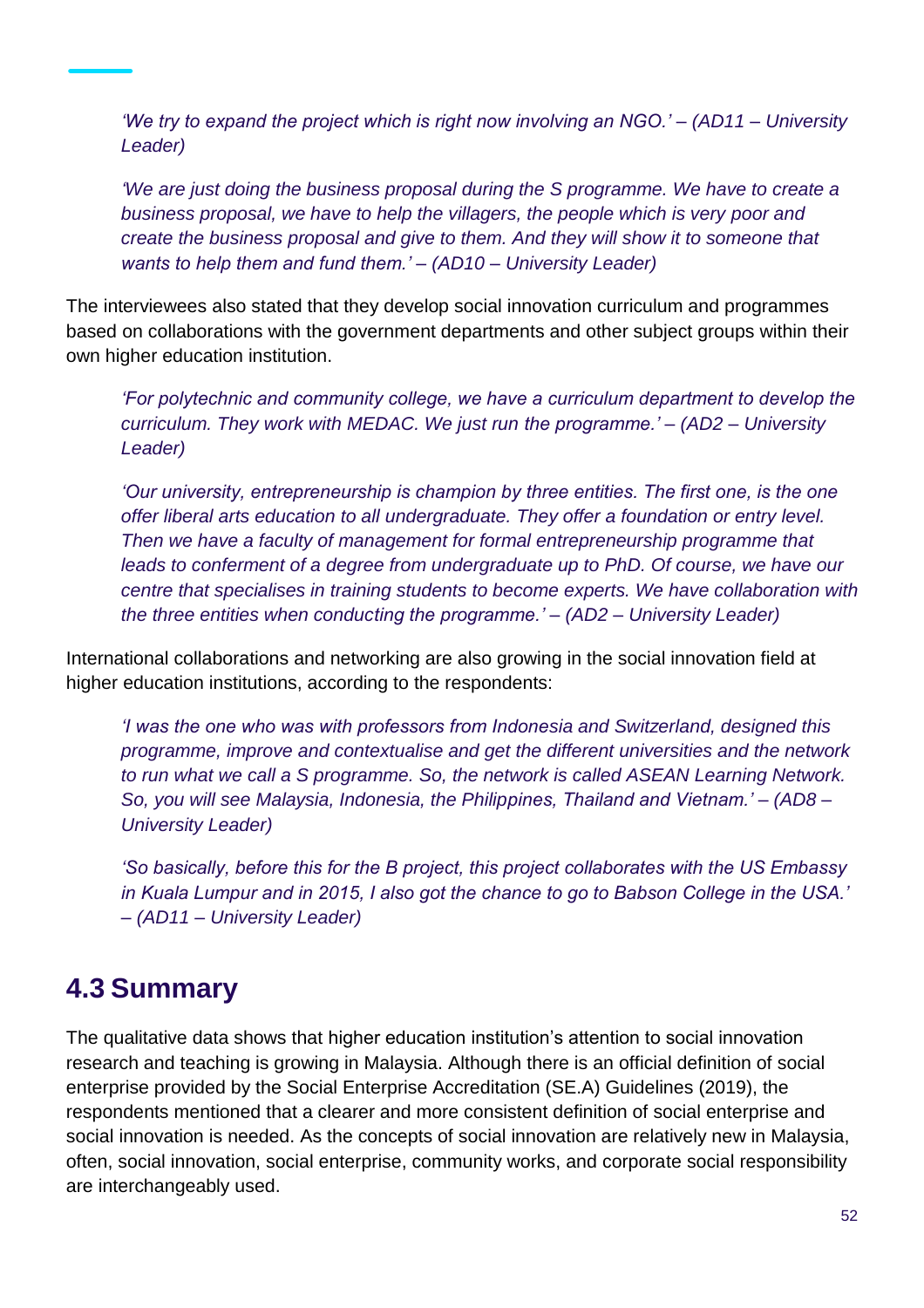In terms of motivation for teaching social innovation, the respondents emphasised the trend of nurturing job creators instead of job seekers at higher education institutions. Students were also expected to be creative in solving social challenges and issues. Therefore, many Malaysian higher education institutions are embedding social entrepreneurship in the curriculum to teach entrepreneurial mindsets and culture to their students. Often, higher education institutions collaborate with the community to provide real-life examples to the students and to provide an opportunity to solve real social problems around them. Such community collaboration is critical to helping to drive social innovation, as has been demonstrated in previous research (Nichols et al., 2013).

Naturally, various pedagogical approaches are employed to teach social innovation more effectively. Some social innovation teaching and learning approaches go beyond the four walls of the classrooms, while others provided and designed platforms to encourage ideation among the students. Sometimes, social innovation forums are organised to discuss social innovation with students. Students at some higher education institutions also have access to extracurricular programmes or students club activities to further study social innovation. Additionally, the impact of social innovation teaching is measured in various ways using a Customer Service Index, Key Performance Indicators, the UN's SDGs and interviews. Social innovation scholars continuously attend training and relevant events to develop their capacity for teaching social innovation. For the capacity-building of social innovation academics, the importance of collaborative research with NGOs was emphasised, as it can provide a networking opportunity with communities. Apart from NGOs and communities, the respondents also stated that incubation in higher education institutions can contribute to social innovation research and teaching by raising awareness of social innovation and social enterprise.

Similar to the findings from the quantitative data, government departments such as the Malaysian Global Innovation and Creativity Centre (MaGIC), the Ministry of Entrepreneur Development and Cooperatives (MEDAC), and the Ministry of Education were identified as major stakeholders for building a sustainable social innovation ecosystem in Malaysia. Other key stakeholders, including universities, social enterprises, NGOs and communities, also play important role in further strengthening the social innovation ecosystem in Malaysia. Maintaining a good relationship with these stakeholders is important for higher education institutions as they may be able to generate a funding opportunity by collaborating with other stakeholders. As limited funding opportunities were classified as one of the main challenges in promoting social innovation in Malaysia, the respondents showed a high level of interest in building a strategic partnership for seeking funding for social innovation research and teaching.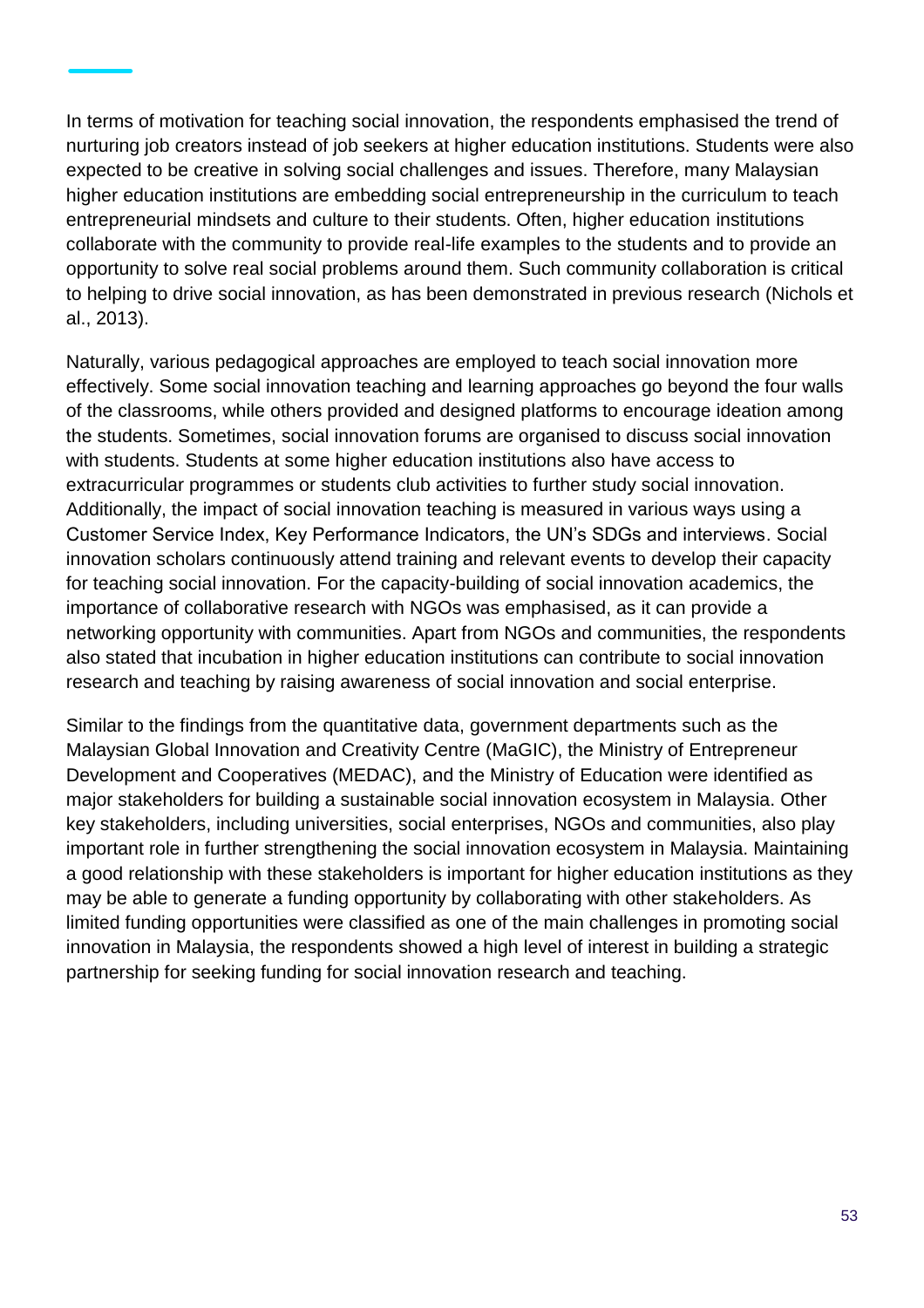# **5 Discussion**

The overall aim of this study is to understand the existing social innovation research and teaching landscape at higher education institutions in Malaysia. In this section, we will discuss the key findings revealed from both the quantitative and qualitative approaches of the study.

# **5.1 Social innovation research activities and publications (practice)**

The findings show that in Malaysia, the popularity of social innovation research has escalated. As discussed in Section 3.2 and illustrated in Figure 3.7, a number of the publications used research grants (33.8 per cent) and almost the same percentage of publications are self-funded (30.8 per cent). This growing number of funded publications (see Figure 3.7) is an indicator of researchers' growing interest in understanding how social innovation helps to find solutions to tackle the challenges and issues in societies.

There is no apparent preference for research methodology in social innovation research. There is almost an equal balance between quantitative methods (45 per cent) and qualitative methods (42 per cent) employed in published articles (see Figure 3.5). There are, however, more empirical papers (59.7 per cent) in comparison to theoretical publications (40.3 per cent). This finding reflects that there is a need for a sound theoretical and conceptual development of social innovation and social enterprise.

Recently, the Malaysian government introduced a working definition of social enterprise in the Social Enterprise Accreditation (SE.A) Guidelines (2019). Still, there is a need for a clearer and more consistent definition and conceptualisation of social innovation and social enterprise in Malaysia among scholars. According to previous research, tensions between bottom-up and top-down initiatives are often observed especially when the government strongly promotes their own definition of social enterprise (Bidet, Eum and Ryu, 2019). Therefore, observing how the government and field-level actors communicate to develop a shared definition of social enterprise could generate a theoretical and conceptual research opportunities for social innovation scholars.

## **5.2 Social innovation teaching and learning (practice)**

In Malaysia, 'entrepreneurship' seems to be the main focus of higher education, while social entrepreneurship is beginning to be a 'preferred option' (Wahid et al., 2019). As mentioned in the Malaysian Enterprise Blueprint 2015 – 2018, the social enterprise field in the country requires significant human capital investment for quality talent development in the field. Hence, social innovation teaching and learning activities across higher education are essential in developing the necessary knowledge and capability of students to build careers in the social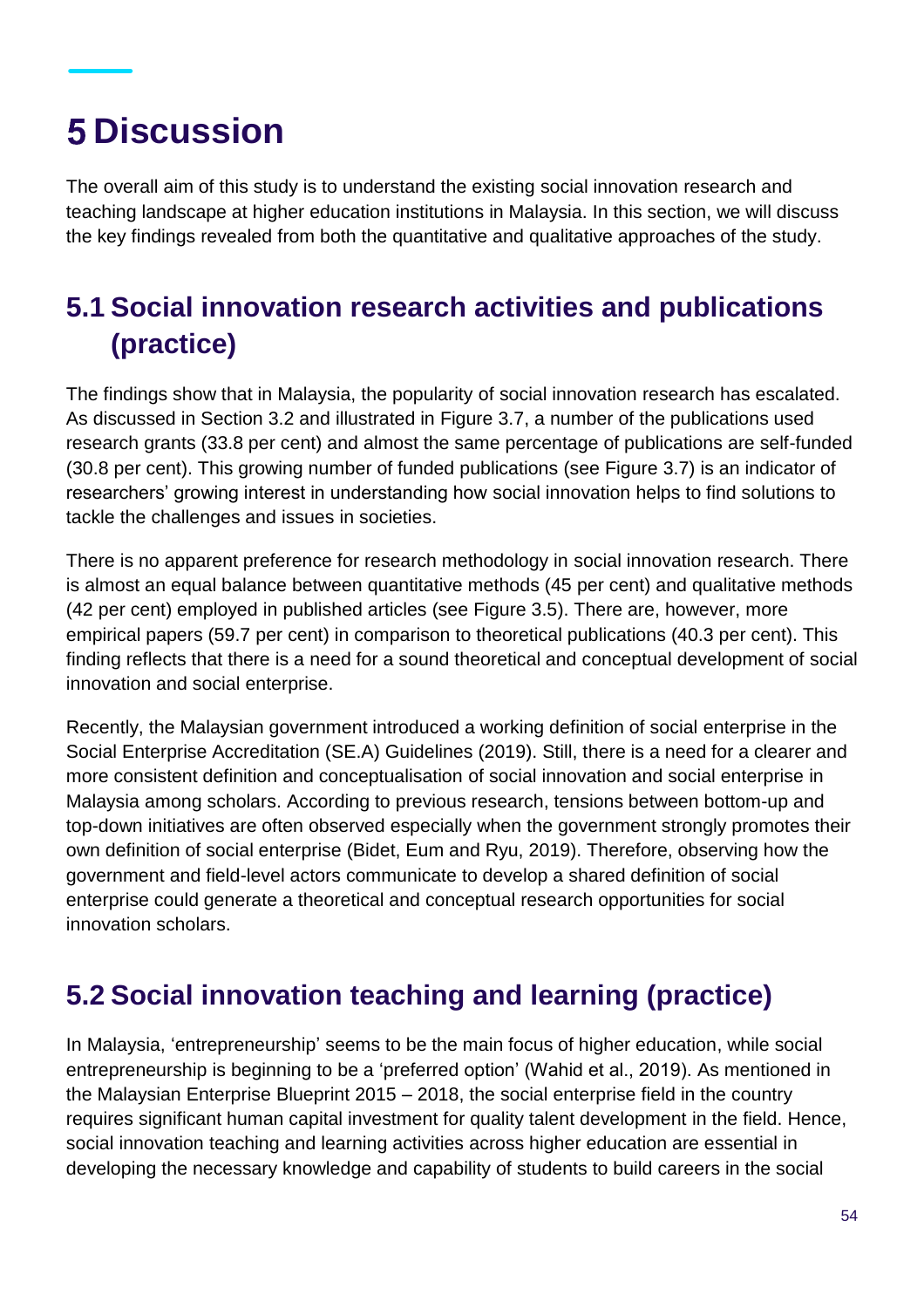#### innovation field.

 $\overline{a}$ 

There is a positive outlook in social innovation teaching and learning activities. Several public universities in Malaysia are actively running social innovation programmes for their students who are mostly undergraduate students (58 per cent). The respondents also indicate that 53.2 per cent of the teaching activities in the social innovation-related courses that they teach are made compulsory. The findings also indicate that a big part of their teaching activities (59.2 per cent) are part of a module/class while 40.8 per cent are degree programmes. The respondents observed the majority of the students as having a higher preference for project-based learning (45 per cent) when learning social innovation. This is supported by the qualitative finding of this study that many students and academics share projects, whereby they go into the community to find solutions for said communities. This real-life experience provides insights to students, as they benefit from hands-on experience to understand and empathise with the community. Moreover, students are able to work together to serve the community better. Hence, social innovation teaching is seen as very dynamic with various pedagogical approaches and aligns with the place-based and experiential learning identified as best practice in research globally (Elmes et al., 2015; Alden-Rivers et al., 2015).

There is, however, room for improvement as respondents felt that the quantity and quality of curricula in the social innovation ecosystem within higher education were not meeting expectations. The respondents indicated that the quality of social innovation curricula was not good enough and/or poor (mean of 2.43), while 14 per cent responded that universities did not provide good enough curricula in the social innovation area. This calls for more structured curriculum development to develop higher quality social innovation teaching. As a way to strengthen the teaching philosophy in discussing social problems, students undertaking social innovation courses are commonly taken into the communities for real-life experience. The BeeHIVE<sup>6</sup> and their activities are carried out in many places, and the outreach potential of this could be significant.

# **5.3 Collaborations and strategic partnerships (practice/institutional)**

The findings of the study indicate that the Malaysian higher education institutions have a very high tendency for collaboration. Many higher education institutions use the Quadruple Helix<sup>7</sup> for a collaborative effort in promoting and implementing social innovation activities. Most universities adopt the Quadruple Helix model when establishing a strategic partnership, especially in securing the funding for their social innovation projects and programmes together

<sup>&</sup>lt;sup>6</sup> The BeeHive, championed by UMK, is a space for social innovation programmes, encompasses of intersectoral collaboration. The programme aims to increase economic power and opportunities for marginalised youth population in Malaysia.

 $<sup>7</sup>$  The Quadruple Helix model is often used to identify key stakeholders of innovation and involve them in innovation</sup> processes (Schütz, Heidingsfelder and Schraudner, 2019). In Malaysia, the Ministry of Education introduced this model for establishing a strategic partnership between higher education institutions and other stakeholders.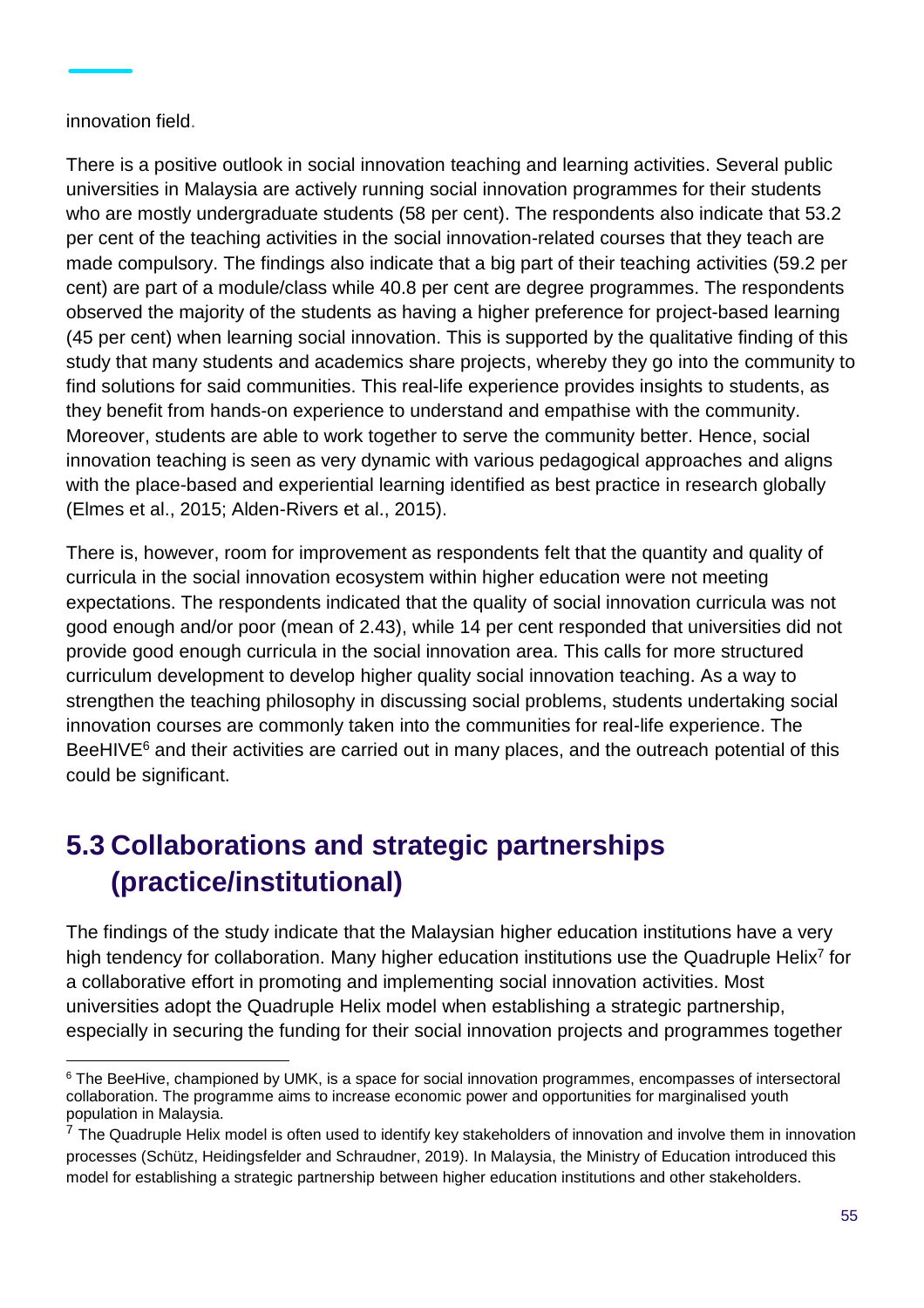with their partner institutions.

In Malaysia, the need for additional funding for collaborative research and teaching was emphasised. There are only a few collaborative research projects and publications that are run together for the benefit of the community. Inversely, a collaboration for social innovation-related activities at higher education institutions can secure additional funding opportunities. Universities and NGOs could be good collaboration partners for higher education institutions. According to our findings, the respondents' institutions collaborate with various types of organisations: universities (31 per cent), NGOs (28 per cent), communities (15 per cent), others (13 per cent), social enterprise (8 per cent) and industries (5 per cent). This result also supports our findings about the respondents' levels of trust toward other institutions. The respondents showed a higher level of trust towards their partner institutions (median of 7), universities (median of 7) and civil society (median of 7) than to national institutions such as government. Collaborations between higher education institutions and other stakeholders would further develop a social innovation ecosystem in Malaysia, as collaboration is a significant factor in developing social innovation (Nichols et al., 2013).

Among the most relevant SDGs identified by the respondents for collaborative social innovation works are SDG 8: Decent Work and Economic Growth (27 per cent), SDG 4: Quality Education (23 per cent) and SDG 1: No Poverty (9 per cent). The respondents also were asked to identify the target beneficiary groups of each SDG. The findings indicate that SDG 3: Good Health and Well-being targets the most various types of beneficiaries – minor/indigenous ethnic groups, community, children and youth, drug addiction and cancer patients. This aligns Malaysia with other developing countries in relation to the focus of social innovation activity, with research showing that in developing countries, SDG/social innovation alignment is centred upon SDG1: No Poverty, SDG 3: Good Health and Wellbeing, and SDG 4: Quality Education, and SDG 8: Decent Work and Economic Growth (Eichler and Schwarz, 2019). These thematic areas can provide avenues of exploration for higher education institutions that can be linked to international funding streams, as well as providing tangible ways to frame the impact of social innovation activities with Malaysian higher education.

The primary type of collaborative activities indicated in the findings is training and capacity building (42 per cent). Conversely, the findings of the qualitative data analysis show that collaborations and strategic partnerships are imperative in ensuring higher probabilities of winning funding. A few higher education institutions managed to get funding through a strategic partnership with other institutions in order to increase their opportunity of having financial support. If any additional financial support could be provided, higher education institutions and researchers will be able to find the right people to carry out social innovation research and activities. The qualitative findings also lend a degree of support on this. For example, as discussed in Section 4.2.12, the thematic analysis results show a positive trending on the establishment of an international network and partnership in advocating and implementing social innovation projects. Some collaborative projects have gone beyond Malaysia into other countries. For example, the Social Enterprise for Economic Development (SEED) programme has established a network with other countries called ASEAN Learning Network, that comprises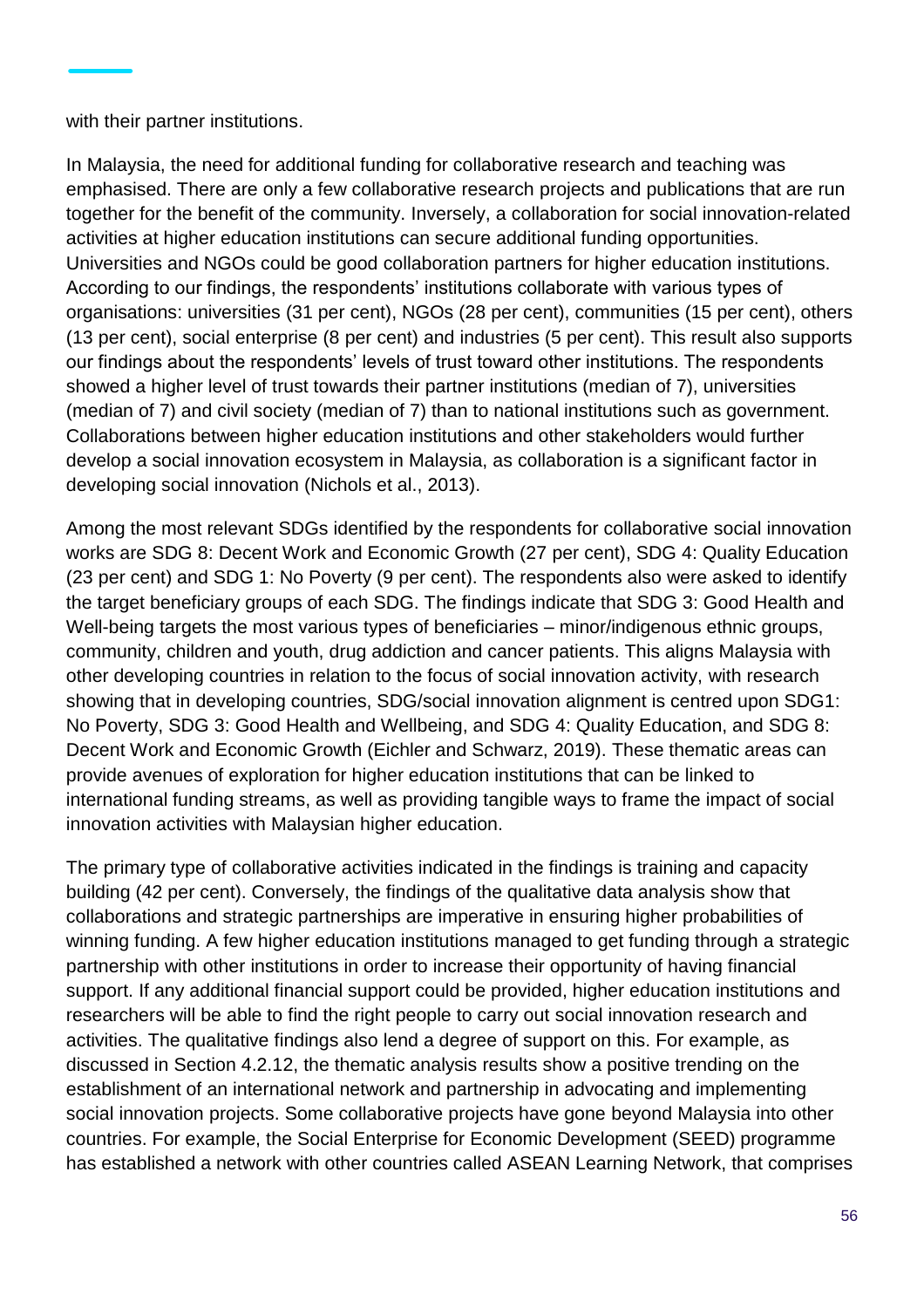of members from Malaysia, Indonesia, Philippines, Thailand and Vietnam. Collaborations with international scholars and institutions will create more opportunities for exchanging social innovation curriculum and teaching techniques, as well as comparative research agendas.

# **5.4 Promoting social innovation with key stakeholders (practice/institutional)**

Accountability in implementing social innovation research and teaching at higher education institutions seems to rest on the shoulders of a few key stakeholders in Malaysia. Other than the identified government related agencies as key stakeholders (e.g. MaGIC, AIM and MEDAC), higher education institutions and civil society are considered as key stakeholders in initiating and implementing social innovation. In many instances, the respondents would make references to MaGIC whose role becomes pertinent to social innovation research and teaching. MaGIC seems to be well acknowledged by the academic fraternity (See Section 4.2.7). This is in line with the purpose of establishment of MaGIC, as the government set up a social enterprise unit under MaGIC to spearhead the social entrepreneurial community agenda. The findings in this study indicate that this effort is seen as crucially necessary in creating awareness and disseminating knowledge of social innovation in higher education and building the capability of academics who are interested in researching and teaching social innovation. With the establishment of such agencies, initiatives on social innovation become more visible to the community including higher education institutions. A more widespread promotion and advocacy could help to further strengthen the social innovation ecosystem in Malaysia. This role could be taken up by higher education institutions with a more structured approach in promoting social innovation through their curriculum, co-curriculum and extra-curricular activities.

## **5.5 Need for heightened awareness and increased accessibility to funding (institutional)**

The findings indicate that there is a need for heightened awareness on the availability of direct funding available to run social innovation projects in higher education institutions in Malaysia (e.g. loans, grants and investment for Malaysian social enterprises). Although funding is not the only factor which can motivate social innovators, funding from NGOs/foundations can help developing social innovation ideas (Mulgan, 2006). In Malaysia, there is a perception that social enterprise is more related to the non-profit making initiative (or they blend for-profit goals with generating a positive 'return to society'). However, social enterprise is an organisation which uses their surplus (revenues) to achieve its ultimate social objectives, rather than distributing its income to the organisation's shareholders, leaders, or members (Defourny and Nyssens, 2007). Social entrepreneurship, in principle, combines the concept of attaining profit to aid social causes (Social Enterprise Malaysia, 2014). Therefore, obtaining and managing finance are important for social enterprises to sustain their activities.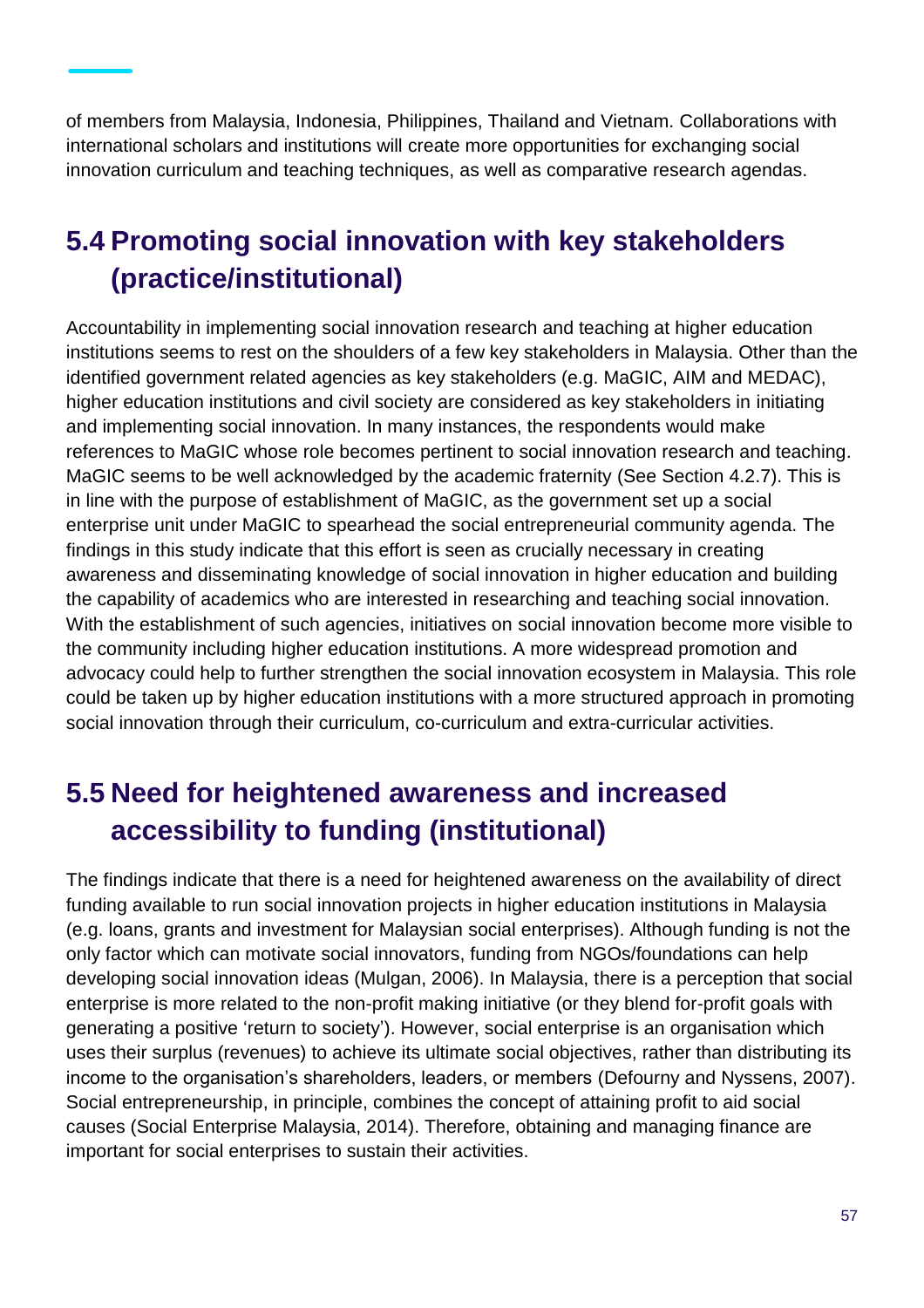In the higher education institution context, the lack of access to finance can also discourage students to continue their social innovation activities. Some students' social innovation projects are investment ready, even though they are still at a learning phase in the universities. With additional funding opportunities for students' social innovation projects, the students will be able to learn more about social innovation and to explore more social innovation career options. In this way, teaching activities could effectively act as incubators in their own right, with growth in socially innovative student start-ups further accelerating the growth of the ecosystem. A policy or guideline to connect the dots between the higher education institutions and potential funders could help boost and catalyse social innovation activities at higher education institutions.

## **5.6 National policy and government support in promoting social innovation (institutional/systemic)**

The Malaysian government recognises that social innovation and social enterprise could help induce economic and social development by addressing social challenges (Economic Planning Unit, Prime Minister's Department, 2015). The Eleventh Malaysia Plan 2016 – 2020 mentioned that the government supports social innovation related activities across the country to further economic and social development. Furthermore, the National Social Enterprise Blueprint 2015 – 2018 provides strategies to build the human capital of social entrepreneurs by embedding social enterprise in the educational curriculum of public and private academic institutions.

Significant emphasis and effort have been placed on entrepreneurship education at higher education institutions and this has become a significant agenda that is centrally coordinated by the Entrepreneurship Unit under the Ministry of Education. The Entrepreneurship Unit at the Ministry of Education is responsible for developing the entrepreneurship education agenda and strategies for higher education. Its strategic action plan for entrepreneurship education (Pelan Tindakan Keusahawan IPT 2016-2020) includes the establishment of entrepreneurship units in all public higher education institutions to drive the entrepreneurship education agenda. The emphasis is on shaping and encouraging university graduates towards becoming job creators rather than job seekers. Hence, many programmes are being placed and organised with a great deal of focus on creating, developing and training students into becoming young entrepreneurs. While the effort is highly commendable, the emphasis, however, is lacking a focus on social entrepreneurship.

The findings of this study indicate limited institutional support and policy structure in supporting social innovation and social entrepreneurship at higher education institutions. As the findings revealed in Section 3.7, the limited government support was indicated by the relatively low mean scores (a rating between 1-5) in respondent perceptions of government support for social innovation, for example in research (3.27), finance (2.84), policy support (2.86) and teaching (3.10). There is no direct support from the government to the respondents' career tracks and areas of expertise in research, teaching, finance, networking, and engagement. The respondents perceived that a lack of policy framework is a challenge in promoting social innovation research/teaching in Malaysia (20 per cent), which is second biggest challenge after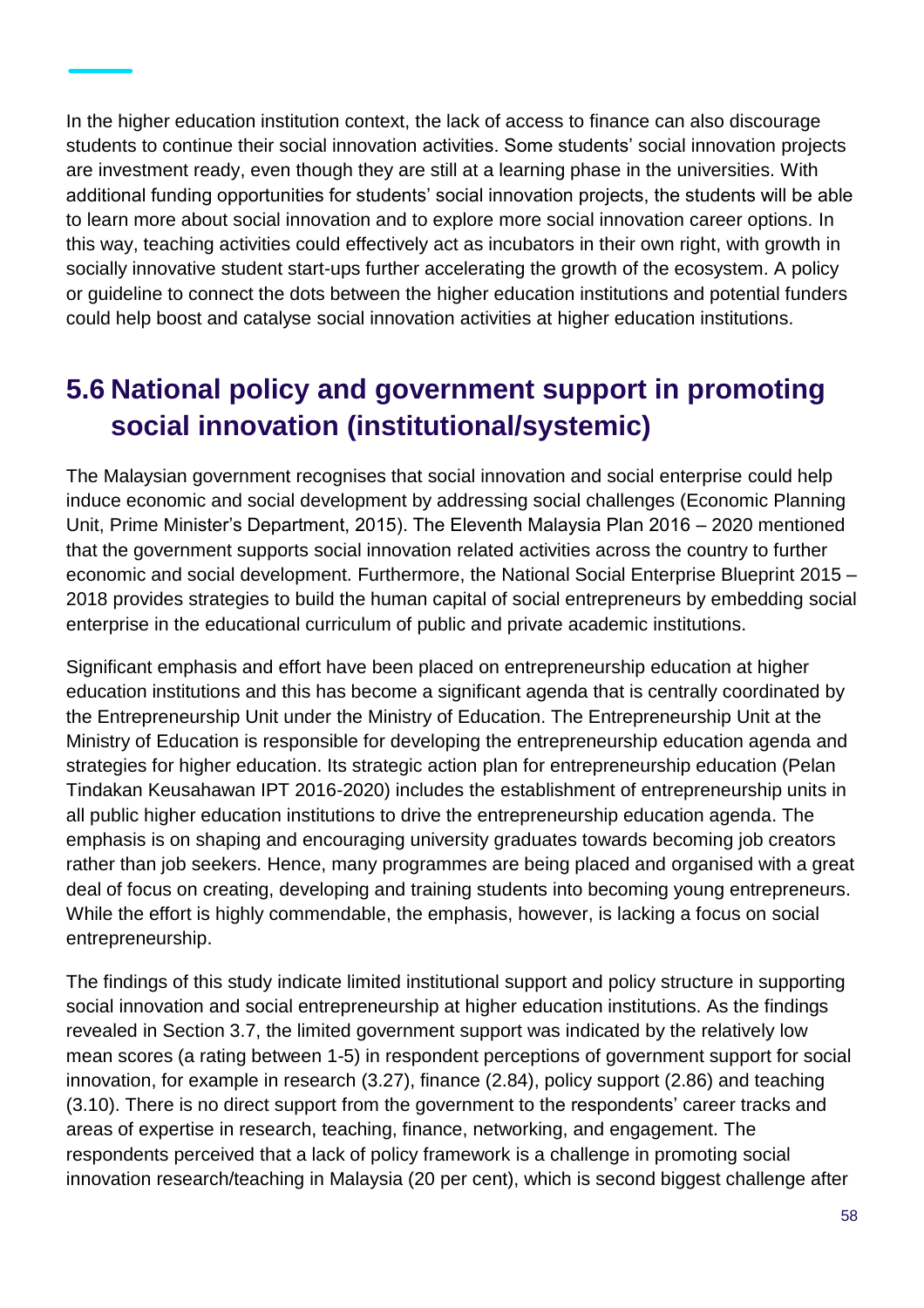the lack of funding (35 per cent) (see section 3.10).

Similarly, only 13.8 per cent of the respondents utilised government funding for their social innovation publications and 19 per cent of social innovation related teaching activities were funded by the government. Limited policy support in social innovation research and teaching does not incentivise higher education institutions to engage in social innovation and undermines efforts to grow social innovation in higher education. Indeed, social innovation research and teaching have the potential to grow significantly if they receive more policy attention and support.

The respondents see the government as the most responsible for overcoming social problems, such as poverty, health and well-being, education, a lack of decent work and economic growth, which require interventions of social innovators. Although social innovation is often understood as a bottom-up process, it is not surprising that the Malaysian respondents emphasise the role of the government and policies in supporting social innovation. Social innovation can be generated differently in different national contexts (Mulgan, 2006; Bacq and Janssen, 2011). Furthermore, social innovation involves multiple stakeholders, not only social entrepreneurs, civil society, NGOs, but also the government and higher education institutions (Murray, Caulier-Grice and Mulgan, 2010). Especially in emerging economies, strong government support promotes effective social entrepreneurial activities, as well as economic growth (Wu, Zhuo and Wu, 2016). Therefore, while earlier in the report the global success of bottom-up social innovation was noted (Kruse et al., 2014), it is important to remember the cultural relativity of social innovation and social entrepreneurship, and therefore acknowledge that top-down social innovation may work in countries like Malaysia.

A stronger social innovation ecosystem more broadly is imperative, including by higher education institution led incubation platforms, which are still at an early stage at higher education institutions (as discussed in section 4.2.6). There is also a need for a pool of social innovation experts, who can coach, guide and lead students towards successful ventures in the social innovation field. However, it is a positive outlook as the Eleventh Malaysia Plan 2016 – 2020 mentioned that the government is supporting social innovation related activities across the country to induce economic and social development. In general, the unemployment rate in Malaysia stood at 3.2 per cent in January of 2020, compared to 3.3 per cent in the corresponding month the previous year. The number of unemployed increased by 0.8 per cent from a year earlier to 511,700, while employment went up 2.1 per cent to 15.83 million. Also, the labour force rose 2.1 per cent to 15.83 million. The Eleventh Malaysia Plan acknowledges that increasing support for industrial and social innovation activities is essential for strengthening macroeconomic resilience and supporting sustained growth. Yet, in general, the active participation from higher education institutions needs to be accelerated.

Nevertheless, the respondents perceived that a lack of policy support poses the least collaboration barrier (3 per cent) (see Figure 3.21). This finding indicates that while the respondents do acknowledge the challenge in promoting social innovation in their research and teaching due to the lack of policy framework, however, this challenge does not hinder forming collaboration with others. As discussed earlier in Section 5.4, the respondents have a high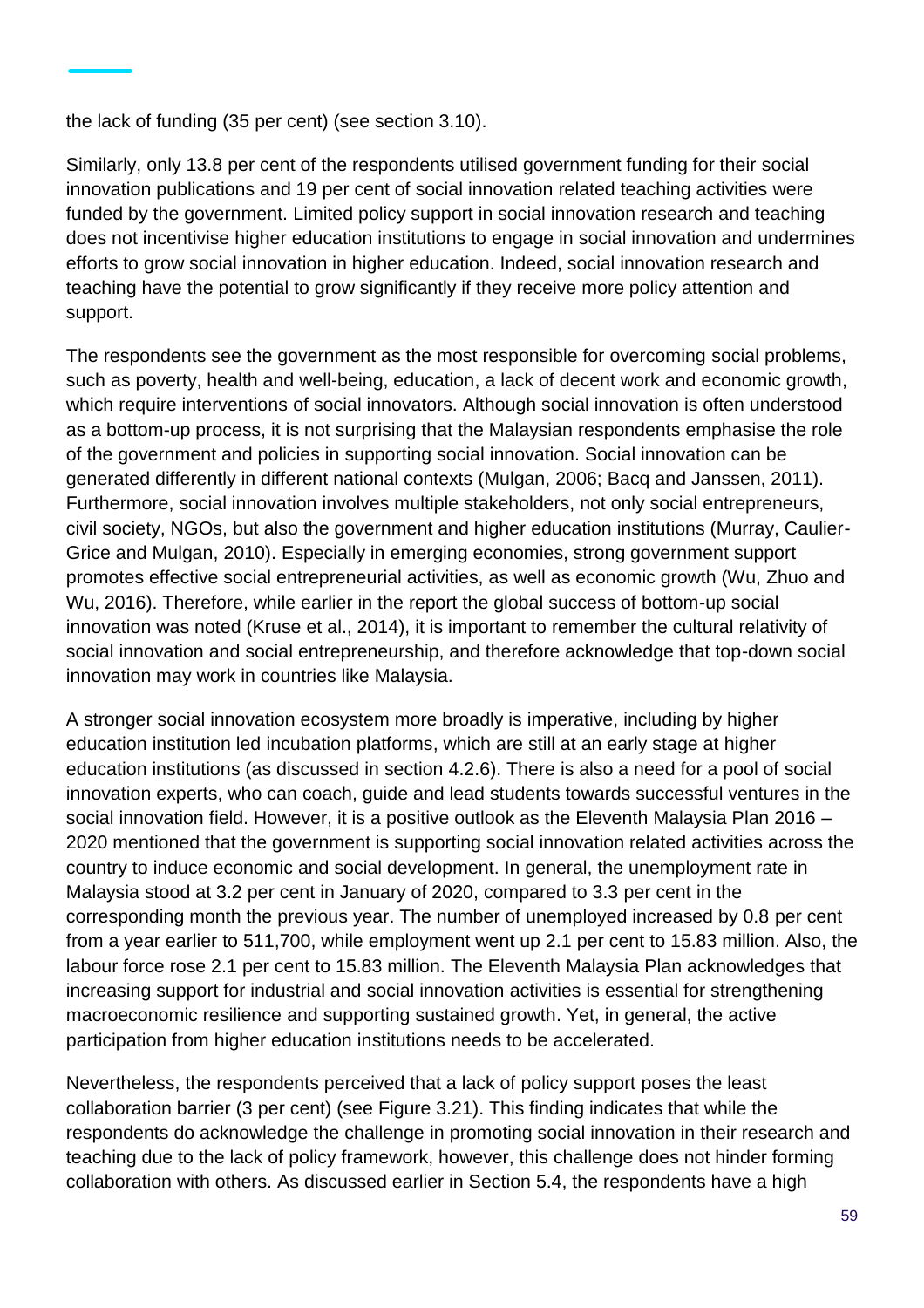tendency for collaboration and partnership formation in promoting and implementing social innovation activities.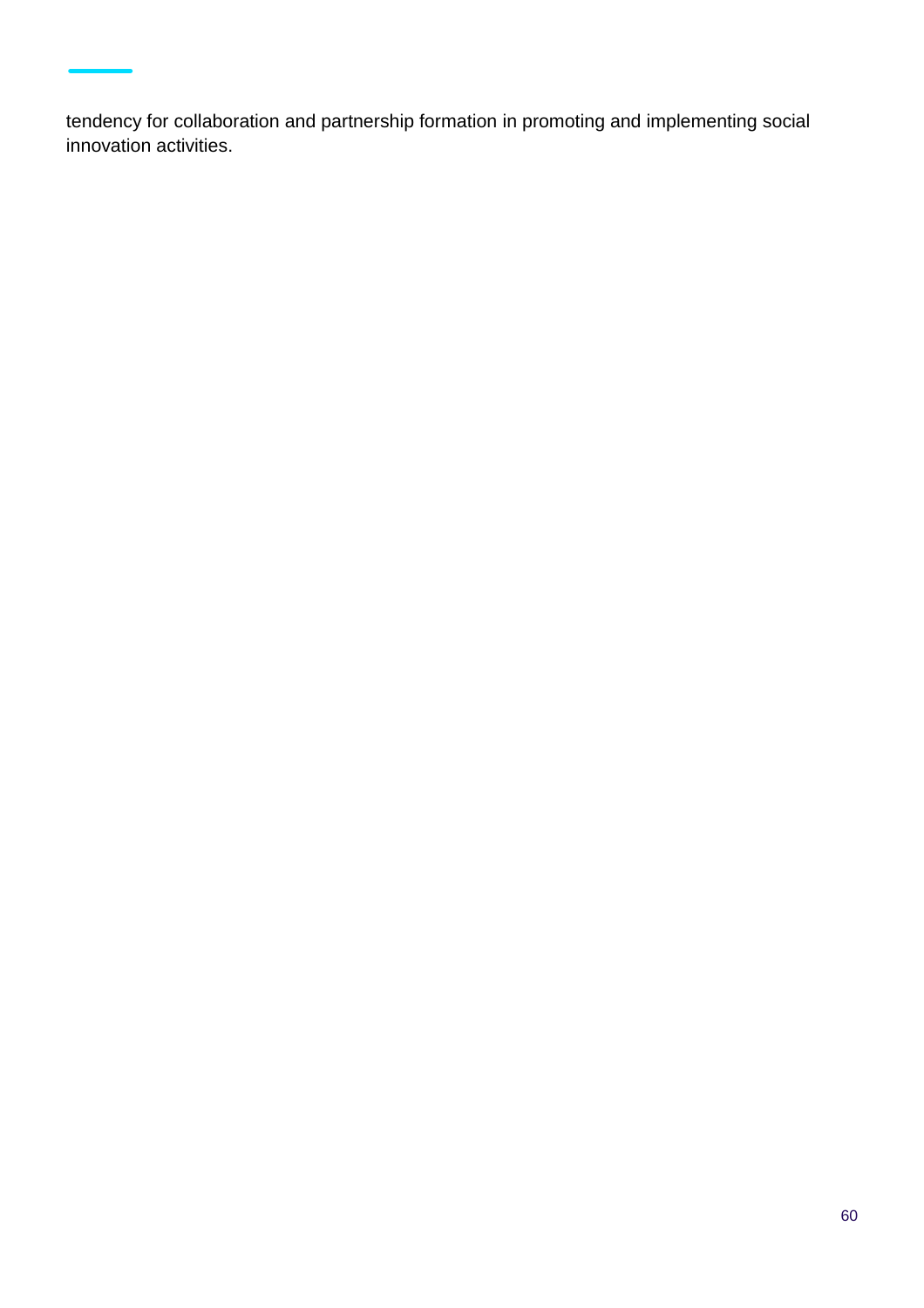# **Recommendations**

The following eight recommendations highlight the ways social innovation stakeholders in Malaysia can partake in efforts to support a better social innovation ecosystem, as identified from the data and prior literature presented in this research report.

# **6.1 Embedding social innovation in the higher education system across disciplines**

First, social innovation should be embedded in the higher education system across different disciplines. Currently, social innovation and social entrepreneurship are being taught as a part of entrepreneurship courses and degree programmes in Malaysia. Indeed, academics interests in social innovation and social entrepreneurship have grown since entrepreneurship education was introduced in Malaysian higher education institutions. However, social innovation is used in different disciplines across the world (Ville and Pol, 2008). Hence, the boundaries of social innovation in Malaysian higher education institutions can also be expanded to various disciplines rather than limited to business and entrepreneurship studies.

In doing so, educating students on innovative approaches to solving social challenges can create a wider impact. Embedding social innovation curriculum or extracurricular activities in higher education could serve two main objectives: 1) channelling graduates towards job creation; and 2) addressing societal challenges where innovative approaches are imperative. The university administration should identify and plan the best approaches for inculcating social innovation and social entrepreneurial values among students through the curriculum, cocurriculum and extracurricular activities.

## **6.2 Building a sustainable ecosystem for social innovation education**

Second, a sustainable ecosystem for social innovation education should be developed. This ecosystem for social innovation education can be built in several ways. Forming a strategic partnership between higher education institutions, social enterprises, NGOs, the private sector and government agencies is one way of creating opportunities for gaining strategic investment from social innovation funders. By collaborating with other social innovation stakeholders, higher education institutions can identify the societal needs, create the market for social innovation projects and connect to potential investors. As revealed in the findings, one of the major challenges for higher education institutions to move forward with social innovation-related projects is the lack of funding. Financial support is one of the critical enablers for long-term success. By creating strategic opportunities through the formation of a partnership with the private sector, higher education institutions could lead to funding opportunities for highly impactful social innovation projects.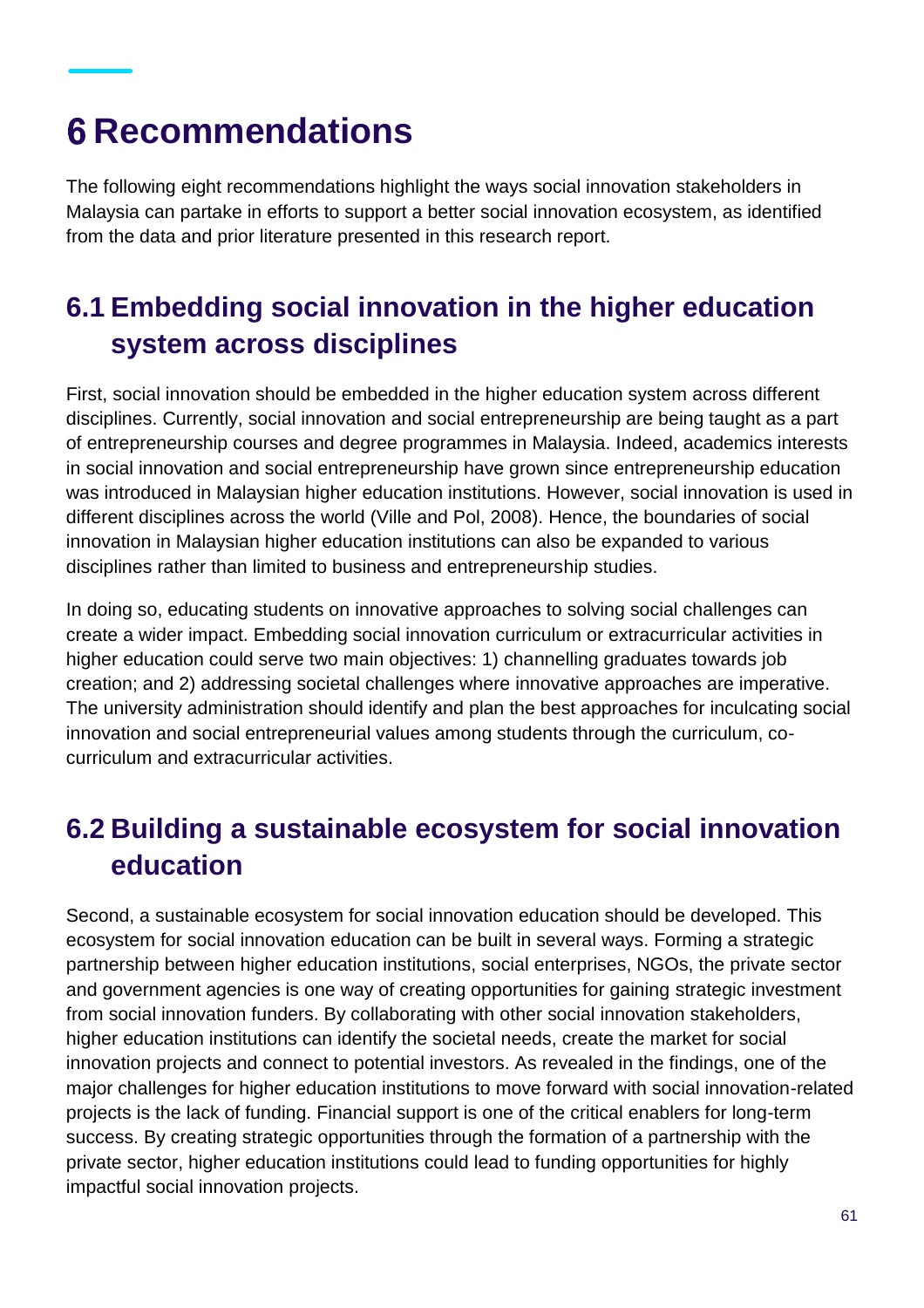Incubation can also contribute to building a sustainable ecosystem for social innovation education at higher education institutions. higher education institutions tend to concentrate on the curriculum, but when it comes to stimulating innovative creations and ventures, opportunities for incubation would be highly beneficial. The findings of this study revealed that there are minimal opportunities for incubation at higher education institutions. It is recommended that higher education institutions establish formal incubation programmes to create successful cases of social innovation and social enterprise. In addition, collaborative projects with the communities can contribute to building a sustainable ecosystem for social innovation education by mobilising students to serve a social purpose through their social innovation and social enterprise projects. By closely working with the communities, higher education institutions will be able to provide real-life examples to students who are willing to learn how social innovation works in reality. This practice-based learning experience will also enable students to discuss and solve social issues within the community and contribute to solving these issues in a more coordinated and sustainable manner.

### **6.3 Introducing social innovation career aspiration**

Third, social innovation and social entrepreneurship career aspiration should be further introduced to students. Students should be made aware of and be provided with a wide range of social innovation career options. Knowledge and skills that students gain from social innovation and social entrepreneurship courses will provide them with more career options, such as working for a consultancy firm or a company's corporate social responsibility programme. Therefore, it is recommended that higher education institutions to develop more courses/degree programmes, which can expose students to skills and knowledge that they can utilise for their career development related to social innovation and beyond.

### **6.4 Developing various options for financial support**

Fourth, various options for financial support should be explored to employ social innovation research and teaching at higher education institutions. Most social innovation research projects identified were self-funded. If social innovation scholars receive more research funding, a possibility of conducting more social innovation research that can contribute to social innovation teaching, as well as building a sustainable social innovation ecosystem, will increase. Therefore, it is expected that the government, corporate, third and private sectors further commit to sponsoring social innovation research and teaching activities.

### **6.5 Developing policies and incentives to connect social innovation practitioners in developing curriculum**

Fifth, policies and incentives to connect social innovation practitioners in developing curriculum should be considered. There should be a clear policy for social entrepreneurs to assist social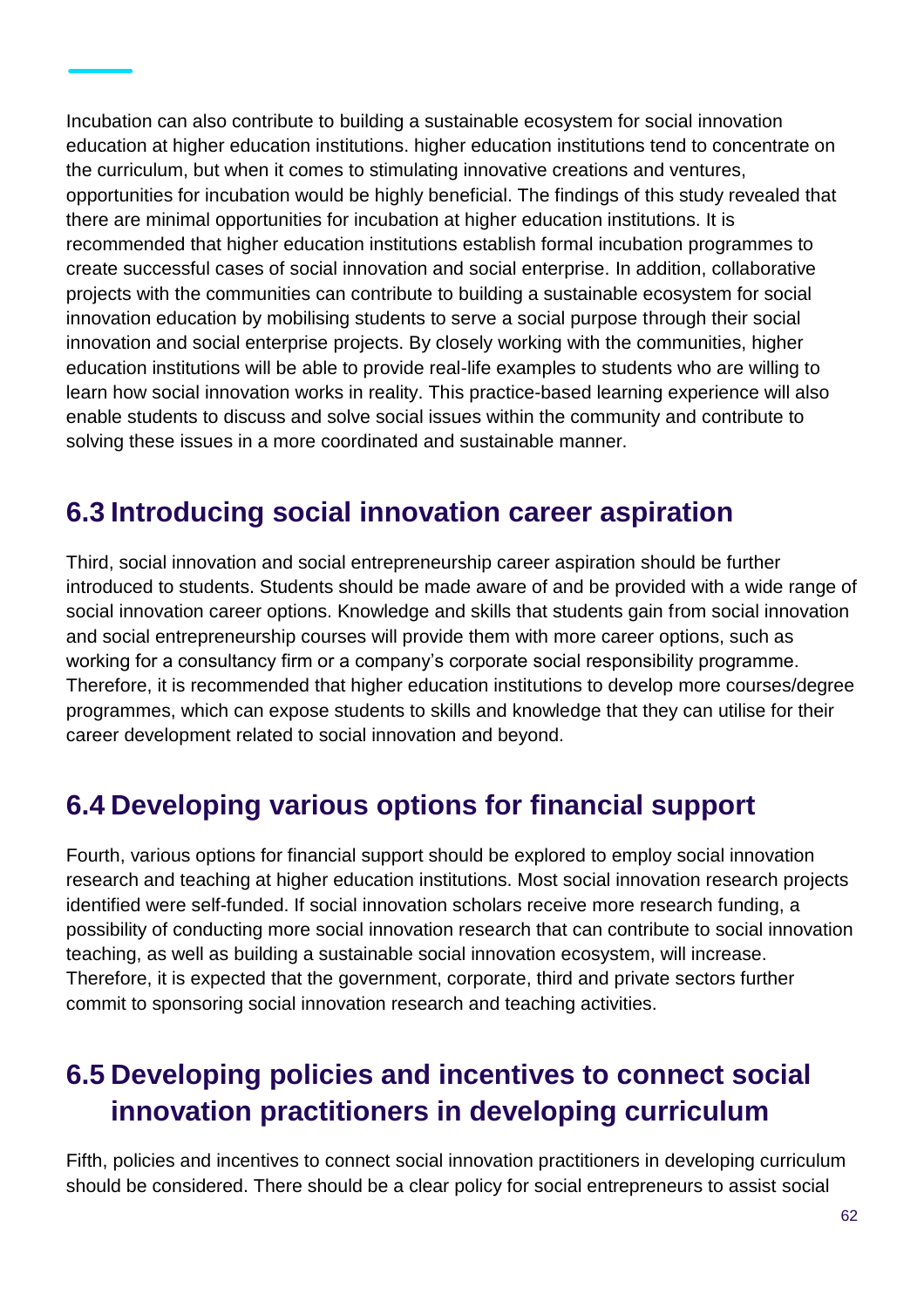innovation activities at higher education institutions in enhancing knowledge sharing among social enterprises and students. The policy development should look into how social innovation practitioners could make innovative practices possible, identify funding resources and grant opportunities and encourage awareness to students on social innovation and social enterprise activities and its mission in the communities. Connecting social innovation practitioners to higher education institutions could greatly benefit students for knowledge and experiencesharing. This could further equip students with real-world knowledge and skills in venturing into social innovation.

## **6.6 Continuous institutional support and up-skilling opportunities to graduates**

Sixth, alumni should also be tracked to instil continuity of efforts and impact in teaching social innovation at higher education institutions. Alumni will be able to provide information on whether they pursed any social innovation career (e.g. social innovator, social entrepreneur, consultant, and corporate social responsibility team) after graduation. With this information, higher education institutions will be able to measure the impact of social innovation teaching in terms of providing social innovation career options. Furthermore, academics can use feedback from graduates to further develop their social innovation curriculum and extracurricular activities.

### **6.7 Pedagogical approach beyond the classroom**

Seventh, more project-based and contextual teaching techniques should be adopted by social innovation educators at higher education institutions. As indicated in the finding section, the most preferred teaching and learning activities are project-based and contextual learning. Such pedagogical approaches are in line with problem-based learning that has multiple benefits and advantages to students. Through project-based learning, students are able to develop analytical thinking skills, creativity and design thinking skills. By going into the community, students will be allowed to delve into real challenges faced by society and could begin gearing their thoughts towards social innovation ideas.

### **6.8 Global network and linkage for social innovation**

Eighth, higher education institutions should expand their networks across national borders to widen their perspectives in social innovation. Exchanging social innovation research and teaching ideas and intellectual discourse with overseas institutions should be one of the key initiatives of higher education institutions. There should be establishment of a social innovation expert pool of panels within the country or at the regional level, that can provide useful suggestions and strategies. The social innovation experts could further help on the advocacy initiatives and scholarly development of knowledge in social innovation.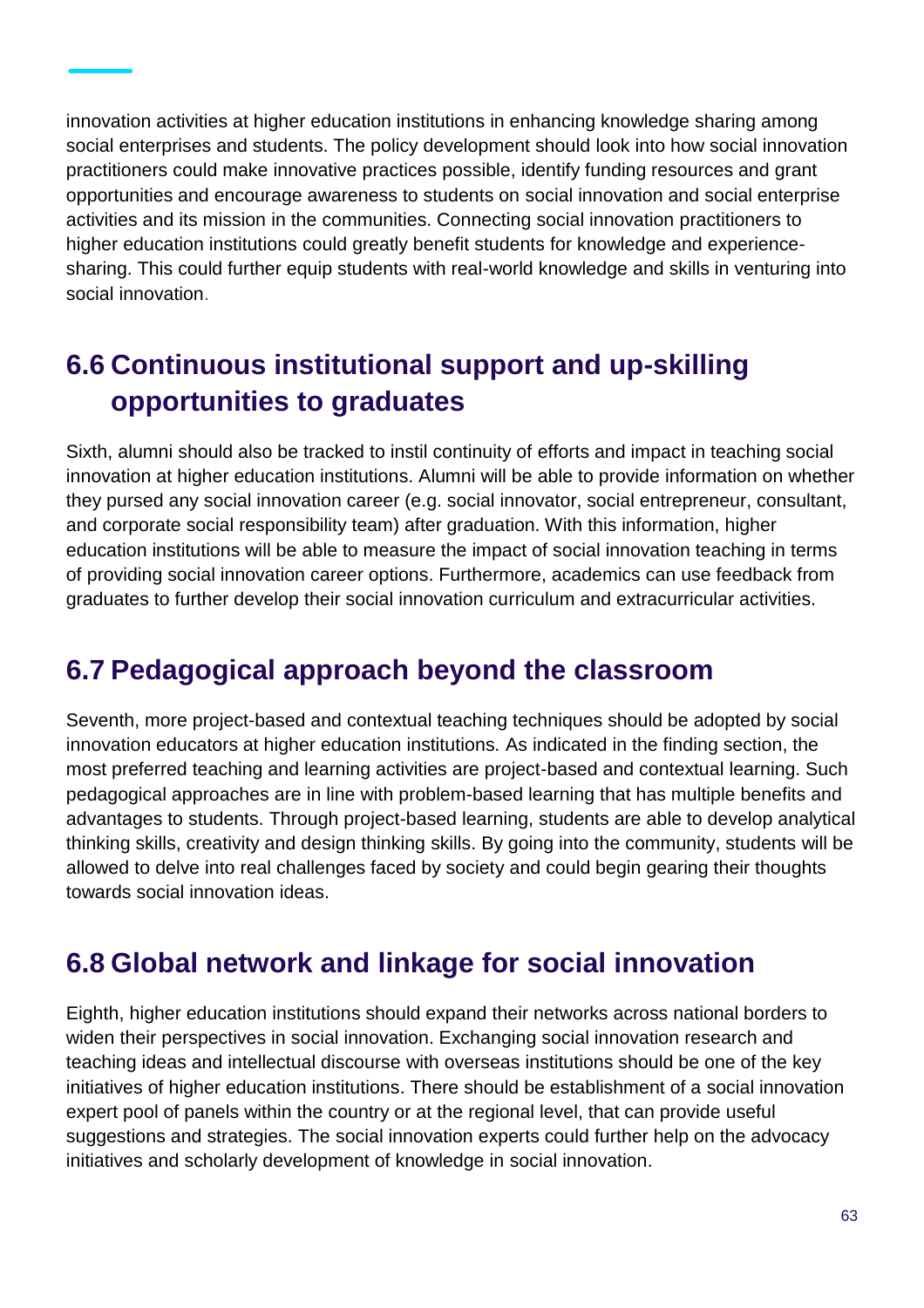# **Further research opportunities**

This section details areas for future research, with three main research opportunities emerging.

# **7.1 The social impact of social innovation research and teaching**

Future studies should explore the conditions of social innovation research and teaching in the Malaysian higher education institutions. One of the possible avenues that could be examined is how higher education institutions can channel their limited funding into social innovation initiatives. The cost-benefit analyses on the allocated budget and the possible 'returns' can be further explored to understand the values garnered from these social innovation research and teaching activities. The contributions of incubators, the size of investment (to the marginalised communities) and the values generated (and re-invested into social innovation and social enterprises) should be further studied. In addition, how these research outcomes can be transparently communicated to the general public should be discussed.

# **7.2 The role of strategic partnerships in scaling social innovation**

There is also a need for future studies to examine the impact of a strategic partnership. Scholars should explore how students can benefit from pro-bono experiential coaching and guidance provided by practitioners. Furthermore, the symbiosis between higher education institutions, the private sector and the communities in the social innovation field can also be explored.

# **7.3 Reducing social disadvantage and inequality**

Third, from the viewpoint of economics, scholars can examine how social innovation education can create a ripple effect to the marginalised community, and the country's economy at macro and micro levels. The quantification of social innovation initiatives and the returns of social innovation would provide an indicator to policy-makers on the rate of return and the size of the impact of social innovation to the marginalised community and the country.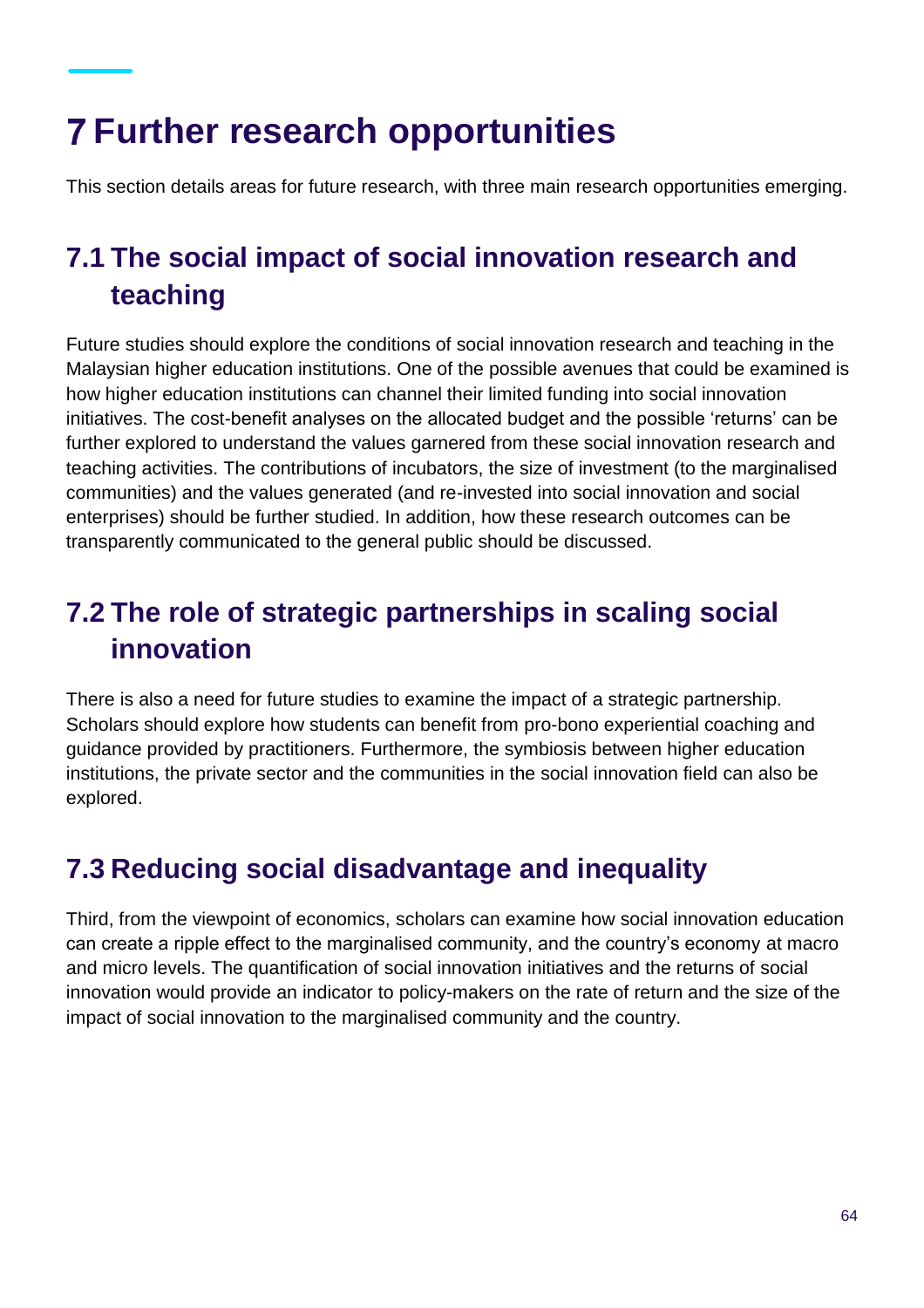# **References**

- 1. Akter, A., Ramli, A. J., Ahmad, Y., & S.M. S.R. (2017) Social Entrepreneurhip: A Roadmap to Reach Out Poverty. *International Journal of Business and Technopreneurship,* 7 (February), 77-86.
- 2. Alden Rivers, B., Armellini, A., Maxwell, R., Allen, S., & Durkin, C. (2015) Social innovation education: Towards a framework for learning design. *Higher Education, Skills and Work-Based Learning,* 5(4), 383-400.
- 3. Bacq, S., & Janssen, F. (2011) The multiple faces of social entrepreneurship: A review of definitional issues based on geographical and thematic criteria. *Entrepreneurship & Regional Development*, *23*(5-6), 373-403.
- 4. Baru, K. (2018) "UMK's Social Entrepreneur Centre." New Straits Times.
- 5. Bidet, E., Eum, H., & Ryu, J. (2018) Diversity of Social Enterprise Models in South Korea. *VOLUNTAS: International Journal of Voluntary and Nonprofit Organizations*, *29*(6), 1261-1273.
- 6. British Council. (2016) *Social Enterprise in a Global Context: The Role of Higher Education Institutions. British Council/SERIO Research Report*. Available at [https://www.britishcouncil.org/education/ihe/knowledge-centre/partnerships](https://www.britishcouncil.org/education/ihe/knowledge-centre/partnerships-collaboration/report-social-enterprise-global-context)[collaboration/report-social-enterprise-global-context.](https://www.britishcouncil.org/education/ihe/knowledge-centre/partnerships-collaboration/report-social-enterprise-global-context) Accessed on: 03/10/2019.
- 7. British Council Malaysia., UN ESCAP., Ministry of Entrepreneur Development., & Yayasan Hasanah. (2018) *The State of Social Enterprise in Malaysia*. Available at [https://www.britishcouncil.org/sites/default/files/the\\_state\\_of\\_social\\_enterprise\\_in\\_malaysia\\_](https://www.britishcouncil.org/sites/default/files/the_state_of_social_enterprise_in_malaysia_british_council_low_res.pdf) [british\\_council\\_low\\_res.pdf.](https://www.britishcouncil.org/sites/default/files/the_state_of_social_enterprise_in_malaysia_british_council_low_res.pdf) Accessed on: 05/10/2019.
- 8. CIA. (2019) *The World Factbook: Malaysia*. Available at [https://www.cia.gov/library/publications/the-world-factbook/geos/my.html.](https://www.cia.gov/library/publications/the-world-factbook/geos/my.html) Accessed on: 20/10/2019.
- 9. Dart, R., Clow, E. & Armstrong, A., (2010) Meaningful Difficulties in the Mapping of Social Enterprises, *Social Enterprise Journal,* 6(3), 186-193.
- 10.Economic Planning Unit, Prime Minister's Department. (2015) *Eleventh Malaysia Plan 2016- 2020: Anchoring Growth on People*. Putrajaya: Prime Minister's Department.
- 11.Elmes, M. B., Jiusto, S., Whiteman, G., Hersh, R., & Guthey, G. T. (2012) Teaching social entrepreneurship and innovation from the perspective of place and place making. *Academy of Management Learning & Education*, *11*(4), 533-554.
- 12.Heiscala, R., (2007) 'Social innovations: structural and power perspectives'. In: Hamalainen, T.J. & Heiscala, R. (Eds.), *Social Innovations, Institutional Change and Economic Performance*, Edward Elgar, Cheltenham, 52–79.
- 13.Kadir, M. A. B. A., & Sarif, S. M. (2016) Social Entrepreneurship, Social Entrepreneur and Social Enterprise: A Review of Concepts, Definitions and Development in Malaysia. *Journal of Emerging Economies and Islamic Research*, *4*(2), 51-66.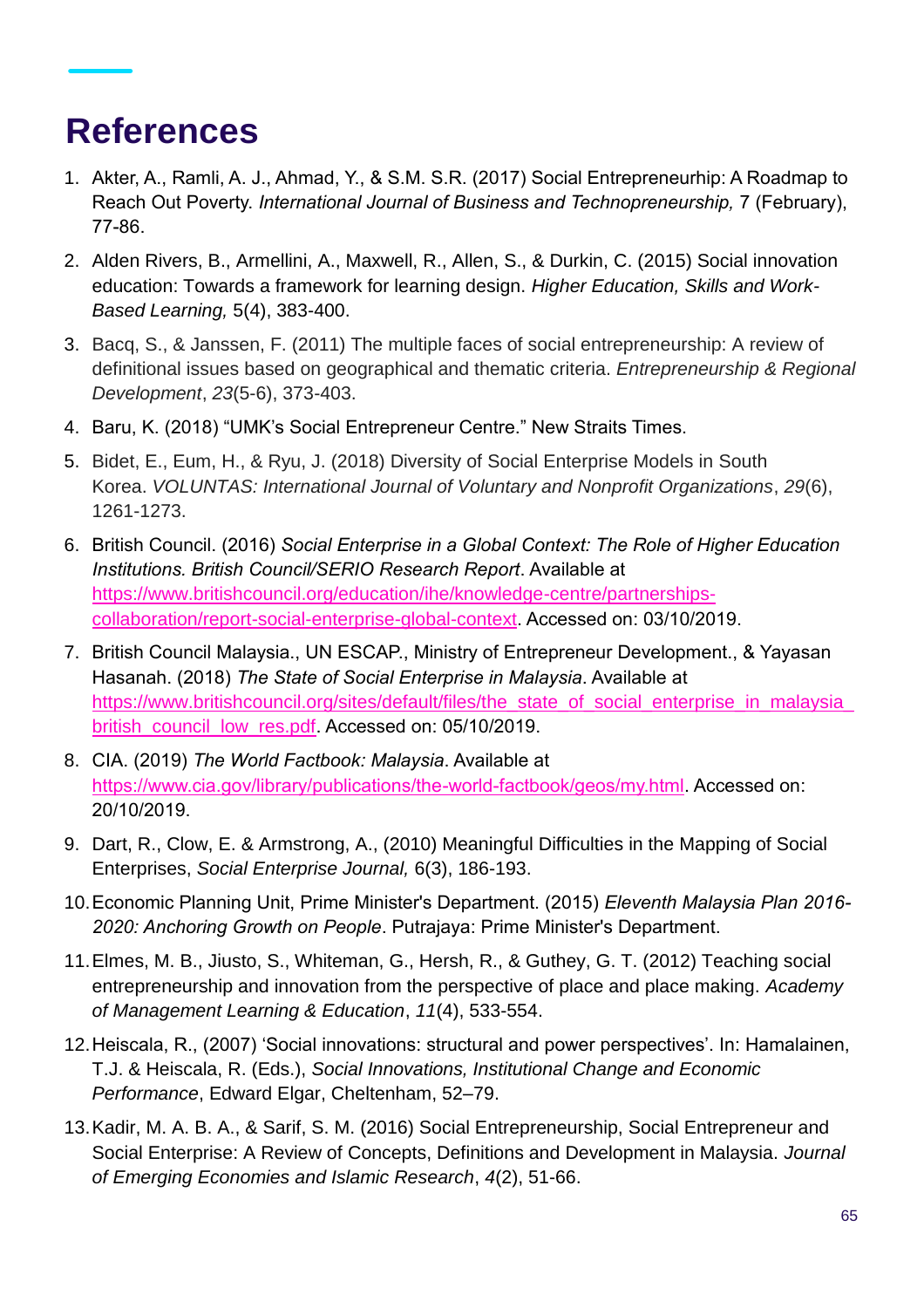- 14.Kruse, D. J., Goeldner, M., Eling, K., & Herstatt, C. (2019) Looking for a Needle in a Haystack: How to Search for Bottom‐up Social Innovations that Solve Complex Humanitarian Problems. *Journal of Product Innovation Management*, *36*(6), 671-694.
- 15.Ladin, M. R. M., Abdullah, S., & Abdulsomad, K. A. (2017) Concept in Promoting Social Entrepreneurship Through Malaysian Innovation and Creativity Centre for Sustainability Economic Development in Malaysia. Journal of Education and Social Sciences, 8 (December), 105–9.
- 16.Malaysian Global Innovation and Creativity Centre (MaGIC) Social Entrepreneurship Unit. (2015) *The Malaysian Social Enterprise Blueprint 2015-2018*. Cyberjaya: Malaysian Global Innovation and Creativity Centre (MaGIC) Social Entrepreneurship Unit.
- 17.Ministry of Education. (2015) *Malaysia Education Blueprint 2015-2025*. Putrajaya: Ministry of Education Malaysia.
- 18.Ministry of Entrepreneur Development. (2019) *Social Enterprise Accreditation (SE.A) Guidelines*. Putrajaya: Ministry of Entrepreneur Development.
- 19.Moore, M. L., Westley, F. R., Tjornbo, O., & Holroyd, C. (2012) 'The Loop, The Lens, and The Lesson: Using Resilience Theory to Examine Public Policy and Social Innovation'. In: Nicholls, A. & Murdock, A. (Eds.), *Social innovation,* Palgrave Macmillan, London, 89-113.
- 20.Mulgan, G. (2006) The Process of Social Innovation. *Innovations: Technology, Governance, Globalization*, *1*(2), 145-162.
- 21.Murray, R., Caulier-Grice, J., & Mulgan, G. (2010) *The Open Book of Social Innovation*. National Endowment for Science, Technology and The Art, London.
- 22.Nasir, N. R., & Subari, M. D. (2017). A Review of Social Innovation Initiatives in Malaysia. *Journal of Science, Technology and Innovation Policy*, *3*(1), 1-9.
- 23.Nicholls, J. (2007) *Why measuring and communicating social value can help social enterprise become more competitive*, Cabinet Office – Office of the Third Sector, November 2007. Available at [https://www.socialtraders.com.au/wp-content/uploads/2016/05/Why-](https://www.socialtraders.com.au/wp-content/uploads/2016/05/Why-Measuring-and-Communicating-Social-Value-Can-Help-Social-Enterprise-Become-More-Competitive.pdf)[Measuring-and-Communicating-Social-Value-Can-Help-Social-Enterprise-Become-More-](https://www.socialtraders.com.au/wp-content/uploads/2016/05/Why-Measuring-and-Communicating-Social-Value-Can-Help-Social-Enterprise-Become-More-Competitive.pdf)[Competitive.pdf.](https://www.socialtraders.com.au/wp-content/uploads/2016/05/Why-Measuring-and-Communicating-Social-Value-Can-Help-Social-Enterprise-Become-More-Competitive.pdf) Accessed on: 18/02/2020.
- 24.Nicholls, A., & Ziegler, R. (2017) An Extended Social Grid Model for the Study of Marginalization Processes and Social Innovation. *CRESSI Working Papers,* No. 2/2015.
- 25.Matlay, H., Othman, N., & Ab Wahid, H. (2014). Social Entrepreneurship among Participants in the Students in Free Enterprise Program. *Education+ Training*, 56 (November), 852-69.
- 26.Rahman, R. S., Othman, N., Pihie, Z. A., & Wahid, H. A. (2016) Entrepreneurial Intention and Social Entrepreneurship among Students in Malaysian Higher Education. *International Journal of Economics and Management Engineering*, *10*(1), 175-181.
- 27.Said, H., Ahmad, I., Yusof, M. A. M., & Jusoh, A. (2015) Assessing the role of higher education in developing social entrepreneurship in Malaysia: A review of literature. *Mediterranean Journal of Social Sciences*, *6*(2), 583-583.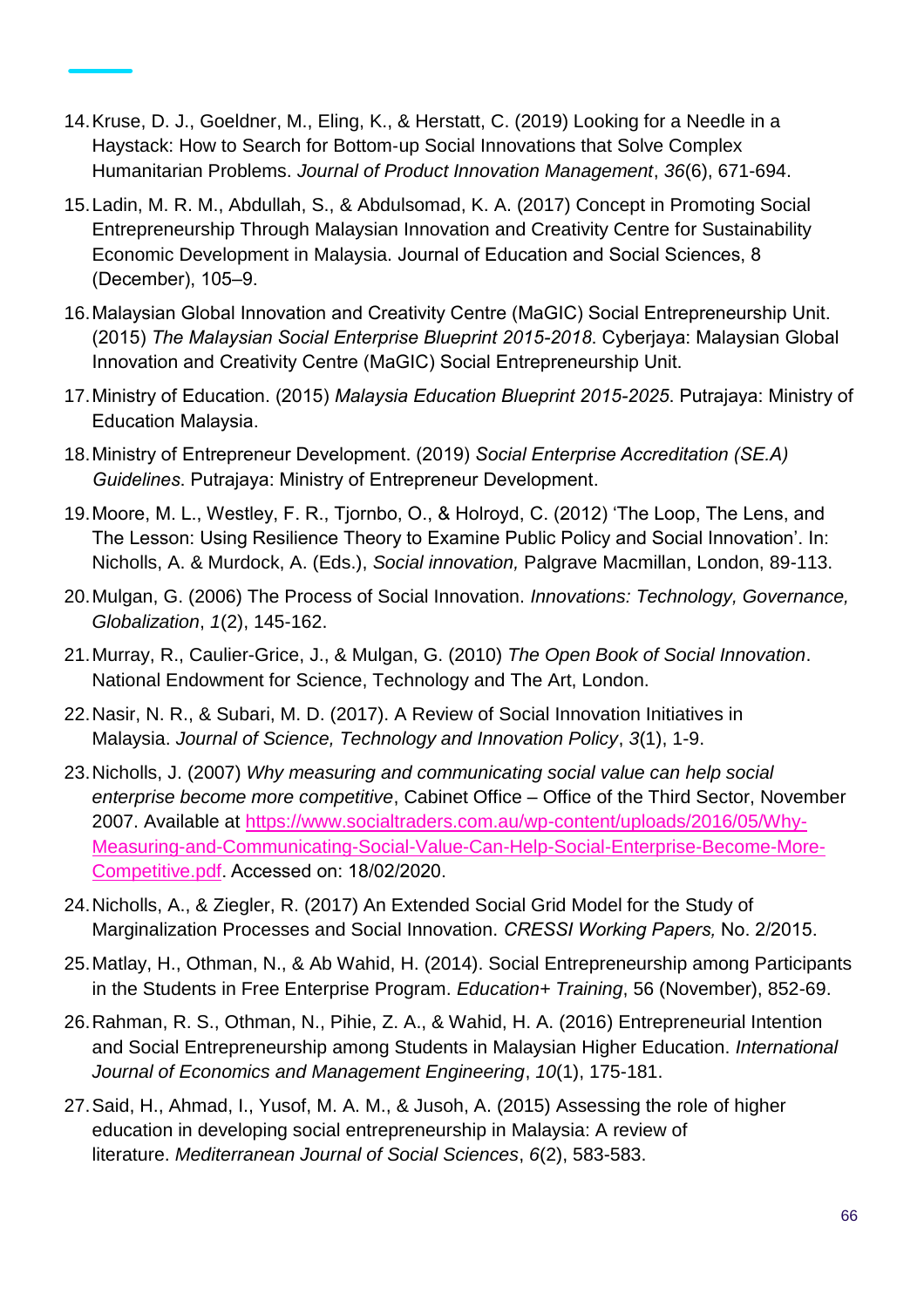- 28.United Nations, Department of Economic and Social Affairs, Population Division. (2019) *World Population Prospects 2019*. Available at [https://population.un.org/wpp.](https://population.un.org/wpp) Accessed on 20/10/2019.
- 29.United Nations Development Programme. (2019) *Youth Co:Lab 2019 Malaysia Concludes in Miri*. Available at [https://www.my.undp.org/content/malaysia/en/home/news](https://www.my.undp.org/content/malaysia/en/home/news-centre/pressreleases/2019/YouthCoLab2019-Miri.html)[centre/pressreleases/2019/YouthCoLab2019-Miri.html.](https://www.my.undp.org/content/malaysia/en/home/news-centre/pressreleases/2019/YouthCoLab2019-Miri.html) Accessed on: 04/03/2020.
- 30.Wahid, H., Rahman, R. A., Mustaffa, W. S. W., Rahman, R. S. A. R. A., & Samsudin, N. (2019). Social Entrepreneurship Aspiration: Enhancing the Social Entrepreneurial Interest among Malaysian University Students. *International Journal of Academic Research in Business and Social Sciences*, *9*(1).
- 31.World Bank. (2015) *Poverty Headcount Ratio at National Poverty Lines*. Available at [https://data.worldbank.org/indicator/SI.POV.NAHC?locations=MY.](https://data.worldbank.org/indicator/SI.POV.NAHC?locations=MY) Accessed on: 20/10/2019.
- 32.World Bank. (2018) *World Development Indicators Database*. Washington, DC. Available at [http://data.worldbank.org.](http://data.worldbank.org/) Accessed on: 20/10/2019.
- 33.World Bank. (2019a). *The World Bank in Malaysia: Overview*. Available at [https://www.worldbank.org/en/country/malaysia/overview#1.](https://www.worldbank.org/en/country/malaysia/overview#1) Accessed on: 20/10/2019.
- 34.World Bank. (2019b) *Worldwide Governance Indicator*. Available at [https://info.worldbank.org/governance/wgi.](https://info.worldbank.org/governance/wgi) Accessed on: 20/10/2019.
- 35.Youth Trust Foundation. (2019) *Facing Up with Social Entrepreneurship*. [http://www.yen.gov.my/2019/08/02/facing-up-with-social-entrepreneurship-fuse/.](http://www.yen.gov.my/2019/08/02/facing-up-with-social-entrepreneurship-fuse/) Accessed on: 04/03/2020.
- 36.Wu, J., Zhuo, S., & Wu, Z. (2017) National Innovation System, Social Entrepreneurship, and Rural Economic Growth in China. *Technological Forecasting and Social Change*, *121*, 238- 250.
- 37.Zahra, S. A., Gedajlovic, E., Neubaum, D. O., & Shulman, J. M. (2009) A Typology of Social Entrepreneurs: Motives, Search Processes and Ethical Challenges. *Journal of Business Venturing*, *24*(5), 519-532.
- 38.Zainol, F. A., Daud, W. N. W., Abdullah, Z., & Yaacob, M. R. (2014) Overcoming Poverty Through Social Entrepreneurship: A Conceptual Paper. *International Business Research*, *7*(7), 183.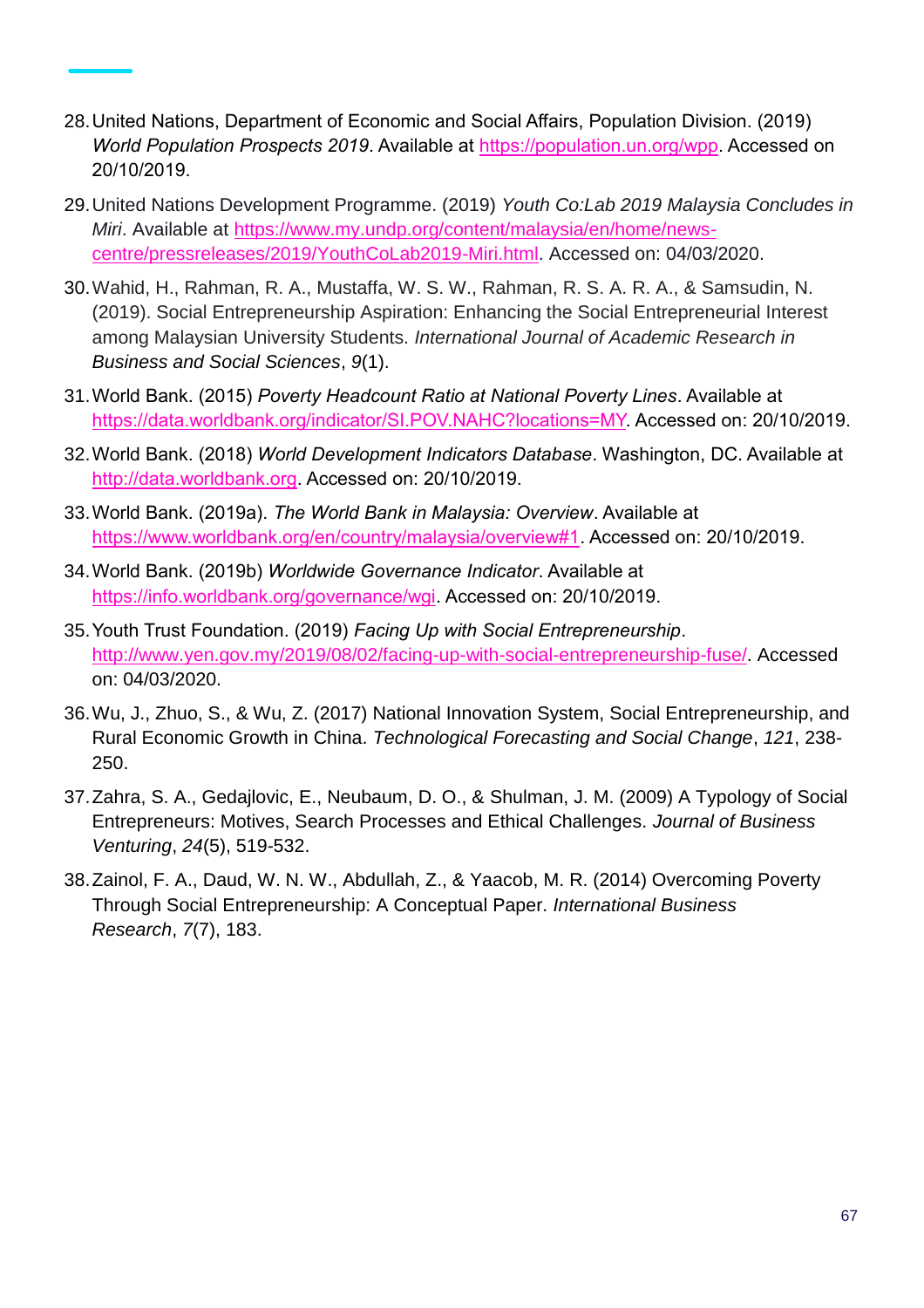# **Appendices**

Appendix A – Methodology

#### **Research design**

The methodology is broken down into qualitative and quantitative designs for triangulation purposes. There was a total of 50 respondents in the quantitative survey (online questionnaire), and the questionnaire takes no more than 20 minutes to complete. The questionnaires were divided into 13 parts, that comprises of demographic, academic publications, non-academic publications, teaching activities, students experiences, higher education and society, government support, collaborations, trust, challenges and problems addressing social problems. For the qualitative data collection, policymakers, agencies, academics and universities representatives were invited for in-depth interviews and focus group discussion sessions. For the focus group interviews, altogether, 60 people participated, and the data was collected within a total of 16.2 hours. The sessions were conducted through probing interview/focused group discussion sessions of between 90-120 minutes with the participants (a group of between three to five informants). The informants were taken from the north, central, south and east of peninsular Malaysia as well as from the east and west of Malaysia. Ethics adhered throughout the entire process of data collection.

The detailed methodology development plan and approach for the research are broken into different sections below:

#### **Desk-based research**

First, a desk-based review on the status of the social innovation research and teaching landscapes was undertaken to explore country-specific trends and issues such as: identifying the leading HEIs for social innovation in each of the four countries; identifying the research that has/is taking place from academic, practice and policy perspectives; discerning what government support is available for promoting social innovation/social enterprise research/teaching in higher education (and the education system at large); and pinpointing what additional support is available to support social innovation/social enterprise research/teaching in higher education, including from foundations, impact investors, corporates and NGOs.

#### **Methodology development**

Based on the desk-based research, a methodology for the study was developed. During this stage, an online survey and semi-structured interview questions were prepared to explore social innovation research and teaching trends at higher education institutions. On top of that, a survey questionnaire was also designed based on the literature review. 50 respondents participated in the online survey. We also developed questions for semi-structured focus groups/interviews, which helped the researchers to identify additional themes not covered in the survey and explore deeper understandings of those themes that emerge. The focus group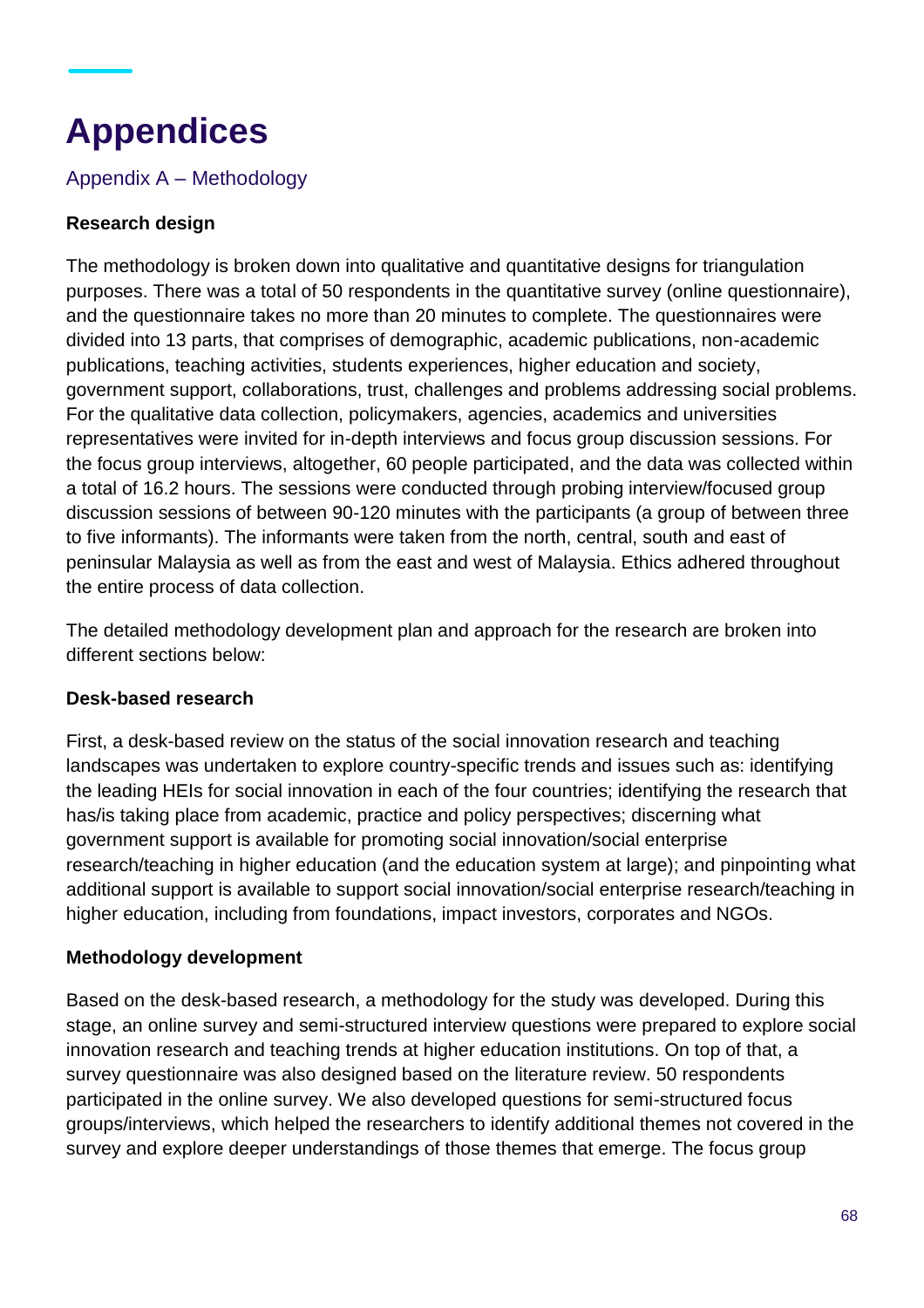interview questions were developed based on probing questions related to: collaboration examples, collaboration barriers, future collaboration and support.

#### **Sampling procedure**

The coverage of the survey shall be 20 public universities and three government-linked universities (GLU) – (census of public and GLU). First, a list of universities involved social innovation were identified. Based on an area sampling procedure (broken into the south, central, north, east coast and Borneo), 50 respondents were identified. They were asked to fill up an online survey, which took them approximately 20 minutes to fill up.

The coverage of the focus group discussions and in-depth interviews is ten public universities and two government-linked universities. Selection of the sampling is based on the rigorousness of social innovation and social enterprise at the universities. Based on an area sampling procedure (broken into the south, central, north, east coast and Borneo), we have purposefully selected 60 informants who are highly involved in social innovation to be our informants.

| Table A1 - Interview breakdown |                                                                   |                               |                                      |  |  |  |
|--------------------------------|-------------------------------------------------------------------|-------------------------------|--------------------------------------|--|--|--|
| <b>Interview</b><br>No.        | <b>Stakeholder type</b>                                           | <b>Participant</b><br>numbers | <b>Interview length</b><br>(minutes) |  |  |  |
| 1                              | Academics and social enterprise<br>practitioners                  | 12                            | 66 minutes                           |  |  |  |
| $\overline{2}$                 | Ministry of Education                                             | 8                             | 62 minutes                           |  |  |  |
| 3                              | Government agency - Agensi<br>Inovasi Malaysia (AIM)              | 1                             | 42 minutes                           |  |  |  |
| 4                              | Malaysian Global Innovation &<br><b>Creativity Centre (MaGIC)</b> | 1                             | 35 minutes                           |  |  |  |
| 5                              | Academics                                                         | 3                             | 64 minutes                           |  |  |  |
| 6                              | Academics                                                         | $\overline{4}$                | 90 minutes                           |  |  |  |
| $\overline{7}$                 | Academic                                                          | 1                             | 38 minutes                           |  |  |  |
| 8                              | <b>Students</b>                                                   | 3                             | 26 minutes                           |  |  |  |
| 9                              | <b>Students</b>                                                   | $\overline{2}$                | 32 minutes                           |  |  |  |
| 10                             | Social enterprise practitioners                                   | $\overline{4}$                | 45 minutes                           |  |  |  |
| 11                             | Academics                                                         | 5                             | 49 minutes                           |  |  |  |
| 12                             | Academic/Head                                                     | 1                             | 38 minutes                           |  |  |  |
| 13                             | Academic                                                          | 1                             | 50 minutes                           |  |  |  |
| 14                             | Academic/Head                                                     | 1                             | 56 minutes                           |  |  |  |
| 15                             | Academics                                                         | 3                             | 64 minutes                           |  |  |  |
| 16                             | Academics                                                         | 4                             | 82 minutes                           |  |  |  |

#### **The measure used and participants**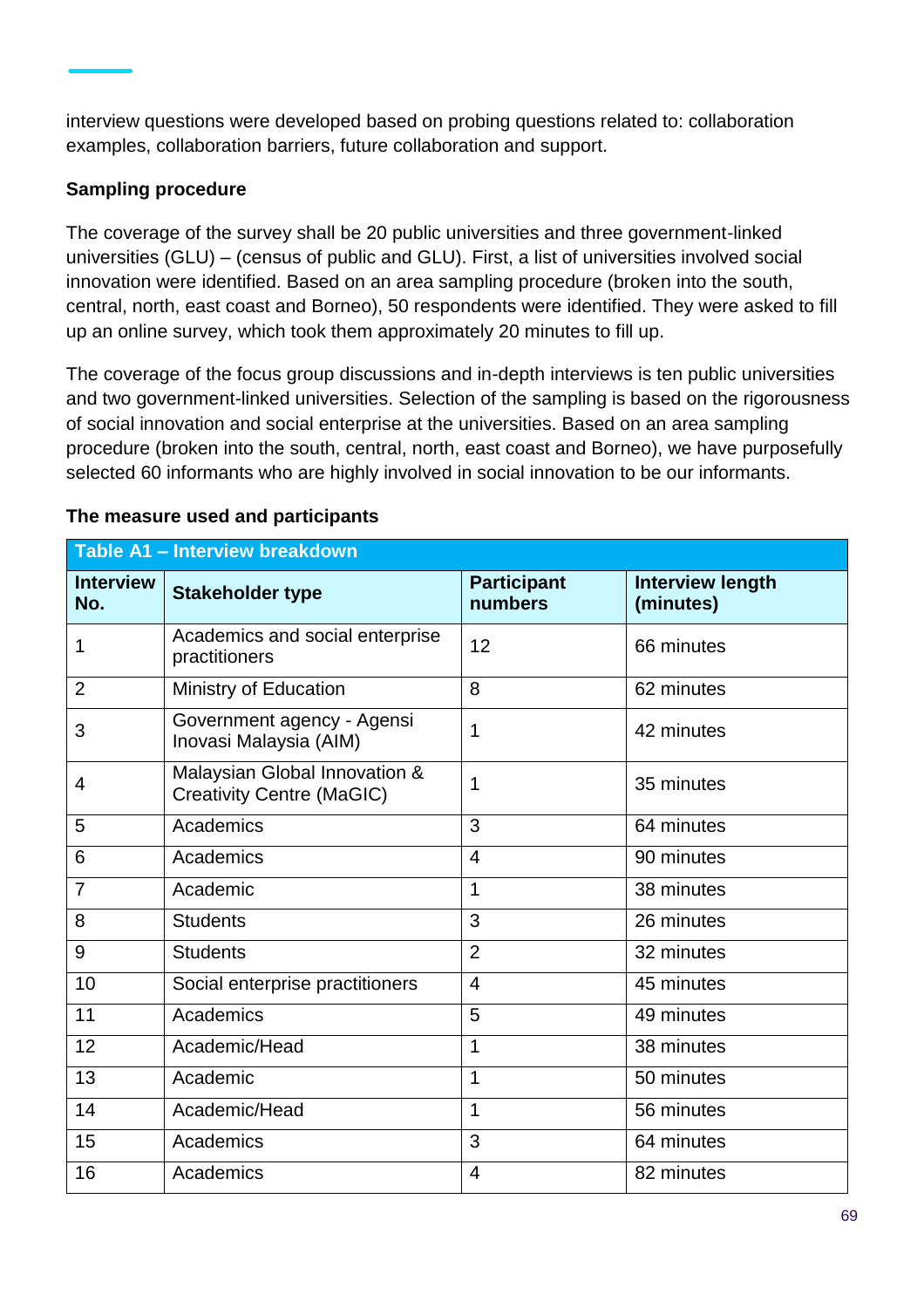|     | Academic/Director | 56 minutes |
|-----|-------------------|------------|
| 18  | Academic/Director | 42 minutes |
| -19 | <b>Students</b>   | 40 minutes |

#### **Analysis**

The quantitative data outlined in Section 4, was analysed using descriptive statistics to explore population averages, using Microsoft Excel software and the Statistics Package for the Social Sciences (SPSS) version 22.0. The qualitative data in this report was analysed using constant comparative method (Glaser and Strauss, 1967; Lincoln and Guba, 1985), a method based on 'grounded theory' (Glaser and Strauss, 1967). Constant comparative method allows for the qualitative analysis of text (in this case interview transcripts) through an iterative analysis procedure. The process inherent to constant comparative method involves the inductive identification of emergent units of analysis from the researcher's transcript analysis, rather than through coding based upon predetermined codes (Maykut and Morehouse, 1994). Constant comparative method involves five main stages and these are listed below:

- Immersion 'units of analyses' are identified from the data
- Categorisation 'categories' emerge from the 'units of analysis'
- Phenomenological reduction 'themes' emerge from the 'categories' and are then interpreted by the researchers
- Triangulation support for researcher interpretations of 'themes' is sought in additional data
- Interpretation overall interpretation of findings is conducted in relation to prior research and/or theoretical models (McLeod, 1994).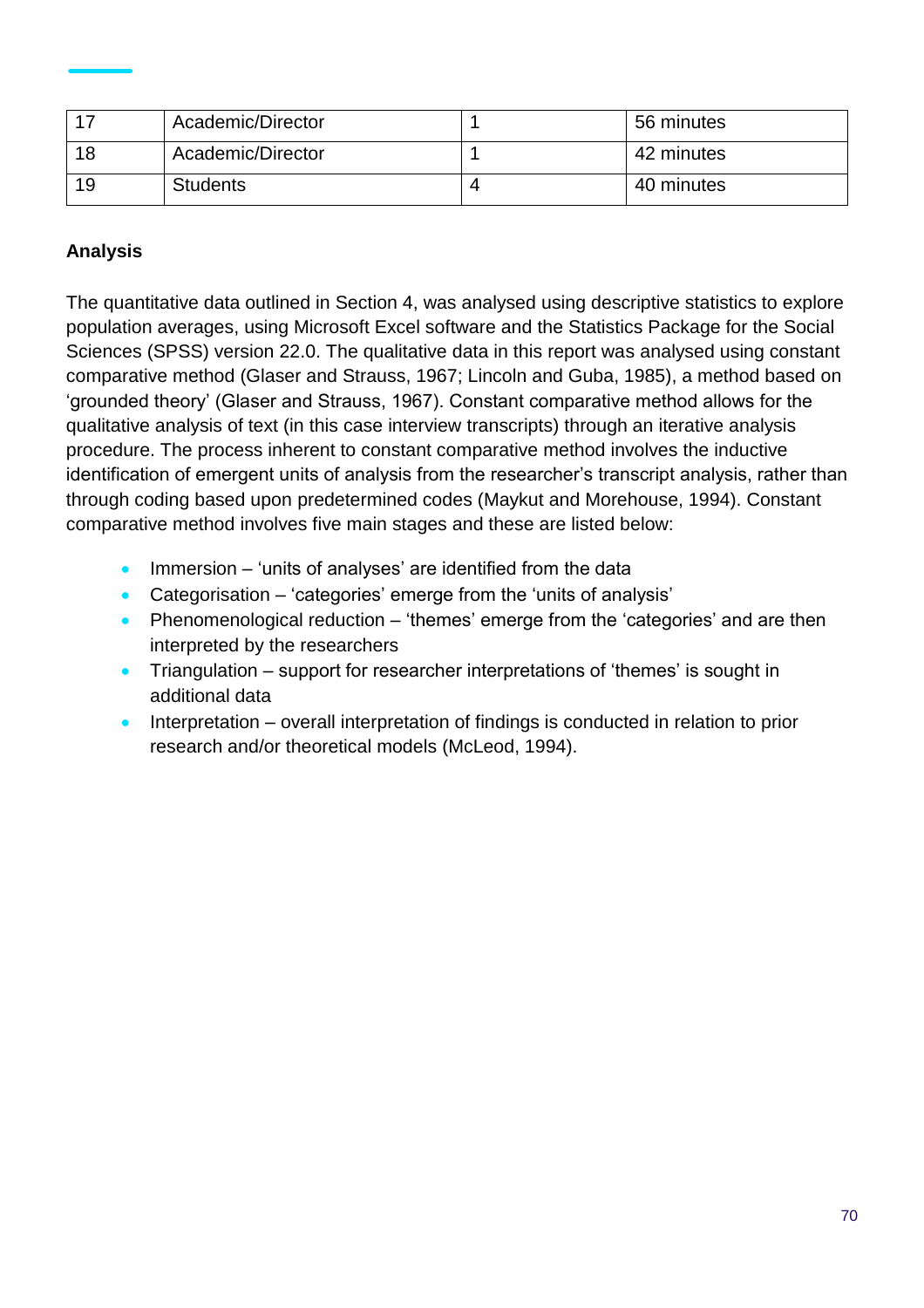#### Appendix B – Consent form and interview questions

#### **a. Consent form: Research being conducted as part of the SIHE project:**

This research is being conducted as part of the 'Social Innovation and Social Innovation and Higher Education Landscape' research being carried out in Malaysia, Indonesia, Philippines, Vietnam and South Korea. The project provides an innovative and impactful approach to supporting the development of social innovation and social enterprise in universities across the five countries. The research is being conducted by the Institute for Social Innovation and Impact at the University of Northampton, UK. The Institute is an external research partner.

Your participation in today's interview that is part of the research is voluntary, and you have the right to withdraw at any time. The interview will be audio-recorded to ensure that we can obtain the richest dataset from the session. The recordings will be transcribed for analysis. All data will be stored in a confidential manner, which means that no-one outside of the research team will have access to the transcriptions or recordings.

The information from today's interview will be used to compile a report exploring the wider social innovation/social enterprise ecosystems in Malaysia, Indonesia, Philippines, Vietnam and South Korea, that will be presented at conferences and also published publicly. The University of Northampton may also use the research data for the production of journal papers. All quotes provided by yourself will be presented only in an anonymous form in the report so that you are not identifiable in the wider research. This means that it will not be possible to identify you by name or connect the information you have given to any of your personal details. However, it is important to be aware that given the context of what you discuss, some people within the SIHE project may be able to identify you from the quotes.

Should you wish to access the findings from this research, then you can contact a member of the research team at their email below. Your participation in this research is very much valued and is extremely important to the research team in allowing them to understand the impact of the programme.

If you are happy to take part in this research and proceed with the interview, then please complete the section below.

Name: ……………………………………………. Signature: ……………..………………………… Date …………………………..

Professor Richard Hazenberg [richard.hazenberg@northampton.ac.uk,](mailto:richard.hazenberg@northampton.ac.uk) Dr Toa Giroletti [toa.giroletti@northampton.ac.uk](mailto:toa.giroletti@northampton.ac.uk) and Dr Jieun Ryu [jieun.ryu@northampton.ac.uk](mailto:jieun.ryu@northampton.ac.uk) at the University of Northampton.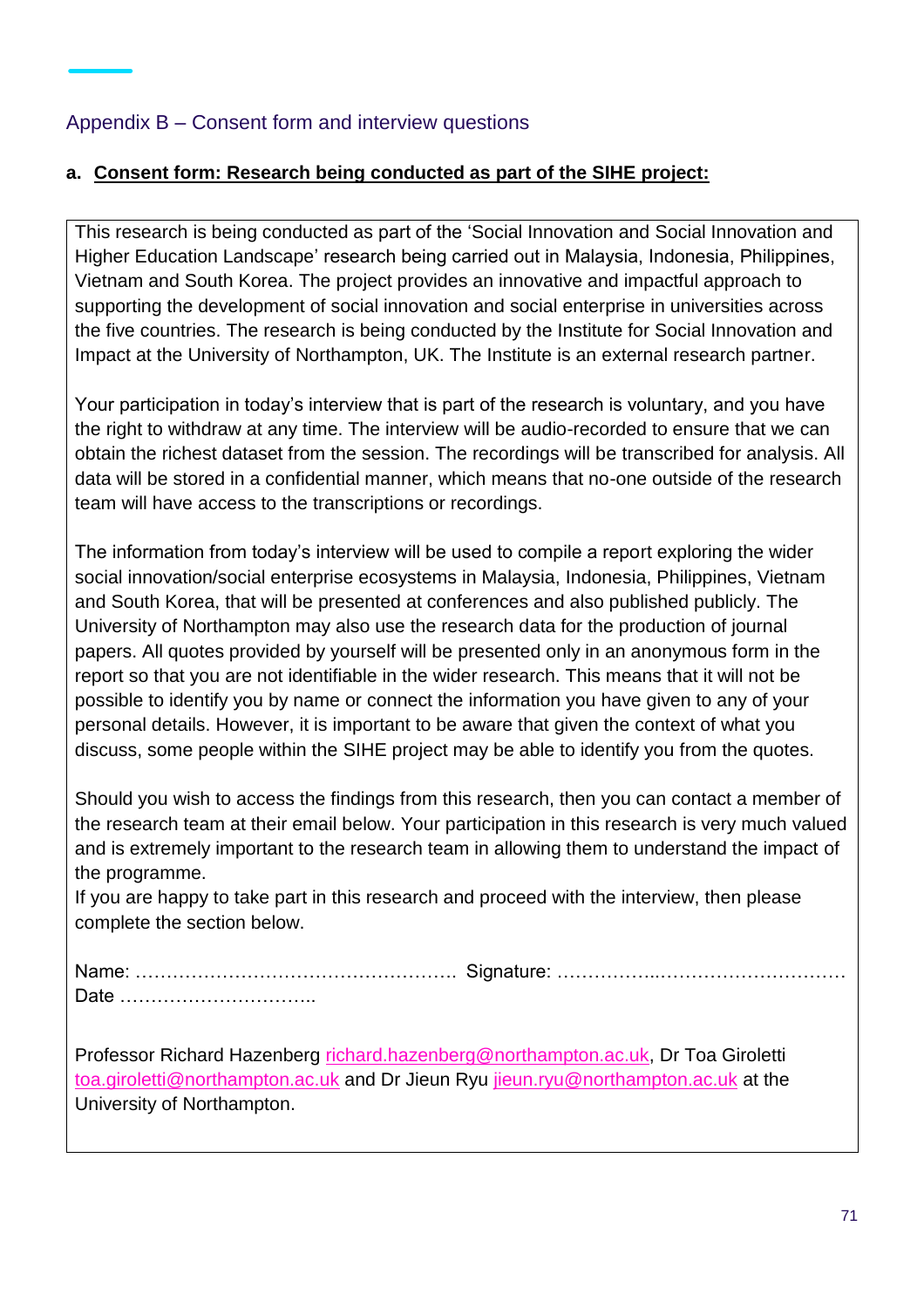#### **b. SIHE interview questions**

#### **Interview questions for academics**

#### **1. Information about the participant and their organisation**

- 1-1. Please tell me a little about your role at your university and your work on social innovation/social enterprise?
- 1-2. Are your work and department also related to a health issue?
	- If yes, which key health issue is addressed?
	- Who is the partner organisation?
	- What are the outcomes and impacts?

#### **2. General questions about social innovation/social enterprise**

- 2-1. Can you describe how social innovation and social enterprise are defined in [insert country name]?
	- What is the source of the definition that you provided?
	- How social innovation and social enterprise are related to each other?
	- Any keywords?
- 2-2. Can you describe how you see the social innovation/social enterprise ecosystem in [insert country name]?
	- Is it new or mature? Why?
	- Is it a growing sector? Why or why not?
- 2-3. Who are the main stakeholders of the social innovation/social enterprise ecosystem in [insert country name]?
	- Government departments and agencies
	- Universities
	- Social enterprises/social entrepreneurs
	- Finance sector (social finance organisations and investors)
	- Networking organisations
	- Local communities
	- Others

#### **3. The role of higher education institutes in boosting social innovation and social enterprise**

- 3-1. What role do you think universities can play in boosting social innovation and social enterprise? Is one more important than the others?
	- Research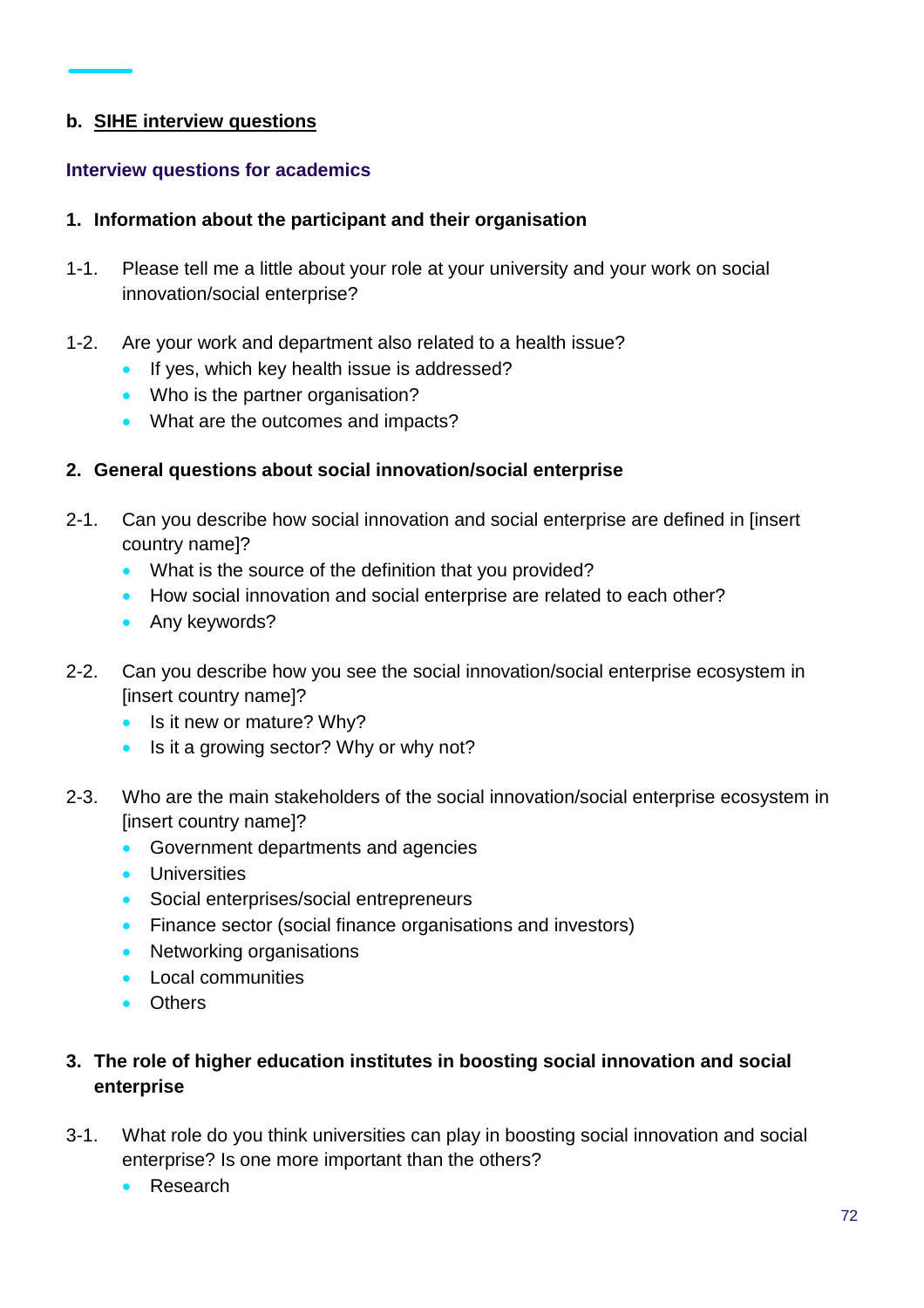- Teaching
- Community engagement
- Policy recommendations
- Others (e.g. connecting stakeholder, raising awareness, and others)
- 3-2. Do you work/collaborate with other organisations or stakeholders for boosting social innovation/social enterprise in [insert country name]?
	- If yes, can you please give an example?
		- Which organisation/stakeholder?
		- Which topic? (social innovation, social enterprise, social impact...)
		- What purpose?
			- Research: data collection, data analysis, writing publications
			- **EXECT** Teaching: Curriculum development and design, curriculum delivery
			- **EXP** Incubation: incubating and accelerating students or faculty established social enterprises
			- Others?
		- How long have you collaborated on this project?
		- Outcomes/impacts

# **4. Research**

- 4-1. What are the current/future research trends in the social innovation/social enterprise field in [insert country name]?
- 4-2. (IF APPLICABLE) What are your main research interests in relation to social innovation/social enterprise?
- 4-3. (IF APPLICABLE) What are your main challenges in relation to social innovation/social enterprise research?
	- Funding
	- Publishing
	- Collaboration
	- Others

# **5. Education and teaching**

- 5-1. What are teaching trends in the social innovation/social enterprise field in [insert country name]?
	- Innovative teaching methods
- 5-2. (IF APPLICABLE) In relation to teaching, what are your main challenges in relation to:
	- Utilising research to inform teaching?
	- Collaborating with other partners (HEIs, NGOs, social enterprises, etc.)?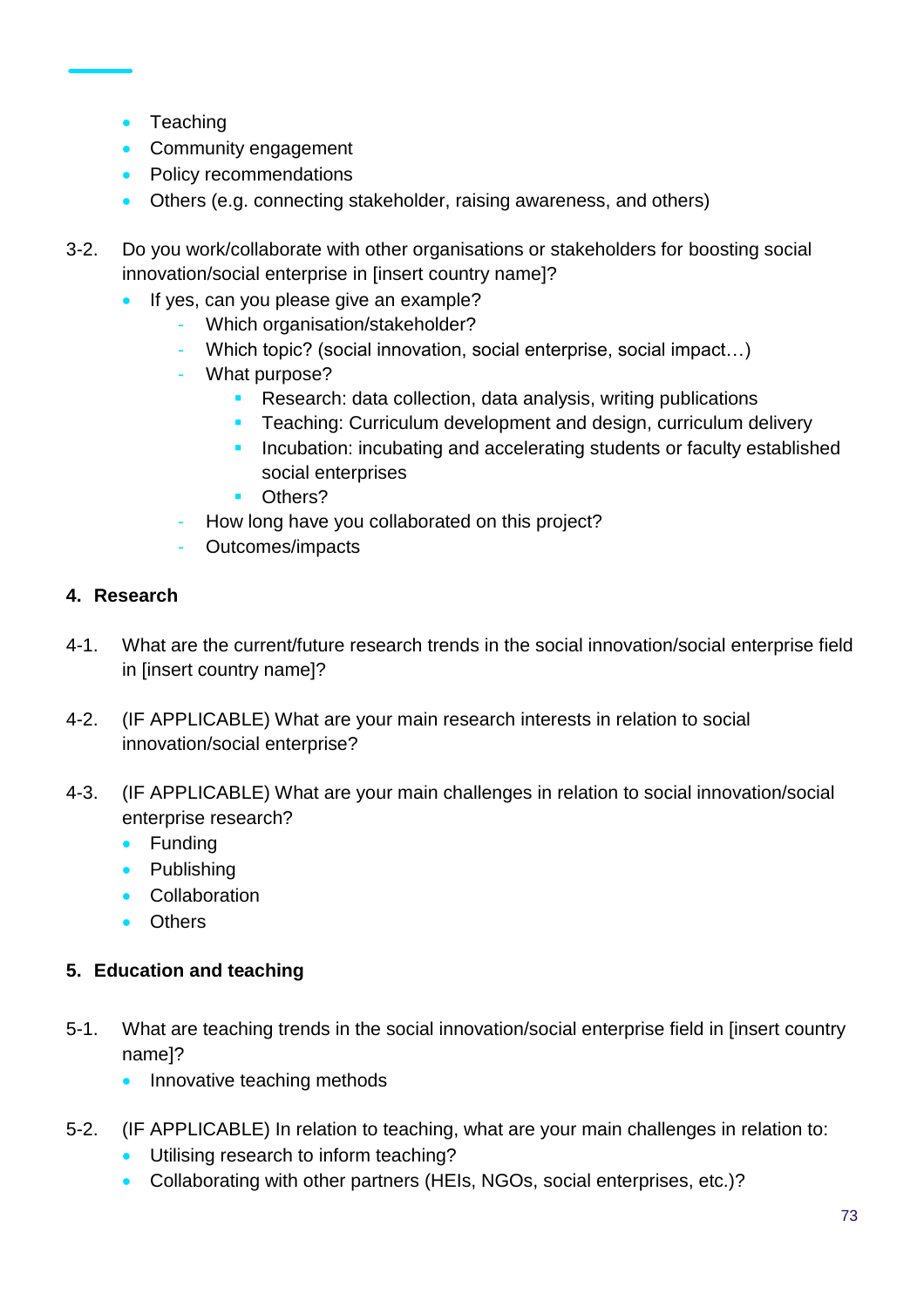- Engaging students with social innovation/social enterprise?
- Measuring the quality of teaching?
- 5-3. Do you think there is sufficient/high-quality curriculum to teach social innovation/social enterprise in universities? Why or why not?
	- If yes, could you please give some examples of the curriculums?
		- Which university?
		- What topic?
		- Developer/lecturer?
		- Teaching method?
		- Outcomes/impact?
- 5-4. What curriculum should be developed in the future to teach social innovation/social enterprise in universities?
- 5-5. Please describe how students engage with social innovation/social enterprise education and how this has changed.
- 5-6. Please tell me how you and your university measure the quality of social innovation/social enterprise courses and programs.
	- Qualitative or quantitative?
	- What are the criteria?
	- Student satisfaction measurement
	- Job placement: number of students who are working in the social innovation/social enterprise field after graduation?

# **6. Policy**

- 6-1. Are there any government policies supporting social innovation/social enterprise research and teaching in universities in [insert country name]?
	- If yes, can you please name the policy?
	- How is the policy supporting social innovation/social enterprise research and teaching in universities?
	- When did it start?
- 6-2. Please provide, if any, recommendations for the policy developments on social innovation/social enterprise research and teaching.

# **7. Community engagement**

7-1. (IF APPLICABLE) Please tell me about your community engagement work?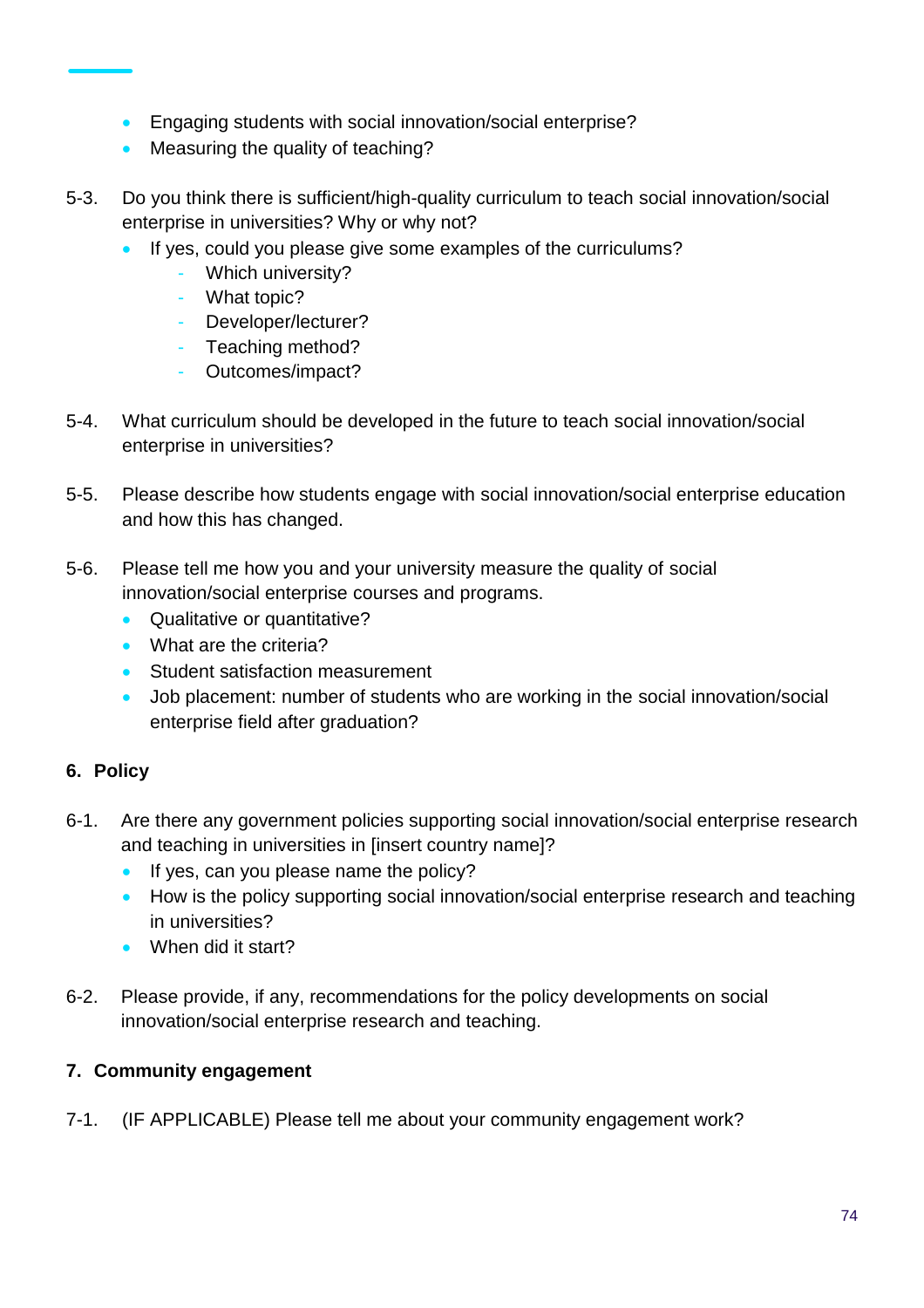- 7-2. (IF APPLICABLE) In relation to community engagement, what are your main challenges in relation to:
	- Funding?
	- Securing partnerships?
	- Linking knowledge exchange to teaching/research?

### **8. External funding and financial support**

- 8-1. How do you see the financial landscape of social innovation/social enterprise research and teaching in [insert country name]?
	- Is there enough external funding available for the sector?
	- Do you think external funds are well distributed within the sector?
	- Please consider the type of funds:
		- Government funding
		- Private funding
		- Religion-based funding
		- **Donation**
		- Others

#### **9. General challenges**

- 9-1. In relation to your expertise and perception of what is the most pressing social problem facing [insert country name], please pick one and tell me how you think the social innovation/social enterprise ecosystem can be used to solve/reduce the issue?
	- Student education
	- Elderly/ageing
	- Children/youth
	- People with disabilities
	- Gender
	- Unemployment
	- Minority ethnic groups
	- Social/economic disadvantage

#### **10.Closing question**

10-1. Is there anything that I have not asked you that you think is essential or wish to discuss?

### **Interview questions for policy maker or implementer – government departments and agencies**

#### **1. Information about the participant and their organisation**

1-1. Please tell me about your department.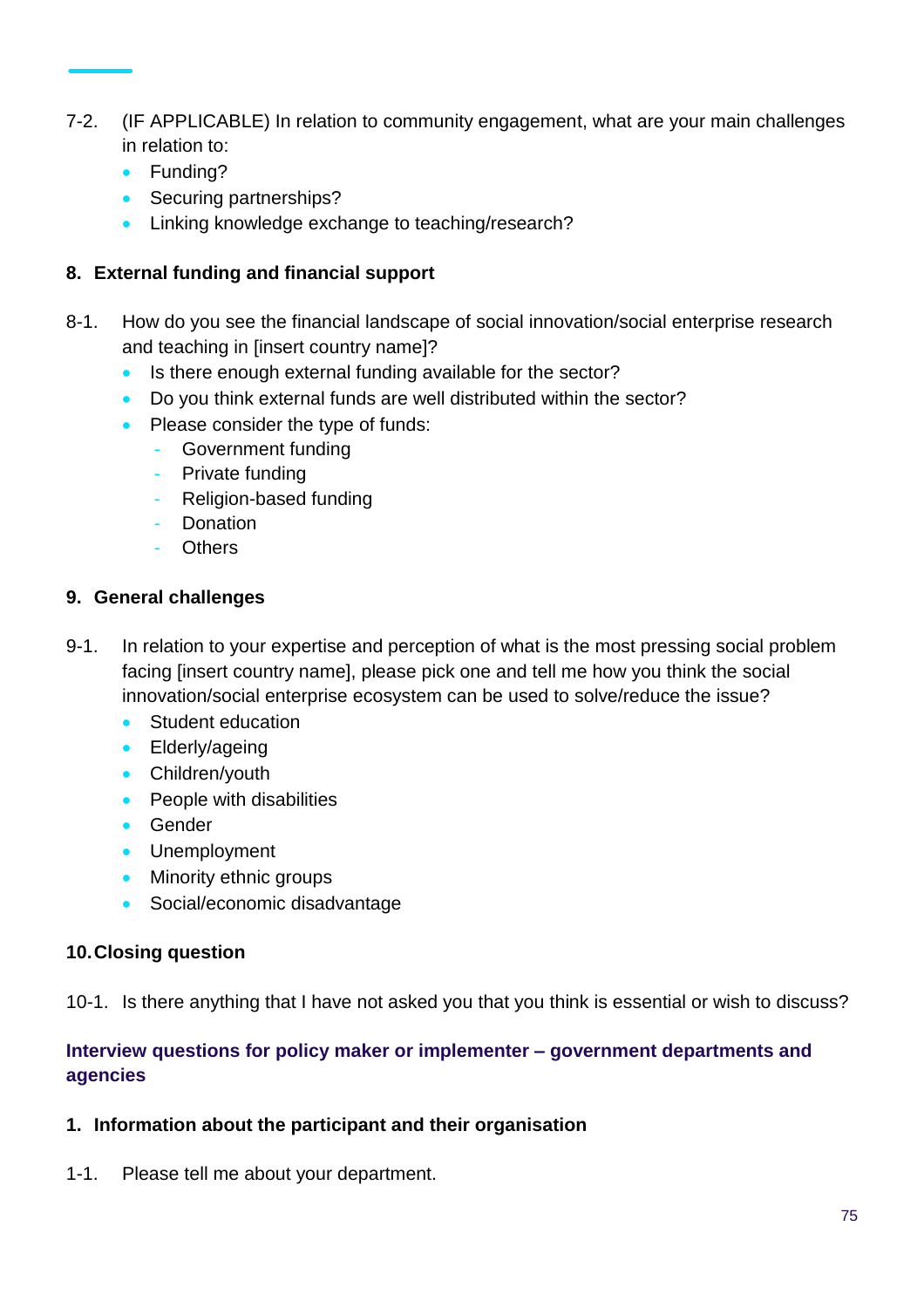1-2. Please tell me a little about your role at your organisation and your work on social innovation/social enterprise?

#### **2. General questions about social innovation/social enterprise**

- 2-1. Can you describe how social innovation/social enterprise are defined in Malaysia?
- 2-2. Can you describe the social innovation/social enterprise ecosystem in Malaysia?
- 2-3. Who are the main stakeholders of the social innovation/social enterprise ecosystem in Malaysia?
- **3. The role of higher education institutes in boosting social innovation/social enterprise**
- 3-1. What role do you think universities can play in boosting social innovation/social enterprise?
- 3-2. Which role is most important to boost social innovation/social enterprise? Why?

#### **4. Research**

- 4-1. How can research best support policy in Malaysia?
- 4-2. What are the areas of policy focus most urgently in need of research focus in Malaysia?

# **5. Education**

- 5-1. [IF APPLICABLE] Do you think there are enough number of curriculums to teach social innovation/social enterprise in universities? Why or why not?
- 5-2. [IF APPLICABLE] What kind of curriculum should be developed to teach social innovation/social enterprise in universities?

# **6. Policy**

6-1. Are there any government policies supporting social innovation/social enterprise research and teaching in universities in Malaysia?

Regarding the policies mentioned earlier:

6-2. What is the purpose of the policy?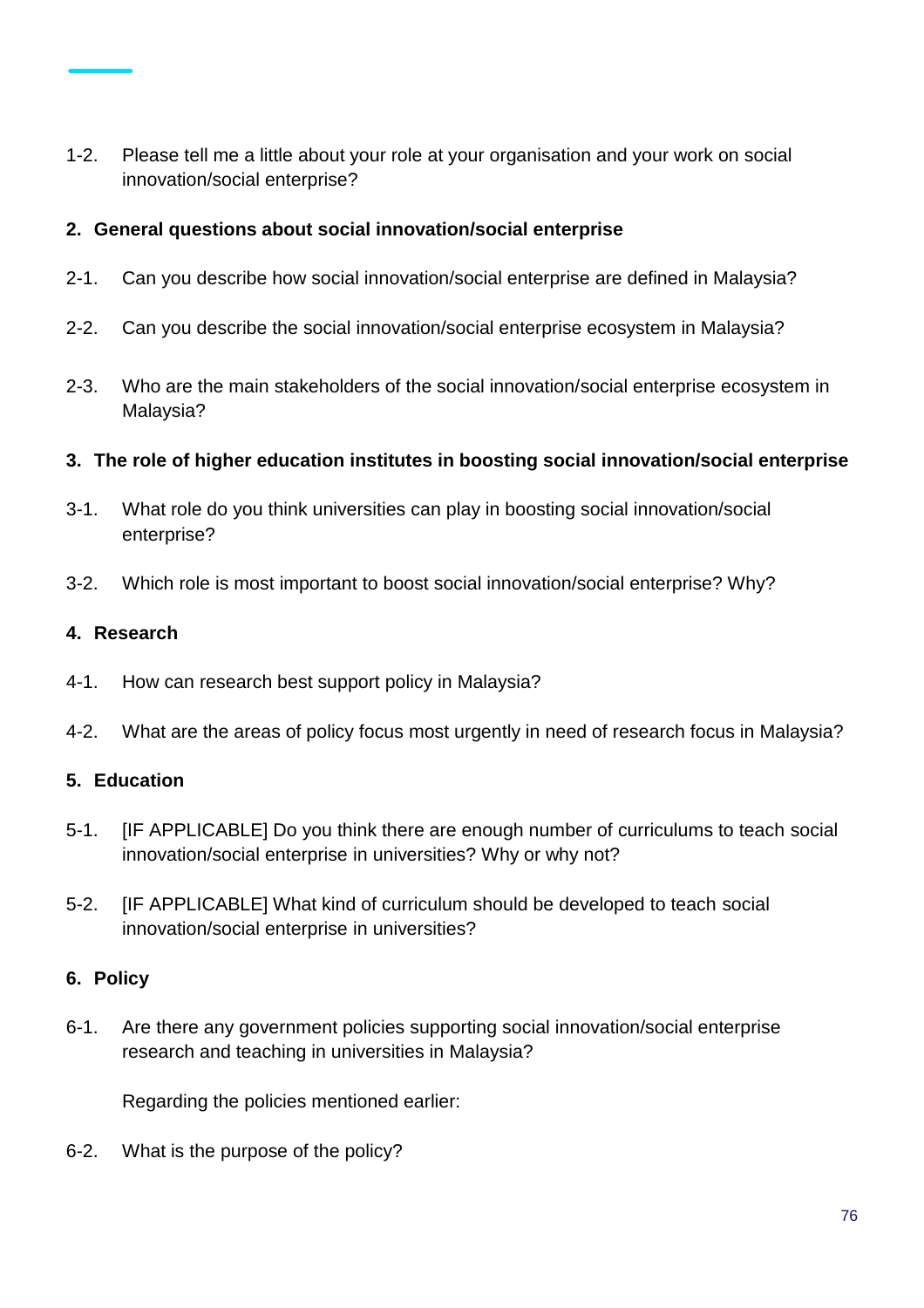- 6-3. As a part of the policy, what support does the government provide in boosting social innovation/social enterprise research and teaching in universities (Please provide details)?
- 6-4. What are field-level reactions and feedback on the policy?
- 6-5. What are the limitations of the policy?
- 6-6. How will the policy be improved or developed in three/five years to support social innovation/social enterprise research and teaching in universities?

#### **7. Community engagement**

7-1. [IF APPLICABLE] Please tell me about government policies to encourage universities to deliver community engagement work?

Regarding the policy mentioned earlier:

- 7-2. As a part of the policy, what support does the government provide in encouraging universities to engage more with communities?
- 7-3. What are the outcomes and impacts of the policy?
- 7-4. What are the limitations of the policy?

#### **8. General challenges**

8-2. In relation to your expertise and perception of what is the most pressing social problem facing Malaysia, please pick one and tell me how you think the social innovation/social enterprise ecosystem can be used to solve/reduce the issue?

#### **9. Closing question**

9-1. Is there anything that I have not asked you that you think is important or wish to discuss?

# **Interview questions for practitioner / social entrepreneur / incubator / intermediary / nonprofit professional**

#### **1. Information about the participant and their organisation**

- 1-1. Please tell me about your organisation?
	- Industry/Sector
	- Main social objective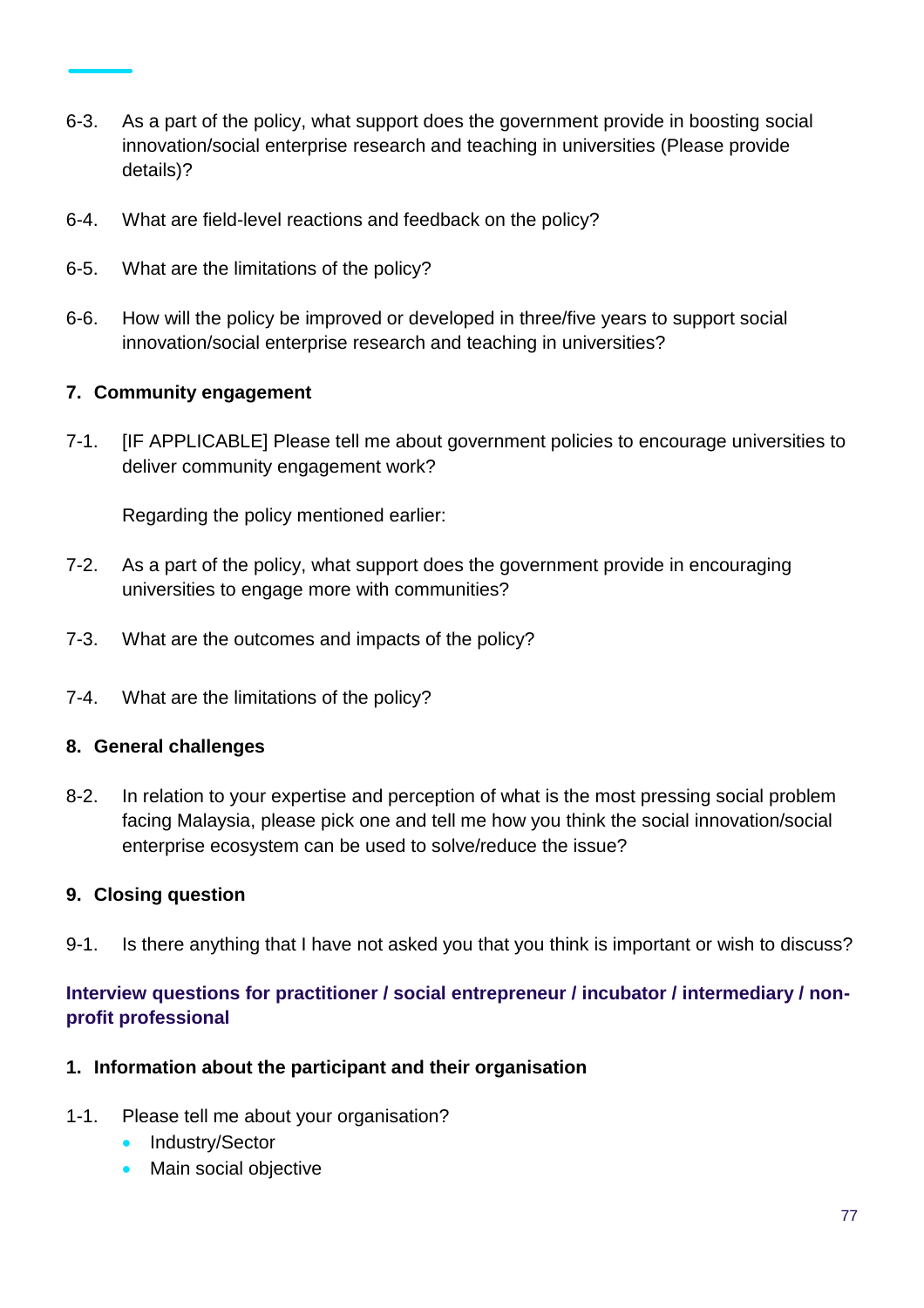- Main business activities
- Age of the organisation
- Size of the organisation
- Main customers/target beneficiaries
- 1-2. Are your work and organisation also related to a health issue?
	- If yes, which key health issue is addressed?
	- Who is the partner organisation?
	- What are the outcomes and impacts?
- 1-3. Please tell me a little about your role at your organisation and your work on social innovation/social enterprise?

# **2. General questions about social innovation/social enterprise**

- 2-1. Can you describe how social innovation/social enterprise are defined in [insert country name]?
	- What is the source of the definition that you provided?
	- How social innovation/social enterprise are related to each other?
	- Any keywords?
- 2-2. Can you describe how you see the social innovation/social enterprise ecosystem in [insert country name]?
	- Is it new or mature? Why?
	- Is it a growing sector? Why or why not?
- 2-3. Who are the main stakeholders of the social innovation/social enterprise ecosystem in [insert country name]?
	- Government departments and agencies
	- Universities
	- Social enterprises/social entrepreneurs
	- Finance sector (social finance organisations and investors)
	- Networking organisations
	- Local communities
	- Others

# **3. The role of higher education institutes in boosting social innovation/social enterprise**

- 3-1. What role do you think universities can play in boosting social innovation/social enterprise? Is one more important than the others?
	- Research
	- Teaching
	- Community engagement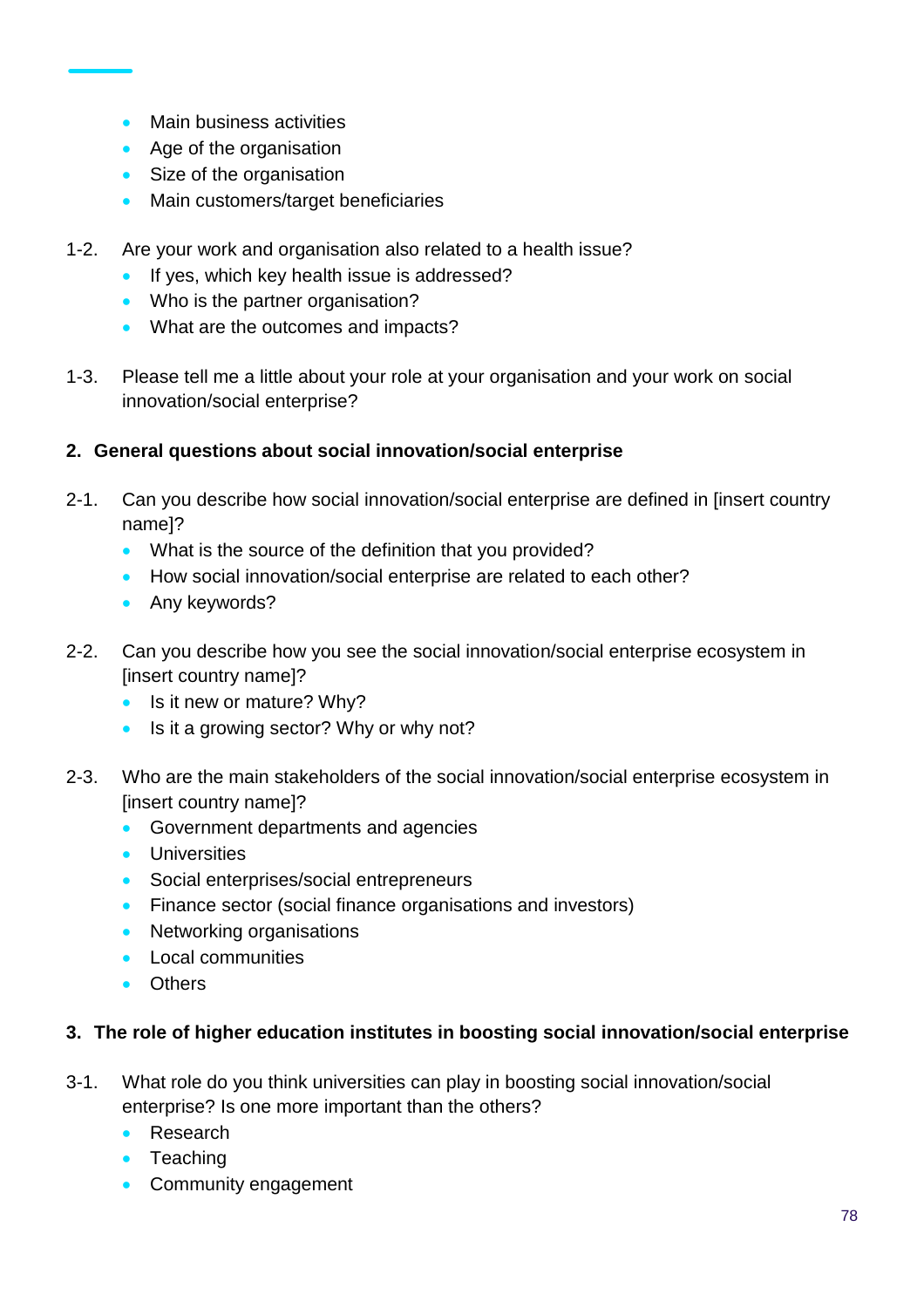- Policy recommendations
- Others (e.g. connecting stakeholder, raising awareness, and others)
- 3-3. Do you work/collaborate with universities for boosting social innovation/social enterprise in [insert country name]?
	- If yes, can you please give an example?
		- Which universities?
		- Which topic? (social innovation, social enterprise, social impact...)
		- What purpose?
			- Research: data collection, data analysis, writing publications
			- Teaching: curriculum development and design, curriculum delivery
			- **EXP** Incubation: incubating and accelerating students or faculty established social enterprises
			- Others?
		- How long have you collaborated on this project?
		- Outcomes/impacts

#### **4. Research**

- 4-1. How can academic research in [insert country name] best support your work?
- 4-2. (IF APPLICABLE) What are your main challenges in engaging academics to support you with research?
	- Funding
	- Collaboration
	- Academic interest
	- Others

# **5. Education**

- 5-7. (IF APPLICABLE) Do you think there is sufficient/high-quality curriculum to teach social innovation/social enterprise in universities? Why or why not?
	- If yes, could you please give some examples of the curriculums?
		- Which university?
		- What topic?
		- Developer/lecturer?
		- Teaching method?
		- Outcomes/impact?
- 5-8. (IF APPLICABLE) How could the higher education institution curriculum better support social innovation/social enterprise organisations?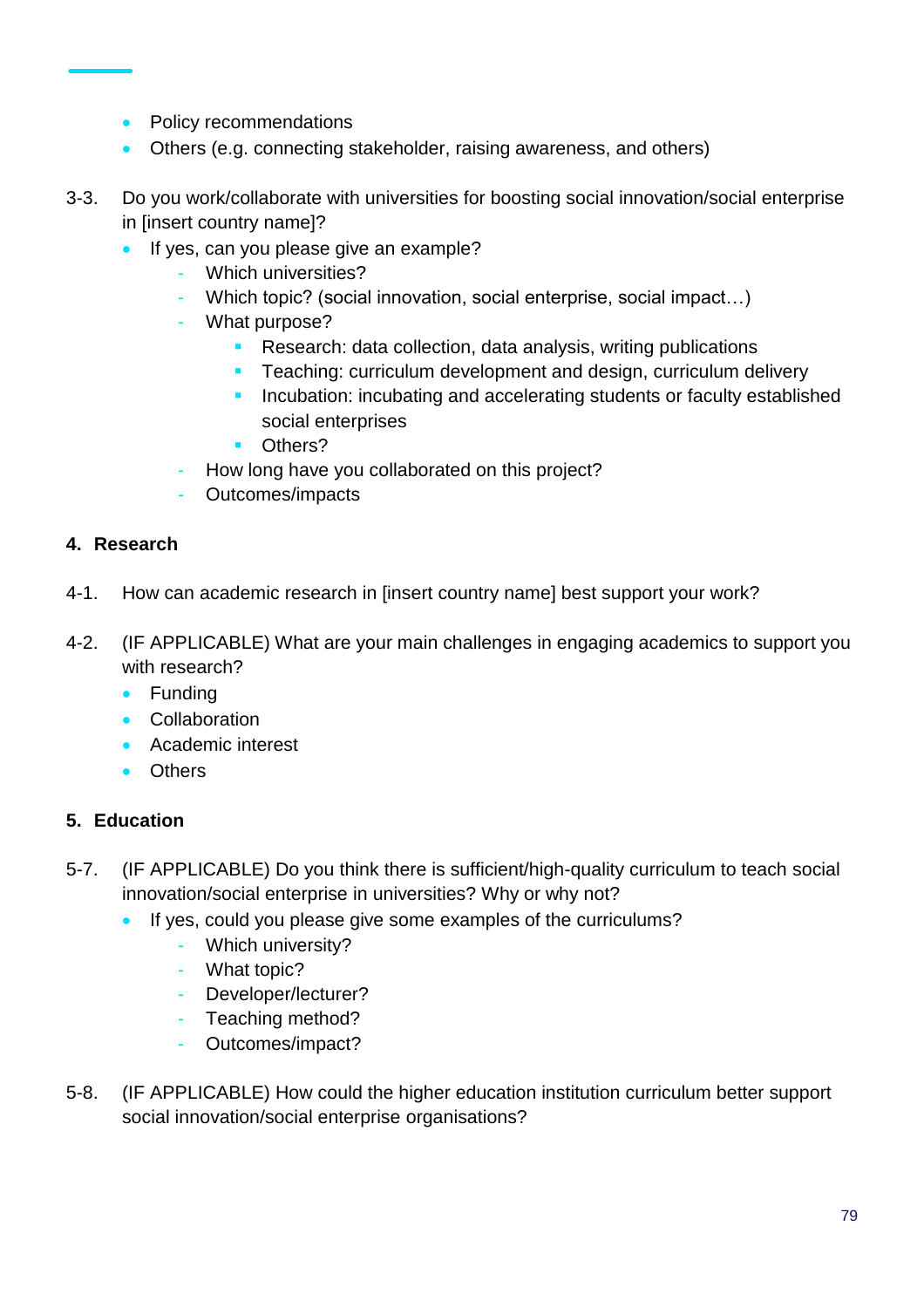- 5-9. (IF APPLICABLE) If you are an incubator, do you work/collaborate with universities to attract participants to the incubation centre?
	- If yes, could you please give some examples of collaborations?
		- Which university?
		- How do you advertise the incubation programmes?
		- What are the outcomes how many students are participating in the incubation programmes?
		- How do you measure the success of your incubation centre and incubation programmes? What are the key performance indicators?
	- If not, could you please tell me what main challenges to work/collaborate with universities are?

# **6. Policy**

6-1. Are there any government policies supporting social innovation/social enterprise in [insert country name]?

- If yes, can you please name the policy?
- How is the policy supporting social innovation/social enterprise?
- When did it start?

6-2. Please provide, if any, recommendations for the policy developments on social innovation/social enterprise.

# **7. Community engagement**

- 7-1. (IF APPLICABLE) Please tell me if you or your organisation is involved in community engagement work with a university.
	- If yes, can you please give an example?
	- If not, would you consider collaborating with a university for community engagement activities? Why or why not?
- 7-2. (IF APPLICABLE) In relation to community engagement with universities, what are your main challenges in relation to:
	- Funding?
	- Securing partnerships?
	- Others?

# **8. External funding and financial support**

- 8-1. How do you see the financial landscape of social innovation/social enterprise research and teaching in [insert country name]?
	- Is there enough external funding available for the sector?
	- Do you think external funds are well distributed within the sector?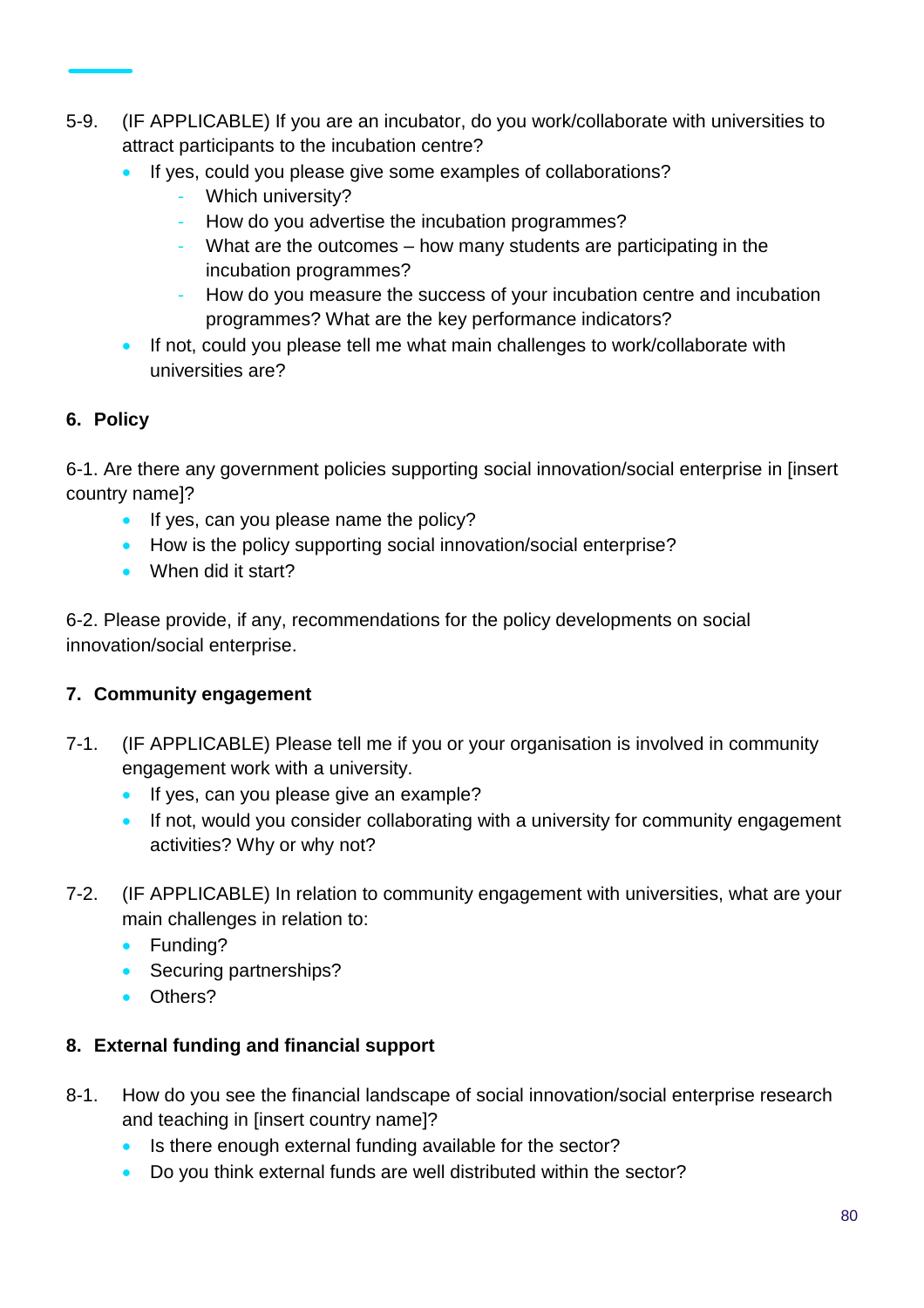- Please consider the type of funds:
	- Government funding
	- Private funding
	- Religion-based funding
	- Donation
	- **Others**

#### **9. General challenges**

- 9-1. In relation to your expertise and perception of what is the most pressing social problem facing [insert country name], please pick one and tell me how you think the social innovation/social enterprise ecosystem can be used to solve/reduce the issue?
	- Student education
	- Elderly/ageing
	- Children/youth
	- People with disabilities
	- Gender
	- Unemployment
	- Minority ethnic groups
	- Social/economic disadvantage

### **10.Closing question**

10-1. Is there anything that I have not asked you that you think is important or wish to discuss?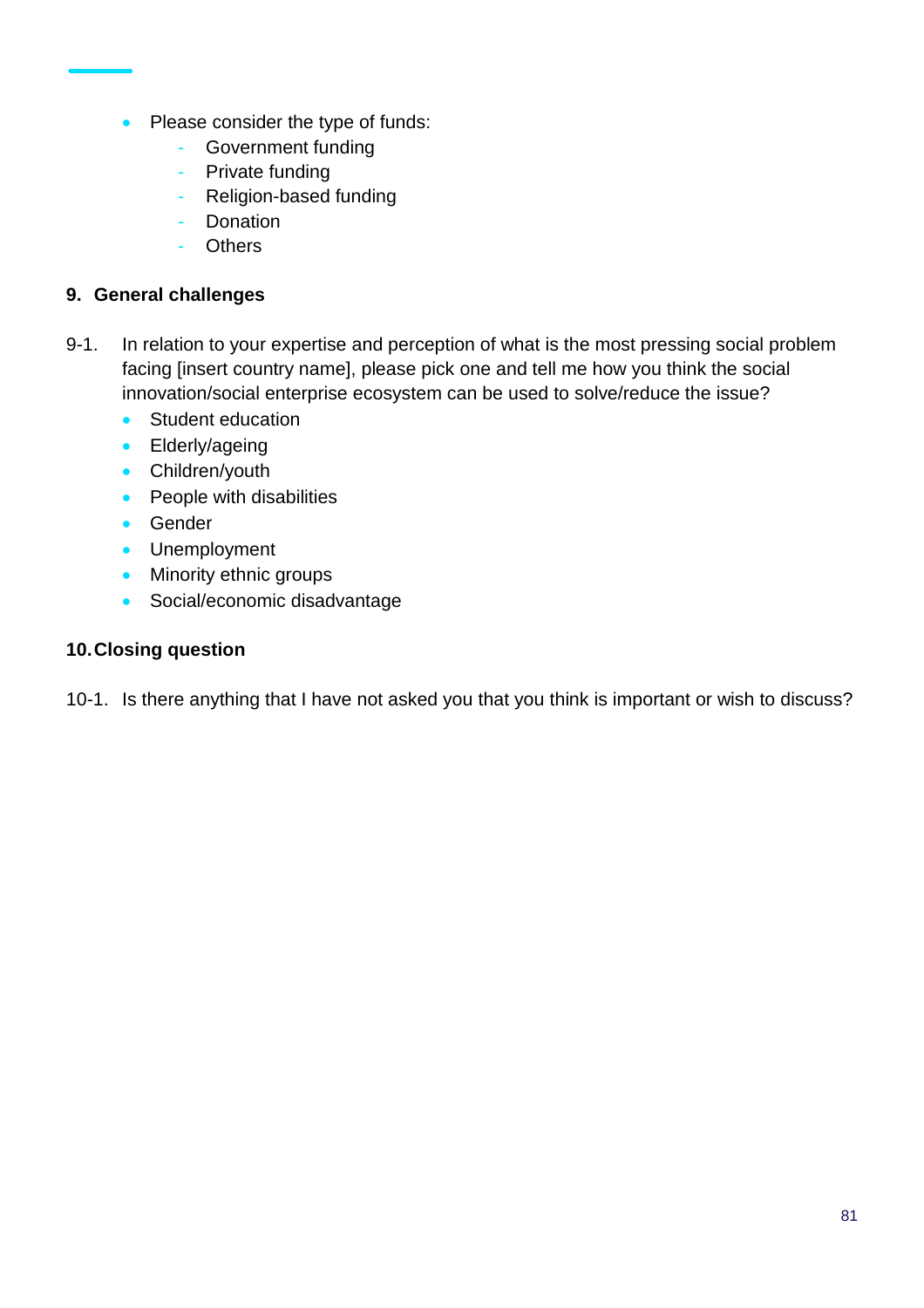# Appendix C – Areas of expertise

- 1. Applied Statistics
- 2. Arts and Humanities
- 3. Banking & Finance
- 4. Business
- 5. Computer Science
- 6. Computing
- 7. Counselling
- 8. Education
- 9. Engineering
- 10.Information Sciences
- 11.Information Technology
- 12.Management Accounting
- 13.Social Entrepreneurship
- 14.Social Innovation
- 15.Sociology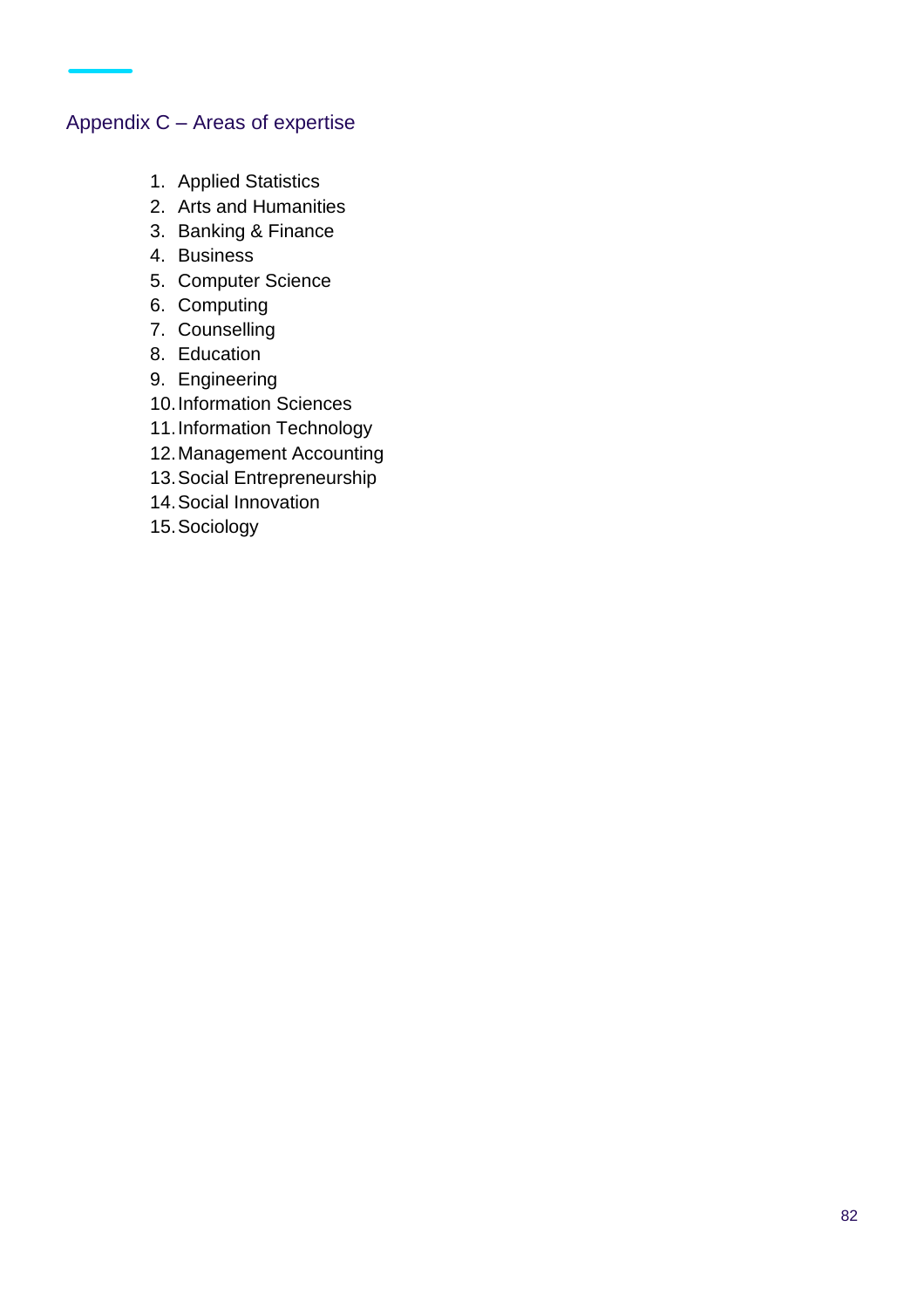# Appendix D – List of publications (academic and non-academic)

#### *Published journal papers:*

- 1. Ahmad, Wan Fatimah Wan; Sarlan, Aliza; Jainlabdin, Fathin Suraya (2018), "The Retelling of Malaysian Folktales: CERITERA", *Advanced Science Letters*, Volume: 24, Issue: 2, pp. 990-994.
- 2. Amalia Madihie, Sidek Mohd Noah, Maznah Baba, & Wan Marzuki Wan Jaafar (2015), "Effects of psychoeducational group applying resilient therapy counseling intervention (RT-I) on self-concept among orphaned-adolescents at orphanage", *International Journal of Emergency Mental Health*, 17(2), 56.
- 3. Azan, Z. & Sarif, S.M. (2017), "A Contemporary Theory of SE from Tawhidic Paradigm: A Conceptual Study", *International Journal of Academic Research in Business and Social Sciences*, Vol 7, 2/3, 392-400.
- 4. Cheah, J., Amran, A., & Yahya, S. (2019), "External oriented resources and social enterprises' performance: the dominant mediating role of formal business planning", *Journal of Cleaner Production*, 236, 117693.
- 5. Conley, TG & Galeson, DW 1998, 'Nativity and wealth in mid- nineteenth century cities', *Journal of Economic History*, vol. 58, no. 2, pp. 468-493.
- 6. Denni-Fiberesima, D., & Rani, N. S. A. (2011), "An evaluation of critical success factors in oil and gas project portfolio in Nigeria", *African Journal of Business Management*, 5(6), 2378- 2395.
- 7. Jeffrey Cheah, Azlan Amran, Sofri Yahya (2019), "Internal oriented resources and social enterprises' performance: How can social enterprises help themselves before helping others?", *Journal of Cleaner Production*, Volume 211, pp. 607-619
- 8. Mohd Adib Abd Muin, Azizi Abu Bakar & Shuhairimi Abdullah. (2014), "Model usahawan berjaya dalam amalan nilai-nilai murni keusahawanan sosial Islam", *Journal of Human Development and Communication,* Vol. 3. 2014: 129-141.
- 9. Mohd Adib Abd Muin, Shuhairimi Abdullah & Azizan Bahari. (2015), "A conformity tool for Islamic SE: Towards Muslim social entrepreneur", *Journal of Human Development and Communication*, Vol. 4. 2015: 21-36.
- 10.Mohd Adib Abd Muin, Shuhairimi Abdullah, Azizan Bahari. (2015), "Model on SE: Identify the research gap based on Islamic perspective", *Journal of Holistic Student Development*, Vol. 2. 2. 1. 2015: 1-11.
- 11.Mohd Ali Bahari Abdul Kadir, Suhaimi Mhd. Sarif (2016), "SE, social entrepreneur and social enterprise: a review of concepts, definitions and development in Malaysia", *Journal of Emerging Economies and Islamic Research*, 4 (2), pp. 54-70.
- 12.Muhamad Nizam Jali, Zakaria Abas and Ahmad Shabudin Ariffin (2016), "Addressing social inovation in the Malaysian University-Industry-Community knowledge transfer partnership: A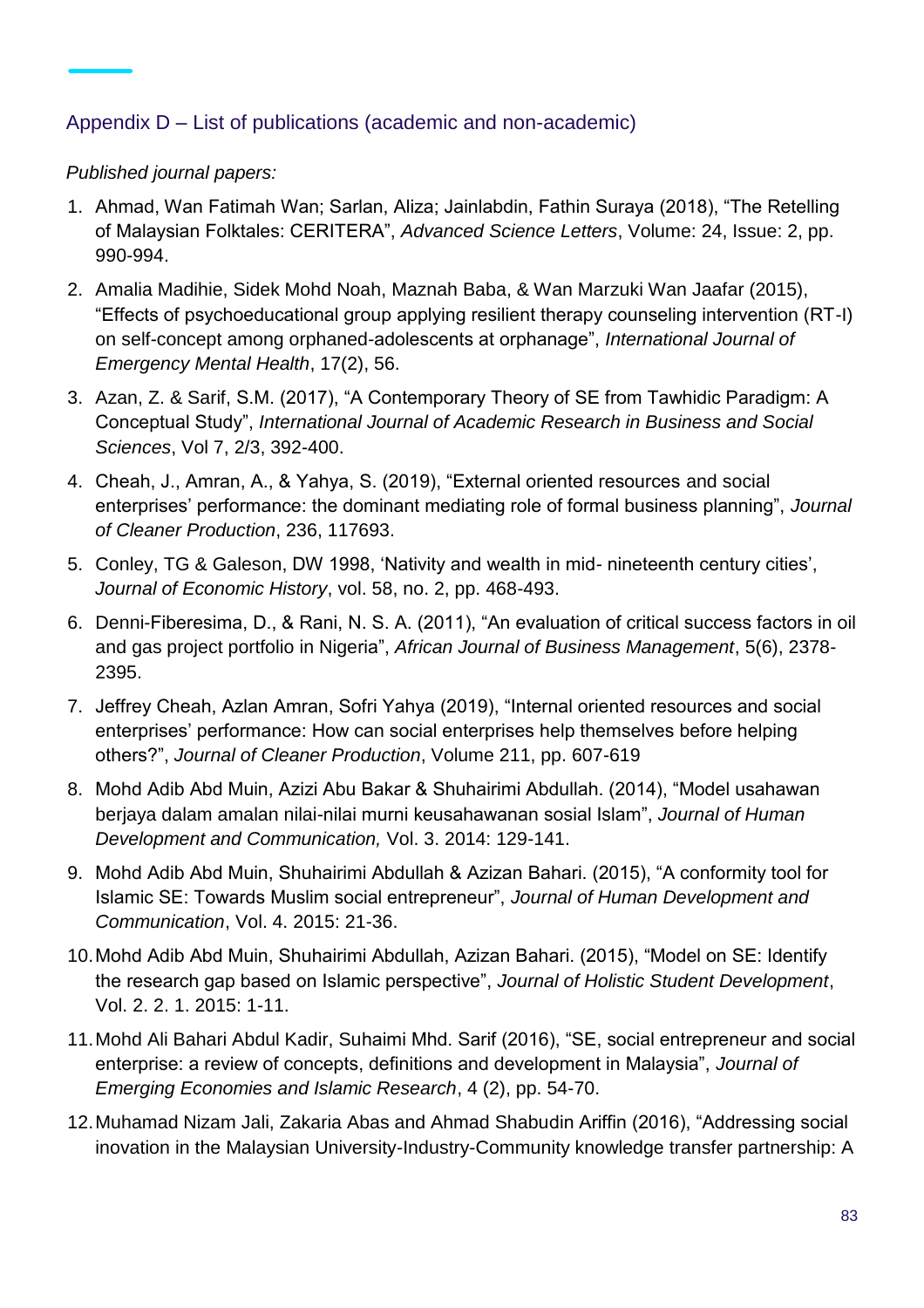preliminary empirical insight", *Journal of Business Management and Accounting,* 6 (2), 11- 26

- 13.*Muhamad Nizam Jali, Zakaria Abas, Ahmad Shabudin Ariffin* (2016), "SI: A new paradigm of innovation outcome strategy in the context of strategic knowledge management processes", *Sains Humanika*, 8 (4-2)
- 14.*Muhamad Nizam Jali, Zakaria Abas, Ahmad Shabudin Ariffin* (2017), "SI in the Context of Strategic Knowledge Management Processes for Supply Chain Performance Enhancement", *International Journal of Supply Chain Management*, 6 (1), 233-237
- 15.Muhammad Iqmal Hisham Kamaruddin & Sofiah Md Auzair. (2018), "Classification of Islamic Social Enterprises (ISE) in Malaysia Based on Economic Sectors", *Management & Accounting Review*, 17(2), 17-42
- 16.Muhammad Iqmal Hisham Kamaruddin & Sofiah Md Auzair. (2019), "Integrated Islamic Financial Accountability Model in Islamic Social Enterprise (ISE)", *The Journal of Muamalat and Islamic Finance Research*, 16(1), 17-36
- 17.Muhammad Iqmal Hisham Kamaruddin, Sofiah Md Auzair & Nurul Aini Muhamed. (2018), "Accountability in Islamic Social Enterprise (ISE) from Stakeholders' Perspective", *International Journal of Engineering & Technology,* 7(3.35), 253-256
- 18.Nawi, N. R. C., Arshad, M. M., Krauss, S. E., & Ismail, I. A. (2018), "Social Entrepreneur as Career: Why it Attracts Youth in Malaysia?", *International Journal of Academic Research in Business and Social Sciences*, 8(6), 24–36.
- 19.Nur Raihan Che Nawi, Mohd Mursyid Arshad, Ismi Arif Ismail & Steven Eric Krauss (2019), "Makna Profesion Sebagai Usahawan Sosial Dalam Kalangan Belia Di Malaysia", *Malaysian Journal of Youth Studies*, Edisi Khas YOURS'18 Agenda Sosial (3), 141 – 163.
- 20.Nur Raihan Che Nawi, Mohd Mursyid Arshad, Ismi Arif Ismail & Steven Eric Krauss (2018), "Potensi Pembangunan Keusahawanan Sosial Dalam Kalangan Belia Di Malaysia", *Malaysian Journal of Youth Studies*, 18 (6), 45- 63.
- 21.Nurul Aini Muhamed, Muhammad Iqmal Hisham Kamaruddin & Nur Syazwani Mohamed Nasrudin. (2018), "Positioning Islamic Social Enterprise (ISE)", *Journal of Emerging Economies and Islamic Research*, 6(3), 28-38
- 22.Radin R.A.S.A, Rahman, A., Othman,N. and Pihie, Z.A.L. (2017), "Social entrepreneurial intention among students of different status and university category", *International Journal of Economic Research*. 14(15);377-394.
- 23.Raihani Zainol and Lukman (2018), "Scaling Organisational Capabilities and Organisational Support towards SI in Malaysian Social Enterprise, "*International Journal of Accounting, Finance and Business*", 3(11), 1-13.
- 24.Rani, N. S. A., Hamit, N., Das, C. A., & Shaikh, J. M. (2011), "Microfinance practices in Malaysia: from 'kootu' concept to the replication of the Grameen Bank model", *Journal for International Business and Entrepreneurship Development*, 5(3), 269-284.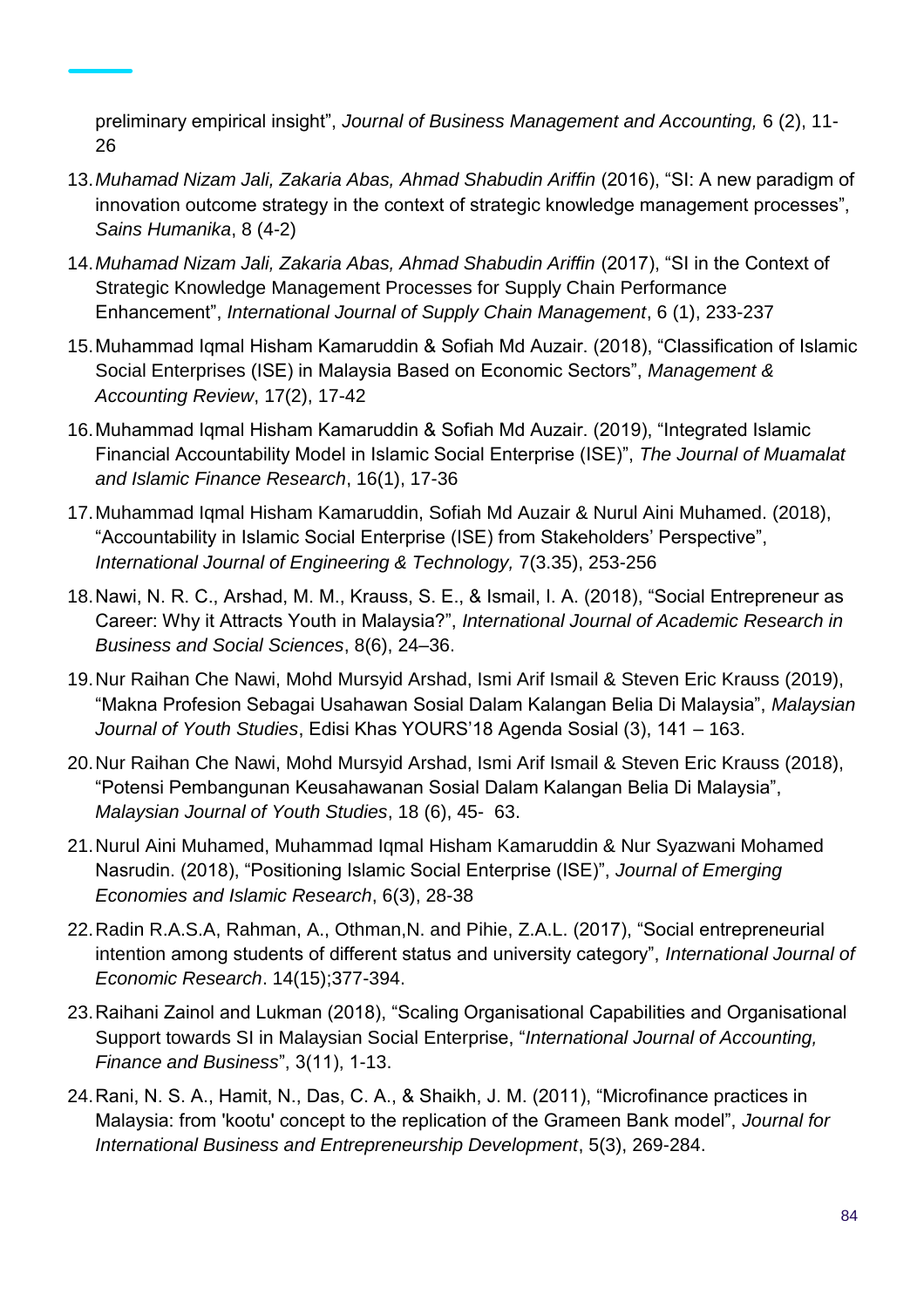- 25.Rasmah Othman & Hariyaty Ab. Wahid (2014), "SE among participants in the Students in Free Enterprise program", *Education+ Training,* 8/9 (58)
- 26.Siti Razilah Mohd Said, Nisha Nurshazwani Baharom, Shaira Parveen Hamilin, Amalia Madihie, & Salmah Mohamad Yusoff. (2017), "Development of Mindfulness Module for Promoting Healthy Lifestyle among 2 Students in Higher Education Institution", *International Journal of Business and Society*, 18(4), 854-861.
- 27.Suhaimi Mhd Sarif & Yusof Ismail. (2013), "Developing The Ulū Al-Albāb Model for Sustainable Value and Wealth Creation Through SE", *International Journal of Business, Eco2mics and Law (IJBEL)*, Vol. 2 Issue 1, 28 – 34
- 28.Suhaimi Mhd. Sarif (2019), "Strategic ta'awun and fastabiqul khairat partnerships for sustainable competitive advantage among small and medium enterprises in the Muslim world", *Asian Academy of Management Journal*, 24 (Supp. 1), pp. 125-139.
- 29.Sylvester, D. C., Rani, N. S. A., & Shaikh, J. M. (2011), "Comparison between oil and gas companies and contractors against cost, time, quality and scope for project success in Miri, Sarawak, Malaysia", *African Journal of Business Management*, 5(11), 4337-4354.
- 30.Wan Mohd Zaifurin Wan Nawang & Ibrahim Mamat. (2019), "The determinant factor an entrepreneurship inclination among secondary school students", *Journal Akademika*, 89 (2) July: 3-15.
- 31.Wan Mohd Zaifurin Wan Nawang, Ibrahim Mamat dan Nor Hayati Sa'at (2018), "The relationship berwewenang predictor factor and career inclination of entrepreneurship among Program Tunas Niaga members", *Journal Akademika*, 88 (3): 19-31.
- 32.Wan Mohd Zaifurin Wan Nawang, Nor Hayati Sa'at, Sabri Ahmad & Ibrahim Mamat. (2016), "The intention entrepreneurship among secondary school students in state of Terengganu", *Journal Education Malaysia*, 41 (1): 87-98.
- 33.Wan Mohd Zaifurin Wan Nawang, Nor Hayati Sa'at, Sabri Ahmad dan Ibrahim Mamat (2016), "Kebaikan pekerjaan keusahawanan sebagai pengantara antara faktor-faktor peramal dan kecenderungan pelajar menceburi kerjaya keusahawanan", *Journal Sains Humanika*, 8 (1): 23-29.
- 34.Zainol, N., Zainol, F., Ibrahim, Y., & Afthanorhan, A. (2019), "Scaling up social innovation for sustainability: The roles of social enterprise capabilities", *Management Science Letters*, 9(3), 457-466.
- *35.*Zaliza Azan, Suhaimi Mhd. Sarif (2017), "The chronological development of the theory of the firm, theory of entrepreneurship and theory of SE", *International Journal of Academic Research in Business and Social Sciences*, 7 (3), pp. 713-720.

#### *Conference papers and reports:*

1. Ahmad, W. F. W., Sarlan, A., & Rauf, N. A. (2018), "ESCAPE: Interactive Fire Simulation and Training for Children Using Virtual Reality", International Conference of Reliable Information and Communication Technology, pp. 670-679.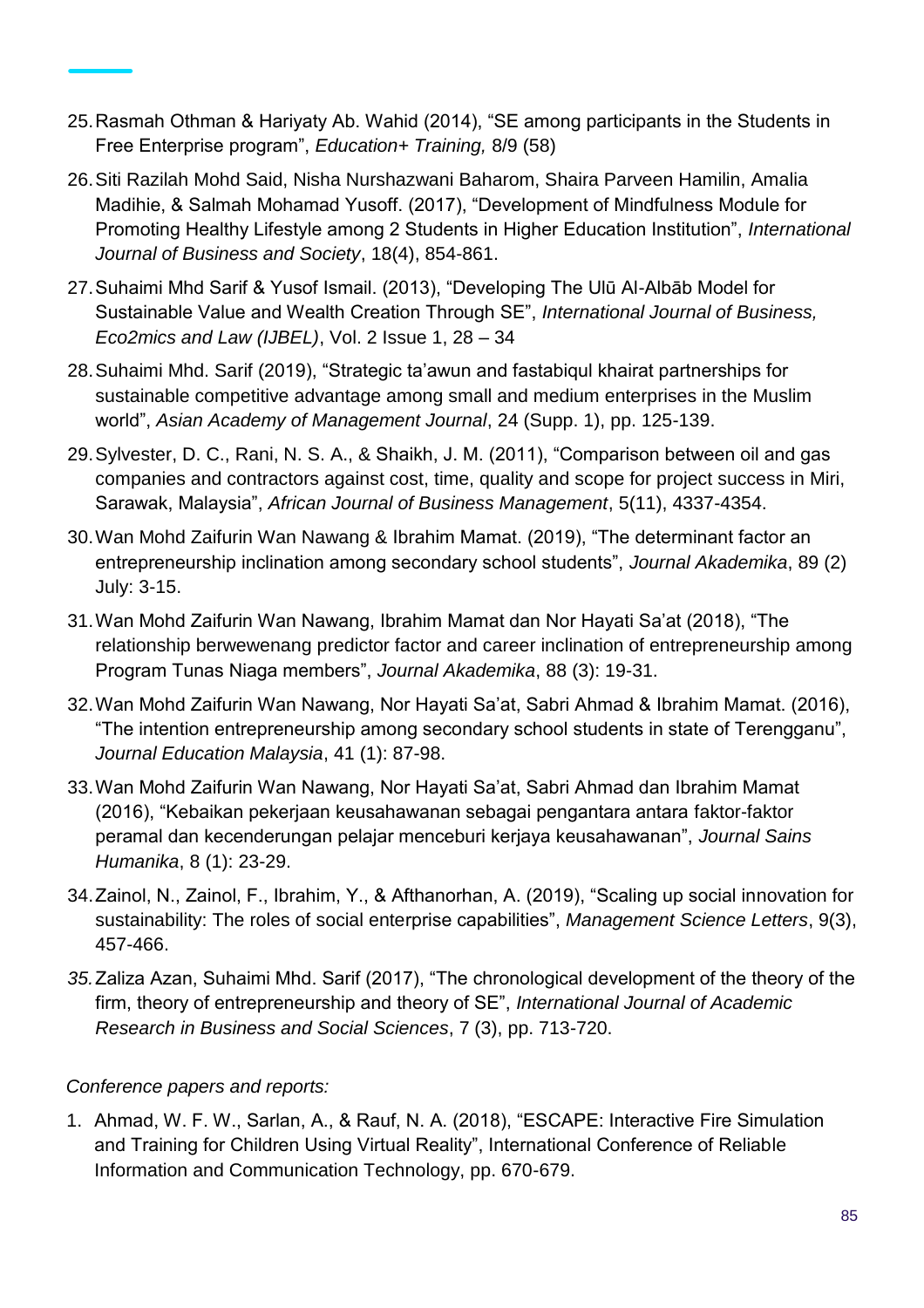- 2. Amalia Madihie, Salmah Mohamad Yusoff, Siti Norazilah Mohd Said, Riziandy Nawawi, Roseini Mohtar, & Remy Syarmila Mohamed Sebli. (2016). SCS-ESP: Self-Value Excellence Module, Poster Presentation, InTEX 2016 Universiti Malaysia Sarawak, 23th May 2016
- 3. Amalia Madihie, Sidek Mohd Noah, Maznah Baba and Wan Marzuki Wan Jaafar. (2017). Resilient Therapy Intervention. The IAC International Conference 2017, 20th -23rd April 20, Bue2s Ares, Argentina. (accepted as workshop presentation)
- 4. Cheah, J., Amran, A., & Yahya, S. (2018, Oct 8). Social enterprise performance in Malaysia and Singapore: How they can perform and sustain better? Paper presented at Southeast Asian Social Innovation Network Conference, Kuala Lumpur: SEASIN.
- 5. Corporate social responsibility and corporate SI: a conceptual understanding, SHS Web of Conferences 34, 01001
- 6. Evaluation of Video Modeling Application to Teach Social Interaction Skills to Autistic Children Conference: International Conference on User Science and Engineering, pp. 125- 135 Publisher: Springer, Singapore
- 7. Jali, Muhamad Nizam and Abas, Zakaria and Ariffin, Ahmad Shabudin and Baluch, Nazim Hussain (2016) *SI and strategic knowledge management processes: a critical conceptual overview.* In: Knowledge Management International Conference (KMICe) 2016, 29 – 30 August 2016, Chiang Mai, Thailand.
- 8. Mohd Adib Abd Muin, Shuhairimi Abdullah, Abdul Jalil Ramli, Noor Salwani Hussin, Jamsari Jamaluddin, Zainab Ahmad & Nur Suriaty Daud. (2018). Model of Islamic SE: A Study on successful Muslim social entrepreneur in Malaysia. MATEC Web Conf. Malaysia Technical Universities Conference on Engineering and Technology (MUCET 2017). Vol. 150. 2018 (05093). doi.org/10.1051/matecconf/201815005093.
- 9. Nur Raihan Che Nawi, Mohd Mursyid Arshad, Steven Eric Krauss & Ismi Arif Ismail (2019). Career Transition to Become a Social Entrepreneur: The Challenges Faced by Youth Social Entrepreneur in Malaysia. Proceeding of The 5th International Conference On Educational Research and Practice (ICERP)2019 Educating The Digital Society: Integrating Humanistic and Scientific Values. Pp 520-528. ISBN 978-967-960-453-5."
- 10.Raudah Mohd Adnan, Wan Fauziah Wan Yusoff, Norliza Ghazali, Sivan Rajah and 2rsuhaida Awang (2018), Preliminary Study On the Current Status of SE Practices in Malaysia: An Exploratory Case, International Business Information Management Association (IBIMA), 2205, ISBN:9780999855102
- 11.Sarlan, A., Hashim, A. S., Ahmad, R., Ahmad, W. F. W., Mahamad, S., Basri, S., & Astrini, S. (2016, August). An interactive Islamic mobile application for children "Hidup Cara Rasullullah". In 2016 3rd International Conference on Computer and Information Sciences (ICCOINS) (pp. 579-584). IEEE.
- 12.Sarlan, A., Xiong, F. K., Ahmad, R., Ahmad, W. F. W., & Bhattacharyya, E. (2015, May). Pre-hospital emergency 2tification system. In 2015 International Symposium on Mathematical Sciences and Computing Research (iSMSC) (pp. 168-173). IEEE.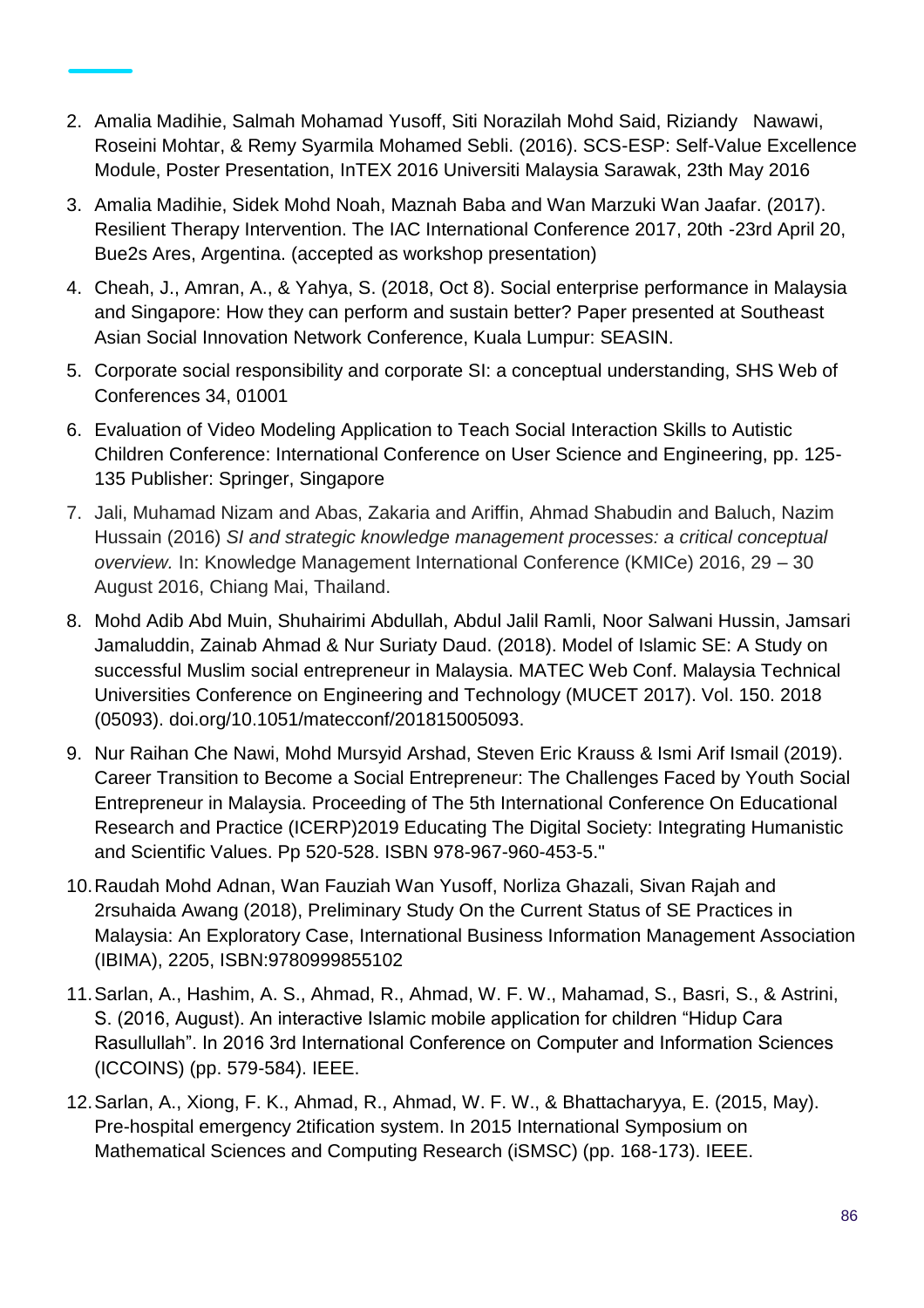- 13.Sheng, Y. T., Rani, N. S. A., & Shaikh, J. M. (2011). Impact of SMEs character in the loan approval stage. In International Conference on Business and Eco2mics (Vol. 1, pp. 229- 233).
- *14.*Wan Mohd Zaifurin Wan Nawang, Nor Hayati Sa'at, Sabri Ahmad & Ibrahim Mamat (2016), "Kecenderungan kerjaya keusahawanan dalam kalangan pelajar Program Kokurikulum Keusahawanan sekolah menengah di Negeri Terengganu", *Jurnal Pendidikan Malaysia,*  41(1)(2016): 87-98

# *Books and book chapters:*

# *Theses:*

1. Cheah, Sau-Seng (2018). The determinants of social enterprises performance in Malaysia and Singapore, (Doctoral dissertation, Universiti Sains Malaysia, Penang). Retrieved from http://eprints.usm.my/id/eprint/43631

# *Media:*

- 1. Muhammad Iqmal Hisham Kamaruddin (2019). Challenges in Islamic Social Enterprise (ISE) in Malaysia. Malaysian Business, April 2019, Kuala Lumpur, Malaysia. Pp. 56-57
- 2. Wan Mohd Zaifurin Wan Nawang @ W. Ahmad (2015), Kecenderungan kerjaya keusahawanan di Negeri Terengganu dalam kalangan ahli Program Tunas Niaga
- 3. Muhammad Iqmal Hisham Kamaruddin (2019). Islamic Social Enterprise for Community Empowerment and Enhancement. ISFIRE Review, February 2019, London, United Kingdom. Pp.15-19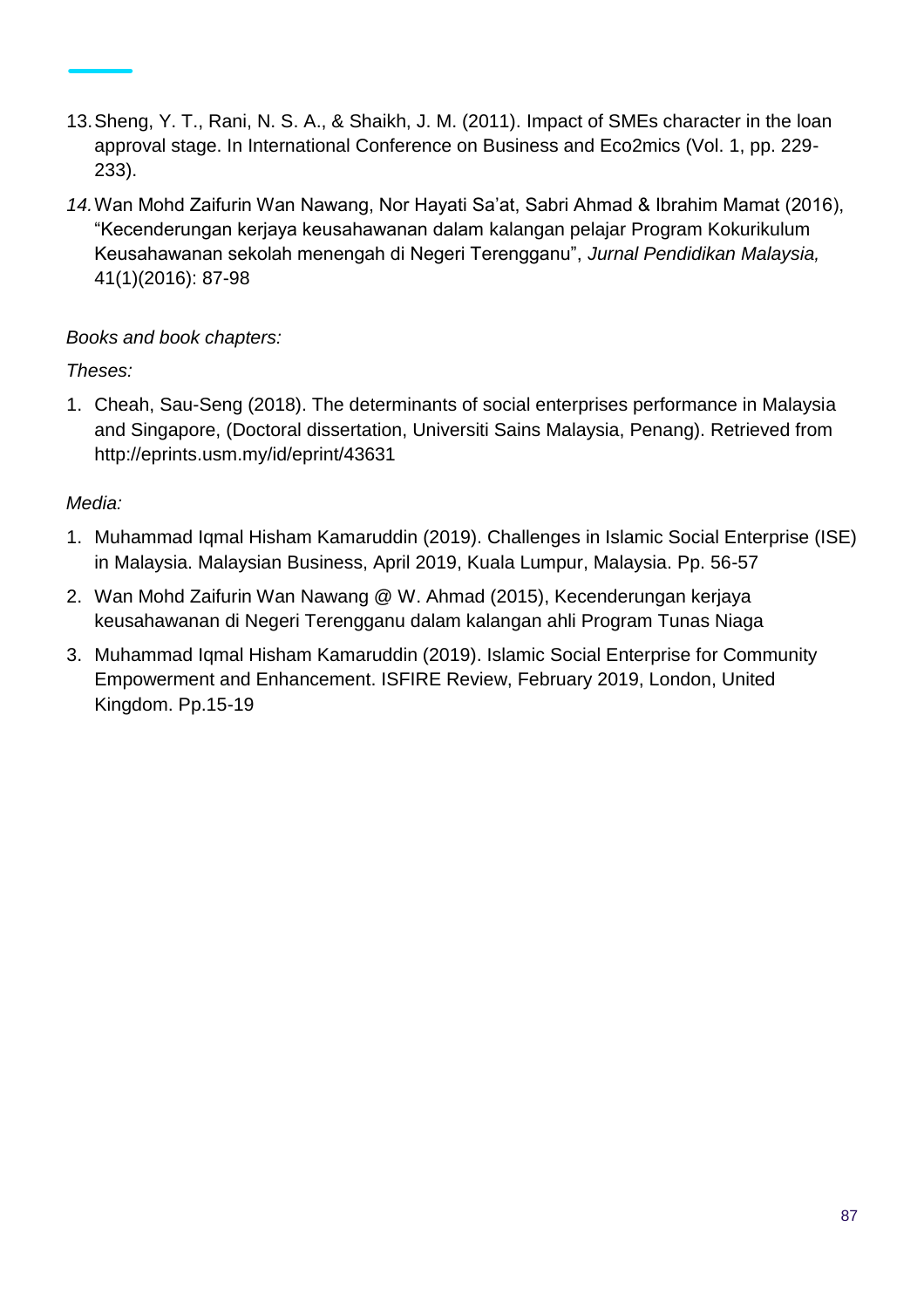# Appendix E – Undergraduate and postgraduate courses

| No.                     | <b>Course name</b>                                                                 | No of<br>participants | <b>Type of</b><br>teaching<br>activity | <b>Level</b>                 | <b>Module</b><br>type | <b>Year</b> | <b>HEI</b>              | <b>Funds</b> |
|-------------------------|------------------------------------------------------------------------------------|-----------------------|----------------------------------------|------------------------------|-----------------------|-------------|-------------------------|--------------|
| $\mathbf 1$             | Social Enterprise                                                                  | 120                   | Degree<br>programme                    | Undergraduate                | Compulsory            | 2012        | <b>UMK</b>              | Government   |
| $\overline{2}$          | Workshop and<br>carnival on Social<br>Enterprise                                   | 30                    |                                        | Non-<br>accredited<br>course |                       | 2019        | <b>UTeM</b>             | Government   |
| $\mathbf{3}$            | Methodologies<br>Research                                                          | 10                    | Module /<br>class                      | Undergraduate                | Compulsory            | 2018        | Etiqa<br><b>Takaful</b> | Self-funded  |
| $\overline{\mathbf{4}}$ | Documentary "Jejak<br><b>Usahawan Sosial"</b><br>Tracking Social<br>Entrepreneurs) | 60                    | Module /<br>class                      | Undergraduate                | Compulsory            | 2018        | <b>UTHM</b>             | No Funding   |
| $5\phantom{1}$          | Course assessment                                                                  | 8                     | Degree<br>programme                    | Undergraduate                | Compulsory            | 2017        | <b>UMS</b>              | Self-funded  |
| $6\phantom{1}6$         | Social Enterprise:<br>Doing Well by Doing<br>Good                                  | 60                    | Module /<br>class                      | Non-<br>accredited<br>course | Elective              | 2018        | <b>USM</b>              | Corporate    |
| $\overline{7}$          | <b>Social Business: The</b><br>Impact on<br>Management and<br>Accounting           | 23                    | Module /<br>class                      | Undergraduate                | Compulsory            | 2018        | <b>USM</b>              | No Funding   |

The following is the list of courses captured with the survey and through additional sources: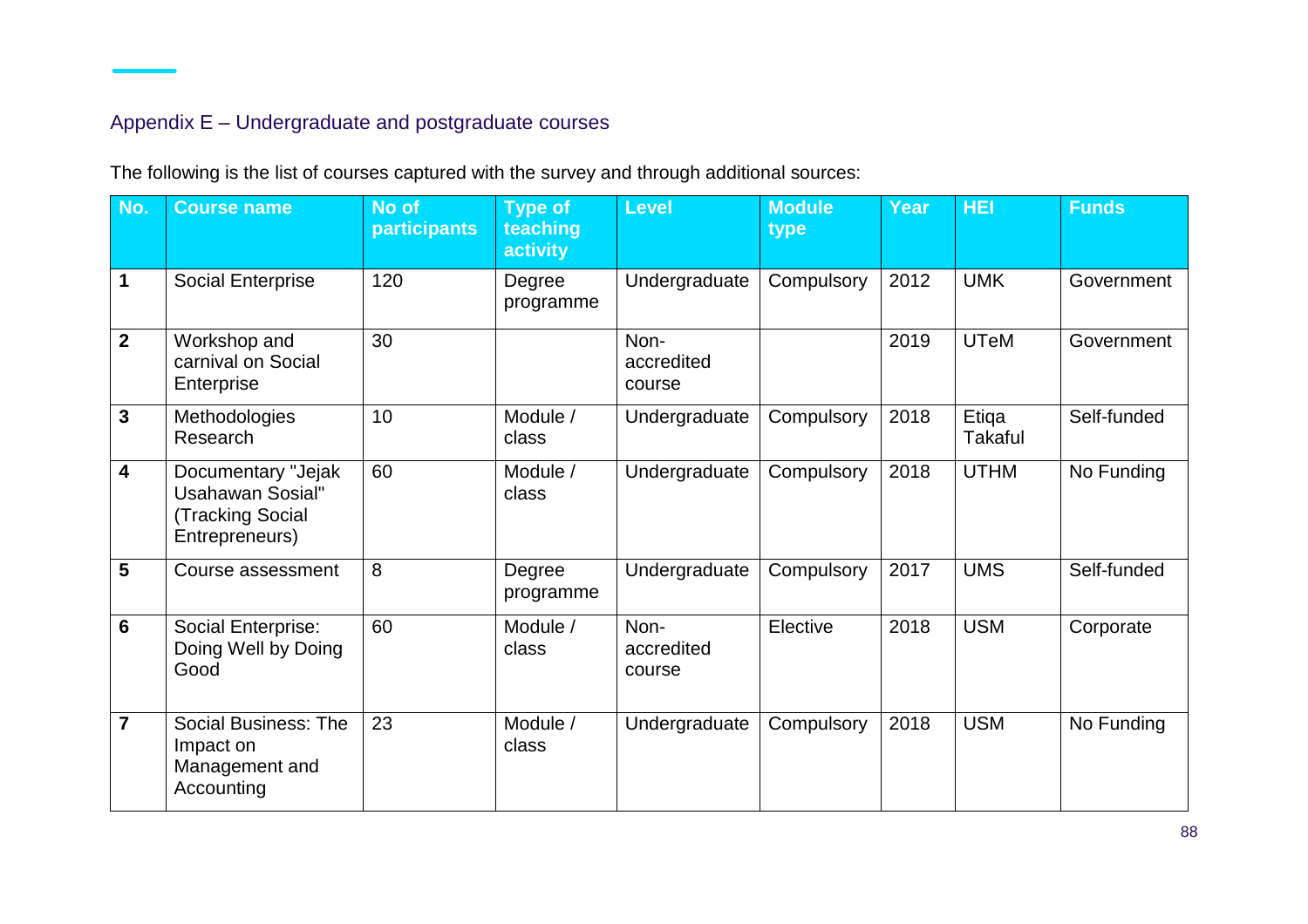| 8  | Social Enterprise:<br>Doing well by doing<br>good                                        | 15 | Module /<br>class   | Non-<br>accredited<br>course | Elective   | 2019 | <b>USM</b>                  | Vistage<br>expert<br>sharing |
|----|------------------------------------------------------------------------------------------|----|---------------------|------------------------------|------------|------|-----------------------------|------------------------------|
| 9  | Entrepreneurship<br>Course                                                               | 40 | Degree<br>programme | Undergraduate                | Compulsory | 2001 | UniKL                       | <b>UTAR</b>                  |
| 10 | <b>Kursus Asas</b><br>Keusahawanan<br>(Basic<br>Entrepreneurship<br>course)              | 30 | Module /<br>class   | Non-<br>accredited<br>course |            | 2007 | <b>UniKL</b>                | Government<br>Funding        |
| 11 | <b>Small Business</b><br>Management, New<br><b>Business Venture,</b><br>Entrepreneurship | 40 | Degree<br>programme | Undergraduate                | Elective   | 2009 | UniKL                       | Curtin<br><b>University</b>  |
| 12 | <b>Small Business</b><br>Management, New<br><b>Business Venture</b>                      | 10 | Module /<br>class   | Postgraduate                 | Elective   | 2012 | UniKL                       | Other                        |
| 13 | <b>Small Business</b><br>Management                                                      | 40 | Degree<br>programme | Undergraduate                | Elective   | 2014 | UniKL                       | Other                        |
| 14 | One of the juries for<br><b>NBOS Competition</b>                                         |    |                     |                              |            | 2016 | Govt.<br>Statutory<br>Body. |                              |
| 15 | Social Innovation<br>Seminar (SIS)                                                       |    |                     |                              |            | 2016 | Govt.<br>Statutory<br>Body. |                              |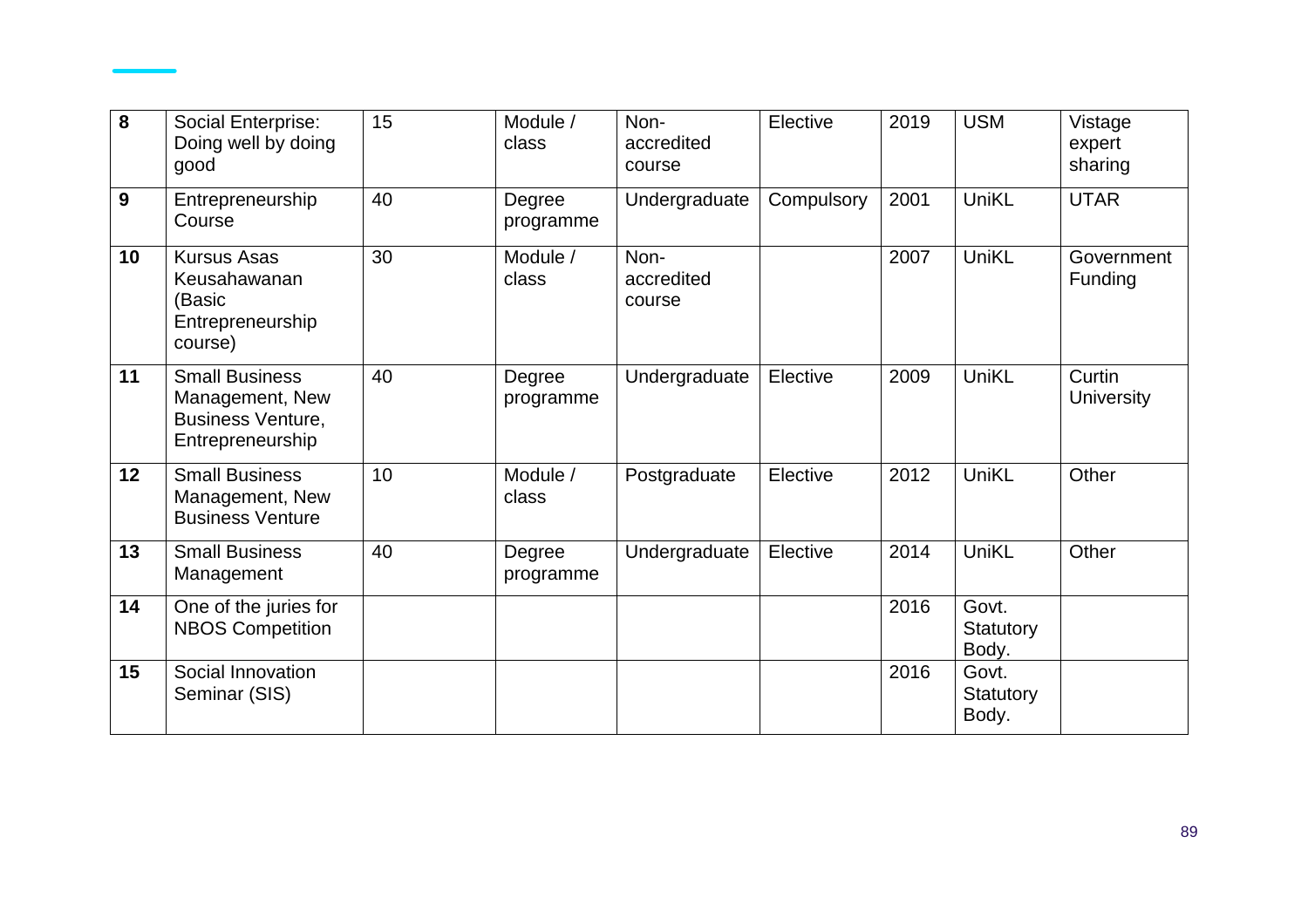| 16 | <b>Inaugural Social</b><br>Economy &<br>Investment<br>Conference (SEIC)                                       |    |                     |                              |            | 2017 | Govt.<br>Statutory<br>Body. |             |
|----|---------------------------------------------------------------------------------------------------------------|----|---------------------|------------------------------|------------|------|-----------------------------|-------------|
| 17 | Keynote Speaker at<br>the 1st International<br><b>Islamic Social</b><br>Economic<br>Conference (1st<br>IISEC) |    |                     |                              |            | 2017 | Govt.<br>Statutory<br>Body. |             |
| 18 | Malaysia's Social<br>Inclusion & Vibrant<br>Entrepreneurship<br>(MasSIVE)                                     |    |                     |                              |            | 2018 | Govt.<br>Statutory<br>Body. |             |
| 19 | Lecture                                                                                                       | 30 | Module /<br>class   | Postgraduate                 | Compulsory | 2018 |                             | No Funding  |
| 20 | Abnormal Psychology                                                                                           | 30 | Degree<br>programme | Undergraduate                | Compulsory | 2019 | <b>UniMaS</b>               | No Funding  |
| 21 | Resilient Therapy<br>Intervention                                                                             | 25 | Module /<br>class   | Non-<br>accredited<br>course | Elective   | 2019 | <b>UniMaS</b>               | Government  |
| 22 | Coffee Talk by Dr<br>Emma and the Gang                                                                        | 60 | Module /<br>class   | Non-<br>accredited<br>course | Elective   | 2019 | <b>UniMaS</b>               | Self-funded |
| 23 | <b>Startup Essentials:</b><br><b>Value Proposition</b><br>Design                                              | 50 | Module /<br>class   | Non-<br>accredited<br>course | Elective   | 2017 | <b>UTP</b>                  | No Funding  |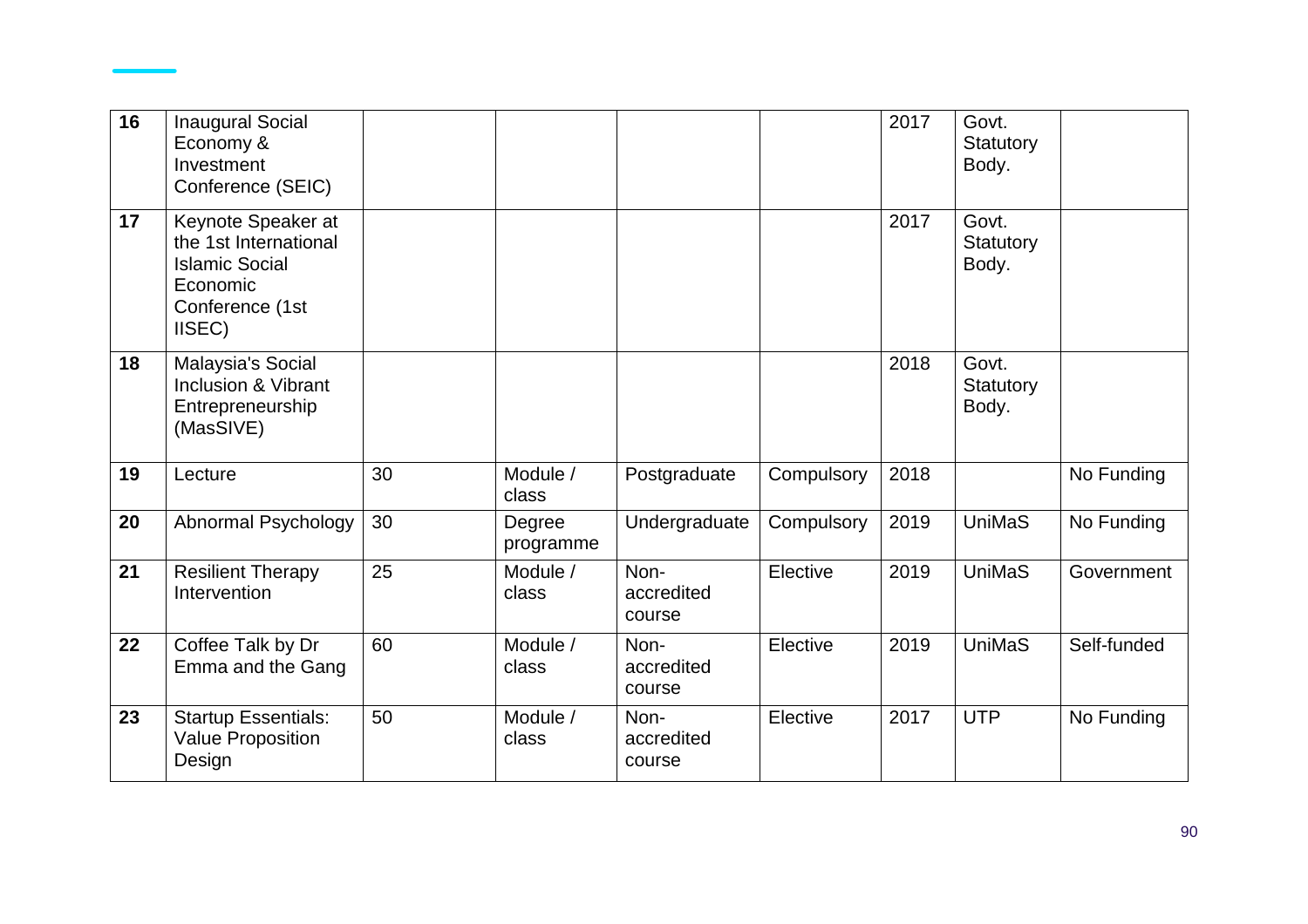| 24 | <b>Engineering Team</b><br>Project                                  | 30  | Degree<br>programme | Undergraduate                        | Compulsory | 2018 | <b>UTP</b> | <b>HEI Own</b><br>Funds           |
|----|---------------------------------------------------------------------|-----|---------------------|--------------------------------------|------------|------|------------|-----------------------------------|
| 25 | Social<br>Entrepreneurship                                          | 100 | Degree<br>programme | Undergraduate                        | Compulsory | 2013 | <b>UMK</b> | Government<br>& Research<br>Grant |
| 26 | <b>PROSPEK</b>                                                      | 50  | Module /<br>class   | Non-<br>accredited<br>course         |            | 2014 | <b>UMK</b> | Government                        |
| 27 | <b>REMODE</b>                                                       | 50  | Module /<br>class   | Non-<br>accredited<br>course         | Elective   | 2014 | <b>UMK</b> | Research<br>Grant                 |
| 28 | Teroka Baru untuk<br>Golongan Asnaf                                 | 45  | Module /<br>class   | Non-<br>accredited<br>course         | Elective   | 2019 | <b>UMK</b> | Government                        |
| 29 | <b>MOST</b>                                                         | 15  | Module /<br>class   | Non-<br>accredited<br>course         | Elective   | 2019 | <b>UMK</b> | NGO /<br>Foundation               |
| 30 | <b>Basic Online</b><br>Marketing                                    | 30  | Module /<br>class   | Undergraduate<br>and<br>postgraduate | Elective   | 2015 | DeAlami    | Self-funded                       |
| 31 | <b>Basic Digital</b><br>Marketing: From Zero<br>to Hero             | 30  | Module /<br>class   | Undergraduate<br>and<br>postgraduate | Elective   | 2016 | DeAlami    | Self-funded                       |
| 32 | Introduction to Online<br><b>Business: Textile &amp;</b><br>Fashion | 35  | Module /<br>class   | Undergraduate<br>and<br>postgraduate | Elective   | 2018 | DeAlami    | Self-funded                       |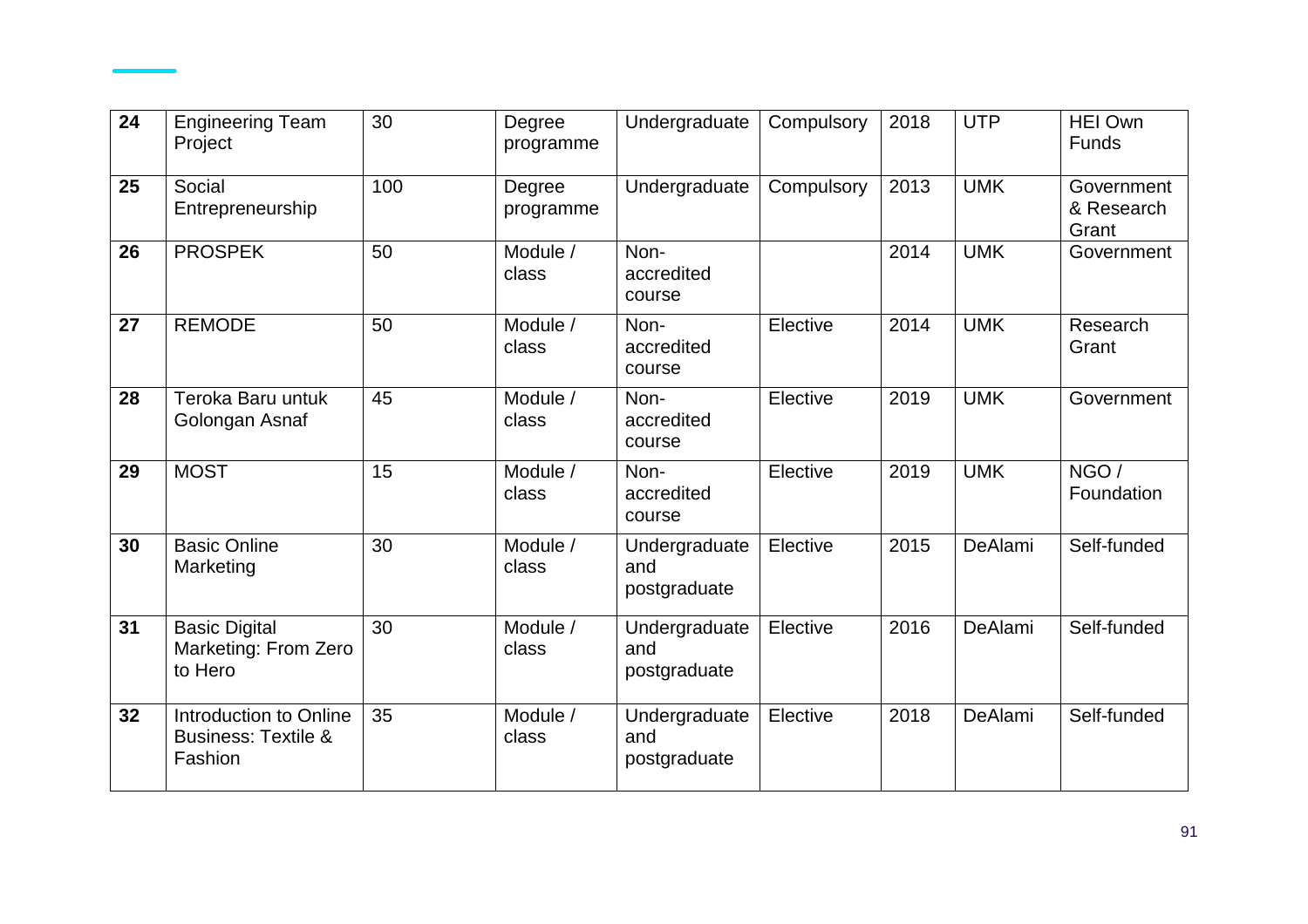| 33 | <b>Beehive</b>                                                              | 30  | Module /<br>class   | Undergraduate                | Elective   | 2015 | <b>UMK</b>                          | Foreign<br><b>Funds</b>                 |
|----|-----------------------------------------------------------------------------|-----|---------------------|------------------------------|------------|------|-------------------------------------|-----------------------------------------|
| 34 | Be Still, Children<br><b>Cancer Outreach</b><br>Program                     | 40  | Degree<br>programme | Undergraduate                | Compulsory | 2018 | <b>UTM</b>                          | NGO/<br>Foundation<br>& Self-<br>funded |
| 35 | <b>Corporate Social</b><br>Responsibility and<br><b>Social Enterprise</b>   | 15  | Module /<br>class   | Postgraduate                 | Elective   | 2017 | <b>USM</b>                          | No Funding                              |
| 36 | Creativity and<br>Innovation                                                | 150 | Module /<br>class   | Undergraduate                | Elective   | 2000 | School of<br>Marketing<br>and Media | No Funding                              |
| 37 |                                                                             | 25  | Module /<br>class   | Non-<br>accredited<br>course | Elective   | 2018 | <b>UKM</b>                          | Government                              |
| 38 | <b>Jalinan Kasih</b><br>Bersama Rumah<br><b>Anak Yatim Baitul</b><br>Hijrah | 20  | Module /<br>class   | Undergraduate                | Compulsory | 2018 |                                     | Self-funded                             |
| 39 | Entrepreneurship,<br>Love and Community                                     | 32  | Module /<br>class   | Undergraduate                | Compulsory | 2018 |                                     | Self-funded                             |
| 40 | <b>Engineers &amp; Society</b>                                              | 60  | Module /<br>class   | Undergraduate                | Compulsory | 2004 | <b>UTHM</b>                         | No Funding                              |
| 50 | Creativity &<br>Innovation                                                  | 60  | Module /<br>class   | Undergraduate                | Compulsory | 2004 | <b>UTHM</b>                         | No Funding                              |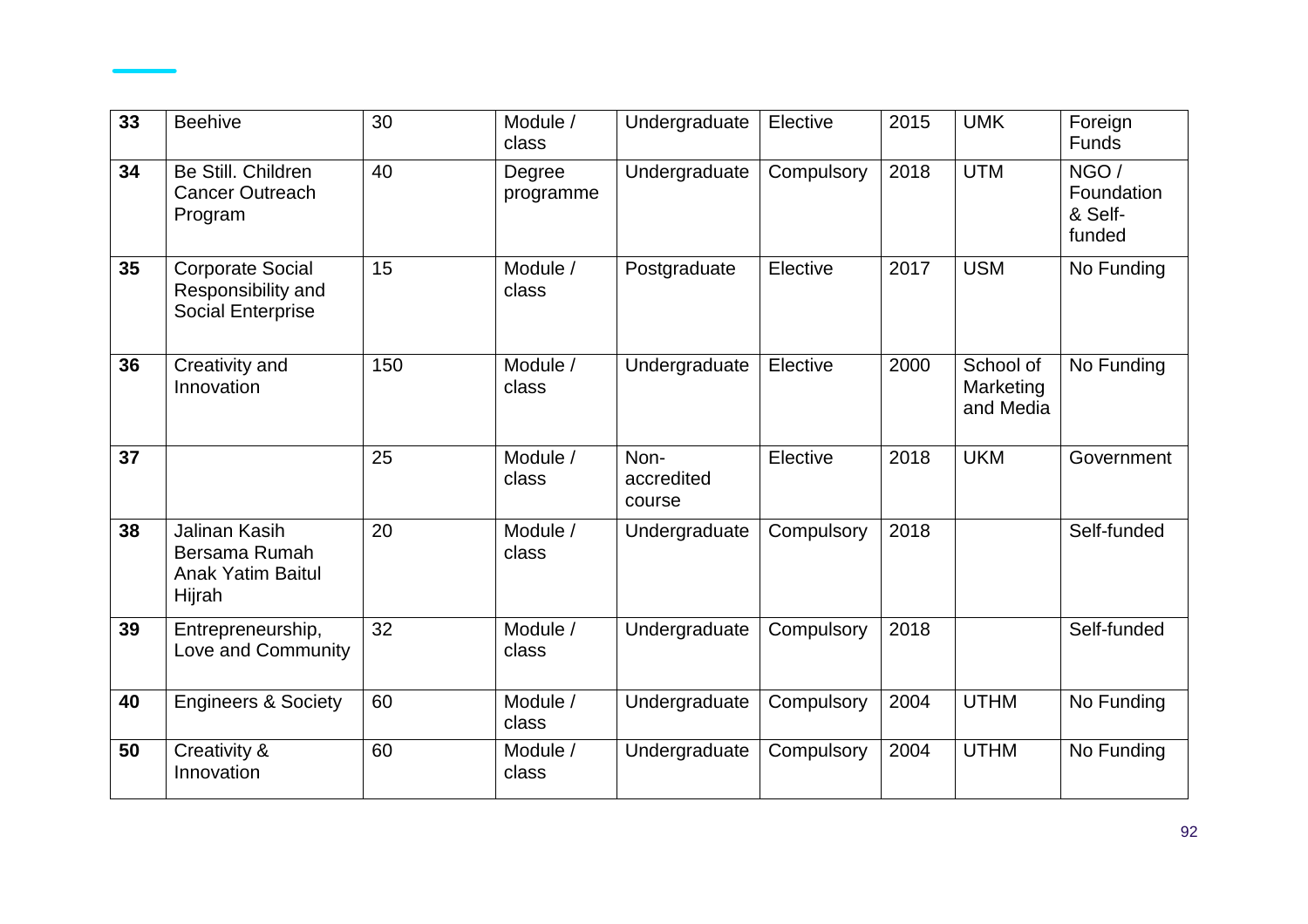| 51 | <b>Islamic Business</b><br><b>Ethics and Social</b><br>Responsibility | 40 | Degree<br>programme | Undergraduate                | Elective   | 2012 | <b>UUM</b> | No Funding                              |
|----|-----------------------------------------------------------------------|----|---------------------|------------------------------|------------|------|------------|-----------------------------------------|
| 52 | <b>Theory and Practice</b><br>of Islamic Business                     | 40 | Degree<br>programme | Undergraduate                | Compulsory | 2012 | <b>UUM</b> | No Funding                              |
| 53 | Zakat Management                                                      | 40 | Degree<br>programme | Undergraduate                | Compulsory | 2018 | <b>UUM</b> | No Funding                              |
| 54 | Qawaid Fiqhiyyah for<br>Muamalat                                      | 44 | Degree<br>programme | Undergraduate                | Compulsory | 2017 | <b>UUM</b> | No Funding                              |
| 55 | Theory and<br>Philosophy in Takaful                                   | 30 | Degree<br>programme | Undergraduate                | Compulsory | 2018 | <b>UUM</b> | No Funding                              |
| 56 | Teaching<br>mathematics using a<br>developed<br>courseware            | 30 | Module /<br>class   | Non-<br>accredited<br>course | Elective   | 2015 | <b>UTP</b> | Government                              |
| 57 | Design thinking                                                       | 30 | Module /<br>class   | Non-<br>accredited<br>course | Elective   | 2016 | <b>UTM</b> | NGO/<br>Foundation<br>& Self-<br>funded |
| 58 | Microcontroller<br>Development                                        | 50 | Module /<br>class   | Non-<br>accredited<br>course | Elective   | 2019 | <b>UTM</b> | Other                                   |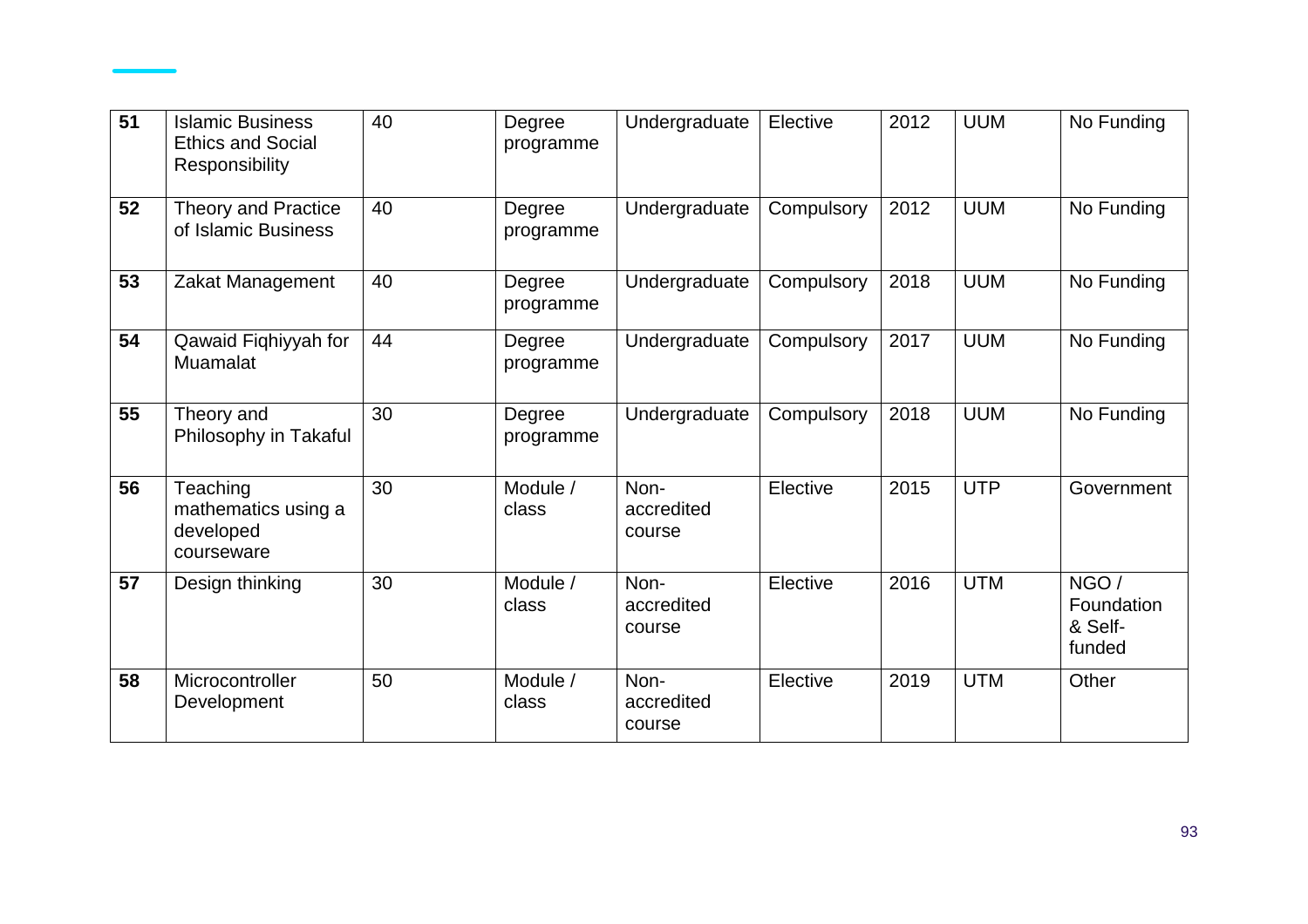| 59 | Project based                                     | 60 | Degree<br>programme | Undergraduate | Compulsory | 2000 | UniMaS        | Government<br>& NGO /<br>Foundation     |
|----|---------------------------------------------------|----|---------------------|---------------|------------|------|---------------|-----------------------------------------|
| 60 | Consultation<br>Approach                          | 60 | Degree<br>programme | Undergraduate | Compulsory | 2000 | <b>UniMaS</b> | Government<br>& NGO /<br>Foundation     |
| 61 | Design Thinking                                   | 50 | Degree<br>programme | Undergraduate | Compulsory | 2019 | <b>UTM</b>    | No Funding                              |
| 62 | <b>Business Model</b><br>Canvas                   | 50 | Degree<br>programme | Undergraduate | Compulsory | 2019 | <b>UTM</b>    | No Funding                              |
| 63 | <b>Experiential Learning</b><br><b>Activities</b> | 50 | Degree<br>programme | Undergraduate | Compulsory | 2019 | <b>UTM</b>    | No Funding                              |
| 64 | Social<br>Entrepreneurship                        | 50 | Degree<br>programme | Undergraduate | Compulsory | 2015 | <b>UTM</b>    | NGO/<br>Foundation<br>& Self-<br>funded |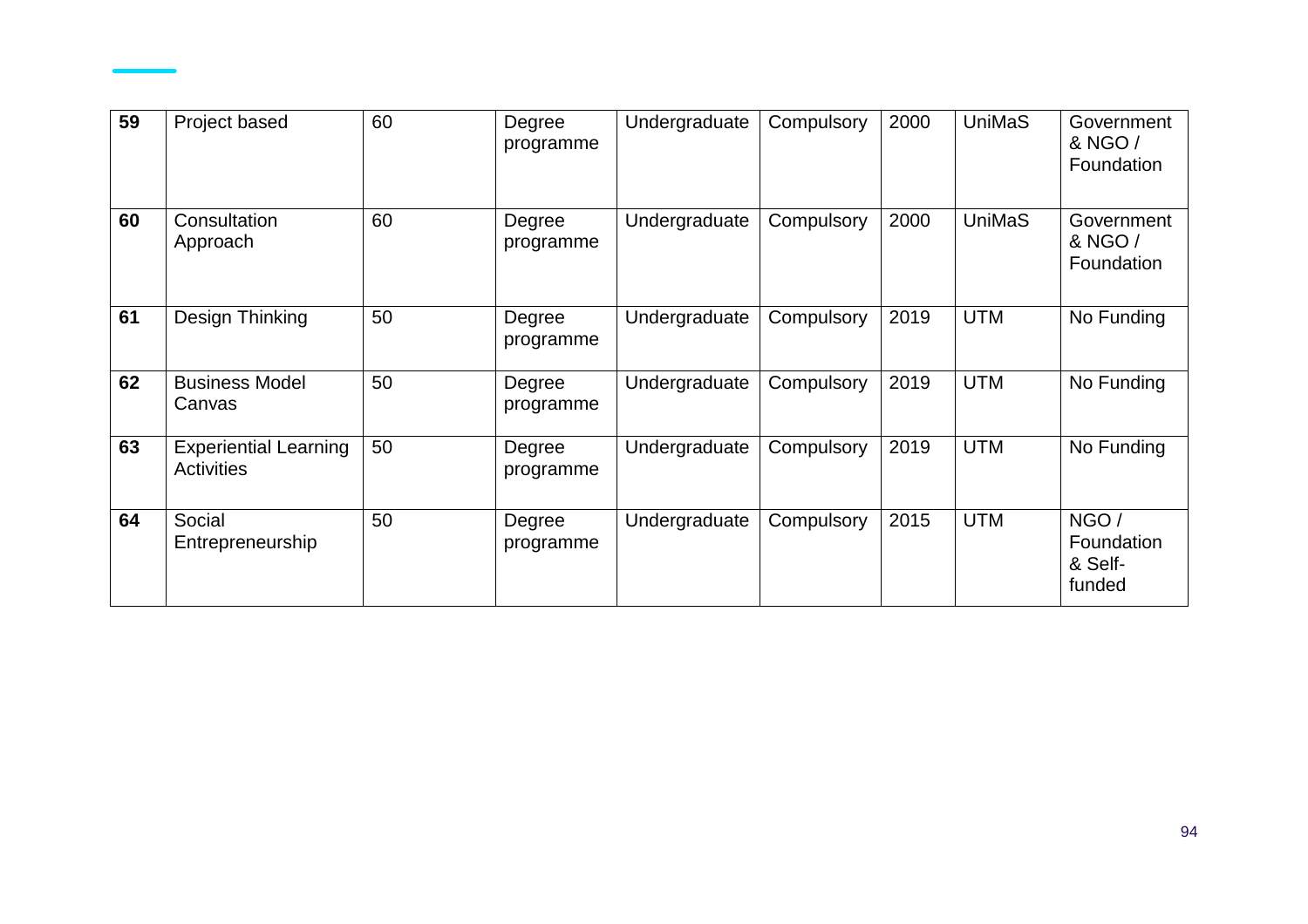# Appendix F – Community engagement

The following describes the community engagement captured with the survey with all the sub-information collected, among which: Name of the Organisation, role, type of organisation and target SDGs.

| Name of the<br>organisation                                                                                       | <b>Role</b>         | <b>Type of</b><br>organisati<br>on | <b>HEI</b>                                    | <b>Target</b><br><b>SDGs</b>             | <b>Main</b><br>beneficiary<br>group / target | <b>Type of</b><br>activity                           | <b>Funding</b>                      | <b>Main</b><br><b>barrier</b> |
|-------------------------------------------------------------------------------------------------------------------|---------------------|------------------------------------|-----------------------------------------------|------------------------------------------|----------------------------------------------|------------------------------------------------------|-------------------------------------|-------------------------------|
|                                                                                                                   |                     |                                    |                                               |                                          | group                                        |                                                      |                                     |                               |
| <b>Bridge Bakti</b>                                                                                               | Committee<br>member | <b>NGO</b>                         |                                               |                                          |                                              |                                                      |                                     |                               |
| <b>EPIC Homes</b>                                                                                                 | Volunteering        | Social<br>Enterprise               |                                               |                                          |                                              |                                                      |                                     |                               |
| <b>International</b><br><b>Association of</b><br><b>Social</b><br><b>Enterprise</b><br><b>Economic</b><br>(IASEE) | Other               | <b>NGO</b>                         | <b>Bluebear</b><br><b>Holdings</b><br>Sdn Bhd | Other                                    | Children and<br>Youth                        | Applying for<br>funding                              | Research<br>Grant & Self-<br>funded |                               |
| <b>Special</b>                                                                                                    | Committee           | Public                             |                                               | Quality                                  | People with                                  | Training/                                            | Government                          | Lack of                       |
| education                                                                                                         | member              | <b>Body</b>                        |                                               | Education                                | disabilities                                 | Capacity<br><b>Building</b>                          | Funding                             | funding                       |
| <b>UTHM</b>                                                                                                       | Volunteering        | School                             |                                               |                                          |                                              |                                                      |                                     |                               |
| <b>Universiti</b><br><b>Malaysia</b><br><b>Sabah</b>                                                              | Advisory            | Social<br>Enterprise               |                                               | Good<br>Health and<br>Well-being         | Minor/Indigen<br>ous ethnic<br>groups        | Training /<br>Capacity<br><b>Building</b>            | No Funding                          | Lack of<br>funding            |
| <b>Stroke</b><br><b>survivors</b>                                                                                 | Committee<br>member | Other                              | Hospital<br>Rehabilit<br>asi<br>Cheras        | Decent<br>Work and<br>Economic<br>Growth | People with<br>disabilities                  | Forming an<br>alliance /<br>Partnership<br>/ Network | Government<br>Funding               | Other                         |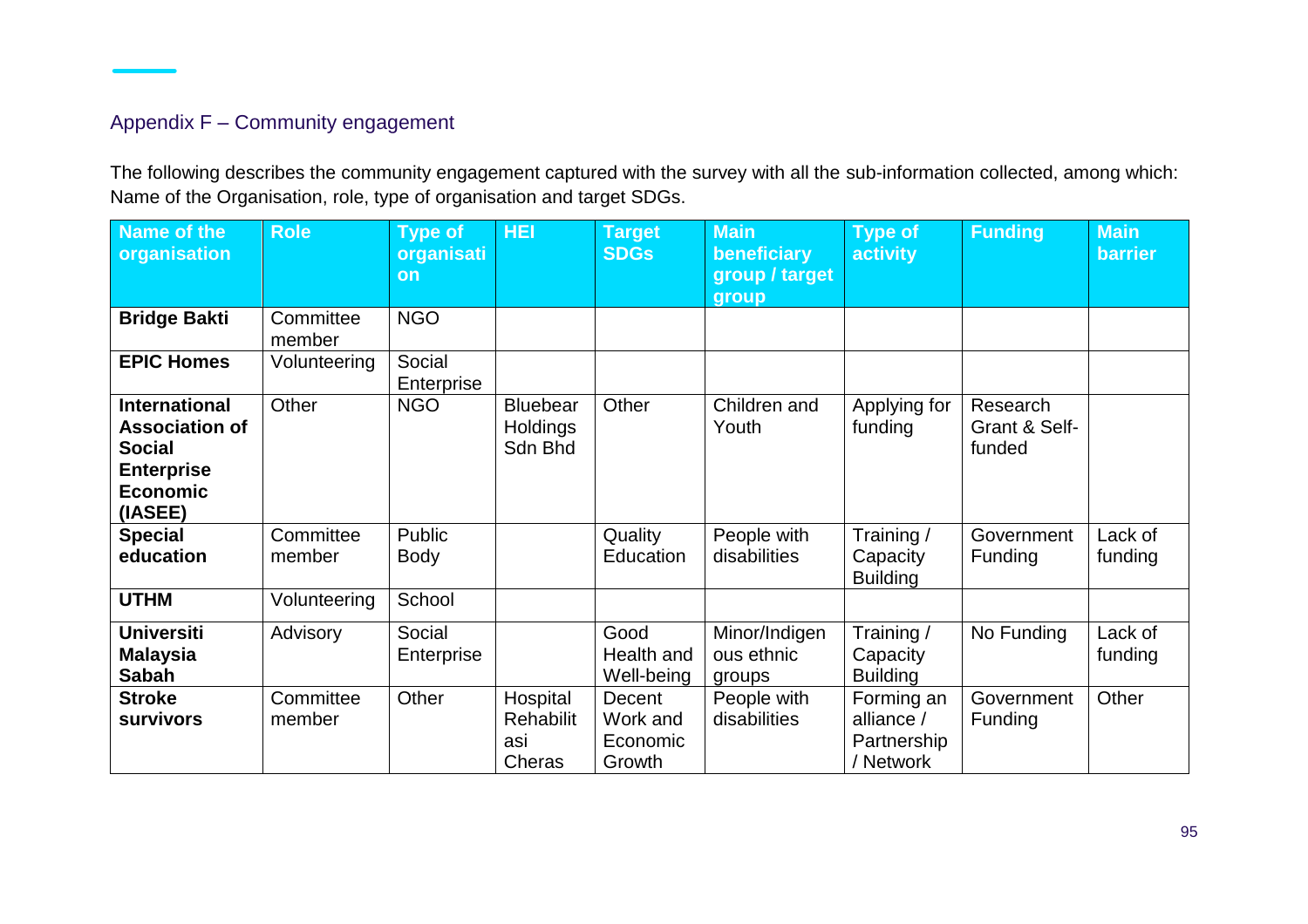| <b>Habitat for</b><br><b>Humanity</b>                                                                  | Volunteering        | <b>NGO</b> | <b>Universiti</b><br>Putra<br>Malaysia<br>(UPM)         | Other                                                | Other                                 | Other                                     | Research<br>Grant                              |                                                   |
|--------------------------------------------------------------------------------------------------------|---------------------|------------|---------------------------------------------------------|------------------------------------------------------|---------------------------------------|-------------------------------------------|------------------------------------------------|---------------------------------------------------|
| <b>Community</b>                                                                                       | Committee<br>member | <b>NGO</b> | KTP-<br><b>USM</b>                                      | Industry,<br>Innovation<br>and<br>Infrastructu<br>re | Community                             | Product<br>design                         | Government<br>Funding                          | Lack of<br>engagem<br>ent from<br>communit<br>ies |
| Yayasan<br><b>Sarawak</b>                                                                              | Committee<br>member | <b>NGO</b> |                                                         | Quality<br>Education                                 | Children and<br>Youth                 | Service<br>delivery                       | Other                                          | Lack of<br>university<br>support                  |
| <b>Persatuan</b><br><b>Kaunseling</b><br><b>Malaysia</b><br>Antarabangsa<br>(PERKAMA<br>International) | Other               | <b>NGO</b> |                                                         |                                                      |                                       |                                           |                                                |                                                   |
| <b>University of</b><br><b>Third Age</b>                                                               | Other               | <b>NGO</b> | <b>UPM</b>                                              | Sustainabl<br>e Cities<br>and<br>Communiti<br>es     | Elderly                               | Training/<br>Capacity<br><b>Building</b>  | Government<br>Funding &<br>NGO /<br>Foundation | Lack of<br>funding                                |
| <b>University</b><br><b>Voluntary</b><br>Program                                                       | Volunteering        | Other      | <b>NGO</b>                                              | Quality<br>Education                                 | Children and<br>Youth                 | Training /<br>Capacity<br><b>Building</b> | No Funding                                     | Lack of<br>funding                                |
| <b>Startups</b><br><b>Developer</b>                                                                    | Officer             | School     | Mechanic<br>al Eng.<br>Dept,<br>Universiti<br>Teknologi |                                                      | Socially<br>economic<br>disadvantaged | Product<br>design                         | <b>HEI Own</b><br>Funds                        | Lack of<br>engagem<br>ent from<br>communit<br>ies |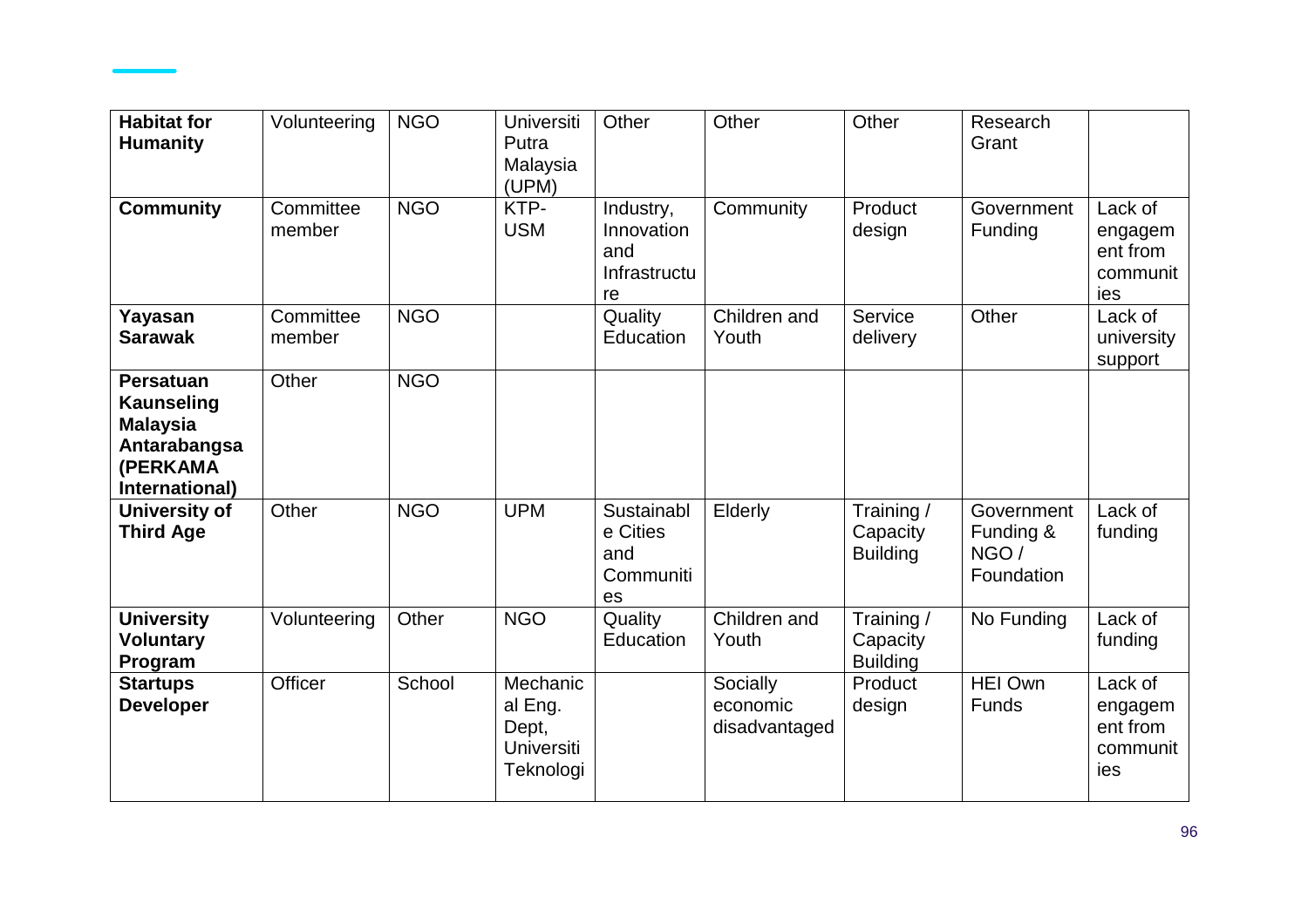|                                                                                    |                     |                       | <b>PETRON</b><br><b>AS</b>                      |                                          |                                       |                                           |                                         |                                                   |
|------------------------------------------------------------------------------------|---------------------|-----------------------|-------------------------------------------------|------------------------------------------|---------------------------------------|-------------------------------------------|-----------------------------------------|---------------------------------------------------|
| <b>PROSPEK</b><br>(Amanah<br><b>Ikhtiar</b><br>Malaysia)                           | Other               | Public<br><b>Body</b> | University<br>in<br>Switzerla<br>nd             | Good<br>Health and<br>Well-being         | Community                             | Training/<br>Capacity<br><b>Building</b>  | NGO/<br>Foundation                      | Lack of<br>funding                                |
| <b>KPM</b>                                                                         | Committee<br>member | Public<br><b>Body</b> | <b>KUWAK</b>                                    | No Poverty                               | Socially<br>economic<br>disadvantaged | Training /<br>Capacity<br><b>Building</b> | Research<br>Grant                       | Lack of<br>engagem<br>ent from<br>communit<br>ies |
| <b>Universiti</b><br><b>Malaysia</b><br><b>Kelantan</b>                            | Volunteering        | Social<br>Enterprise  |                                                 | Decent<br>Work and<br>Economic<br>Growth |                                       | Training /<br>Capacity<br><b>Building</b> | Research<br>Grant                       | Lack of<br>engagem<br>ent from<br>communit<br>ies |
| beehive                                                                            | Advisory            | School                |                                                 | Quality<br>Education                     | <b>Students</b>                       | Training /<br>Capacity<br><b>Building</b> | Foreign<br><b>Funds</b>                 | Lack of<br>funding                                |
| <b>Motivational</b><br><b>Courses for</b><br><b>Schools</b>                        | Advisory            | Public<br><b>Body</b> | Yayasan<br>Ibnu<br>Hayyan                       | Reduced<br>Inequality                    | Socially<br>economic<br>disadvantaged | Training /<br>Capacity<br><b>Building</b> | NGO/<br>Foundation                      | Lack of<br>funding                                |
| <b>Be Still.</b><br><b>Children</b><br><b>Cancer</b><br><b>Outreach</b><br>Program | Advisory            | Public<br><b>Body</b> | Hospital<br>Sultan<br><b>Ismail</b><br>Johor    | Good<br>Health and<br>Well-being         | Children and<br>Youth                 | Applying for<br>funding                   | NGO/<br>Foundation<br>& Self-<br>funded | Lack of<br>funding                                |
| <b>Taman Negara</b><br><b>Teluk Bahang</b>                                         | Committee<br>member | <b>NGO</b>            | <b>University</b><br>Technolo<br>gy<br>Petronas | Reduced<br>Inequality                    | <b>Students</b>                       | Advocacy<br>and<br>campaign               | NGO/<br>Foundation<br>& Self-<br>funded | Lack of<br>funding                                |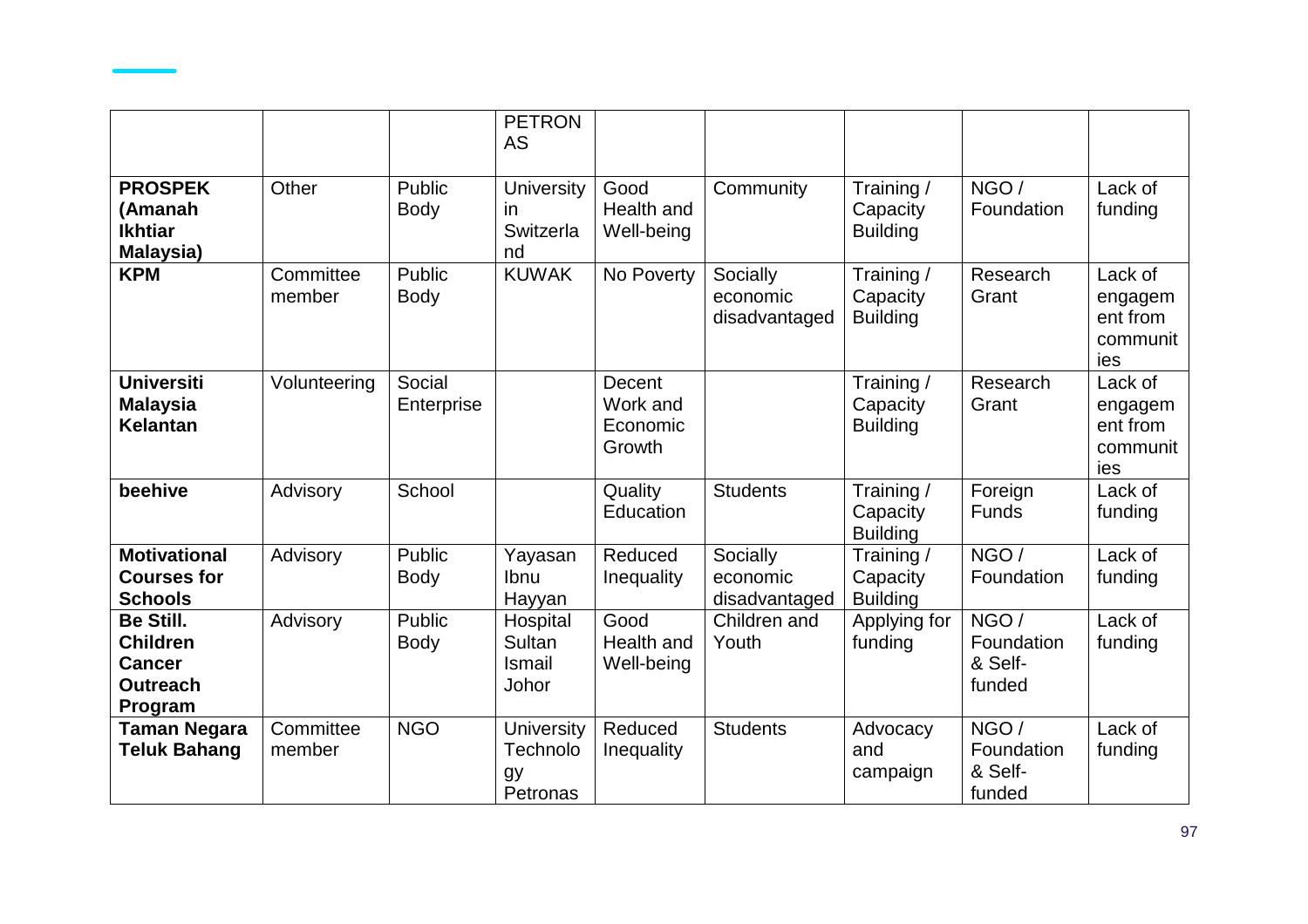| <b>SI Movement</b><br><b>Association</b>               | Committee<br>member | Faith/Relig<br>ious-<br>based<br>organisati<br>on | <b>UPM</b>                                                 | Other                            | <b>Students</b> | Training/<br>Capacity<br><b>Building</b>                    | Research<br>Grant                   |                                  |
|--------------------------------------------------------|---------------------|---------------------------------------------------|------------------------------------------------------------|----------------------------------|-----------------|-------------------------------------------------------------|-------------------------------------|----------------------------------|
| Cafe-Halal<br>process in<br><b>Cafeteria</b><br>(UUM)  | Committee<br>member | School                                            | <b>UUM</b>                                                 | Quality<br>Education             | Community       | Service<br>delivery                                         | Research<br>Grant & Self-<br>funded | Lack of<br>funding               |
| <b>Universitas</b><br><b>Islam</b><br><b>Indonesia</b> | Advisory            | <b>NGO</b>                                        |                                                            |                                  |                 |                                                             |                                     |                                  |
| <b>Ikram</b>                                           | Committee<br>member |                                                   | schools                                                    | Quality<br>Education             | <b>Students</b> | Advocacy<br>and<br>campaign                                 | NGO /<br>Foundation                 | Other                            |
| Kampung Aji                                            | Advisory            | School                                            | <b>UTP</b>                                                 | Quality<br>Education             | <b>Students</b> | Product<br>design                                           | Government<br>Funding               |                                  |
| <b>Schools and</b><br>within state of<br>Johor         | Officer             | School                                            | <b>DREAMC</b><br><b>ATCHER</b><br><b>SDN</b><br><b>BHD</b> | Quality<br>Education             |                 | Design,<br>developme<br>nt of<br>innovation<br>and pitching | NGO /<br>Foundation                 | Other                            |
| <b>PUSPEN</b><br><b>Kuching</b>                        | Advisory            | Other                                             | <b>AADK</b>                                                | Good<br>Health and<br>Well-being | Other           | Training/<br>Capacity<br><b>Building</b>                    | NGO/<br>Foundation                  | Lack of<br>university<br>support |
| "Pembanguna<br>n Usahawan<br>Muda"                     | Advisory            | School                                            |                                                            |                                  |                 |                                                             |                                     |                                  |
| <b>SEAMEO Sen</b>                                      | Committee<br>member | <b>NGO</b>                                        | <b>UUM</b>                                                 | Quality<br>Education             | Community       | Service<br>delivery                                         | Research<br>Grant & Self-<br>funded | Lack of<br>funding               |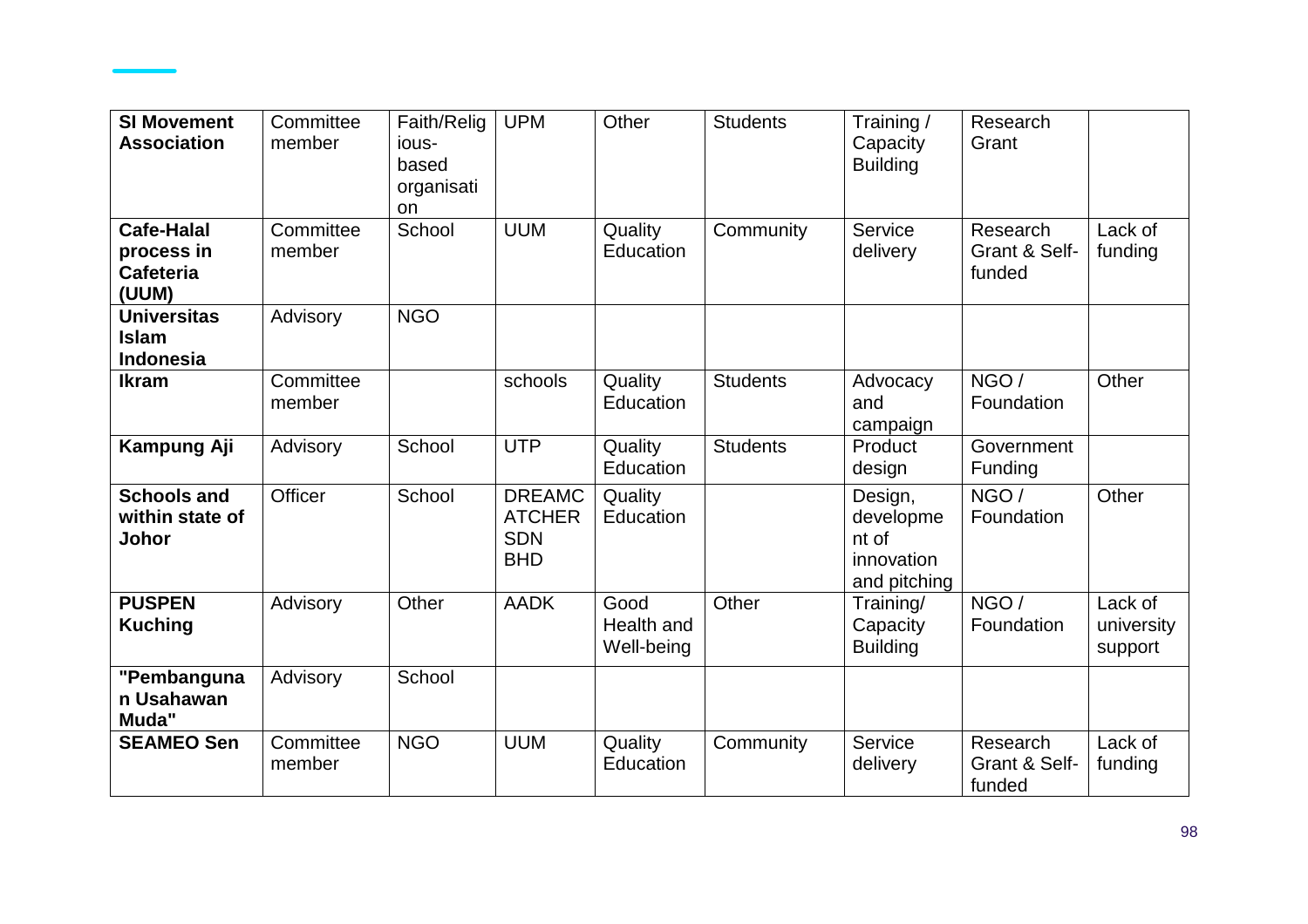| Dialogue in the<br><b>Dark</b>                                                                     | Other               | Social<br>Enterprise  |                                                                                            |                                          |                                       |                                                                           |                                         |                                                   |
|----------------------------------------------------------------------------------------------------|---------------------|-----------------------|--------------------------------------------------------------------------------------------|------------------------------------------|---------------------------------------|---------------------------------------------------------------------------|-----------------------------------------|---------------------------------------------------|
| <b>International</b><br><b>Association</b><br>for<br><b>Counselling</b><br>(IAC)                   | Other               | <b>NGO</b>            | <b>US</b><br><b>EMBASS</b><br>Y IN KL.<br>USM,<br>UNIMAP,<br>UMK,<br>UMS,<br><b>UNIMAS</b> | Equal<br>access for<br><b>B40</b>        | B40 students                          | Design,<br>develop-<br>ment of<br>Innovation<br>prototype<br>and pitching | Other                                   | Lack of<br>policy<br>support                      |
| <b>PAWE</b>                                                                                        | Officer             | <b>NGO</b>            | Child<br>Cancer<br>Associati<br>on                                                         | Good<br>Health and<br>Well-being         | Cancer<br>Patient                     | Training /<br>Capacity<br><b>Building</b>                                 | NGO/<br>Foundation<br>& Self-<br>funded | Lack of<br>university<br>support                  |
| <b>WISE (SME)</b>                                                                                  | Other               | Social<br>Enterprise  |                                                                                            |                                          |                                       |                                                                           |                                         |                                                   |
| <b>KPM, MAIK</b>                                                                                   | Advisory            | Public<br><b>Body</b> | <b>KUWAK</b>                                                                               | No Poverty                               | Socially<br>economic<br>disadvantaged | Training /<br>Capacity<br><b>Building</b>                                 | Research<br>Grant                       | Lack of<br>engagem<br>ent from<br>communit<br>ies |
| <b>Dewan</b><br>Perniagaan<br><b>Melayu</b><br><b>Malaysia</b><br><b>Negeri</b><br><b>Kelantan</b> | Committee<br>member | <b>NGO</b>            |                                                                                            | Decent<br>Work and<br>Economic<br>Growth |                                       | Training /<br>Capacity<br><b>Building</b>                                 | Research<br>Grant                       | Lack of<br>engagem<br>ent from<br>communit<br>ies |
| Mosque in<br>Changlun,<br>Kedah                                                                    | Advisory            | Charity               | <b>UUM</b>                                                                                 | Quality<br>Education                     | Community                             | Service<br>delivery                                                       | Research<br>Grant & Self-<br>funded     | Lack of<br>funding                                |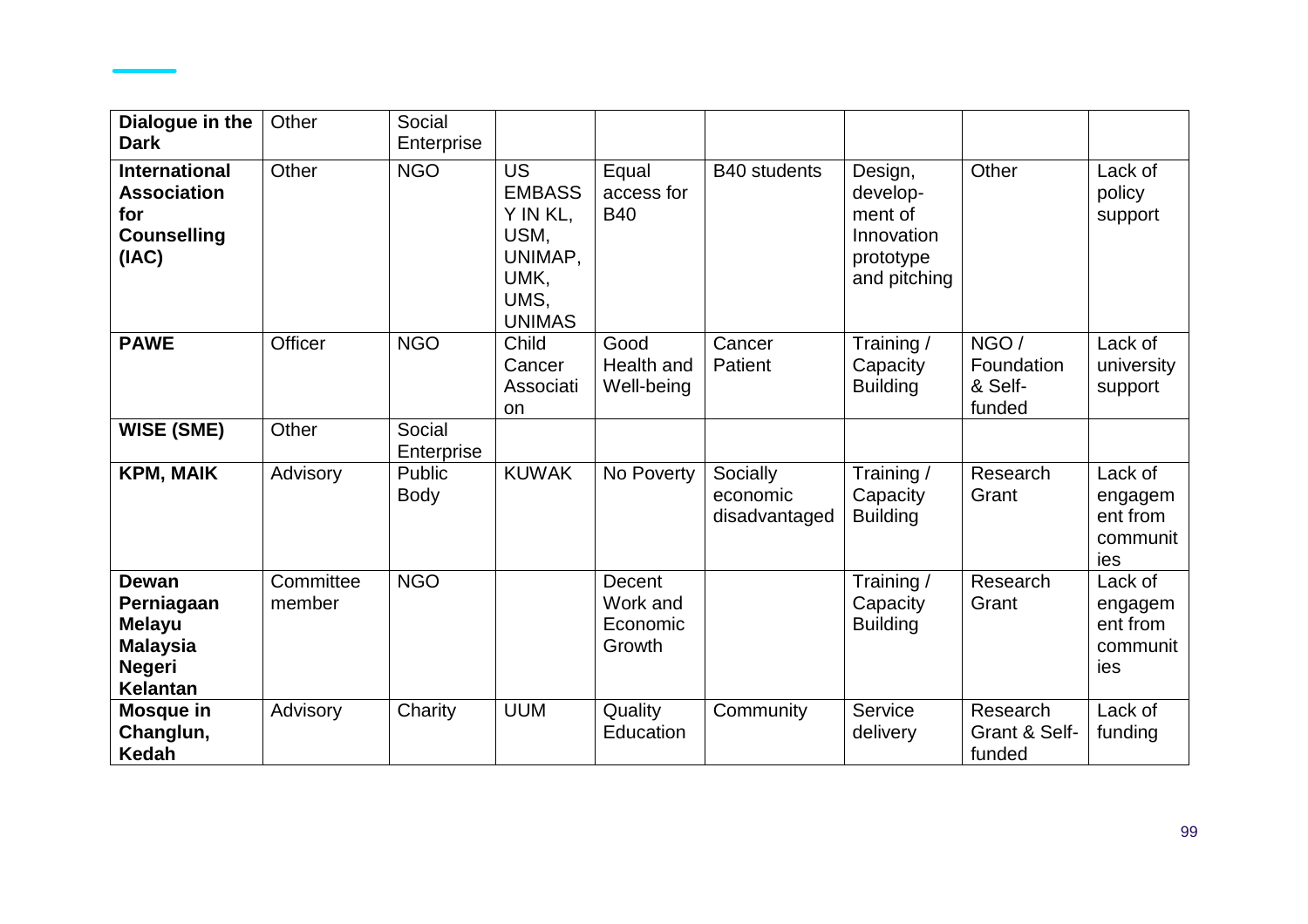| <b>Majlis Daerah</b><br><b>Pangkor</b>                          | Advisory            | Public<br>Body       |                                                                                            |                                   |                                       |                                                                          |                                          |                                                   |
|-----------------------------------------------------------------|---------------------|----------------------|--------------------------------------------------------------------------------------------|-----------------------------------|---------------------------------------|--------------------------------------------------------------------------|------------------------------------------|---------------------------------------------------|
| B40 groups in<br>schools all<br>over Malaysia                   | Other               | School               | <b>US</b><br><b>EMBASS</b><br>Y IN KL,<br>USM,<br>UNIMAP,<br>UMK,<br>UMS,<br><b>UNIMAS</b> | Equal<br>access for<br><b>B40</b> | <b>B40</b> students                   | Design,<br>developme<br>nt of<br>Innovation<br>prototype<br>and pitching | Other                                    | Lack of<br>policy<br>support                      |
| <b>Sarawak</b><br><b>Mental Health</b><br><b>Association</b>    | Volunteering        | <b>NGO</b>           | Child<br>Cancer<br>Associati<br>on                                                         | Good<br>Health and<br>Well-being  | Cancer<br>Patient                     | Training /<br>Capacity<br><b>Building</b>                                | NGO /<br>Foundation<br>& Self-<br>funded | Lack of<br>university<br>support                  |
| <b>Digital</b><br><b>Marketing</b>                              | Committee<br>member | Social<br>Enterprise |                                                                                            |                                   |                                       |                                                                          |                                          |                                                   |
| <b>KOMITED</b>                                                  | Other               | <b>NGO</b>           | Universiti<br>Putra<br>Malaysia<br>(UPM)                                                   | Other                             | Other                                 | Other                                                                    | Research<br>Grant                        |                                                   |
| <b>Mental Health</b><br><b>Association of</b><br><b>Sarawak</b> | Committee<br>member | <b>NGO</b>           |                                                                                            |                                   |                                       |                                                                          |                                          |                                                   |
| <b>SEED</b><br><b>PROGRAM</b>                                   | Other               |                      | <b>University</b><br>in<br>Switzerla<br>nd                                                 | Good<br>Health and<br>Well-being  | Community                             | Training /<br>Capacity<br><b>Building</b>                                | NGO /<br>Foundation                      | Lack of<br>funding                                |
| Yayasan<br>Sejahtera                                            | Advisory            | <b>NGO</b>           | <b>KUWAK</b>                                                                               | No Poverty                        | Socially<br>economic<br>disadvantaged | Training /<br>Capacity<br><b>Building</b>                                | Research<br>Grant                        | Lack of<br>engagem<br>ent from<br>communit<br>ies |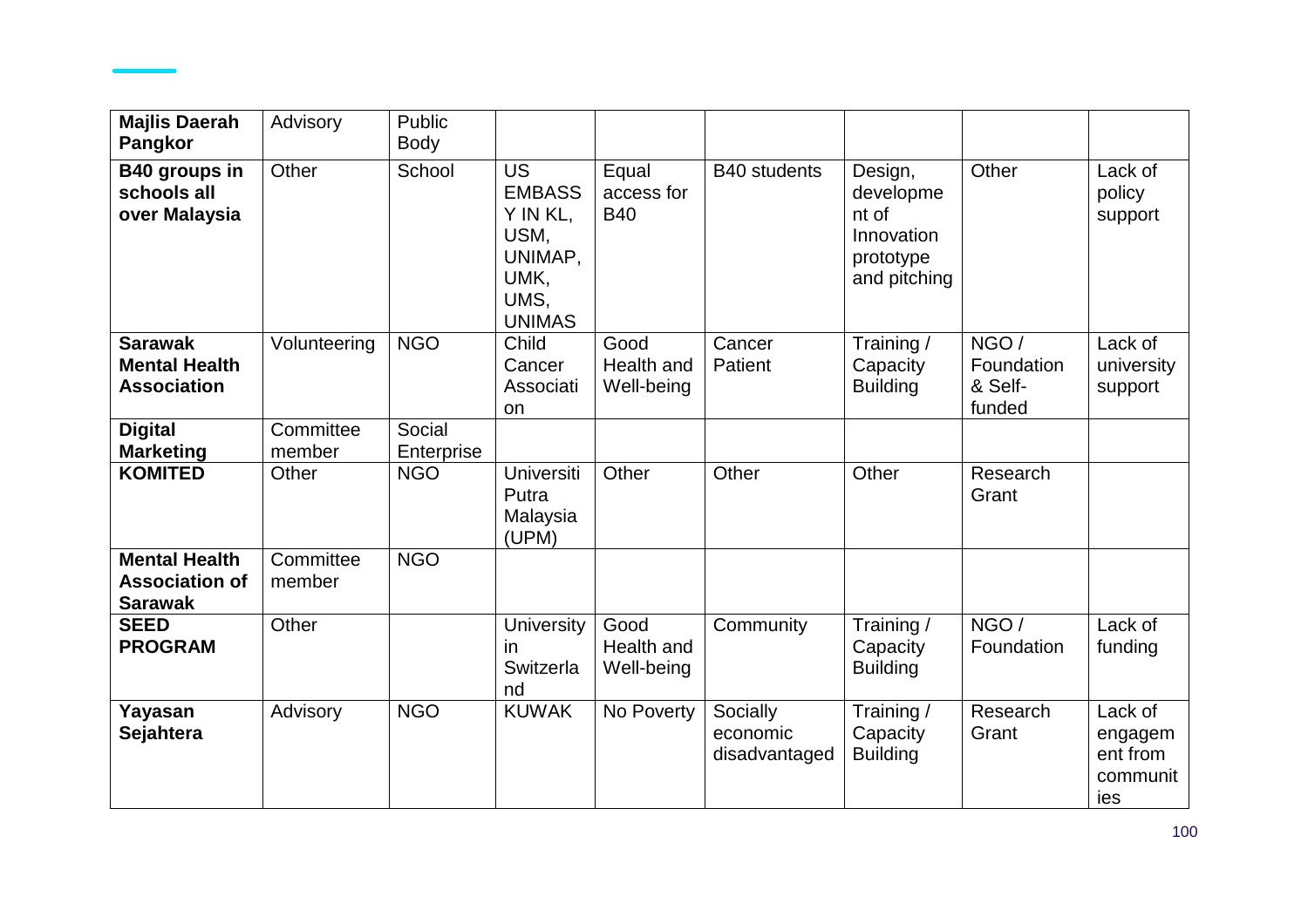| Persatuan<br><b>Cina Muslim</b><br>Malaysia<br><b>Negeri</b><br>Kelantan<br>(MACMA) | Volunteering | <b>NGO</b> |            | Decent<br>Work and<br>Economic<br>Growth |           | Training/<br>Capacity<br><b>Building</b> | Research<br>Grant                   | Lack of<br>engagem<br>ent from<br>communit<br><b>Ies</b> |
|-------------------------------------------------------------------------------------|--------------|------------|------------|------------------------------------------|-----------|------------------------------------------|-------------------------------------|----------------------------------------------------------|
| <b>Telco Shop at</b><br>Changlun                                                    | Advisory     | <b>NGO</b> | <b>UUM</b> | Quality<br>Education                     | Community | Service<br>delivery                      | Research<br>Grant & Self-<br>funded | Lack of<br>funding                                       |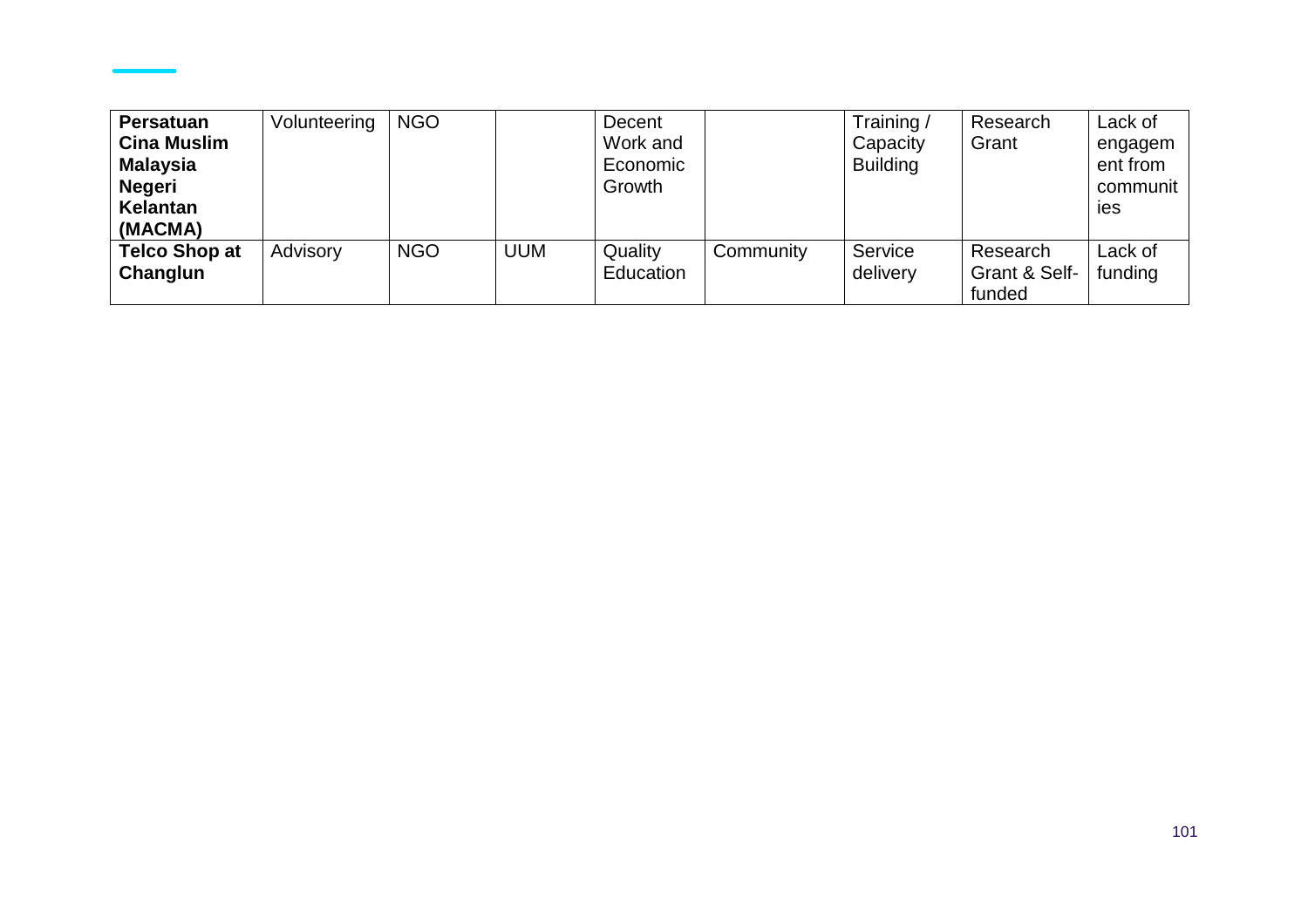# Appendix G – Units of analysis

The unit of analysis identified during the data collection is as follows:

- 1. A certified design thinking trainer
- 2. Achievements and challenges
- 3. Do training for entrepreneurs
- 4. Awareness regarding social enterprise
- 5. Beneficiaries are older than students posing a challenge for acceptance
- 6. Capability building training by magic social enterprise exposure program
- 7. Capability building one of the alumni which they have sent to Stanford
- 8. Capability building, we were brought by MaGIC to visit Stanford University under their Entrepreneurship Education Program.
- 9. Challenges in community engagement
- 10.Challenges in conducting social enterprise
- 11.Challenges in teaching social enterprise
- 12.Challenges in teaching social innovation and social enterprise
- 13.Co-curriculum and curriculum entrepreneurial activities
- 14.Collaboration to support social innovation and social enterprise
- 15.Collaboration trend in social innovation and social enterprise projects
- 16.Collaboration with agencies
- 17.Collaboration with MDEC to develop curriculum
- 18.Combination of social
- 19.Community engagement
- 20.Competition, building empathy
- 21.Entrepreneurship is more of money-making in the context of university education
- 22.Current curriculum structure
- 23.Current curriculum
- 24.Empowerment
- 25.Curriculum
- 26.Creating an elective social innovation/social enterprise subject
- 27.Current curriculum and future
- 28.Empathy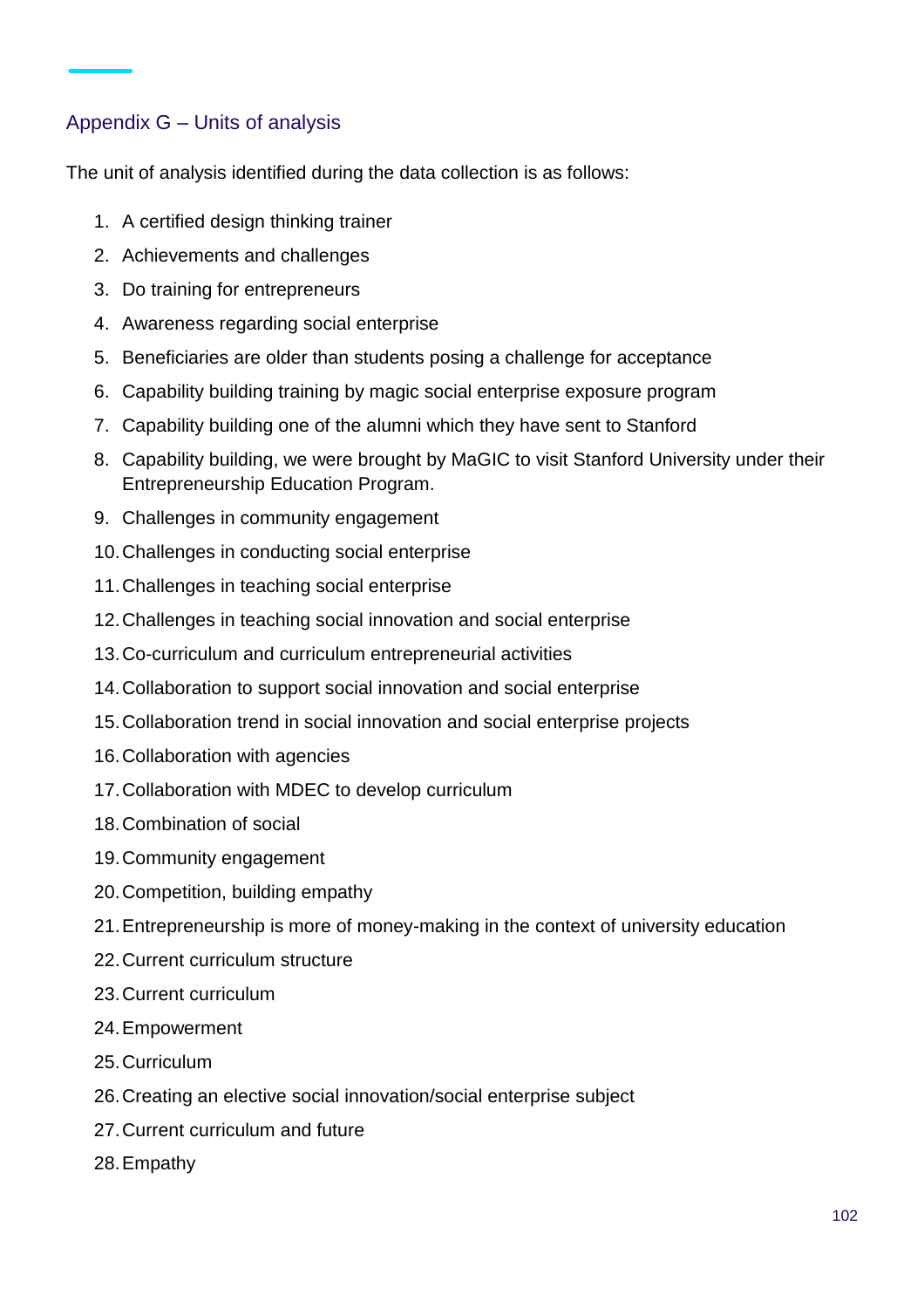- 29.Embedding into social clubs
- 30.Definition of social innovation and social enterprise
- 31.Definition of social enterprise
- 32.Economic empowerment through knowledge transfer from university
- 33.Importance of collaboration, but it is only superficially attempted
- 34.Introducing credited social enterprise subjects to undergraduate
- 35.How to measure social innovation and social enterprise?
- 36.Giving knowledge on entrepreneurship
- 37.Having IP but lacks collaboration with NGOs
- 38.Internal collaboration for curriculum development
- 39.Impact on students
- 40.Focus on entrepreneurship in university
- 41.Global program conducted by higher education institution
- 42.Government policies in supporting social innovation and social enterprise
- 43.Experience with community
- 44.Funding
- 45.Government support for entrepreneurship activities
- 46.Funding from government
- 47.Funding through smart partnership
- 48.Financial returns to business ventures
- 49.Main stakeholders in social innovation and social enterprise ecosystem
- 50.Money minded policymaker
- 51.Not knowing the right community
- 52.Political influence in social innovation and social enterprise
- 53.Left out by the government
- 54.Lecturers initiative to promote social innovation and social enterprise
- 55.Making the activities known to the public
- 56.Policy implementation could be challenging due to different disciplines
- 57.A privileged student in a private university
- 58.Looking at their own privilege and using that to help others who are less privileged
- 59.Knowledge transfer project to increase community income
- 60.Leveraging on each other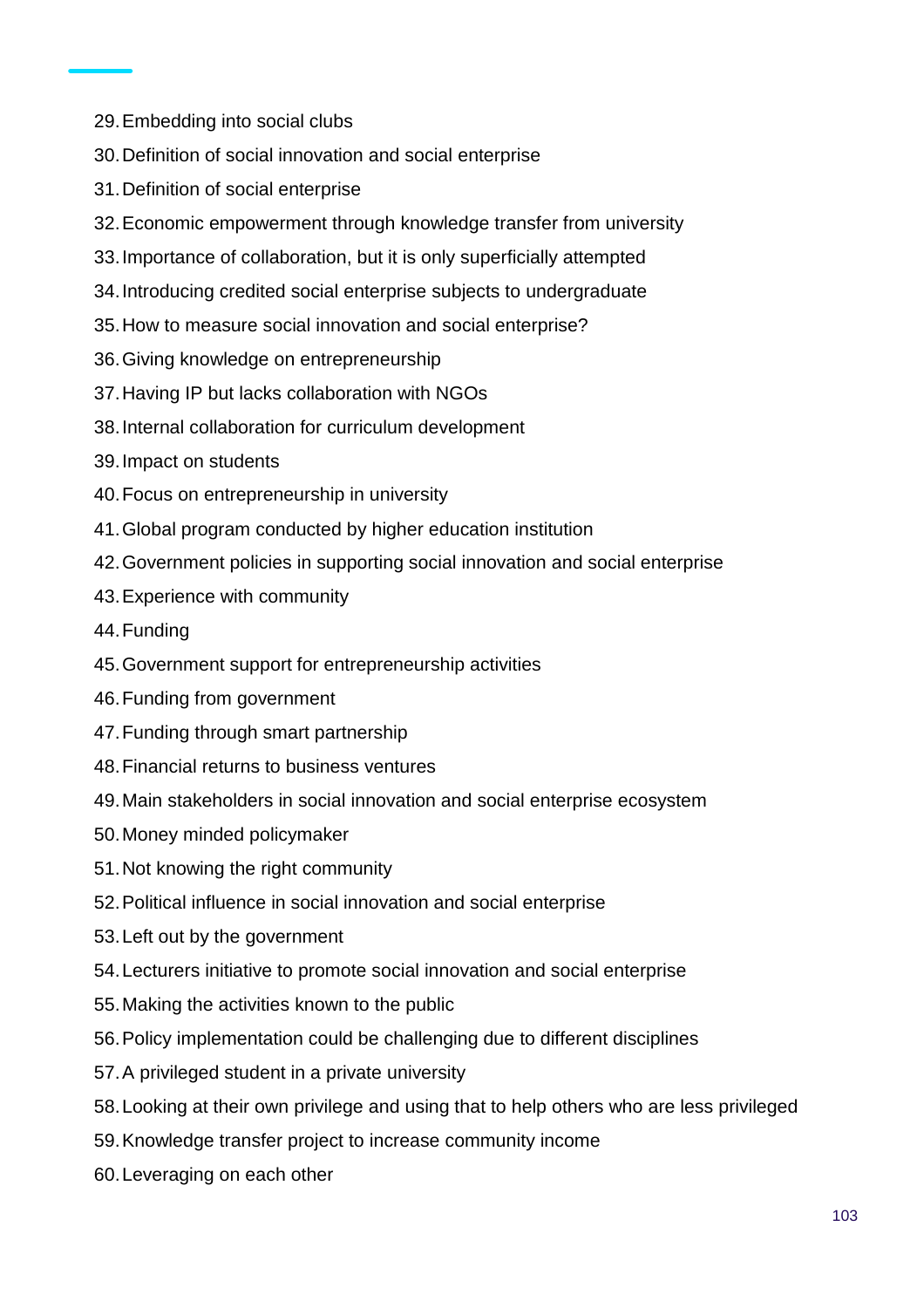- 61.No deeper understanding of the social innovation/social enterprise context
- 62.No collaboration
- 63.Lecturers initiative to promote social innovation and social enterprise
- 64.Launch a few seminars
- 65.Strengthening social innovation and social enterprise ecosystem
- 66.Research collaboration with community and government
- 67.Research collaboration with community, NGOs, and government
- 68.social innovation and social enterprise ecosystem
- 69.Strengthening social innovation and social enterprise ecosystem
- 70.The role that universities/organisations can play in boosting social innovation and social enterprise
- 71.Research trends in social innovation and social enterprise
- 72.Support from alumni
- 73.The role that universities can play in boosting social innovation and social enterprise
- 74.Support from social entrepreneurs
- 75.Running an incubator
- 76.social innovation/social enterprise not in the minds of students
- 77.Role of government and policies in supporting social innovation and social enterprise
- 78.Putting one's privilege over the others and help those who are not so lucky
- 79.Student activities with community
- 80.Role of government and higher education institutions
- 81.Social enterprise to solve a community problem
- 82.Social enterprise to help community problem through revenue generation
- 83.Social innovation to address the societal problem
- 84.Start-up and spin-off still at an early stage
- 85.Social enterprise incubator
- 86.Role of agencies
- 87.Teaching collaboration with the community, NGOs, overseas university and US embassy
- 88.Taboo topic to discuss with external people as it is about asking for help
- 89.Teaching collaboration with local incubation centres.
- 90.Teaching trends
- 91.The teaching of social enterprise